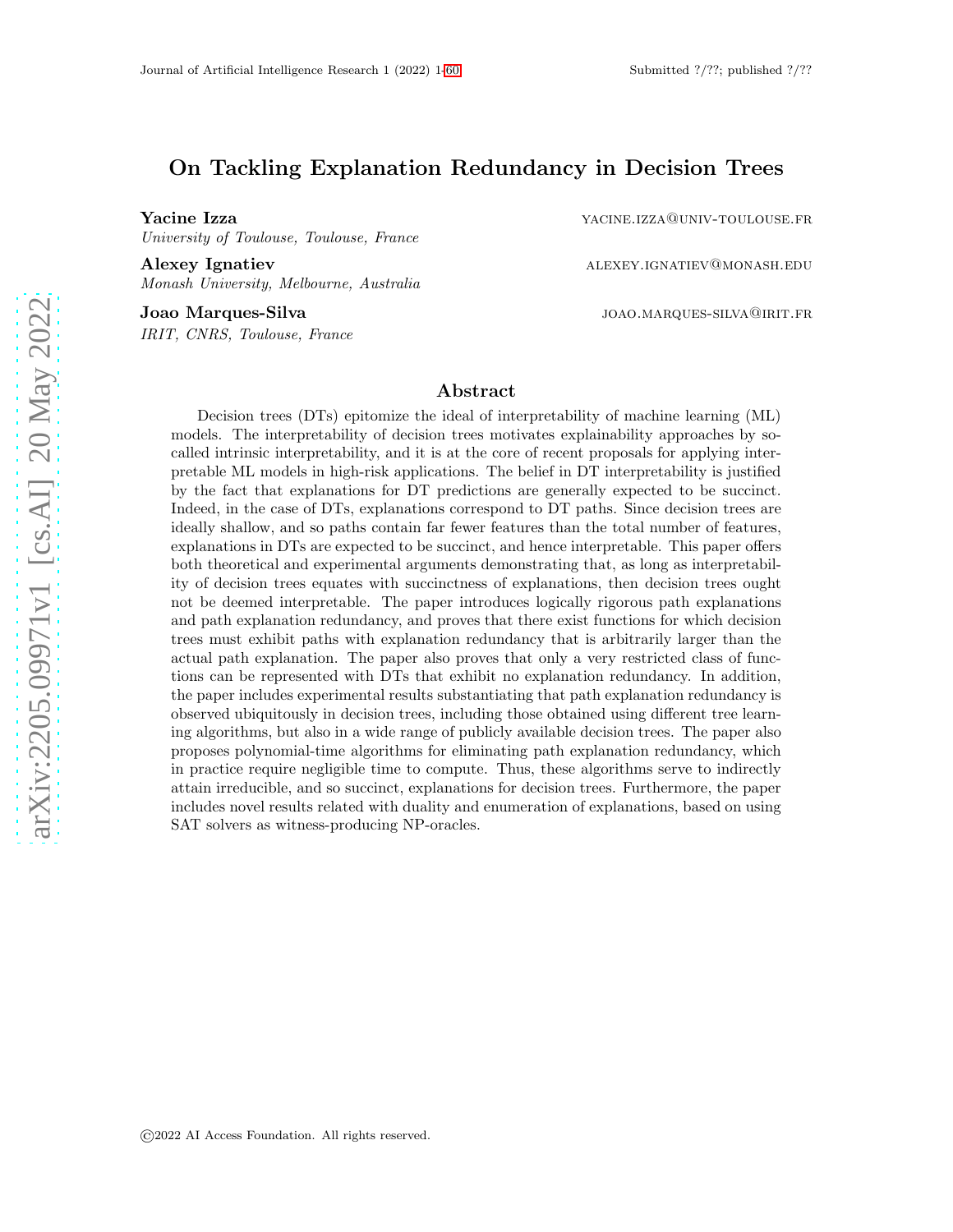# Contents

| $\mathbf 1$ | Introduction                                                                                                                                                                                                                                                        | 3                                                                        |  |  |  |  |
|-------------|---------------------------------------------------------------------------------------------------------------------------------------------------------------------------------------------------------------------------------------------------------------------|--------------------------------------------------------------------------|--|--|--|--|
| $\bf{2}$    | Preliminaries<br>2.1<br>2.2<br>2.3<br>2.4<br>2.5<br>2.6                                                                                                                                                                                                             | $\boldsymbol{6}$<br>$6\phantom{.}6$<br>$\,6\,$<br>$8\,$<br>8<br>14<br>17 |  |  |  |  |
| 3           | Duality of Explanations & Path-Based Explanations<br>Generalized Explanations & Duality<br>3.1<br>3.2<br>3.3                                                                                                                                                        | 17<br>17<br>21<br>24                                                     |  |  |  |  |
| 4           | Path Explanation Redundancy in Decision Trees<br>Explanation Redundancy in Running Examples<br>4.1<br>4.2<br>4.3                                                                                                                                                    | $27\,$<br>27<br>28<br>29                                                 |  |  |  |  |
| $\bf{5}$    | <b>Computing Path Explanations in Decision Trees</b><br>Abductive Path Explanations by Explicit Path Analysis<br>5.1<br>Abductive Path Explanations by Tree Traversal<br>5.2<br>Abductive Path Explanations by Propositional Horn Encoding<br>5.3<br>5.4<br>$5.5\,$ | 31<br>32<br>33<br>34<br>$38\,$<br>39                                     |  |  |  |  |
| 6           | <b>Experimental Results</b>                                                                                                                                                                                                                                         | 41                                                                       |  |  |  |  |
| 7           | Related work                                                                                                                                                                                                                                                        | 44                                                                       |  |  |  |  |
| 8           | Conclusions<br>47                                                                                                                                                                                                                                                   |                                                                          |  |  |  |  |
|             | References                                                                                                                                                                                                                                                          | 47                                                                       |  |  |  |  |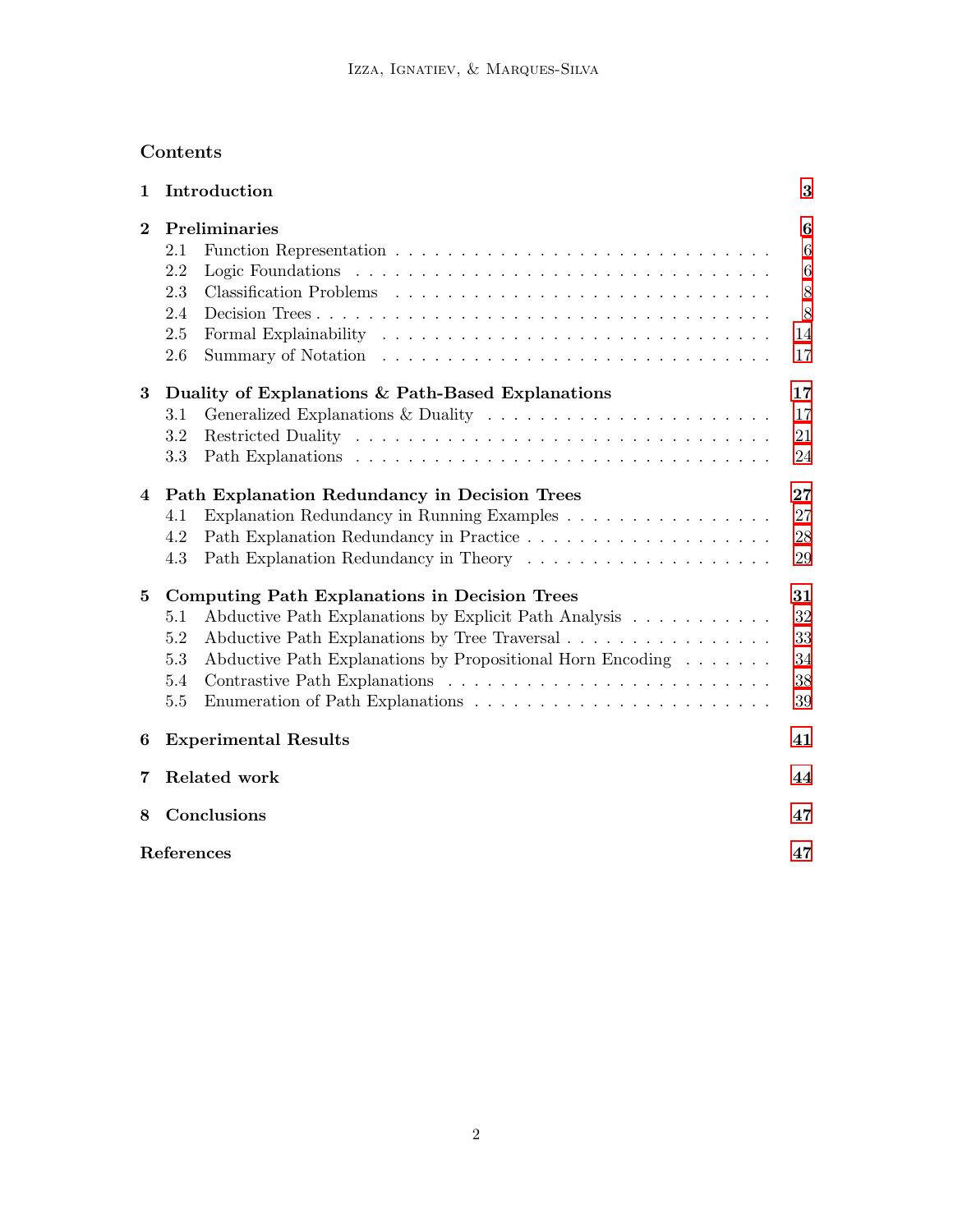# <span id="page-2-0"></span>1. Introduction

The cognitive limits of human decision makers [\[131\]](#page-55-0) substantiate why succinctness is one of the key requirements of explanations of machine learning (ML) models. Succinct explanations are generally accepted to be easier to understand by human decision makers, but are also easier to diagnose or debug. Decision trees (DTs) epitomize so-called interpretable machine learning models [\[47,](#page-50-0) [160,](#page-57-0) [135\]](#page-55-1), in part because paths in the tree (which are possibly short, and so potentially succinct) represent explanations of predictions.

Decision trees (DTs) find a wide range of practical uses [\[190,](#page-59-1) [189,](#page-58-0) [108,](#page-53-0) [179,](#page-58-1) [26,](#page-48-0) [29,](#page-48-1) [28,](#page-48-2) [69,](#page-51-0) [25,](#page-48-3) [27,](#page-48-4) [30,](#page-48-5) [32,](#page-49-0) [33,](#page-49-1) [115,](#page-54-0) [72,](#page-51-1) [34,](#page-49-2) [37,](#page-49-3) [31,](#page-49-4) [142,](#page-56-0) [145,](#page-56-1) [52,](#page-50-1) [24,](#page-48-6) [174,](#page-58-2) [171,](#page-57-1) [36,](#page-49-5) [67,](#page-51-2) [127,](#page-55-2) [35,](#page-49-6) [19\]](#page-48-7). Moreover, DTs are the most visible example of a collection of machine learning (ML) models that have recently been advocated as essential for high-risk applications [\[160\]](#page-57-0). Decision trees also represent explainability approaches based on intrinsic interpretability  $[135]$  $[135]$  $[135]$ <sup>1</sup>. Given a decision tree, some input and the resulting prediction, the explanation associated with that prediction is the path in the decision tree consistent with the input. This simple observation justifies in part why decision trees have been deemed interpretable for at least two decades [\[47\]](#page-50-0), an observation that is widely taken for granted [\[71,](#page-51-3) [25,](#page-48-3) [135,](#page-55-1) [11\]](#page-47-0), that motivates many of the applications referenced above, and which explains the interest in learning optimal decision trees, especially in recent years [\[140,](#page-55-3) [38,](#page-49-7) [141,](#page-55-4) [23,](#page-48-8) [183,](#page-58-3) [138,](#page-55-5) [184,](#page-58-4) [80,](#page-52-0) [15,](#page-47-1) [16,](#page-47-2) [181,](#page-58-5) [2,](#page-47-3) [112,](#page-54-1) [101,](#page-53-1) [79,](#page-52-1) [182,](#page-58-6) [3,](#page-47-4) [61,](#page-50-2) [165,](#page-57-2) [144,](#page-56-2) [167,](#page-57-3) [4,](#page-47-5) [60,](#page-50-3) [128\]](#page-55-6), and notably when it is well-known that learning optimal (smallest) DTs is NP-hard [\[84\]](#page-52-2). It should be noted that earlier work encompasses different optimality criteria, some of which is tightly related with succinctness of explanations (e.g. as measured by average path length). In contrast with earlier work, this paper offers a different perspective. Concretely, the paper proves that paths in decision trees can be arbitrarily larger (on the number of features) than a logically rigorous explanation for a prediction. Furthermore, the experimental results, obtained on a wide range of datasets and also on publicly available DTs, demonstrate that DTs in practice naturally exhibit the same limitation, i.e. DTs almost invariably have paths that contain more literals than what a logically rigorous explanation requires. The experiments also demonstrate that redundancy of literals in DT paths exists even for optimal (and/or sparse) decision trees [\[23,](#page-48-8) [80,](#page-52-0) [112,](#page-54-1) [161\]](#page-57-4). The main corollary of the paper's theoretical and experimental results is that succinctness of explanations cannot be ensured by the paths in decision trees, and must instead be computed with logically rigorous approaches. This corollary has significant practical consequences, in some high-risk applications, but also in situations that are safety-critical. For example, in a medical application [\[179\]](#page-58-1), an explanation that contains literals that are unnecessary, may prevent a physician from focusing on the symptoms that are actually crucial for correct diagnosis. In more general settings, non-succinct explanations may be beyond the grasp of human-decision makers [\[131\]](#page-55-0), whereas (subset-minimal) succinct explanations may not.

Explanations, such as the ones informally sketched above, essentially represent an answer to a "Why?" question, i.e. why is the prediction the one obtained? Such explanations aim at succinctness by being subset-minimal (or irreducible). These explanations are referred

<span id="page-2-1"></span><sup>1.</sup> Interpretability is generally accepted to be a subjective concept, without a rigorous definition [\[113\]](#page-54-2). Similar to other works [\[135\]](#page-55-1), this paper relates interpretability with succinctness of the explanations provided.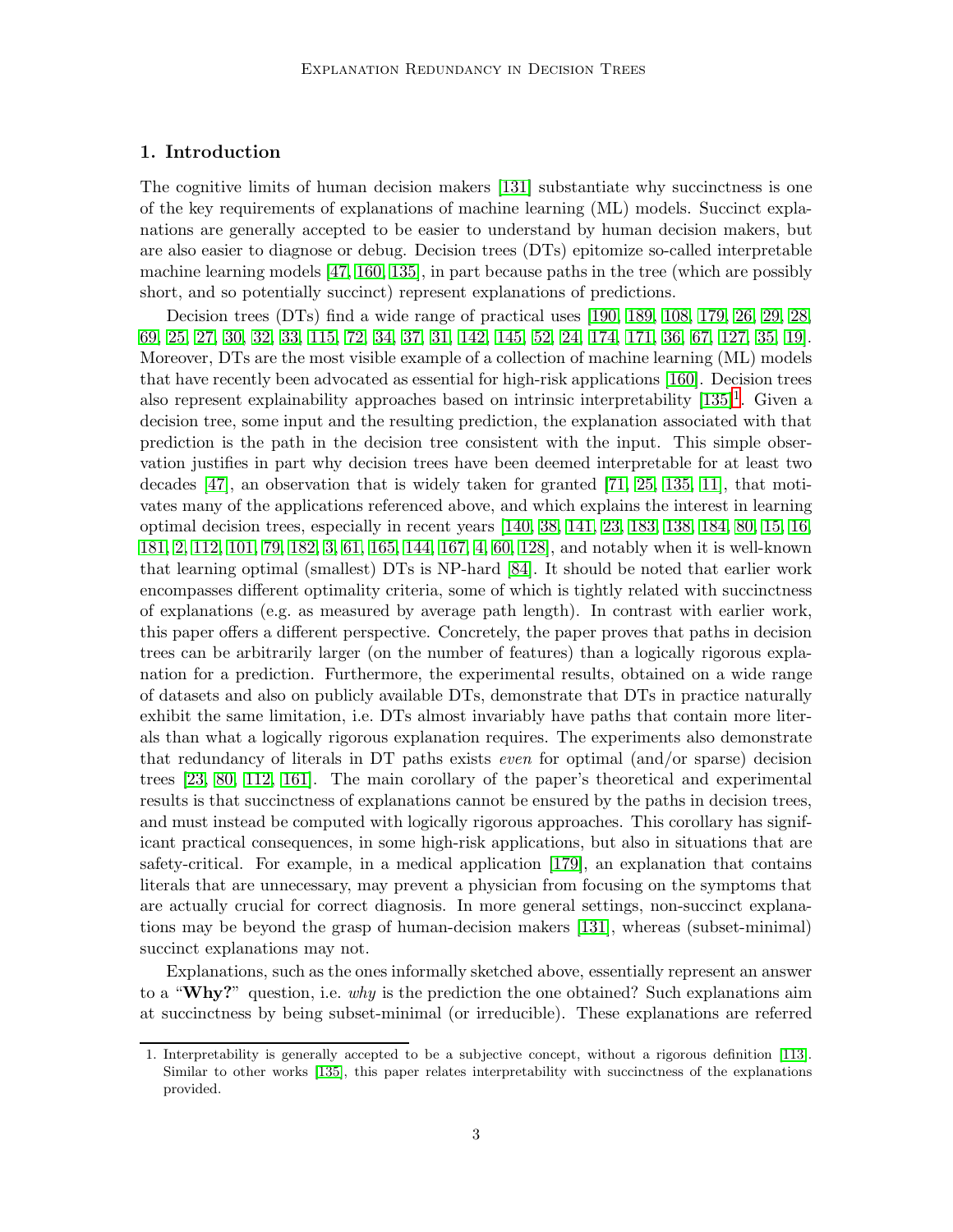to as PI-explanations or abductive explanations (AXp's) [\[169,](#page-57-5) [93\]](#page-52-3). A different class of explanations answer a "Why not?" question, i.e. why  $didn't$  one get a prediction different from the one obtained? Or what would be necessary to change to get a different prediction? This sort of explanations also aim at succinctness by being subset-minimal, and are referred to as contrastive explanations (CXp's) [\[132,](#page-55-7) [92\]](#page-52-4).

This paper shows that succinctness of explanations of paths in DTs can be achieved efficiently in practice. Concretely, the paper shows that logically rigorous explanations, i.e. both AXp's and CXp's, can be computed in polynomial time, and so in practice require negligible time to compute. Furthermore, the paper shows that, whereas AXp's can be arbitrarily smaller than a path in a DT, CXp's *cannot*. Concretely, the paper shows that, for any prediction, a contrastive explanation corresponds exactly to the conditions provided by one of the paths in the decision tree. Furthermore, the paper proposes path-specific variants of both AXp's and CXp's, as opposed to the instance-specific definitions studied in earlier work. Path-specific explanations relate with the conditions (i.e. the literals) on a given path, and so are instance-independent. In addition, the paper shows that these variants of AXp's and CXp's can also be computed in polynomial time.

Compared with earlier work [\[98,](#page-53-2) [83\]](#page-52-5), this paper offers comprehensive evidence regarding the redundancy of path-based explanations in DTs. Concretely, the paper proves that i) size-minimal DTs can exhibit arbitrary explanation redundancy, ii) in practice explanation redundancy is often observed, iii) DTs without explanation redundancy correspond to a very specific class of classifiers represented as non-overlapping minimal disjunctive normal form formulas, iv) (provably) optimal sparse DTs also invariably exhibit path explanation redundancy, v) example DTs used in most textbooks and other representative references also exhibit explanation redundancy and, finally, vi) other types of explanations (concretely path explanations, which are investigated in this paper) reveal important properties in terms of redundancy of explanations. In addition, the paper builds on earlier work [\[98,](#page-53-2) [83\]](#page-52-5) showing that tools claiming interpretable AI solutions [\[23,](#page-48-8) [85\]](#page-52-6) also exhibit path explanation redundancy, and that this occurs with other well-known decision tree learners. Therefore, our results serve to complement any state-of-the-art approach for learning DTs, allowing the computation of path explanations which are often shorter than DT paths. More importantly, our results can be used to provide much-needed succinct explanations in high-risk and safety-critical applications.

Main results. The paper's main results are organized as follows:

- 1. The paper formalizes in detail the computation of explanations in decision trees, such that decision trees are allowed to have both categorical and ordinal features, taking values from arbitrary domains, and such that an arbitrary number of classes is allowed;
- 2. The paper introduces explanation functions (as an extension of prime implicant explanations), and proposes conditions for monotonicity of the definition of abductive and contrastive explanations, which in turn yields a generalized form of minimal hitting set duality between abductive and contrastive explanations;
- 3. The paper identifies nesting properties of abductive and contrastive explanations, which allows enumerating abductive explanations from a subset of the features;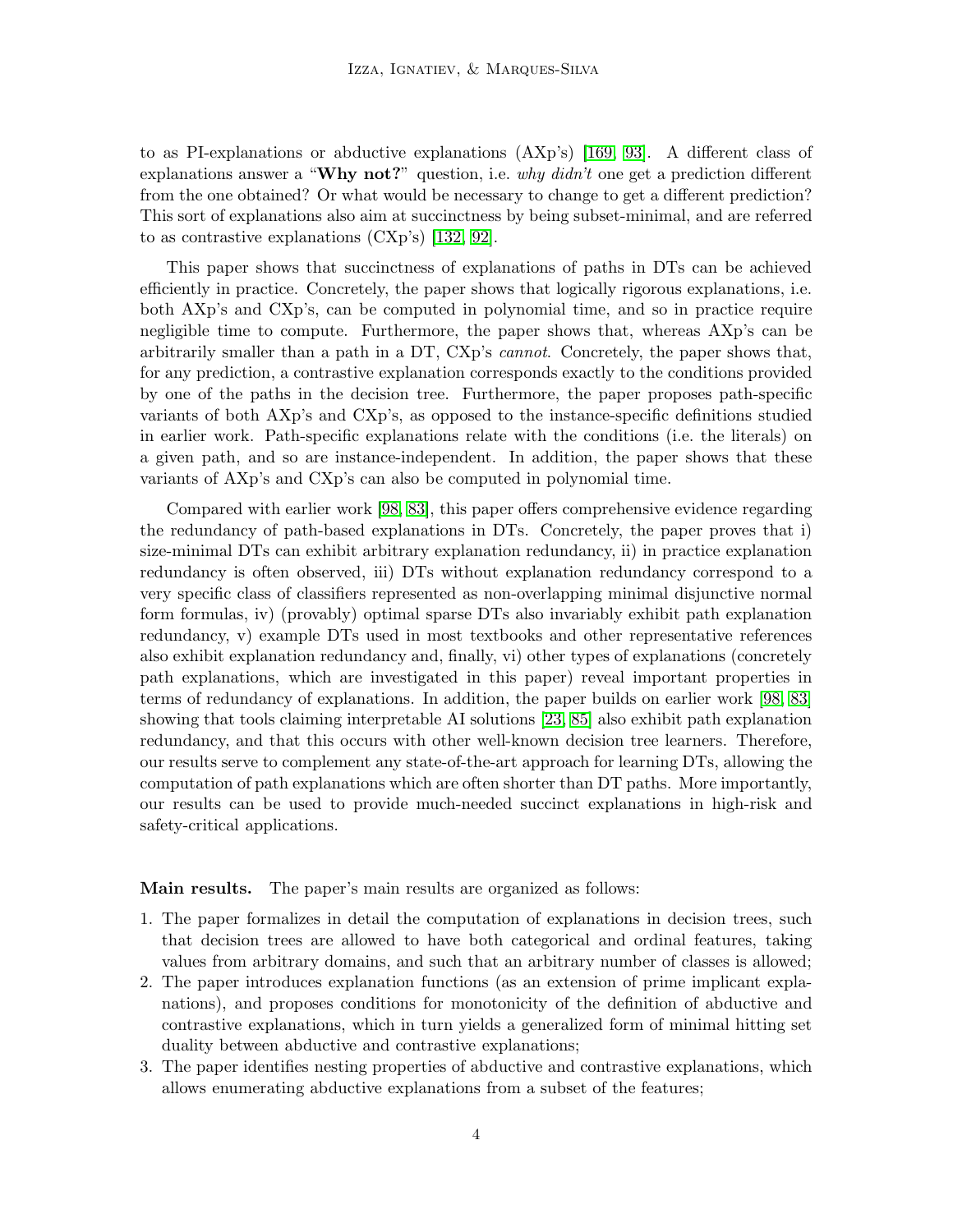- 4. The paper uses the two previous results to introduce path explanations and path explanation redundancy, where path explanations are distinguished from instance-specific explanations;
- 5. The paper proves that optimal decision trees can exhibit path explanation redundancy, and that DTs that do not exhibit path explanation redundancy must correspond to minimal generalized decision functions (GDF) [\[82\]](#page-52-7) represented in disjunctive normal form (DNF). The class of functions that can be represented with such DNF GDFs is argued to be very unlikely to be obtained in practice;
- 6. The paper proposes algorithms for the computation of path explanations, as follows:
	- (a) Three algorithms for computing abductive path explanations, two of which build on earlier work [\[98,](#page-53-2) [83\]](#page-52-5), and a novel one that relates with reasoning about overconstrained Horn formulas;
	- (b) One algorithm for computing all contrastive path explanations; and
	- (c) One algorithm for enumerating abductive path explanations by starting from the hypergraph of contrastive path explanations.
- 7. The paper offers extensive experimental evidence, attesting to the significance of identifying and removing explanation redundancy from decision tree paths.

Organization. The paper is organized as follows. [Section 2](#page-5-0) introduces the notation and definitions used in the rest of the paper. [Sections 3](#page-16-1) and [4](#page-26-0) detail the paper's theoretical foundations, namely duality results and path explanations for DTs. Path explanations are significant, because these allow relating abductive and constrastive explanations with the literals in the DT paths. Concretely, [Section 3](#page-16-1) proposes a generalization of abductive and contrastive explanations to explanation functions such that duality between explanations is respected. This section also reveals a nesting property of explanations, and introduces path explanations. Furthermore, the section shows how the two previous results apply in the case of path explanations for DTs. Moreover, [Section 4](#page-26-0) builds on path explanations to formalize path explanation redundancy  $(PXR)$  for DTs. First, this section proves that there exist minimum-size DTs that necessarily exhibit PXR. Second, the section relates DTs that do not exhibit path explanation redundancy with minimal generalized decision functions [\[81,](#page-52-8) [82\]](#page-52-7). In addition, this section shows that optimal sparse DTs [\[80\]](#page-52-0) exhibit PXR, and shows that PXR can represent in practice a much larger fraction of a path than the explanation itself. [Section 5](#page-30-0) proposes three polynomial-time algorithms for computing one abductive path explanation, including a novel and simple propositional Horn encoding. This section also covers the computation of contrastive path explanations, and the enumeration of path explanations. [Section 6](#page-40-0) presents experimental results that confirm the paper's main claims: i) PXR occurs naturally, and can be found in DTs used in a vast number of research and survey papers and textbooks published over the years; ii) PXR is ubiquitous in DTs learned with different tree learning algorithms, and that the time taken to compute explanations (be them abductive or contrastive) is always negligible; iii) PXR can represent a very significant percentage of the length of tree paths; and iv) PXR exists even in trees that are optimal (and sparse) [\[184,](#page-58-4) [80,](#page-52-0) [112,](#page-54-1) [161\]](#page-57-4). [Section 7](#page-43-0) overviews related work on computing explanations for DTs, and [Section 8](#page-46-0) concludes the paper.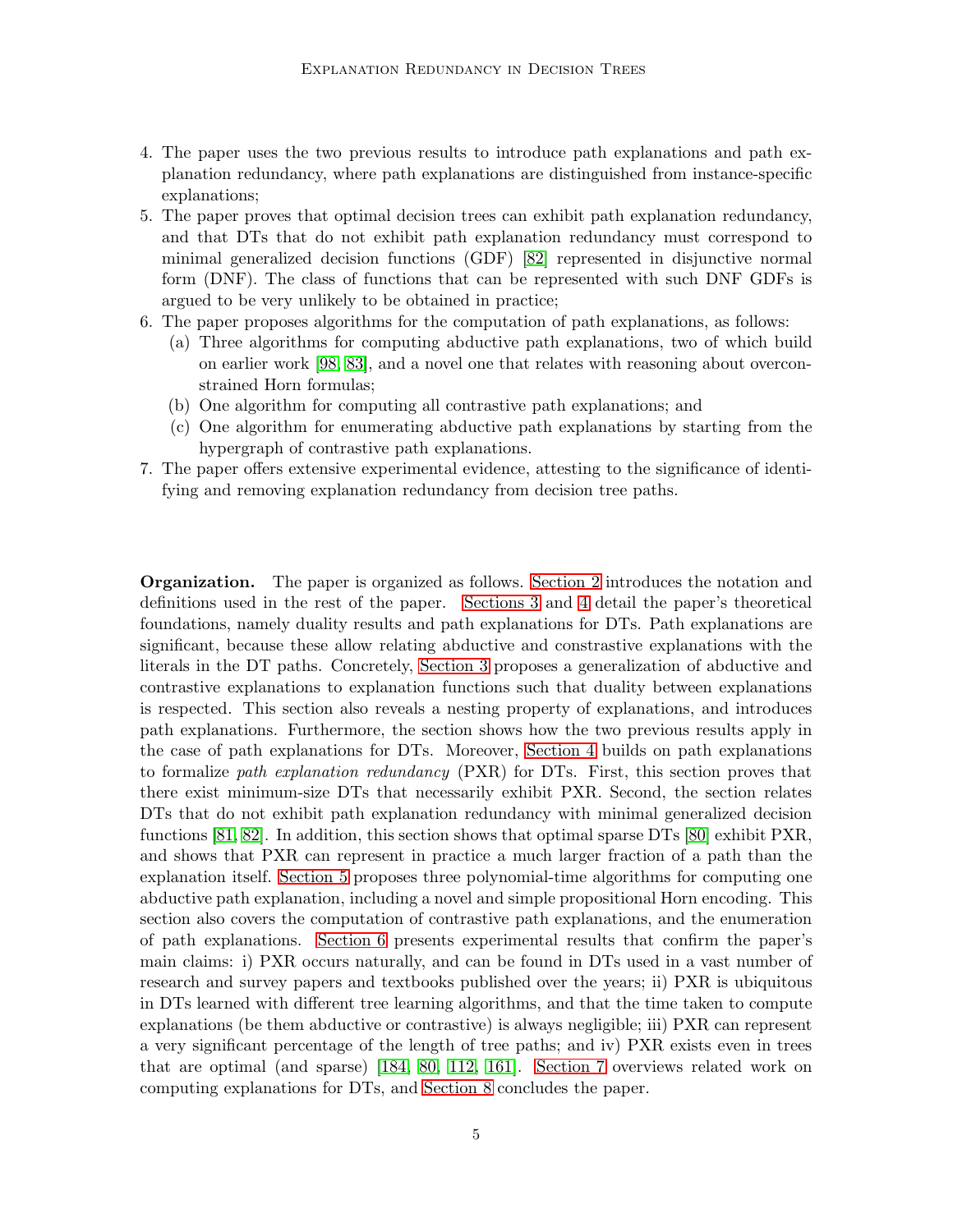# <span id="page-5-0"></span>2. Preliminaries

This section overviews the definitions and notation used in the remainder of the paper. [Section 2.1](#page-5-1) briefly summarizes the notation for functions used in the paper, emphasizing function parameterizations, which we will use to represent families of functions. [Section 2.2](#page-5-2) includes a brief overview of the logic foundations the paper builds upon. [Section 2.3](#page-7-0) introduces classification problems and the associated notation. [Section 2.4](#page-7-1) introduces decision trees and outlines a formalization that is vital for reasoning about DTs. Although DTs are among the best understood ML models, a rigorous formalization is required to reason about explanations. Afterwards, [Section 2.5](#page-13-0) overviews formal explainability. Finally, [Section 2.6](#page-16-0) summarizes the notation introduced in this section and used in the rest of the paper.

## <span id="page-5-1"></span>2.1 Function Representation

A function is well-known to be a mapping from one set to another. We will allow functions to be parameterized, thus in fact defining families of related functions, which depend on the choices of parameters. Furthermore, we will allow functions to be parameterized on an arbitrary (and not necessarily defined a priori) number of parameters. (Parameterization serves to represent families of functions, with arguments which are distinguished from the other arguments, e.g. selected features vs. points in feature space.) As an example, f :  $D \to C$  maps a domain D into a codomain C. If  $d \in D$ , then  $f(d)$  denotes the value of C that  $d \in D$  is mapped to.  $f(d; \pi_1, \pi_2)$  denotes that f is parameterized on some given parameters  $\pi_1$  and  $\pi_2$ . Moreover,  $f(d; \pi, ...)$  denotes that f is parameterized on  $\pi$  as well as on a number of additional but yet-undefined parameters. To keep the notation as simple as possible, we will reveal parameterizations only when relevant.

# <span id="page-5-2"></span>2.2 Logic Foundations

Definitions and notation standard in mathematical logic, concretely related with propositional logic and decidable fragments of first-order logic, will be used throughout the paper [\[40\]](#page-49-8). Propositional formulas are defined over boolean variables taken from some set  $X = \{x_1, x_2, \ldots, x_m\}$ , where each boolean variable takes values from  $\mathbb{B} = \{0, 1\}$ . A literal is a variable  $x_i$  or its negation  $\neg x_i$ . A propositional formula is defined inductively using literals and the standard logic operators  $\vee$  and  $\wedge$  <sup>[2](#page-5-3)</sup>: i) Literals are propositional formulas; ii) If  $\varphi_1$  and  $\varphi_2$  are propositional formulas, then  $\varphi_1 \vee \varphi_2$  is a propositional formula; and iii) If  $\varphi_1$  and  $\varphi_2$  are propositional formulas, then  $\varphi_1 \wedge \varphi_2$  is a propositional formula. A conjunctive normal form (CNF) formula  $\varphi$  is a conjunction of disjunctions of literals. A disjunction of literals is referred to as a clause. A disjunctive normal form (DNF) formula is a disjunction of conjunctions of literals. A conjunction of literals is referred to as a term. A Horn formula is a CNF formula where each clause does not contain more than one non-negated literal. We will use quantification where necessary, with ∀ and ∃ having respectively the meaning of universal and existential quantification of variables over their domains.

<span id="page-5-3"></span><sup>2.</sup> For simplicity, we restrict the set of allowed logic operators. The inductive definition of propositional formulas above could be extended to accommodate for universal and existential operators; it could also be extended to accommodate for other well-known logic operators, including  $\neg$ ,  $\rightarrow$  and  $\nleftrightarrow$ , among others.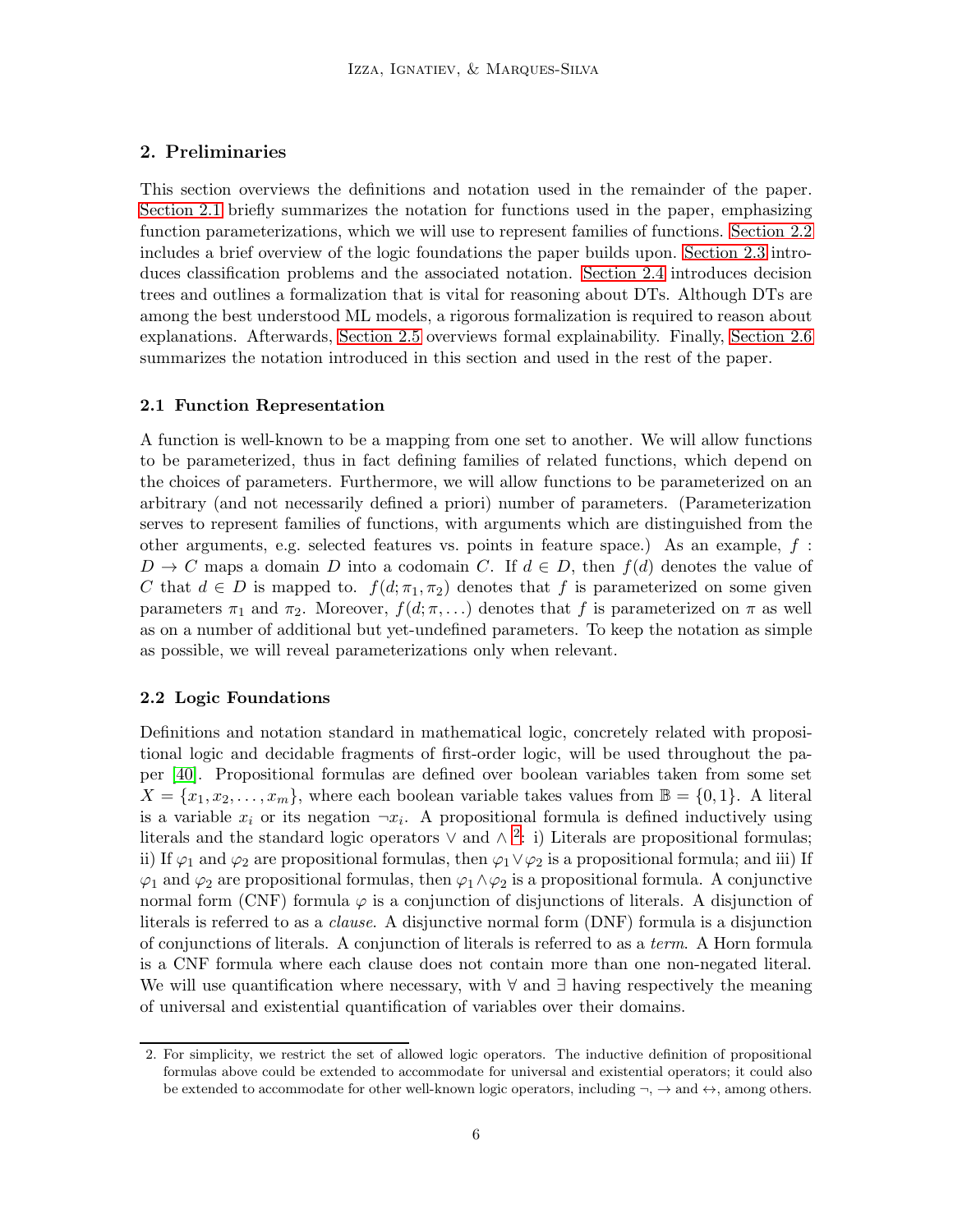A truth assignment represents a point  $\mathbf{v} = (v_1, \dots, v_m)$  of  $\mathbb{B}^m = \{0,1\}^m$ , where the value assigned to each  $x_i$  is associated with coordinate i.  $\mathbf{v} \models \varphi$  is defined inductively on the structure of  $\varphi$ : i)  $\mathbf{v} \models (\varphi_1 \lor \varphi_2)$  iff  $\mathbf{v} \models \varphi_1$  or  $\mathbf{v} \models \varphi_2$ ; ii)  $\mathbf{v} \models (\varphi_1 \land \varphi_2)$  iff  $\mathbf{v} \models \varphi_1$  and  $\mathbf{v} \models \varphi_2$ ; iii)  $\mathbf{v} \models \neg x_i$  iff  $v_i = 0$ ; and iv)  $\mathbf{v} \models x_i$  iff  $v_i = 1$ . If a truth assignment  $\mathbf{v}$  is such that  $\mathbf{v} \models \varphi$ , then  $\varphi$  is satisfied by v, and we say that v is a model; otherwise  $\varphi$  is falsified by v, and we write  $\mathbf{v} \not\models \varphi$ . A formula  $\varphi$  is *satisfiable* if there exists a truth assignment that satisfies  $\varphi$ ; otherwise it is unsatisfiable (or *overconstrained*, or *inconsistent*). If  $\pi$  and  $\kappa$  are propositional formulas, then we write  $(\pi \models \kappa)$  to denote that  $\forall (\mathbf{x} \in \mathbb{B}^m) . (\mathbf{x} \models \pi) \rightarrow (\mathbf{x} \models \kappa)$ . Similarly, we write  $\pi \nvDash \kappa$ to denote that  $\exists (\mathbf{x} \in \mathbb{B}^m) . (\mathbf{x} \models \pi) \land (\mathbf{x} \nvDash \kappa)$ . A term  $\pi$  is a prime implicant of  $\kappa$ , if  $\pi \models \kappa$  and for any term  $\theta$  such that  $\theta \models \pi \land \pi \not\vDash \theta$ , it does not hold that  $\theta \models \kappa$ . Similarly, a clause  $\psi$  is a prime implicate of  $\kappa$ , if  $\kappa \models \psi$  and for any clause  $\gamma$  such that  $\gamma \models \psi \land \psi \nvDash \gamma$ , it does not hold that  $\kappa \models \gamma$ .

The definitions above can be extended to domains other than boolean domains, by allowing the variables to take values from domains that are not necessarily boolean, and by defining literals using appropriate relational operators [\[40\]](#page-49-8). Well-known examples of relational operators include those in  $\{\leq,\geq,<,\geq,=,\in\}$ , among others. We can also consider functions whose codomain is not necessarily boolean, and can also include those in logic formulas again using suitable relational operators. Concrete examples will be introduced later in this section when describing decision trees, but also when introducing formal explanations. Furthermore, in a number of situations, it is convenient to talk about formulas that consist of conjunctions of other formulas as sets of constraints, where each constraint can represent a clause, or a more complex (propositional) formula, thus allowing set notation to be used with conjunctions of constraints.

For an overconstrained formula, not all of its constraints can be satisfied simultaneously. In general, overconstrained formulas are split into a set of *hard* constraints (i.e.  $\mathcal{H}$ ) and a set of soft (or breakable, or weighted, or costed) constraints (i.e.  $\mathcal{B}$ ), In such settings, a number of computational problems can be defined for reasoning about the pairs  $(\mathcal{H}, \mathcal{B})$ , including: i) finding an assignment that maximizes the cost of satisfied soft constraints, i.e. the maximum satisfiability (MaxSAT) problem; ii) finding subset-maximal subsets of  $\beta$ which, together with  $H$  are satisfiable, i.e. finding a maximal satisfiable subset (MSS); iii) finding a subset-minimal set of clauses  $\mathcal{C} \subseteq \mathcal{B}$  which, if removed from  $\mathcal{B}$ , cause  $\mathcal{H} \cup (\mathcal{B} \setminus \mathcal{C})$ to be satisfiable, i.e. finding a minimal correction subset (MCS); and iv) finding a subsetminimal set of clauses  $\mathcal{U} \subseteq \mathcal{B}$  which together with  $\mathcal{H}$  are inconsistent, i.e. finding a minimal unsatisfiable subset (MUS). There is a comprehensive body of research on algorithms for reasoning about overconstrained formulas [\[21,](#page-48-9) [120,](#page-54-3) [123,](#page-54-4) [130,](#page-55-8) [10,](#page-47-6) [110,](#page-54-5) [129,](#page-55-9) [122,](#page-54-6) [124,](#page-54-7) [125,](#page-54-8) [40\]](#page-49-8).

For some problems, we will use a SAT solver as an oracle. Although a SAT solver is used for solving a well-known NP-complete problem [\[54\]](#page-50-4), it is also the case that a SAT solver ought not be equated with an NP oracle [\[124\]](#page-54-7). This observation is justified by the fact that SAT solvers report satisfying assignments (or witnesses) for satisfiable formulas. Moreover, most SAT solvers also report *summaries* in the case of unsatisfiable formulas, where a summary is a subset of the clauses that is itself inconsistent. As a result, when using a SAT solver as a oracle, we are in fact considering a witness-producing (and most often summary-providing) NP-oracle.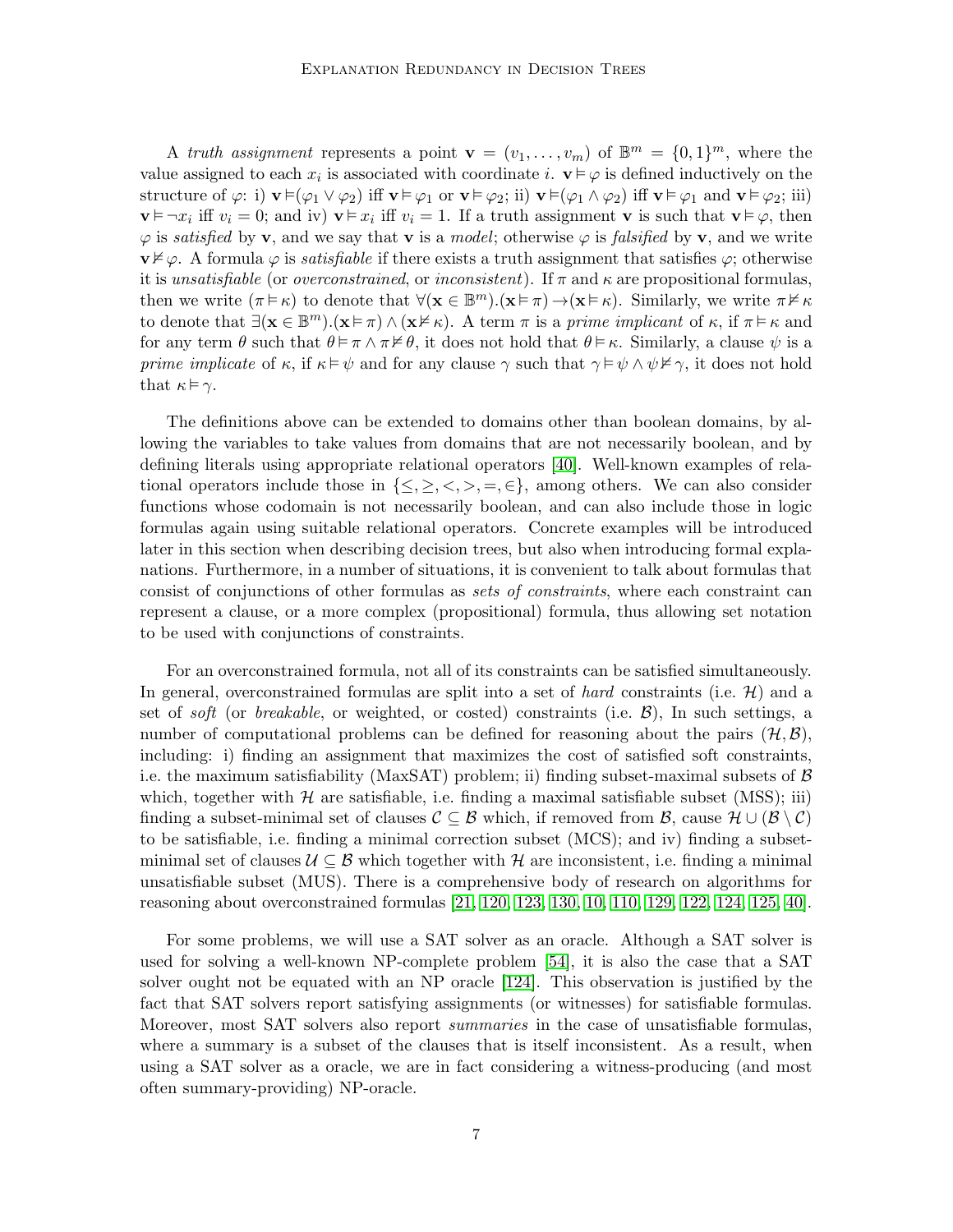#### <span id="page-7-0"></span>2.3 Classification Problems

The paper considers classification problems, defined on a set of features  $\mathcal{F} = \{1, \ldots, m\}$ , where each feature *i* takes values from a domain  $\mathcal{D}_i$ , and  $m = |\mathcal{F}|$  denotes the number of features. Each domain  $\mathcal{D}_i$  may be categorical or ordinal. Ordinal domains can be integer or real-valued. The set of domains is represented by  $\mathbb{D} = (\mathcal{D}_1, \ldots, \mathcal{D}_m)$ . The union of domains is  $\mathbb{U} = \cup_{i \in \mathcal{F}} \mathcal{D}_i$ . (For the sake of simplicity, several of the examples studied in this paper consider  $\mathcal{D}_i = \{0,1\}$  (i.e. binary features).) Feature space is defined by  $\mathbb{F} = \mathcal{D}_1 \times \mathcal{D}_2 \times \ldots \times$  $\mathcal{D}_m$ . To refer to an arbitrary point in feature space we use the notation  $\mathbf{x} = (x_1, \ldots, x_m)$ , whereas to refer to a concrete (constant) point in feature space we use the notation  $\mathbf{v} =$  $(v_1, \ldots, v_m)$ , with  $v_i \in D_i$ ,  $i = 1, \ldots, m$ . Similarly to the case of domains, and for the sake of simplicity, most examples in the paper consider a binary classification problem, with two classes  $|\mathcal{K}| = 2$ , e.g.  $\mathcal{K} = \{0, 1\}$ ,  $\mathcal{K} = \{N, Y\}$ , or  $\mathcal{K} = \{\ominus, \oplus\}$ . However, the results in the paper apply to any decision (or classification) tree used as an classifier. A classifier computes a non-constant classification function  $\kappa$  that maps the feature space F into a set of classes,  $\kappa : \mathbb{F} \to \mathcal{K}$ . Furthermore, a *boolean classifier* is such that  $\mathbb{F} = \{0,1\}^m$  and  $\mathcal{K} = \{0,1\}$ . An *instance* I (or example) denotes a pair  $\mathcal{I} = (\mathbf{v}, c)$ , where  $\mathbf{v} \in \mathbb{F}$  and  $c \in \mathcal{K}$ , such that  $\kappa(\mathbf{v}) = c$ . To train a classifier (in our case we are interested in DTs), we start from a set of instances  $\mathcal{I}_T = \{I_1, \ldots, I_n\}$ . Algorithms for learning different families of classifiers can be found in standard references [\[48,](#page-50-5) [149,](#page-56-3) [150,](#page-56-4) [157,](#page-56-5) [134,](#page-55-10) [162,](#page-57-6) [68,](#page-51-4) [192,](#page-59-2) [166,](#page-57-7) [5,](#page-47-7) [148,](#page-56-6) [46,](#page-50-6) [191\]](#page-59-3). There are also algorithms that learn optimal classifiers (e.g. decision trees), and some examples are referenced in [Section 1.](#page-2-0)

In this paper, a literal represents a condition on the values of a feature. Depending on the value assigned to the feature, the literal can be satisfied or falsified. Throughout the paper, and for consistency of notation, literals will always be of the form  $(x_i \in S_l)$ , where  $S_l \subseteq \mathcal{D}_i$ . This literal is satisfied when feature i is assigned a value from set  $S_l$ ; otherwise it is falsified. For simplicity of notation, when  $|S_l| = 1$  and  $S_l = \{v_i\}$ , we may instead represent a literal by  $(x_i = v_i)$ . Moreover, the universe of literals is  $\mathbb{L} = \{ \mathcal{L} \mid \mathcal{L} = (x_i \in S_l), i \in \mathcal{F}, S_l \subseteq \mathcal{D}_i \}.$ 

A point  $\mathbf{v} = (v_1, \dots, v_m)$  in feature space  $(\mathbf{v} \in \mathbb{F})$  can also be described by a set of m literals, each of the form  $(x_i = v_i)$ , i.e.  $\{(x_i = v_i)|i = 1, \ldots, m\}$ . Alternatively, literals may be represented using set notation, i.e.  $\{(x_i \in \{v_i\}) \mid i = 1, \ldots, m\}.$ 

Finally, given the definitions above, the universe of classification problems is represented by the set  $\mathbb{M} = \{ \mathcal{M} | \mathcal{M} = (\mathcal{F}, \mathbb{D}, \mathbb{F}, \mathcal{K}, \kappa) \}$ , where each tuple  $\mathcal{M} = (\mathcal{F}, \mathbb{D}, \mathbb{F}, \mathcal{K}, \kappa)$  represents a concrete classification problem.

#### <span id="page-7-1"></span>2.4 Decision Trees

A decision tree  $\mathcal{T} = (V, E)$  is a directed acyclic graph having at most one path between every pair of nodes, with  $V = \{1, ..., \mathfrak{V}\}\$ and  $E \subseteq V \times V$ . Moreover, V is partitioned into a set of non-terminal nodes N and a set of terminal nodes T, i.e.  $V = N \cup T$ . When referring to the size of the decision tree, we will use  $|\mathcal{T}|$ . T has a root node, root $(\mathcal{T}) \in V$ characterized by having no incoming edges, with the convention being that  $\text{root}(\mathcal{T}) = 1$ . All other nodes have exactly one incoming edge. Each terminal node is associated with an element c of  $K$ . Concretely, we assume a function  $\varsigma$  mapping terminal nodes to one of the classes,  $\varsigma : T \to \mathcal{K}$ . For non-terminal nodes  $\sigma : N \to 2^V$  maps each node r to the set of child nodes of r. The paper considers only univariate decision trees (i.e. each non-terminal node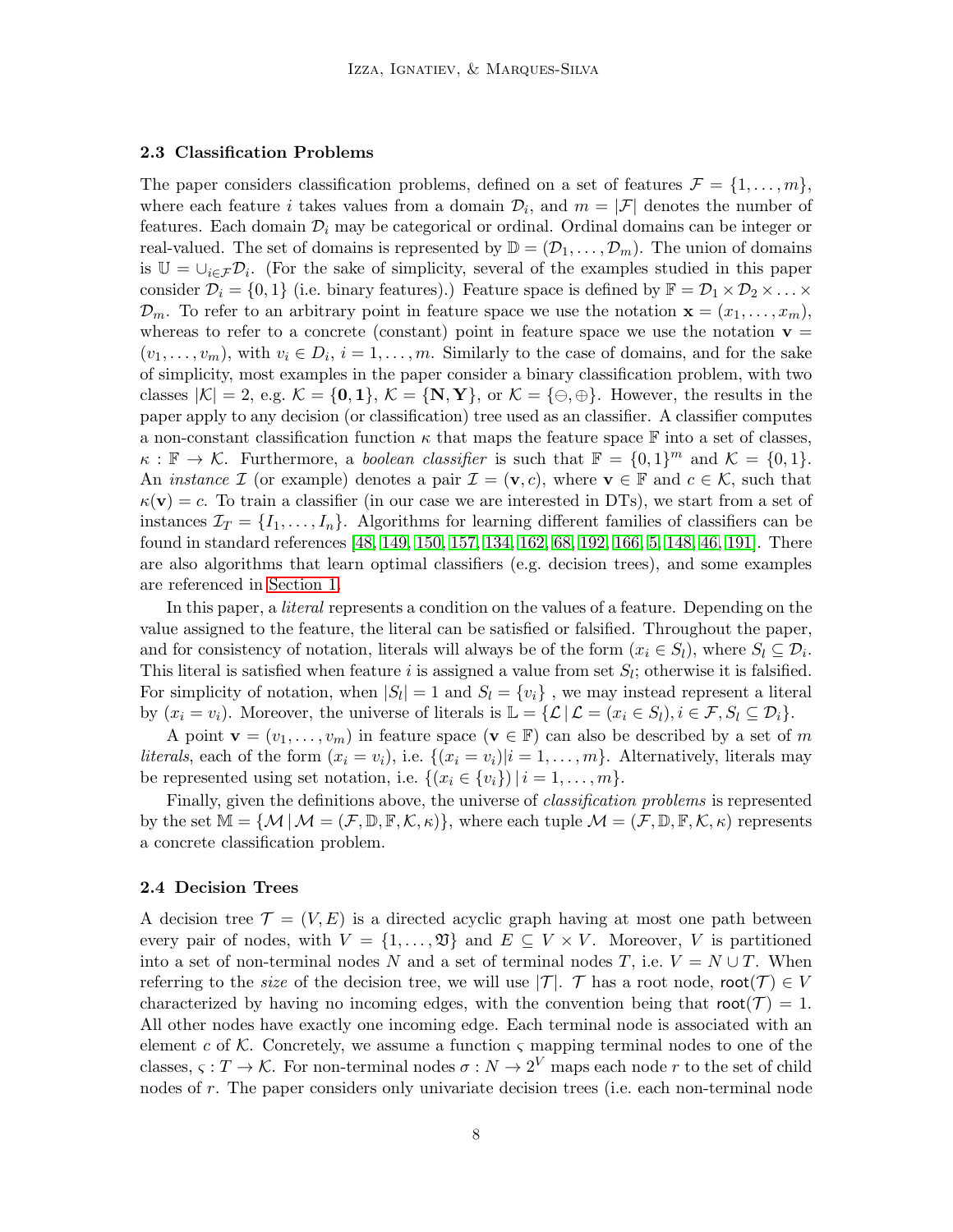tests only a single feature). (Possible alternatives include multivariate decision trees [\[50\]](#page-50-7), but also non-grounded decision trees [\[43\]](#page-49-9); these are beyond the scope of this paper.) As a result, each non-terminal node is assigned a single feature. Specifically, we assume a function  $\phi$  mapping non-terminal nodes to one of the features,  $\phi : N \to \mathcal{F}$ . As noted earlier, a variable  $x_i$  is used to denote values (from  $\mathcal{D}_i$ ) that can be assigned to feature *i*. A feature i may be associated with multiple nodes connecting the tree's root node to some terminal node. Each edge  $(r, s) \in E$ , with  $\phi(r) = i$ , is associated with a literal, representing the values from  $\mathcal{D}_i$  for which the edge is declared consistent. Concretely,  $\varepsilon : E \to \mathbb{L}$  maps each edge  $(r, s)$  with a literal of the form  $x_i \in S_l$ , with  $i = \phi(r)$  and  $S_l \subseteq \mathcal{D}_i$ . As noted earlier, literals will *always* be of the form  $(x_i \in S_l)$ , with  $S_l \subsetneq \mathcal{D}_i$ . (We could consider a larger set of relational operators for representing literals, e.g.  $\{\notin, =, \neq, \leq, \leq, \geq\}$  among others. To simplify reasoning about decision trees, only the  $\in$  relational operator will be used; the other relational operators can be translated to the  $\in$  operator.) The definition of literals assumed in the paper allows an edge to be consistent with multiple values, and so the DTs considered in this paper effectively correspond to multi-edge decision trees [\[8\]](#page-47-8). This more generalized definition of literals allows modeling the DTs learned by well-known tree learning tools [\[178\]](#page-58-7). Nevertheless, when denoting that an edge for a node labeled with feature *i* is consistent only with a single value  $v_i$ , we may simply label the edge with  $v_i$  or with  $x_i = v_i$ , for the sake of simplicity. For a given feature, two literals are inconsistent if these represent sets of values that do not intersect.

Example. The literals  $(x_1 \in \{0\})$  and  $(x_1 \in \{1\})$  are inconsistent, because  $\{0\} \cap \{1\} = \emptyset$ . In contrast, the literals  $(x_1 \in \{1,3\})$  and  $(x_1 \in \{2,3,4\})$  are consistent, because  $\{1,3\} \cap$  ${2, 3, 4} = {3} \neq \emptyset.$ 

A (complete) path  $R_k$  in a DT  $\mathcal T$  represents a sequence of nodes  $\langle r_1, r_2, \ldots, r_l \rangle$ , with  $r_1, r_2, \ldots, r_l \in V$ , that connect the root node to one of the terminal nodes, and such that  $(r_i, r_{i+1}) \in E$ . Hence,  $r_1 = \text{root}(\mathcal{T}) = 1$  and  $r_i \in T$ . Furthermore, the number of paths in a DT  $\mathcal T$  is  $|T|$ , i.e. the number of terminal nodes. Each path is assigned an identifier  $R_k \in \mathcal R$ , where R denotes the set of paths of T. The sequence of nodes associated with path  $R_k \in \mathcal{R}$ , is  $\text{seq}(R_k) = \langle r_1, r_2, \ldots, r_l \rangle$ . For simplicity, and with a mild abuse of notation, we also use  $R_k$  to represent the sequence of nodes associated with the identified  $R_k$ .

A DT (as any other classifier) computes a (non-constant) classification function  $\kappa$ :  $\mathbb{F} \to \mathcal{K}$ . When studying explanations, we will consider a concrete instance  $(\mathbf{v}, c)$ , with  $c = \kappa(\mathbf{v})$ , and distinguish two sets of paths, one corresponding to paths with prediction c and another corresponding to paths with a different prediction. Thus, the set  $\mathcal{P} =$  $\{P_1,\ldots,P_{k_1}\}\subseteq \mathcal{R}$  denotes the paths corresponding to a prediction of c. Moreover, the set  $\mathcal{Q} = \{Q_1, \ldots, Q_{k_2}\} \subseteq \mathcal{R}$  denotes the paths corresponding to a prediction in  $\mathcal{K} \setminus \{c\}.$ Furthermore, given the definition of P and Q, it is the case that  $\mathcal{R} = \mathcal{P} \cup \mathcal{Q}$ . When referring to  $R_k \in \mathcal{R}$ , this may represent a path in  $\mathcal{P}$  or a path in  $\mathcal{Q}$ .

Each path in a DT  $\mathcal T$  is associated with a (consistent) conjunction of literals, denoting the values assigned to the features so as to reach the terminal node in the path. We will represent the set of literals of some tree path  $R_k \in \mathcal{R}$  by  $\Lambda(R_k)$ . Likewise, the set of features in some tree path  $R_k \in \mathcal{R}$  is represented by  $\Phi(R_k)$ . Moreover, each terminal node associated with a path is represented by  $\tau(R_k)$ ,  $\tau : \mathcal{R} \to T$ . Each path in the tree *entails* (meaning that it is sufficient for) the prediction associated with the path's terminal node. Let  $c \in \mathcal{K}$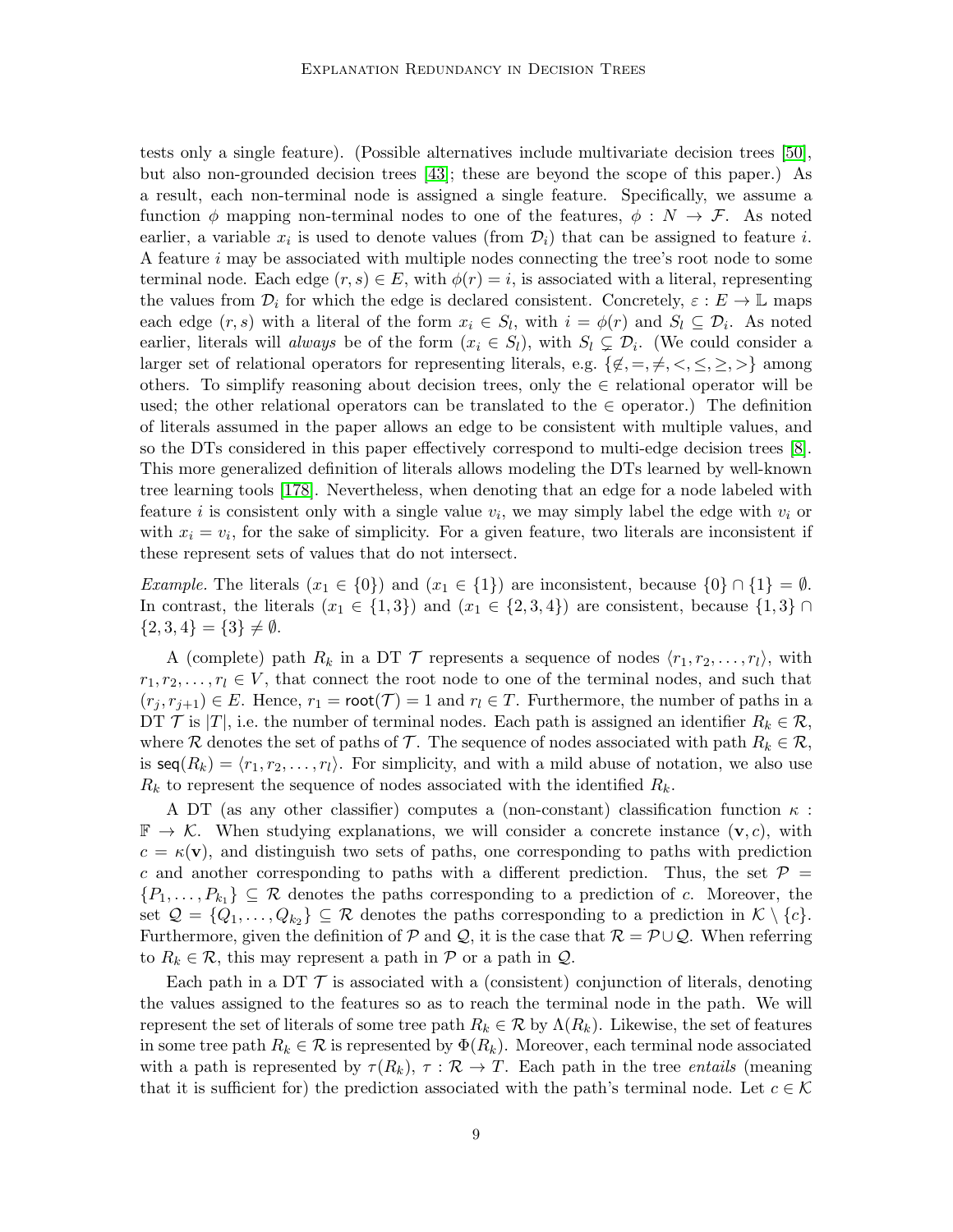denote the prediction associated with path  $R_k$ , i.e.  $c = \varsigma(\tau(R_k))$ . Then, it holds that,

$$
\forall (\mathbf{x} \in \mathbb{F}). \left[ \bigwedge_{(x_i \in S_l) \in \Lambda(R_k)} (x_i \in S_l) \right] \to (\kappa(\mathbf{x}) = c) \tag{1}
$$

where  $\mathbf{x} = (x_1, \dots, x_i, \dots, x_m)$ ,  $c \in \mathcal{K}$ , and each  $S_l \subseteq \mathcal{D}_i$ .

Example. For the example shown in [Figure 1,](#page-11-0) it is the case that,

$$
\forall ((x_1, x_2, x_3) \in \{0, 1\}^3). [(x_1 \in \{1\}) \land (x_2 \in \{1\}) \land (x_3 \in \{1\})] \rightarrow (\kappa(c) = 1)
$$

Furthermore, the classification function associated with this DT can be represented as follows, for  $\mathbf{x} = (x_1, x_2, x_3)$ :

$$
\kappa(\mathbf{x}) = \begin{cases} 1 & \text{if } [(x_1 \in \{1\}) \land (x_2 \in \{1\}) \land (x_3 \in \{1\})] \lor [(x_1 \in \{1\}) \land (x_2 \in \{0\})] \\ 0 & \text{if } [(x_1 \in \{0\})] \lor [(x_1 \in \{1\}) \land (x_2 \in \{1\}) \land (x_3 \in \{0\})] \end{cases}
$$

As discussed below, one underlying assumption is that any pair of paths in  $\mathcal R$  must have at least one pair of inconsistent literals. Let  $(r_i, r_{i+1})$  denote some edge in path  $R_k \in \mathcal{R}$ . Let i be the feature associated with  $r_j$ , and let  $S_{ij} \subsetneq \mathcal{D}_i$  represent the set of the literal  $(x_i \in S_{ij})$ , that is associated with the edge  $(r_j, r_{j+1})$ . Given  $\mathbf{v} \in \mathbb{F}$ , the edge  $(r_j, r_{j+1})$  is consistent with **v** if  $v_i \in S_{ij}$ ; otherwise the edge is inconsistent. A predicate consistent  $(R_k, \mathbf{v})$ is associated with each path  $R_k$  and each point v in feature space, consistent :  $\mathcal{R}\times\mathbb{F}\to\{0,1\}$ (or alternatively, consistent  $\subseteq \mathcal{R} \times \mathbb{F}$ ). The predicate consistent is defined as follows: given the path  $R_k \in \mathcal{R}$  and the point in feature space  $\mathbf{v} \in \mathbb{F}$ , consistent takes value 1 if all edges of  $R_k$  are consistent given **v**; otherwise consistent takes value 0.

<span id="page-9-0"></span>The paper makes the following general assumption with respect to decision trees.

**Assumption 1.** For a DT  $\mathcal{T}$ , it holds that:

1. For each point  $\bf{v}$  in feature space, there exists exactly one path consistent with  $\bf{v}$ .

$$
\forall (\mathbf{x} \in \mathbb{F}). \left[ \exists (R_k \in \mathcal{R}).\text{consistent}(R_k, \mathbf{x}) \land \forall (R_l \in \mathcal{R} \setminus \{R_k\}).\neg \text{consistent}(R_l, \mathbf{x}) \right]
$$

i.e. each point in feature space must be consistent with at least one path, and no point in feature space can be consistent with more than one path.

2. For each tree path  $R_k \in \mathcal{R}$ , there exists at least one point in feature space that is consistent with the path:

$$
\forall (R_k \in \mathcal{R}). \exists (\mathbf{x} \in \mathbb{F}).\text{consistent}(R_k, \mathbf{x})
$$

i.e. there can be no logically inconsistent paths in a DT.

Unless stated otherwise, for the results presented in this paper it is presupposed that [Assumption 1](#page-9-0) holds<sup>[3](#page-9-1)</sup>.

<span id="page-9-1"></span><sup>3.</sup> [Assumption 1](#page-9-0) outlines what one might consider fairly reasonable conditions regarding the organization of decision trees, and indeed appears to capture the intuitive notion of what a decision tree should represent. However, and perhaps surprisingly, there are recent examples of tree learning tools that can learn DTs with logically inconsistent paths, e.g. [\[179,](#page-58-1) Fig. 4] and [\[80,](#page-52-0) Fig. 6b]. Fortunately, it is simple to devise linear-time algorithms, on the size of the DT (and for domains of constant size), for removing logically inconsistent paths. There are also well-known examples of DTs with points in feature space inconsistent with all the DT paths, i.e. DTs with dead-ends [\[64,](#page-51-5) Figure 8.1].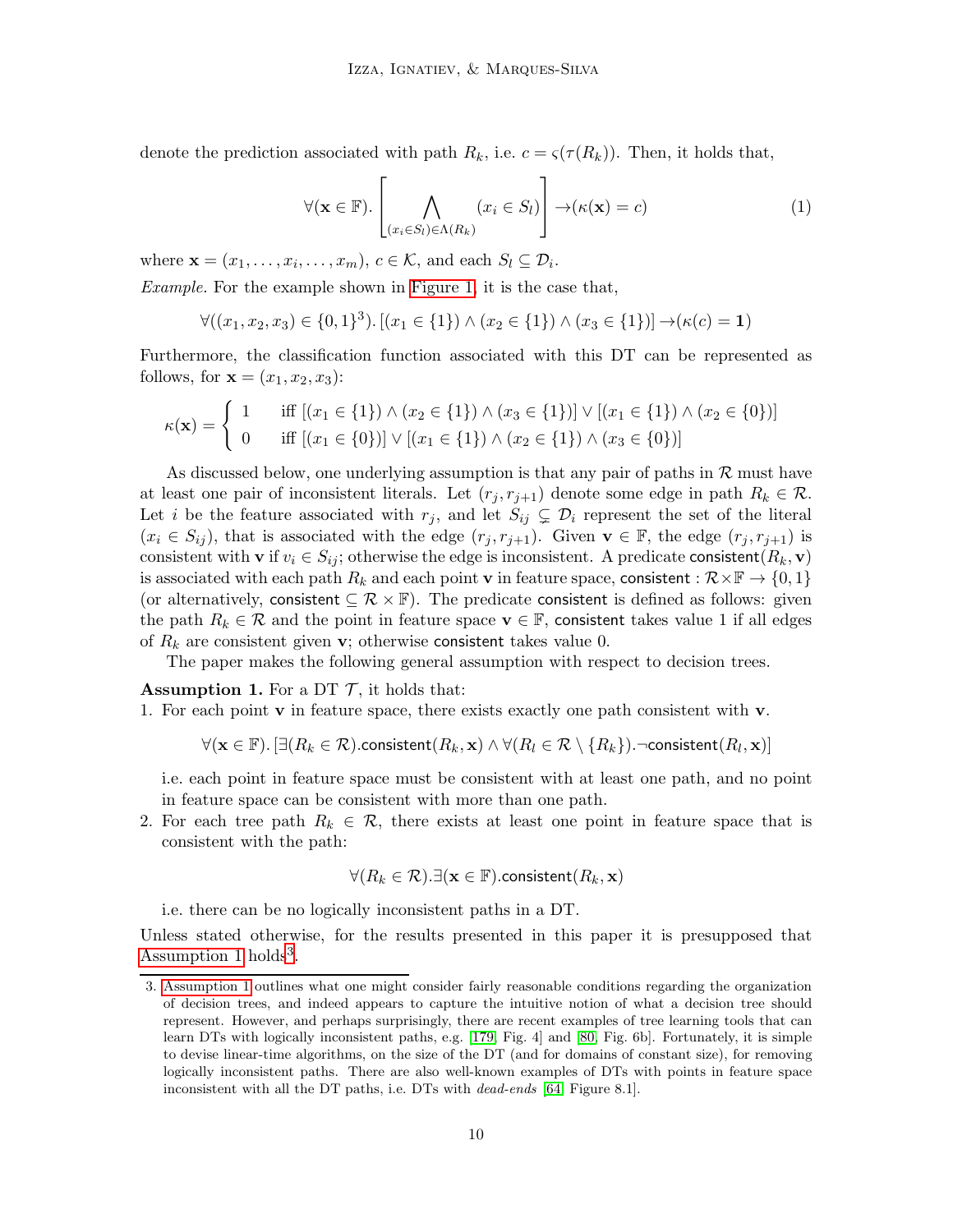The following additional definitions will be considered for DTs. First, let  $\rho: \mathcal{F} \times \mathcal{R} \to 2^{\mathbb{U}}$ be such that  $\rho(i, R_k)$  represents the set of values of feature i, taken from  $\mathcal{D}_i$ , that are consistent with path  $R_k \in \mathcal{R}$ . Clearly,  $\rho(i, R_k)$  is computed by intersecting all the literals testing the value of feature i:

$$
\rho(i, R_k) = \bigcap_{(x_i \in S_l) \in \Lambda(R_k)} S_l \tag{2}
$$

Observe that  $\rho(i, R_k)$  serves to aggregate literals that test the same feature into a single set of values, each of which is consistent with path  $R_k$ .

*Example.* For the example shown in [Figure 1,](#page-11-0) with  $Q_2 = \langle 1, 3, 5, 6 \rangle$ ,  $\rho(2, P_2) = \{1\}$  and  $\rho(3, P_2) = \{0\}.$ 

Moreover, let  $X_I : \mathbb{F} \times \mathcal{R} \to 2^{\mathcal{F}}$  be such that  $X_I(\mathbf{v}, Q_I)$  represents the subset of features i which takes a value (in  $\bf{v}$ ) that is inconsistent with the values of i that are consistent with  $Q_l$ . Similarly, let  $\chi_P : \mathcal{R} \times \mathcal{R} \to 2^{\mathcal{F}}$  be such that  $\chi_P(P_k, Q_l)$  represents the subset of features i for which each value consistent with  $P_k$  is inconsistent with the consistent values of *i* that are consistent with  $Q_l$ .

*Example.* For the example shown in [Figure 1,](#page-11-0) with  $\mathbf{v} = (0, 0, 0, 0)$ ,  $P_1 = \langle 1, 3, 4 \rangle$ , and  $Q_2 = \langle 1, 3, 5, 6 \rangle$ , then  $\chi_I(\mathbf{v}, P_1) = \{1\}$  and  $\chi_P (P_1, Q_2) = \{2\}.$ 

Running examples. Throughout the paper, a number of decision trees will be used as running examples. These DTs are taken from existing references  $[148, 80, 191, 161]^4$  $[148, 80, 191, 161]^4$  $[148, 80, 191, 161]^4$  $[148, 80, 191, 161]^4$  $[148, 80, 191, 161]^4$  $[148, 80, 191, 161]^4$ . For each of the running examples, and with the purpose of simplifying the analysis, original feature domains are mapped to symbolic (numbered) domains. Moreover, all examples of classification problems map to two classes, which we will represent either by  $\{0, 1\}$  or by {N, Y}. Clearly, these modifications do not change in any way the semantics of the original problems.

*Example* 1.<sup>[5](#page-10-1)</sup> [Figure 1](#page-11-0) is adapted from [\[148\]](#page-56-6). The original DT is learned from a given dataset [\[148\]](#page-56-6) using a variant of ID3 [\[150\]](#page-56-4). As can be observed,  $N = \{1, 3, 5\}$  and  $T =$  ${2, 4, 6, 7}$ . Given the instance  $(\mathbf{v}, c) = ((1, 1, 1), 1)$ , we set  $P_1 = (1, 3, 4), P_2 = (1, 3, 5, 7)$ ,  $Q_1 = \langle 1, 2 \rangle, Q_2 = \langle 1, 3, 5, 6 \rangle$ . Moreover,  $P_2$  is the path consistent with the instance. For path  $P_2$ , we have  $\Lambda(P_2) = \{(x_1 \in \{1\}), (x_2 \in \{1\}), (x_3 \in \{1\})\}.$  Clearly, the literals associated with  $\mathbf{v} = (1, 1, 1)$ , i.e.  $x_1 = 1$ ,  $x_2 = 1$  and  $x_3 = 1$ , are consistent with  $x_1 \in \{1\}$ ,  $x_2 \in \{1\}$ and  $x_3 \in \{1\}$ , respectively. Additional results for this DT are summarized in [Table 9](#page-45-0) (see [Page 46\)](#page-45-0).  $\triangleleft$ 

<span id="page-10-2"></span>Example 2. [Figure 2](#page-11-1) is adapted from [\[80\]](#page-52-0). The original DT was produced with the tool OSDT (optimal sparse decision trees) [\[80\]](#page-52-0). As can be observed,  $N = \{1, 2, 4, 5, 7, 8, 10\}$ and  $T = \{3, 6, 9, 11, 12, 13, 14, 15\}$ . Given the instance  $(\mathbf{v}, c) = ((0, 0, 1, 0, 1), 1)$ , we set  $P_1 = \langle 1, 2, 4, 7, 10, 15 \rangle$ ,  $P_2 = \langle 1, 2, 4, 7, 11 \rangle$ ,  $P_3 = \langle 1, 2, 5, 8, 13 \rangle$ ,  $P_4 = \langle 1, 2, 5, 9 \rangle$ ,  $P_5 = \langle 1, 3 \rangle$ , and then  $Q_1 = \langle 1, 2, 4, 6 \rangle$ ,  $Q_2 = \langle 1, 2, 4, 7, 10, 14 \rangle$ ,  $Q_3 = \langle 1, 2, 5, 8, 12 \rangle$ . Moreover,  $P_1$  is

<span id="page-10-0"></span><sup>4.</sup> The choice of examples taken from published references is deliberate, and aims at illustrating the importance of computing path explanations for decision trees.

<span id="page-10-1"></span><sup>5.</sup> In this paper, examples that are referenced from the text or by other examples are numbered; the others are not.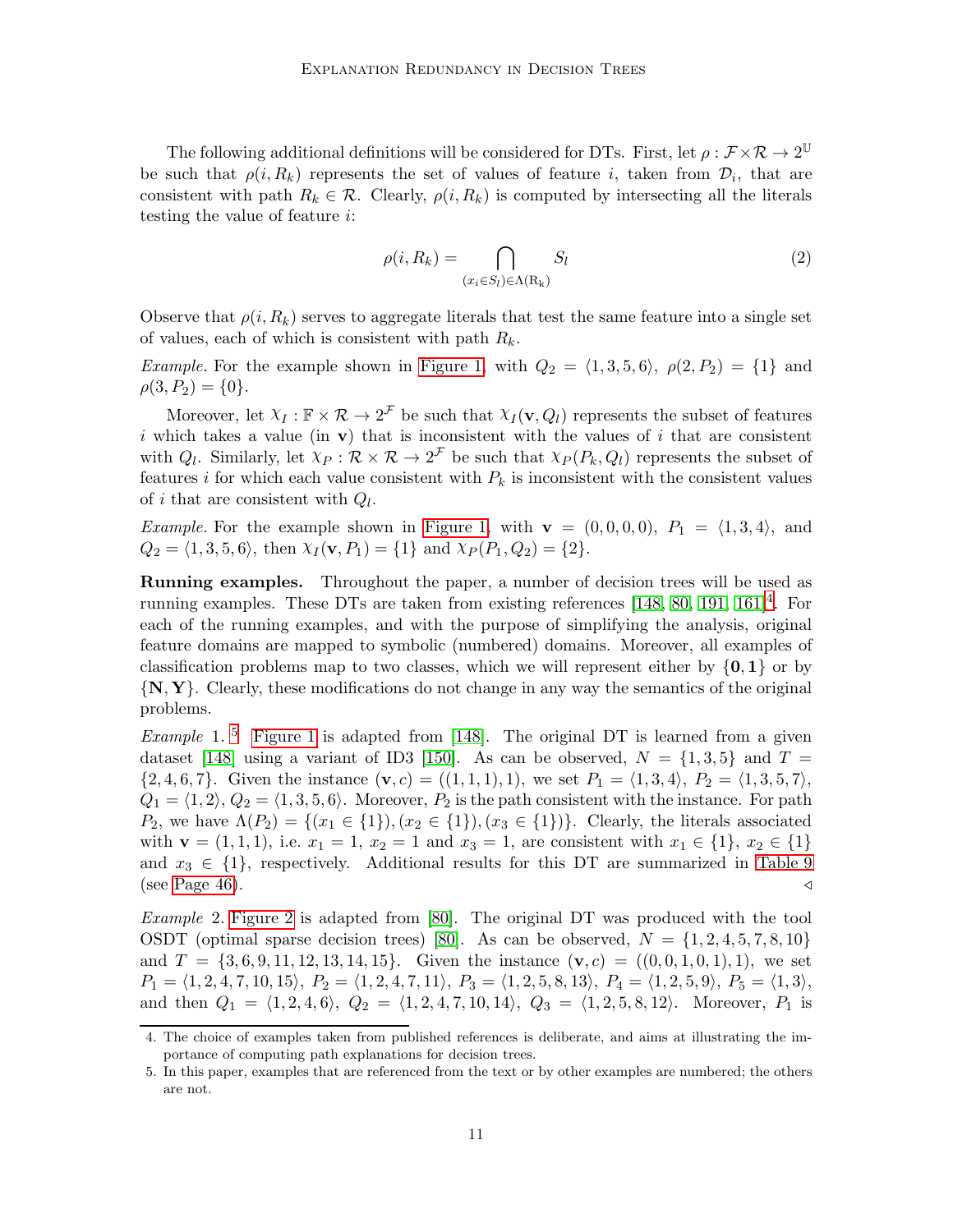<span id="page-11-0"></span>

(b) Mapping of features and classes

Figure 1. Decision tree, adapted from [\[148,](#page-56-6) Ch. 07, Fig. 7.4]

<span id="page-11-1"></span>

Figure 2. Decision tree, adapted from [\[80,](#page-52-0) Figure 5b], for the tic-tac-toe dataset

the path consistent with the instance. As can be observed,  $\Lambda(P_1) = \{(x_1 \in \{0\}), (x_2 \in$  $\{0\},(x_3 \in \{1\}), (x_4 \in \{0\}), (x_5 \in \{1\})\},\$ and the literals associated with  $\mathbf{v} = (0,0,1,0,1)$ are  ${x_1 = 0, x_2 = 0, x_3 = 1, x_4 = 0, x_5 = 1}$ , hence being pairwise consistent. Additional results for this DT are summarized in [Table 10](#page-45-1) (see [Page 46\)](#page-45-1). △

<span id="page-11-2"></span>Example 3. [Figure 3](#page-12-0) is adapted from [\[191\]](#page-59-3), and illustrates the application of a standard tree learning algorithm, but where the features are categorical (and non-binary). In this case, and for completeness, we show features 5 and 6 (resp. sound and umbilicus), but these are not associated with any node in the DT. As can be observed,  $N = \{1, 2, 3, 6, 11\},\$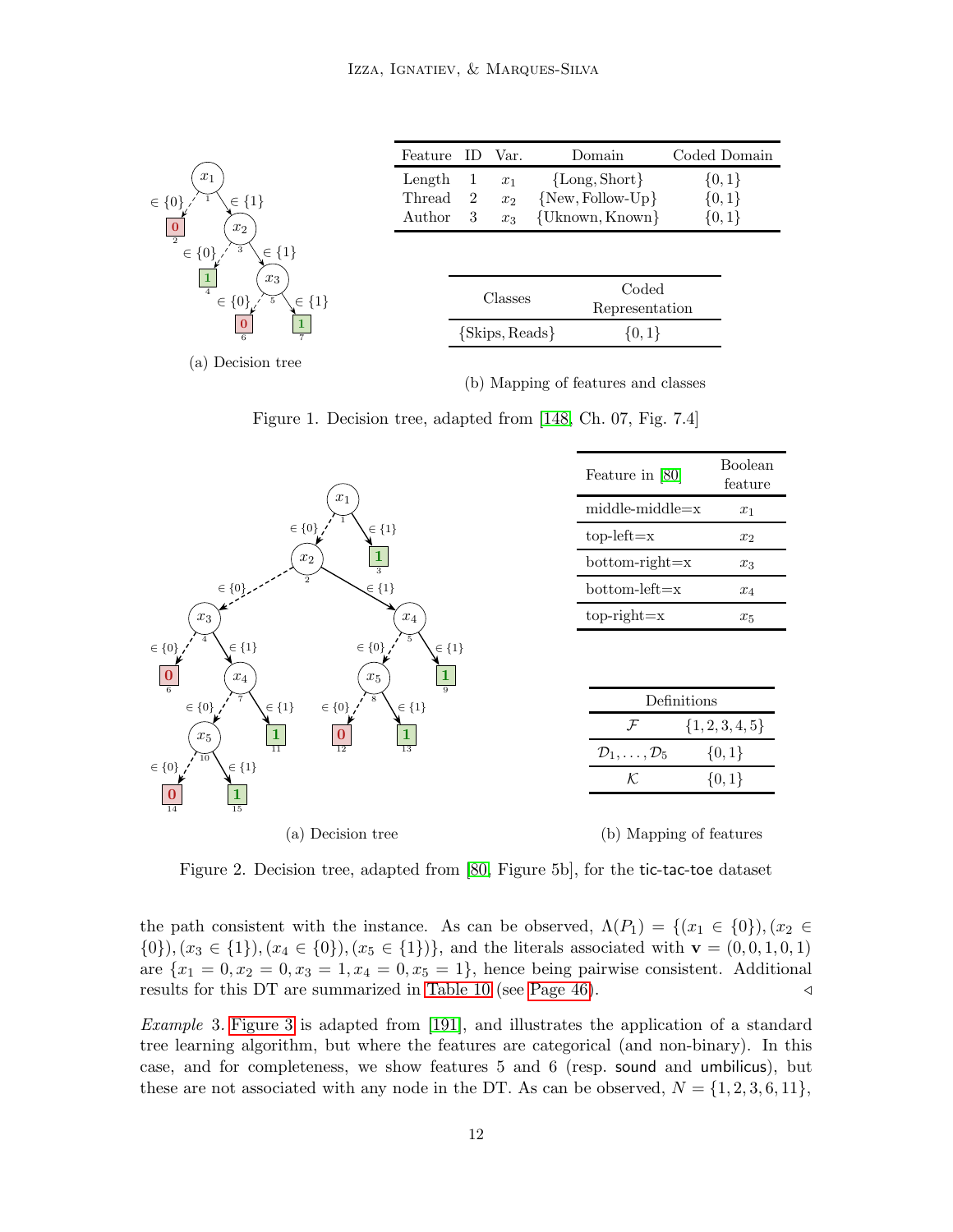<span id="page-12-0"></span>

(a) Decision tree

(b) Mapping of classes

| Feature   | Domain<br>Var. |                | Coded Domain                                 |               |
|-----------|----------------|----------------|----------------------------------------------|---------------|
| Texture   |                | $x_1$          | ${clear, {\rm{clightly\; blurry, blurry}}\}$ | $\{1, 2, 3\}$ |
| Root      | $\overline{2}$ | x <sub>2</sub> | ${curly, slightly \, curly, curly}$          | $\{1, 2, 3\}$ |
| Surface   | 3              | $x_3$          | $\{hard, soft\}$                             | ${1,2}$       |
| Color     | 4              | $x_4$          | ${green, dark, light}$                       | $\{1, 2, 3\}$ |
| Sound     | 5              | $x_5$          | ${crisp, muffled, dull}$                     | $\{1, 2, 3\}$ |
| Umbilicus | 6              | x <sub>6</sub> | $\{flat, slightly hollow, hollow\}$          | $\{1, 2, 3\}$ |

(c) Mapping of features

Figure 3. Decision tree adapted from [\[191,](#page-59-3) Ch. 04, Fig. 4.3]

 $T = \{4, 5, 7, 8, 9, 10, 12, 13\}$ . Given the instance  $(\mathbf{v}, c) = ((1, 2, 1, 2), \mathbf{Y})$ , we set  $P_1 = (1, 2, 5)$ ,  $P_2 = \langle 1, 2, 6, 10 \rangle$ ,  $P_3 = \langle 1, 2, 6, 11, 12 \rangle$ ,  $P_4 = \{1, 3, 9\}$ , and then  $Q_1 = \langle 1, 2, 6, 11, 13 \rangle$ ,  $Q_2 =$  $\langle 1, 2, 7 \rangle$ ,  $Q_3 = \langle 1, 3, 8 \rangle$ ,  $Q_4 = \langle 1, 4 \rangle$ . Moreover,  $P_3$  is the path consistent with the instance. Additional results for this DT are summarized in [Table 9](#page-45-0) (see [Page 46\)](#page-45-0). △

<span id="page-12-1"></span>*Example 4.* [Figure 4](#page-13-1) is adapted from [\[161\]](#page-57-4), and shows a DT for the recividism dataset [\[7\]](#page-47-9). Features are categorical or ordinal. (Feature Priors ranges from 0 to 38, and feature Age ranges from 18 to 96. The symbolic names  $MxP = 38$ ,  $MnA = 18$ ,  $MxA = 96$  are shown in the DT.) A distinguishing feature of this running example is that one of the features (Priors) is tested more than once along some of the paths. As can be observed,  $N = \{1,3,4,6\}$ ,  $T = \{2, 5, 7, 8, 9\}$ . Given the instance  $(\mathbf{v}, c) = ((2, 20, 0), \mathbf{Y})$ , we set  $P_1 = \langle 1, 2 \rangle$ ,  $P_2 =$  $\langle 1, 3, 4, 6, 8 \rangle$ ,  $P_3 = \langle 1, 3, 4, 7 \rangle$ , and then  $Q_1 = \langle 1, 3, 4, 6, 9 \rangle$ ,  $Q_2 = \langle 1, 3, 5 \rangle$ . Moreover,  $P_2$ is the path consistent with the instance. Additional results for this DT are summarized in [Table 10](#page-45-1) (see [Page 46\)](#page-45-1).  $\triangleleft$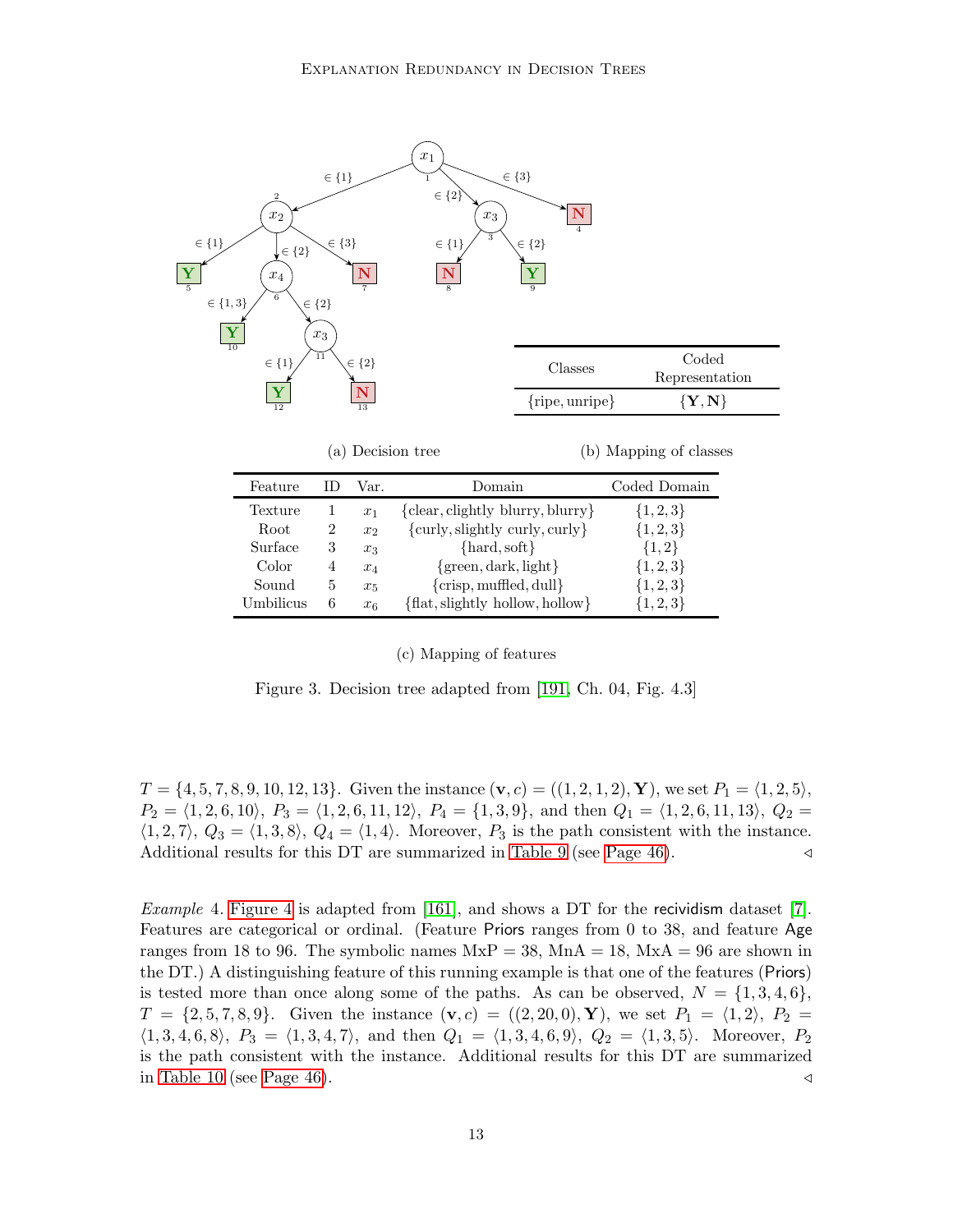<span id="page-13-1"></span>

#### (c) Mapping of features

Figure 4. Decision tree adapted from [\[161,](#page-57-4) Figure 2]. According to the dataset,  $MnA = 18$ ,  $MxA = 96$  and  $MxP = 38$ , but the numbers are be left symbolic.

## <span id="page-13-0"></span>2.5 Formal Explainability

Formal explanation<sup>[6](#page-13-2)</sup> approaches have been studied in a growing body of research in recent years [\[169,](#page-57-5) [93,](#page-52-3) [170,](#page-57-8) [94,](#page-53-3) [139,](#page-55-11) [188,](#page-58-8) [14,](#page-47-10) [57,](#page-50-8) [58,](#page-50-9) [168,](#page-57-9) [152,](#page-56-7) [44,](#page-49-10) [92,](#page-52-4) [118,](#page-54-9) [98,](#page-53-2) [119,](#page-54-10) [100,](#page-53-4) [117,](#page-54-11) [83,](#page-52-5) [13,](#page-47-11) [89,](#page-52-9) [12,](#page-47-12) [55,](#page-50-10) [45,](#page-49-11) [81,](#page-52-8) [151,](#page-56-8) [114,](#page-54-12) [185,](#page-58-9) [59,](#page-50-11) [42,](#page-49-12) [9,](#page-47-13) [82,](#page-52-7) [88,](#page-52-10) [121,](#page-54-13) [74\]](#page-51-6). Concretely, this paper uses the definition of abductive explanation [\[93\]](#page-52-3) (AXp), which corresponds to a PI-explanation [\[169\]](#page-57-5) in the case of boolean classifiers. AXp's represent prime implicants of the discrete-valued classifier function (which computes the predicted class)<sup>[7](#page-13-3)</sup>. Throughout this paper we will opt to use the acronym AXp to refer to abductive explanations.

Let us consider a given classifier, computing a classification function  $\kappa$  on feature space F, a point  $\mathbf{v} \in \mathbb{F}$ , with prediction  $c = \kappa(\mathbf{v})$ , and let X denote a subset of the set of features  $\mathcal{F}, \mathcal{X} \subseteq \mathcal{F}.$  X is a weak AXp for the instance  $(\mathbf{v}, c)$  if,

<span id="page-13-4"></span>
$$
\text{WeakAXp}(\mathcal{X}) \quad := \quad \forall (\mathbf{x} \in \mathbb{F}). \left[ \bigwedge_{i \in \mathcal{X}} (x_i = v_i) \right] \to (\kappa(\mathbf{x}) = c) \tag{3}
$$

<span id="page-13-2"></span><sup>6.</sup> There is an extensive body of work on non-formal XAI approaches to XAI [\[1,](#page-47-14) [136,](#page-55-12) [164,](#page-57-10) [75,](#page-51-7) [163,](#page-57-11) [175,](#page-58-10) [77,](#page-52-11) [78,](#page-52-12) [153\]](#page-56-9).

<span id="page-13-3"></span><sup>7.</sup> There exist also standard references with detailed overviews of the uses of prime implicants in the context of boolean functions [\[76,](#page-51-8) [56\]](#page-50-12). Generalizations of prime implicants beyond boolean domain have been considered before [\[126\]](#page-55-13). Prime implicants have also been referred to as minimum satisfying assignments in first-order logic (FOL) [\[62\]](#page-51-9), and have been studied in modal and description logics [\[39\]](#page-49-13).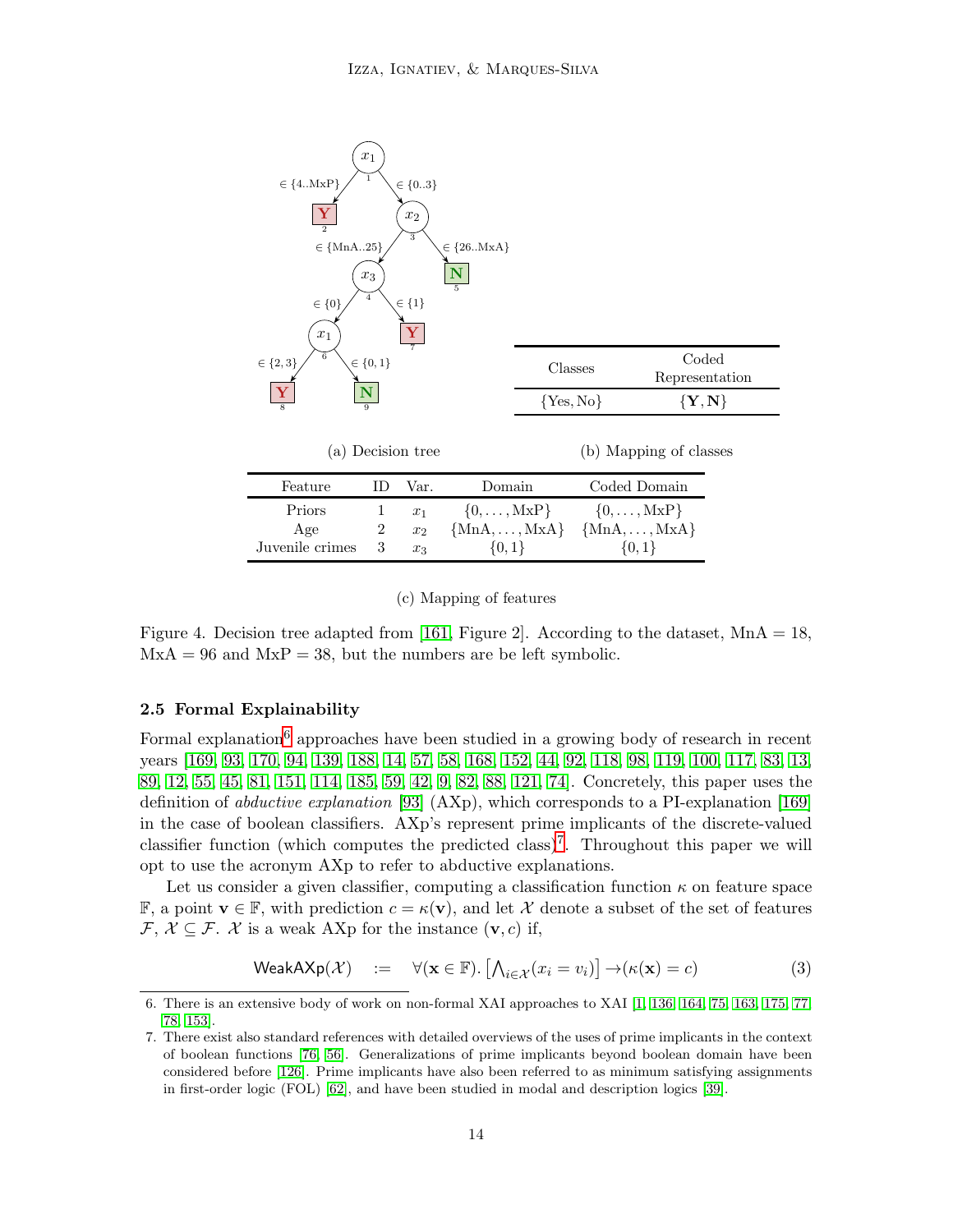(We could highlight that WeakAXp is parameterized on  $\kappa$ , v and c, but opt not to clutter the notation, and so these dependencies will be left implicit.) Thus, given an instance  $(v, c)$ , a (weak) AXp is a set of features which, if fixed to the values dictated by v, then the prediction is guaranteed to be c, independently of the values assigned to the other features.  $\mathcal X$  is an AXp if, besides being a weak AXp, it is also subset-minimal, i.e.

<span id="page-14-2"></span>
$$
AXp(\mathcal{X}) := WeakAXp(\mathcal{X}) \land \forall (\mathcal{X}' \subsetneq \mathcal{X}).\neg WeakAXp(\mathcal{X}')
$$
 (4)

An AXp can be viewed as a possible answer to a "Why?" question, i.e. why is the classifier's prediction c?

It should be plain in this work, but also in earlier work, that the representation of AXp's using subsets of features aims at simplicity. The sufficient condition for the prediction is evidently the conjunction of literals associated with the features contained in the AXp.

Similarly to the case of AXp's, one can define (weak) contrastive explanations (CXp's) [\[132,](#page-55-7) 92.  $\mathcal{Y} \subseteq \mathcal{F}$  is a weak CXp for the instance  $(\mathbf{v}, c)$  if,

<span id="page-14-0"></span>
$$
\text{WeakCXp}(\mathcal{Y}) \quad := \quad \exists (\mathbf{x} \in \mathbb{F}). \left[ \bigwedge_{i \notin \mathcal{Y}} (x_i = v_i) \right] \land (\kappa(\mathbf{x}) \neq c) \tag{5}
$$

(As before, for simplicity we keep the parameterization of WeakCXp on  $\kappa$ , v and c implicit.) Thus, given an instance  $(v, c)$ , a (weak) CXp is a set of features which, if allowed to take any value from their domain, then there is an assignment to the features that changes the prediction to a class other than c, this while the features not in the explanation are kept to their values (ceteris paribus).

Furthermore, a set  $\mathcal{Y} \subseteq \mathcal{F}$  is a CXp if, besides being a weak CXp, it is also subsetminimal, i.e.

<span id="page-14-3"></span>
$$
\mathsf{C}\mathsf{Xp}(\mathcal{Y}) \quad := \quad \mathsf{WeakC}\mathsf{Xp}(\mathcal{Y}) \land \forall (\mathcal{Y}' \subsetneq \mathcal{Y}) \neg \mathsf{WeakC}\mathsf{Xp}(\mathcal{Y}') \tag{6}
$$

A CXp can be viewed as a possible answer to a "Why Not?" question, i.e. why isn't the classifier's prediction a class other than  $c$ ? A different perspective for a contrastive explanation is as the answer to a  $How?$  question, i.e. how to change the features so as to change the prediction. In recent literature this alternative view has been investigated under the name actionable recourse [\[177,](#page-58-11) [180,](#page-58-12) [104,](#page-53-5) [103\]](#page-53-6). It should be underlined that whereas AXp's correspond to prime implicants of the boolean function  $(\kappa(\mathbf{x}) = c)$  that are consistent with some point  $\mathbf{v} \in \mathbb{F}$ , CXp are *not* prime implicates of function  $(\kappa(\mathbf{x}) = c)$ . Nevertheless, the concept of counterexample studied in formal explainability [\[93\]](#page-52-3) corresponds to prime implicates of the function  $(\kappa(\mathbf{x}) = c)$  (which are not restricted to be consistent with some specific point  $\mathbf{v} \in \mathbb{F}$ ).

One important observation is that, independently of what  $\kappa$  represents, the WeakAXp and WeakCXp predicates (respectively defined using  $(3)$  and  $(5)$ ) are monotone<sup>[8](#page-14-1)</sup>. This means that the tests for minimality (i.e., respectively  $(4)$  and  $(6)$ ) can be simplified to:

<span id="page-14-4"></span>
$$
AXp(\mathcal{X}) := WeakAXp(\mathcal{X}) \land \forall (t \in \mathcal{X}).\neg WeakAXp(\mathcal{X} \setminus \{t\})
$$
 (7)

<span id="page-14-1"></span><sup>8.</sup> Clearly, from the definition of WeakAXp (resp. WeakCXp), if WeakAXp( $\mathcal{Z}$ ) (resp. WeakCXp( $\mathcal{Z}$ )) holds, then WeakAXp(Z') (resp. WeakCXp(Z')) also holds for any superset  $Z'$  of Z. If WeakAXp(Z) (resp. WeakCXp( $Z$ )) does not hold, then WeakAXp( $Z'$ ) (resp. WeakCXp( $Z'$ )) also does not hold for any superset  $\mathcal{Z}'$  of  $\mathcal{Z}$ .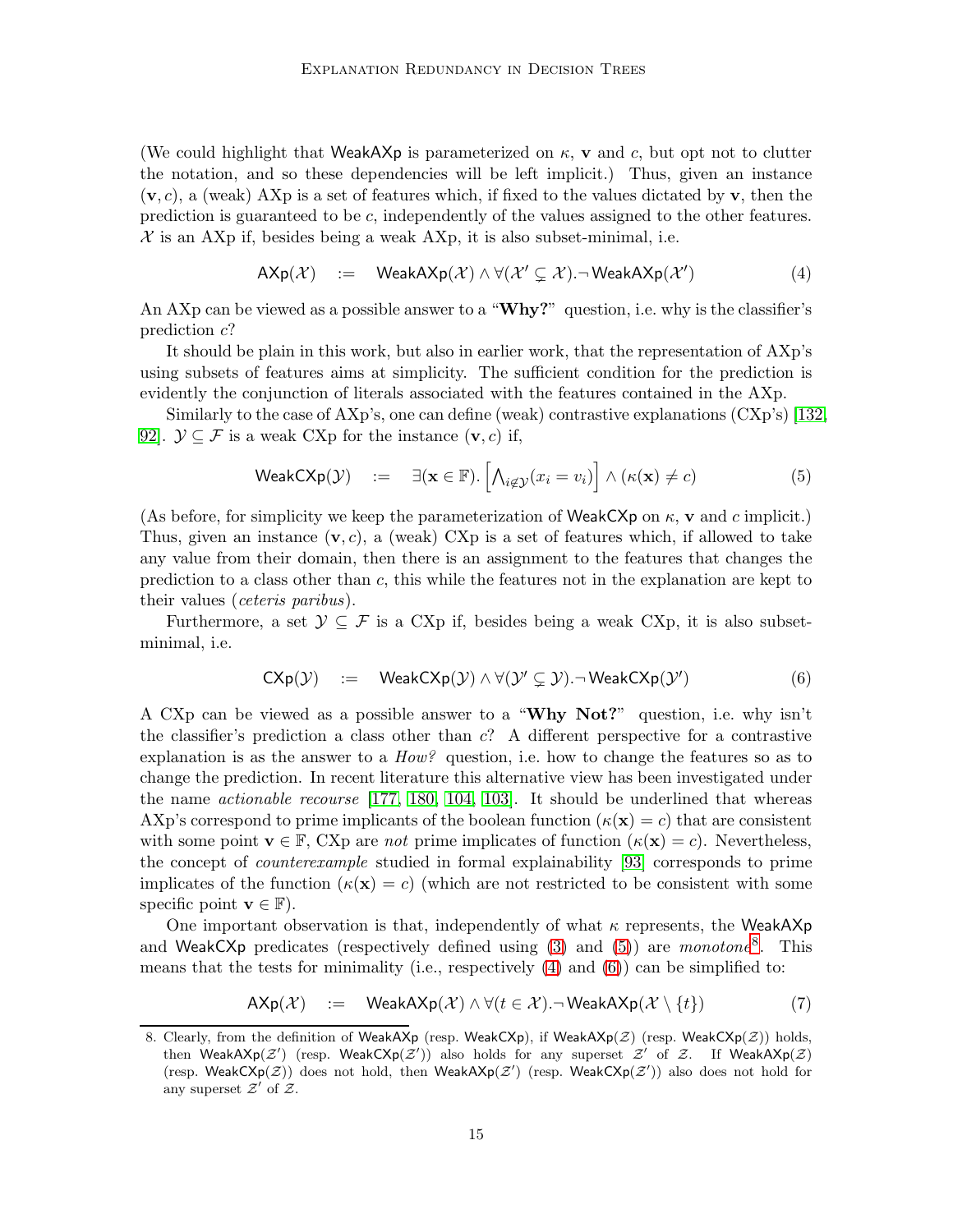and,

<span id="page-15-2"></span>
$$
\mathsf{C}\mathsf{Xp}(\mathcal{Y}) \quad := \quad \mathsf{WeakC}\mathsf{Xp}(\mathcal{Y}) \land \forall (t \in \mathcal{Y}).\neg \mathsf{WeakC}\mathsf{Xp}(\mathcal{Y} \setminus \{t\}) \tag{8}
$$

Observe that, instead of considering all possible subsets of  $\mathcal X$  (resp.  $\mathcal Y$ ), it suffices to consider the subsets obtained by removing a single element from  $\mathcal X$  (resp.  $\mathcal Y$ ). This observation is at the core of the algorithms proposed in recent years for computing AXp's and CXp's of a growing range of families of classifiers [\[93,](#page-52-3) [94,](#page-53-3) [139,](#page-55-11) [118,](#page-54-9) [98,](#page-53-2) [119,](#page-54-10) [100,](#page-53-4) [117,](#page-54-11) [83,](#page-52-5) [89,](#page-52-9) [81\]](#page-52-8).

*Example* 5. For the DT in [Figure 1,](#page-11-0) consider the instance  $((1,1,1),1)$  (i.e. if Length is Short, and Thread is Follow-Up, and Author is Known, then predict Reads). The paths in P are:  $\mathcal{P} = \{P_1, P_2\}$ , with  $P_1 = \langle 1, 3, 4 \rangle$  and  $P_2 = \langle 1, 3, 5, 7 \rangle$ . The paths in P are:  $\mathcal{Q} = \{Q_1, Q_2\}$ , with  $Q_1 = \langle 1, 2\rangle$  and  $Q_2 = \langle 1, 3, 5, 6\rangle$ . Path  $P_2$  is consistent with the instance; all other paths are inconsistent with the instance. The features associated with  $P_2$  are  $\Phi(P_2) = \{1, 2, 3\}$ , and the path literals associated with path  $P_2$  are  $\Lambda(P_2) = \{(x_1 \in$  $\{1\},(x_2 \in \{1\}), (x_3 \in \{1\})\}.$  Nevertheless, from [Figure 1,](#page-11-0) it is clear that  $\mathcal{X} = \{1,3\}$ is a weak AXp. Indeed, if feature 2 (feature variable  $x_2$ ) is allowed to take any value in its domain, then the prediction remains unchanged. Hence, it is the case that, with  $\mathbf{x} = (x_1, x_2, x_3), \ \forall (\mathbf{x} \in \{0, 1\}^3) . [(x_1) \wedge (x_3)] \rightarrow \kappa(\mathbf{x}).$  Furthermore, X is minimal, since dropping either 1 or 3 from  $X$  will cause the weak AXp condition to fail.

CXp's can be computed in a similar way. One can also observe that if either  $x_1$  or  $x_3$ are allowed to take any value from their domains, then there is an assignment that causes the prediction to change. Thus,  $\mathcal{Y}_1 = \{1\}$  or  $\mathcal{Y}_2 = \{3\}$  are CXp's of the given instance.

<span id="page-15-1"></span>Given the definitions of AXp and CXp, and building on Reiter's seminal work [\[154\]](#page-56-10), recent work  $[92]$  $[92]$  $[92]$  proved the following duality between minimal hitting sets<sup>9</sup>:

Proposition 1 (Minimal hitting-set duality between AXp's and CXp's). AXp's are minimal hitting sets (MHSes) of CXp's and vice-versa.

We refer to [Proposition 1](#page-15-1) as MHS duality between AXp's and CXp's. The previous result has been used in more recent papers for enabling the enumeration of explanations [\[119,](#page-54-10) [89,](#page-52-9) [83\]](#page-52-5). Furthermore, a consequence of [Proposition 1](#page-15-1) is the following result:

**Lemma 1.** Given a classifier function  $\kappa : \mathbb{F} \to \mathcal{K}$ , defined on a set of features  $\mathcal{F}$ , a feature  $i \in \mathcal{F}$  is included in some AXp iff i is included in some CXp.

Another minimal hitting-set duality result, different from [Proposition 1,](#page-15-1) was investigated in earlier work [\[94\]](#page-53-3), and relates global AXp's (i.e. not restricted to be consistent with a specific point  $\mathbf{v} \in \mathbb{F}$ ) and counterexamples (see [Page 15\)](#page-14-3).

Given the above, the universe of *explanation problems* is defined by  $\mathbb{E}_I = \{ \mathcal{E} | \mathcal{E} =$  $(\mathcal{M},(\mathbf{v},c)),\mathcal{M}\in \mathbb{M},\mathbf{v}\in \mathbb{F},c\in \mathcal{K},c=\kappa(\mathbf{v})\}$ . As a result, a tuple  $(\mathcal{M},(\mathbf{v},c))$  will allow us to unambiguously represent the classification problem  $\mathcal M$  for which we will be computing AXp's and CXp's given the instance  $(v, c)$ .

<span id="page-15-0"></span><sup>9.</sup> Recall that a set H is a hitting set of a set of sets  $\mathcal{S} = \{S_1, \ldots, S_k\}$  if  $\mathcal{H} \cap S_i \neq \emptyset$  for  $i = 1, \ldots, k$ . H is a minimal hitting set of S, if H is a hitting set of S, and there is no proper subset of H that is also a hitting set of  $S$ .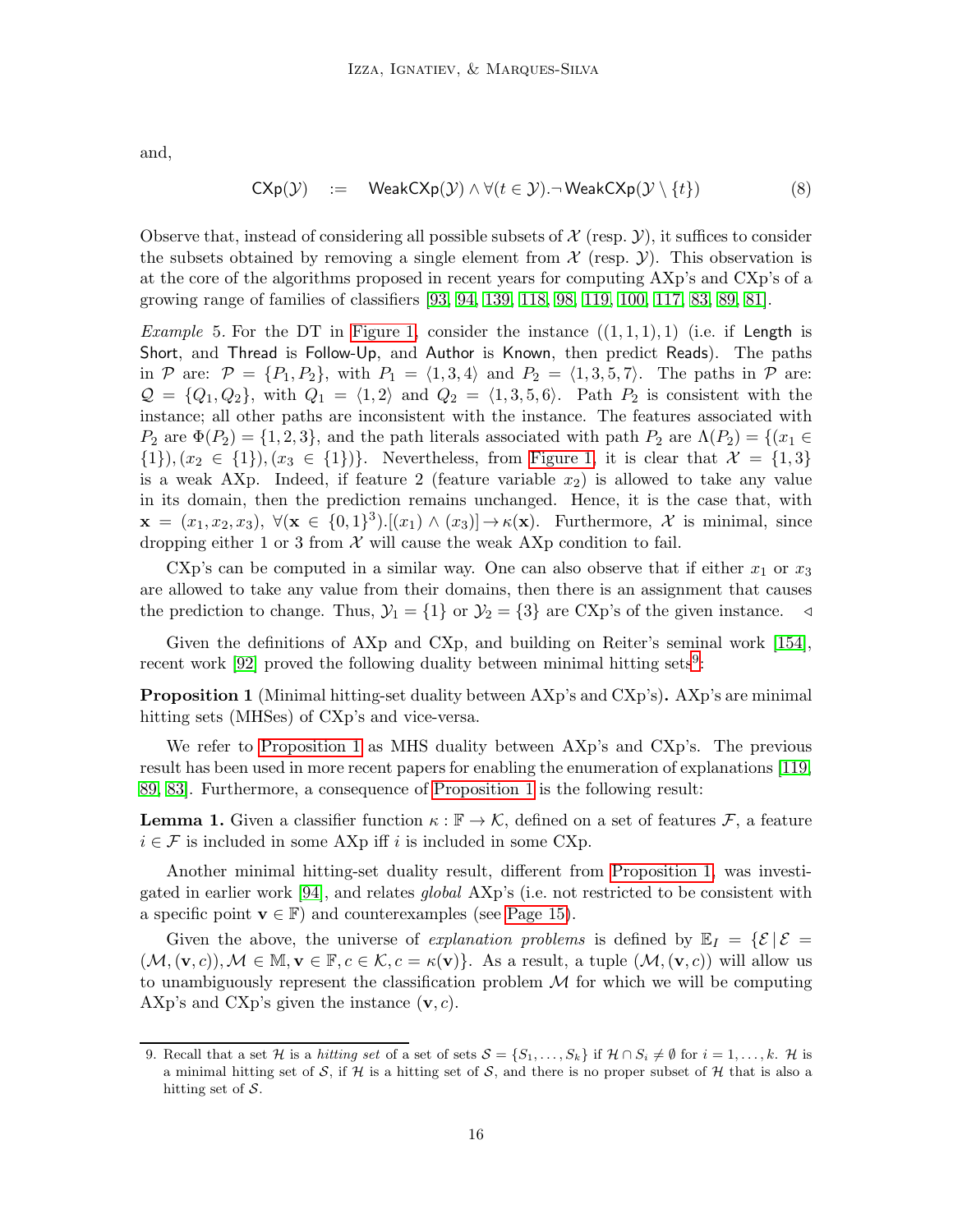#### <span id="page-16-0"></span>2.6 Summary of Notation

The notation used throughout the paper is summarized in [Table 1](#page-17-0) (see [Page 18\)](#page-17-0). (We should note that some of the notation introduced in this paper has also been used in a number of recent works [\[93,](#page-52-3) [139,](#page-55-11) [94,](#page-53-3) [86,](#page-52-13) [118,](#page-54-9) [87,](#page-52-14) [98,](#page-53-2) [119,](#page-54-10) [100,](#page-53-4) [89,](#page-52-9) [55,](#page-50-10) [83,](#page-52-5) [121,](#page-54-13) [82,](#page-52-7) [88\]](#page-52-10).)

## <span id="page-16-1"></span>3. Duality of Explanations & Path-Based Explanations

This section builds on recent work on duality of explanations [\[92\]](#page-52-4) (see [Section 2.5\)](#page-13-0), and makes the following contributions:

- 1. Explanations are generalized to explanation functions and conditions are outlined for minimal hitting-set (MHS) duality of explanations to hold in this more general setting.
- 2. Explanations are shown to respect a nesting property, with MHS duality holding for nested explanations.

Furthermore, the section highlights how the results above can be used for relating the computation of explanations of a DT with specific tree paths instead of being instancespecific.

#### <span id="page-16-2"></span>3.1 Generalized Explanations & Duality

Explanation functions. Besides prime implicants of discrete-valued functions, we can envision a generalized explanation function  $\xi : \mathbb{F} \to \{0,1\}$ , and redefine both weak AXp's and weak  $\text{C}\text{Xp's}$ , assuming such a generalized explanation function<sup>[10](#page-16-3)</sup>. However, we impose that  $\xi$  be parameterized on a selected subset  $\mathcal Z$  of the features, and also on other parameters which we may leave undefined, or instead opt to include. This parameterization will be represented by:  $\xi(\mathbf{x}; \mathcal{Z}, \ldots)$ . For example, if  $\xi$  represents a prime implicant that is sufficient for the prediction, the parameterization (as discussed in [Section 2.5\)](#page-13-0) is the restriction of the conjunction of literals to those features in Z, where the literals are of the form  $x_i = v_i$ (i.e. the parameterization on  $\mathcal Z$  serves to select the coordinate values of **v** associated with the features in  $\mathcal{Z}$ ). However, it is possible to consider explanation functions that involve other types of literals. Concretely, we will allow explanation functions involved literals of the form  $(x_i \in S_l)$ .

Earlier work on formal explainability has most often considered as the underlying explanation function the prime implicants of discrete-valued functions, defined on arbitrary feature spaces. Hence, given an instance  $(v, c)$ , a possible definition of explanation function is:

<span id="page-16-4"></span>
$$
\xi(\mathbf{x}; \mathcal{Z}, \mathbf{v}) = \bigwedge_{i \in \mathcal{Z}} (x_i = v_i) \tag{9}
$$

A clear limitation of using such prime implicants as the explanation function is that we are equating each feature with a *single* value from its domain. For categorical features this is not a major issue, but for ordinal features it can be too restrictive.

In the case of DT paths, a viable explanation function is:

<span id="page-16-5"></span>
$$
\xi(\mathbf{x}; \mathcal{Z}, R_k, \Lambda(R_k)) = \bigwedge_{i \in \mathcal{Z}, (x_i \in S_l) \in \Lambda(R_k)} (x_i \in S_l)
$$
(10)

<span id="page-16-3"></span><sup>10.</sup> Explanation functions have been studied in earlier work on formal explainability [\[188\]](#page-58-8).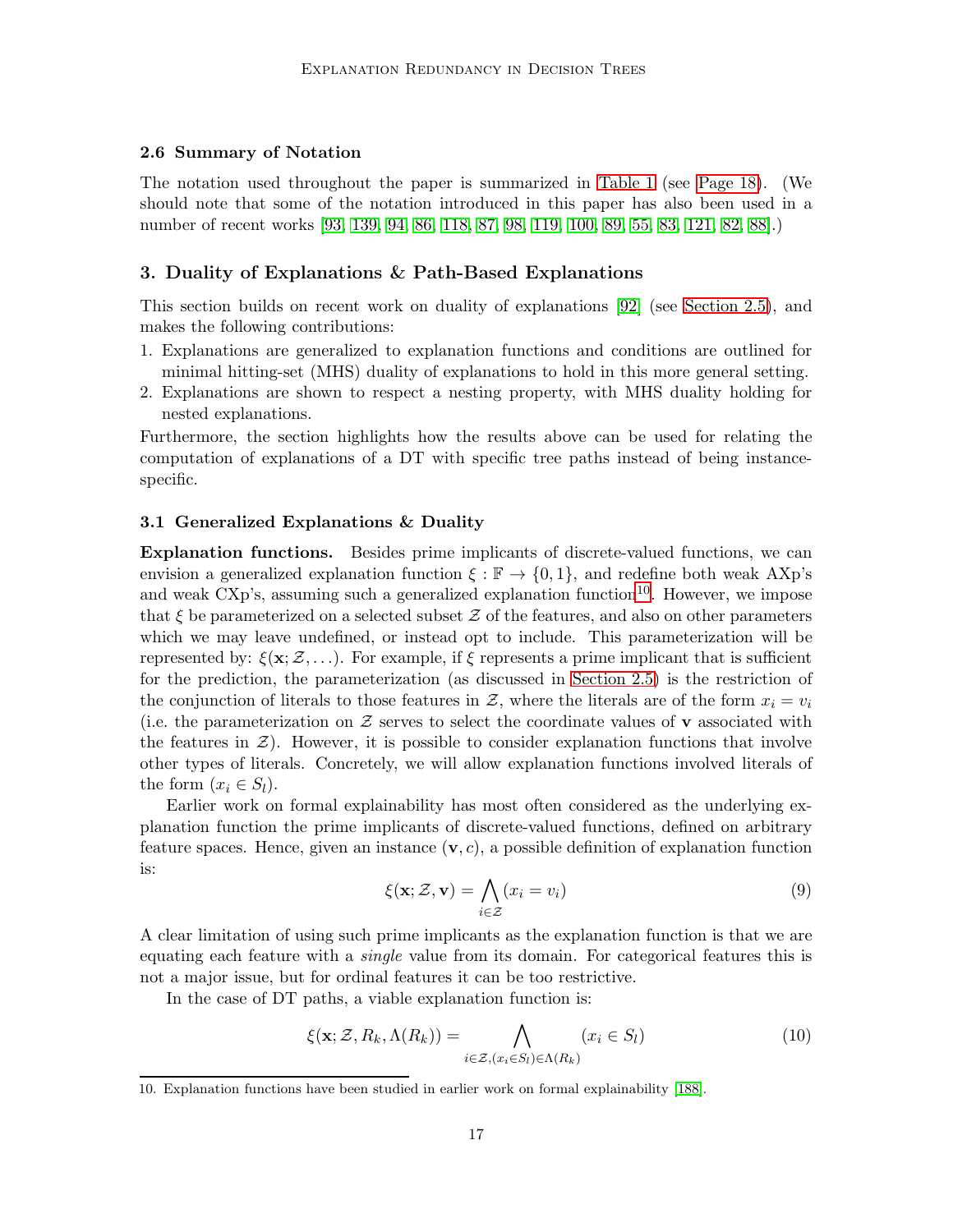<span id="page-17-0"></span>

| Symbol                          | Definition                                                                     | Meaning                                                                                                           |  |  |
|---------------------------------|--------------------------------------------------------------------------------|-------------------------------------------------------------------------------------------------------------------|--|--|
| $\mathcal{F}$                   | $\{1,\ldots,m\}$                                                               | Set of features                                                                                                   |  |  |
| $\mathcal{D}_i$                 |                                                                                | Domain of feature $i$                                                                                             |  |  |
| $\mathbb D$                     | $\mathbb{D} = (\mathcal{D}_1, \ldots, \mathcal{D}_m)$                          | Range of domains, $\mathcal{D}_i = \mathbb{D}(i)$                                                                 |  |  |
| U                               | $\mathbb{U}=\cup_{i\in\mathcal{F}}\mathcal{D}_i$                               | Union of domains                                                                                                  |  |  |
| $\mathbb F$                     | $\mathcal{D}_1 \times \mathcal{D}_2 \times \ldots \times \mathcal{D}_m$        | Feature space                                                                                                     |  |  |
| $x_i$                           | $x_i \in \mathcal{D}_i$                                                        | Variable associated with feature i                                                                                |  |  |
| $\mathcal{L}% _{G}$             | $\mathcal{L} = (x_i \in S_l)$                                                  | Literal, with $S_l \subsetneq \mathcal{D}_i$                                                                      |  |  |
| L                               | $\mathbb{L} = \{x_i \in S_l\}$                                                 | Sets of literals, $i \in \mathcal{F} \wedge S_l \subsetneq \mathcal{D}_i$                                         |  |  |
| $\mathcal{K}$                   | $\{c_1,\ldots,c_K\}$                                                           | Set of classes                                                                                                    |  |  |
| $\kappa$                        | $\kappa : \mathbb{F} \to \mathcal{K}$                                          | Classification function                                                                                           |  |  |
| ${\cal I}$                      | $\mathcal{I} = (\mathbf{v}, c)$                                                | Instance, with $\mathbf{v} \in \mathbb{F}$ , $c \in \mathcal{K}$                                                  |  |  |
| $\mathbb M$                     | $\mathbb{M} = \{(\mathcal{F}, \mathbb{D}, \mathbb{F}, \mathcal{K}, \kappa)\}\$ | Universe of classification problems                                                                               |  |  |
| $\mathbb{E}_I$                  | $\mathbb{E}_I = \{(\mathcal{M}, (\mathbf{v}, c))\}$                            | Explanation problems, $\mathcal{M} \in \mathbb{M}, \mathbf{v} \in \mathbb{F}, c \in \mathcal{K}$                  |  |  |
| $\xi$                           | $\xi : \mathbb{F} \to \{0,1\}$                                                 | Explanation function, $\xi(\mathbf{x}; \mathcal{Z}, \ldots), \mathcal{Z} \subseteq \mathcal{F}$                   |  |  |
| $\mathbb{E}_S$                  | $\mathbb{E}_S = \{(\mathcal{M}, (\xi, \mathcal{Z}, c))\}$                      | XP problems, $\mathcal{M} \in \mathbb{M}, \mathcal{Z} \subseteq \mathbb{F}, c \in \mathcal{K}, \xi$ : XP function |  |  |
| $\mathbb{E}_P$                  | $\mathbb{E}_P = \{(\mathcal{M}, R_k)\}$                                        | Path-related XP problems, $\mathcal{M} \in \mathbb{M}, R_k \in \mathcal{R}$                                       |  |  |
| $\mathcal T$                    | $\mathcal{T} = (V, E)$                                                         | Decision tree, with nodes $V$ and edges $E$                                                                       |  |  |
| $\bar{V}$                       | $N \cup T$                                                                     | Set of nodes in DT $\mathcal T$                                                                                   |  |  |
| $\scriptstyle T$                |                                                                                | Terminal nodes                                                                                                    |  |  |
| $\varsigma$                     | $\varsigma: T \to \mathcal{K}$                                                 | Class associated with each terminal node                                                                          |  |  |
| $_{\it N}$                      |                                                                                | Non-terminal nodes                                                                                                |  |  |
| $\phi$                          | $\phi: N \to \mathcal{F}$                                                      | Feature associated with each non-terminal node                                                                    |  |  |
| $\sigma: N \to 2^V$<br>$\sigma$ |                                                                                | Child nodes of non-terminal node                                                                                  |  |  |
| $\varepsilon$                   | $\varepsilon: E \to \mathbb{L}$                                                | Lit. $x_i \in S_l$ associated with edge $(r, s)$ , $i = \phi(r)$                                                  |  |  |
| $\mathcal R$                    |                                                                                | Paths in DT $\mathcal T$                                                                                          |  |  |
| $R_k$                           | $R_k = \langle r_1, \ldots, r_l \rangle$                                       | Path in DT $\mathcal{T}$ , with tree nodes $r_1, \ldots, r_l$                                                     |  |  |
| seq                             |                                                                                | Sequence of tree nodes in $R_k \in \mathcal{R}$                                                                   |  |  |
| $\tau$                          | $\tau : \mathcal{R} \to T$                                                     | Terminal node associated with path $R_k \in \mathcal{R}$                                                          |  |  |
| Φ                               | $\Phi : \mathcal{R} \to 2^{\mathcal{F}}$                                       | Features associated with path $R_k$ in $R$                                                                        |  |  |
| Λ                               | $\Lambda : \mathcal{R} \to 2^{\mathbb{L}}$                                     | Literals associated with path $R_k$ in $\mathcal R$                                                               |  |  |
| $\rho$                          | $\rho: \mathcal{F} \times \mathcal{R} \to 2^{\mathbb{U}}$                      | Values of feature <i>i</i> consistent with $R_k \in \mathcal{R}$                                                  |  |  |
| $\chi_I$                        | $\chi_I : \mathbb{F} \times \mathcal{R} \to 2^{\mathcal{F}}$                   | Features that are inconsistent between instance and path                                                          |  |  |
| $\chi_P$                        | $\chi_P: \mathcal{R} \times \mathcal{R} \rightarrow 2^{\mathcal{F}}$           | Features that are inconsistent between two paths                                                                  |  |  |
| ${\cal H}$                      |                                                                                | hard constraints/clauses                                                                                          |  |  |
| $\mathcal{B}$                   |                                                                                | soft constraints/clauses                                                                                          |  |  |

Table 1: Summary of the notation used throughout the paper

<span id="page-17-1"></span>(For simplicity, the parameterization on  $R_k$  could be ignored, since  $R_k$  is in fact a constant when computing explanations that relate with itself.)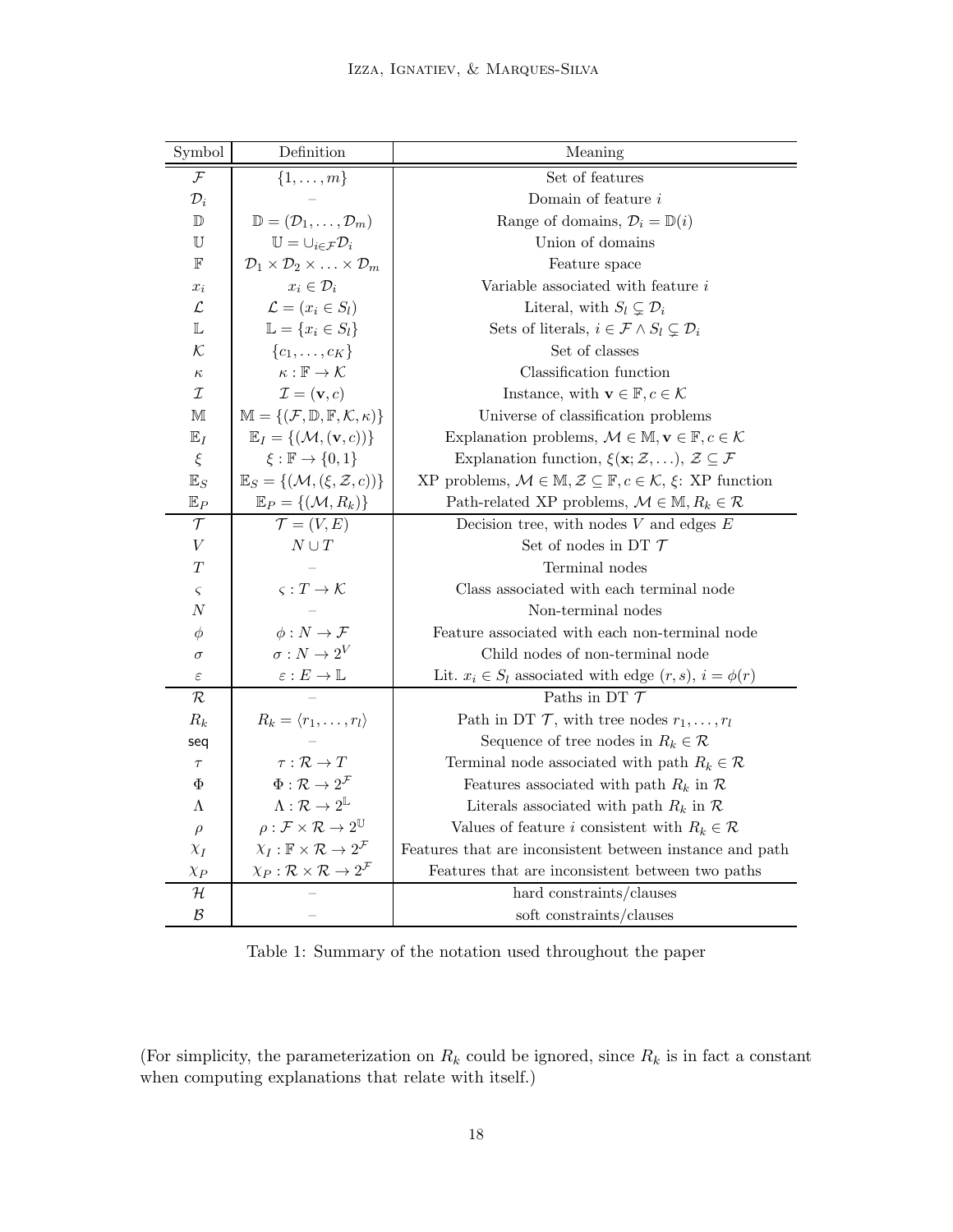*Example* 6. For the running example in [Figure 4,](#page-13-1) consider the instance  $((2, 25, 0), Y)$ , consistent with path  $P_1 = \langle 1, 3, 4, 6, 8 \rangle$ . It is possible to conclude that a weak AXp is  $\{1, 2\}$ . Observe that there are three features with literals in the path, i.e.  $\{1, 2, 3\} = \mathcal{F}$ , and that changing the value of feature 3 does not change the prediction; hence a weak  $\{X\}$  is  $\{1,2\}$ . Using the first explanation function above (see [\(9\)](#page-16-4)), one could claim that  $(x_1 = 2) \wedge (x_2 = 25)$ suffices for the prediction. However, using the second explanation function above (see  $(10)$ ), one would be able to claim instead that  $(x_1 \in \{2,3\}) \wedge (x_2 \in \{\text{MnA.}.25\})$  suffices for the prediction. Clearly, the second explanation function is markedly more informative regarding which values suffice for the prediction. (Another extension that this paper does not investigate, is that  $(x_1 \in \{2.\text{MxP}\}) \wedge (x_2 \in \{\text{MnA}..25\})$  would also suffice for the prediction; this is the subject of future work.)

The two explanation functions above exhibit important properties, including duality relationships; this will be discussed later in this section. Nevertheless, other explanation functions could be envisioned.  $\triangleleft$ 

<span id="page-18-3"></span>Generalizing AXp's and CXp's. Explanation functions serve to generalize weak AXp's and CXp's, as follows:

**Definition 1** (WeakAXp and WeakCXp). Given a classification problem  $\mathcal{M} = (\mathcal{F}, \mathbb{D}, \mathbb{F}, \mathcal{K}, \kappa)$ , an explanation problem  $\mathcal{E} = (\mathcal{M}, (\mathbf{v}, c))$ , and an explanation function  $\xi, \mathcal{Z} \subseteq \mathcal{F}$  is a weak abductive explanation if,

<span id="page-18-0"></span>
$$
\mathsf{WeakAXp}(\mathcal{Z}) \quad := \quad \forall (\mathbf{x} \in \mathbb{F}). \xi(\mathbf{x}; \mathcal{Z}, \ldots) \to (\kappa(\mathbf{x}) = c) \tag{11}
$$

 $Z$  is a weak contrastive explanation if,

<span id="page-18-1"></span>
$$
\mathsf{WeakC}\mathsf{Xp}(\mathcal{Z}) \quad := \quad \exists (\mathbf{x} \in \mathbb{F}). \xi(\mathbf{x}; \mathcal{F} \setminus \mathcal{Z}, \ldots) \land (\kappa(\mathbf{x}) \neq c) \tag{12}
$$

For simplicity, the parameterization of WeakAXp and WeakCXp, on  $\xi$ , M and  $\xi$ , v, etc. is left implicit; this will be clear from the context.

<span id="page-18-2"></span>A consequence of the definition of WeakAXp and WeakCXp is that we have the following immediate result:

**Proposition 2.** For any  $\mathcal{Z} \subseteq \mathcal{F}$ , it is the case that,

$$
\mathsf{WeakAXp}(\mathcal{Z}) \leftrightarrow \neg\mathsf{WeakCXp}(\mathcal{F}\setminus \mathcal{Z})
$$

*Proof.* WeakAX $p(\mathcal{Z})$  states that,

$$
\forall (\mathbf{x} \in \mathbb{F}).\xi(\mathbf{x}; \mathcal{Z}, \ldots) \rightarrow (\kappa(\mathbf{x}) = c)
$$

whereas, WeakCX $p(\mathcal{F} \setminus \mathcal{Z})$  states that,

$$
\exists (\mathbf{x} \in \mathbb{F}). \xi(\mathbf{x}; \mathcal{Z}, \ldots) \land (\kappa(\mathbf{x}) \neq c)
$$

which is the logical negation of WeakAXp( $\mathcal{Z}$ ). Thus, if WeakAXp( $\mathcal{Z}$ ) is true, then it must be the case that  $\textsf{WeakC}\mathsf{Xp}(\mathcal{F}\setminus \mathcal{Z})$  is false, and vice-versa.  $\Box$ 

We will also need to consider sets of explanations and subset-minimal explanations. Hence, the following definitions are used: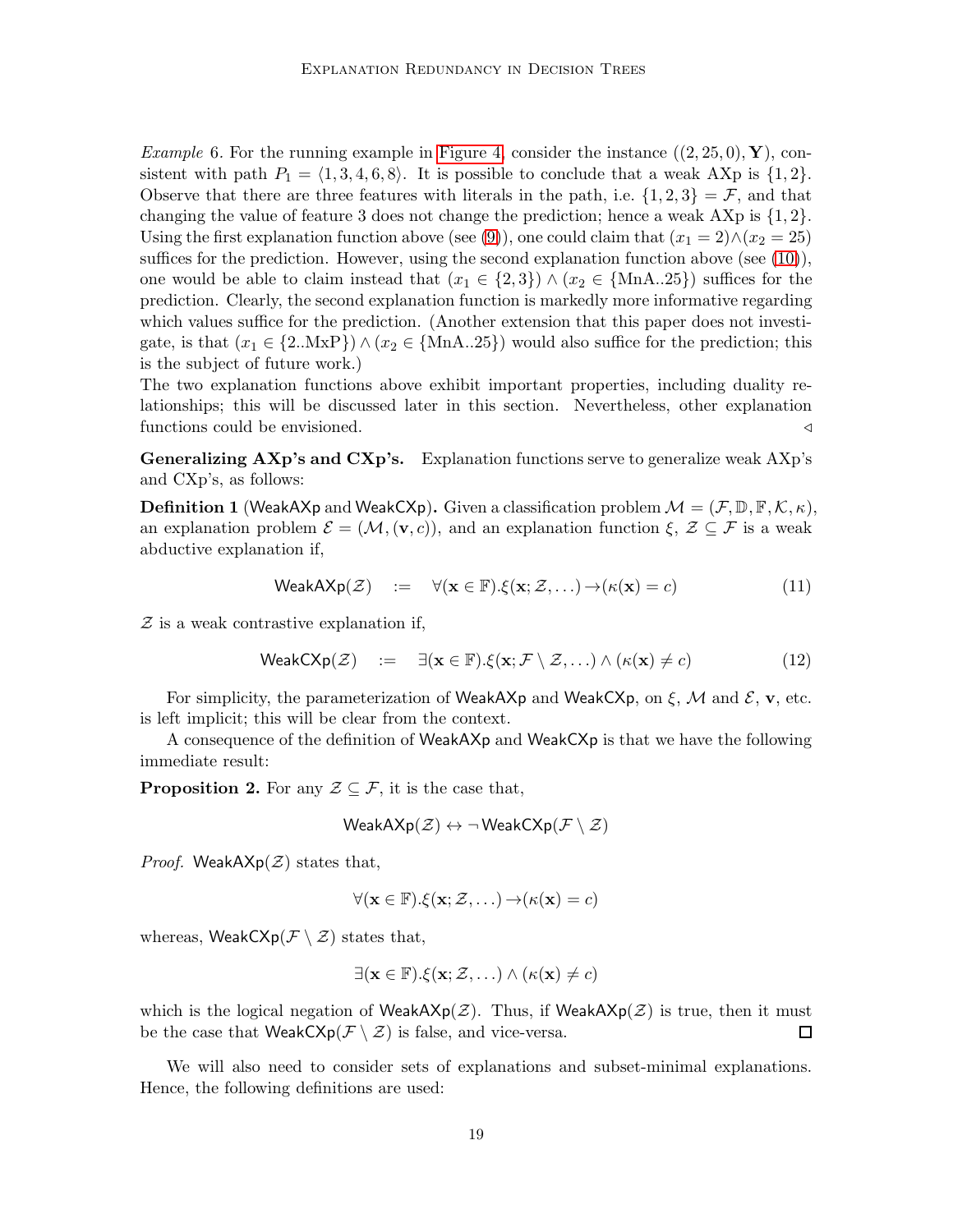**Definition 2** ( $\mathbb{S}_{\text{wexp}}, \mathbb{S}_{\text{wexp}}, \mathbb{A}, \mathbb{C}$ ). Given M and E, the following sets of sets are defined:

$$
\mathbb{S}_{\text{wexp}} = \{ \mathcal{Z} \in \mathcal{F} \mid \text{WeakAXp}(\mathcal{Z}) \}
$$
  

$$
\mathbb{S}_{\text{wexp}} = \{ \mathcal{Z} \in \mathcal{F} \mid \text{WeakCXp}(\mathcal{Z}) \}
$$
 (13)

The set  $\mathbb A$  of the subset-minimal sets of  $\mathbb S_{\text{waxp}}$  represents the AXp's, i.e.

$$
\mathbb{A} = \{ \mathcal{Z} \in \mathbb{S}_{\text{waxp}} \, | \, \forall (\mathcal{Z}' \subsetneq \mathcal{Z}) \, \neg \, \text{WeakAXp}(\mathcal{Z}') \} \tag{14}
$$

The set  $\mathbb C$  of the subset-minimal sets of  $\mathbb S_{wexp}$  represents the CXp's, i.e.

$$
\mathbb{C} = \{ \mathcal{Z} \in \mathbb{S}_{w \exp} \, | \, \forall (\mathcal{Z}' \subsetneq \mathcal{Z}). \neg \, \mathsf{WeakC}{\mathsf{Xp}}(\mathcal{Z}') \} \tag{15}
$$

Furthermore, we are especially interested in explanation functions that guarantee the monotonicity of WeakAXp and WeakCXp. (As noted in [Section 2.5,](#page-13-0) the monotonicity of these predicates enables devising more efficient algorithms for computing AXp's and CXp's.) Taking into consideration that, from [\(11\)](#page-18-0) and [\(12\)](#page-18-1), WeakAXp and WeakCXp (and so also AXp and CXp) are defined in terms of  $\xi$ , then we have the following definition:

<span id="page-19-0"></span>**Definition 3.** An explanation function  $\xi$  is monotone-inducing if, given  $\xi$ :

1. Weak $A Xp(\emptyset) = 0$  and Weak $C Xp(\emptyset) = 0$ ;

2. Weak $A Xp(\mathcal{F}) = 1$  and Weak $C Xp(\mathcal{F}) = 1$ ;

3. Moreover, it holds that, for  $\mathcal{A}_0 \subseteq \mathcal{F}$ ,

$$
\mathsf{WeakAXp}(\mathcal{A}_0) \to \forall (\mathcal{A}_1 \supseteq \mathcal{A}_0). \mathsf{WeakAXp}(\mathcal{A}_1)
$$
  

$$
\mathsf{WeakCXp}(\mathcal{A}_0) \to \forall (\mathcal{A}_1 \supseteq \mathcal{A}_0). \mathsf{WeakCXp}(\mathcal{A}_1)
$$

(i.e. if  $\mathcal{A}_0$  is a weak AXp (resp. weak CXp) then any of its supersets (resp. subsets) is also a weak AXp (resp. weak CXp).)

Example 7. The two explanation functions described in [Example 6](#page-17-1) are monotone-inducing. The fact that the explanation function associated with path literals is monotone-inducing will be pivotal for computing path explanations. 
△

<span id="page-19-1"></span>Given the above, we can now state the main result of this section.

**Proposition 3.** Given M and  $\mathcal{E}, \xi$  is a monotone-inducing explanation function iff each element of  $\mathbb A$  is an MHS of the elements of  $\mathbb C$ , and vice-versa. (This is to say that the AXp's of  $\mathcal E$  are MHSes of the CXp's of  $\mathcal E$  and vice-versa.)

Proof. The proof is split into cases:

i) If  $\xi$  is a monotone-inducing explanation function, then AXp's are MHSes of CXp's are vice-versa.

Let  $A \in A$  be an AXp. Thus, A is a subset-minimal set such that [\(11\)](#page-18-0) holds. We claim that A must hit every CXp  $\mathcal C$  of  $\mathbb C$ . For the sake of contradiction, let us assume that this was not the case. Then, there would exist some  $\mathcal{C} \in \mathbb{C}$ , not hit by A. As a result,  $\mathcal{F} \setminus \mathcal{A}$  would necessarily contain C. Since C is a CXp, then [\(12\)](#page-18-1) would be satisfied. But this is impossible due to [Proposition 2;](#page-18-2) a contradiction.

What remains to show is that the hitting set  $A$  is subset-minimal. Suppose it was not minimal. Then, we could create a minimal hitting set  $\mathcal{A}' \subsetneq \mathcal{A}$ , since  $\mathcal{A}'$  would hit all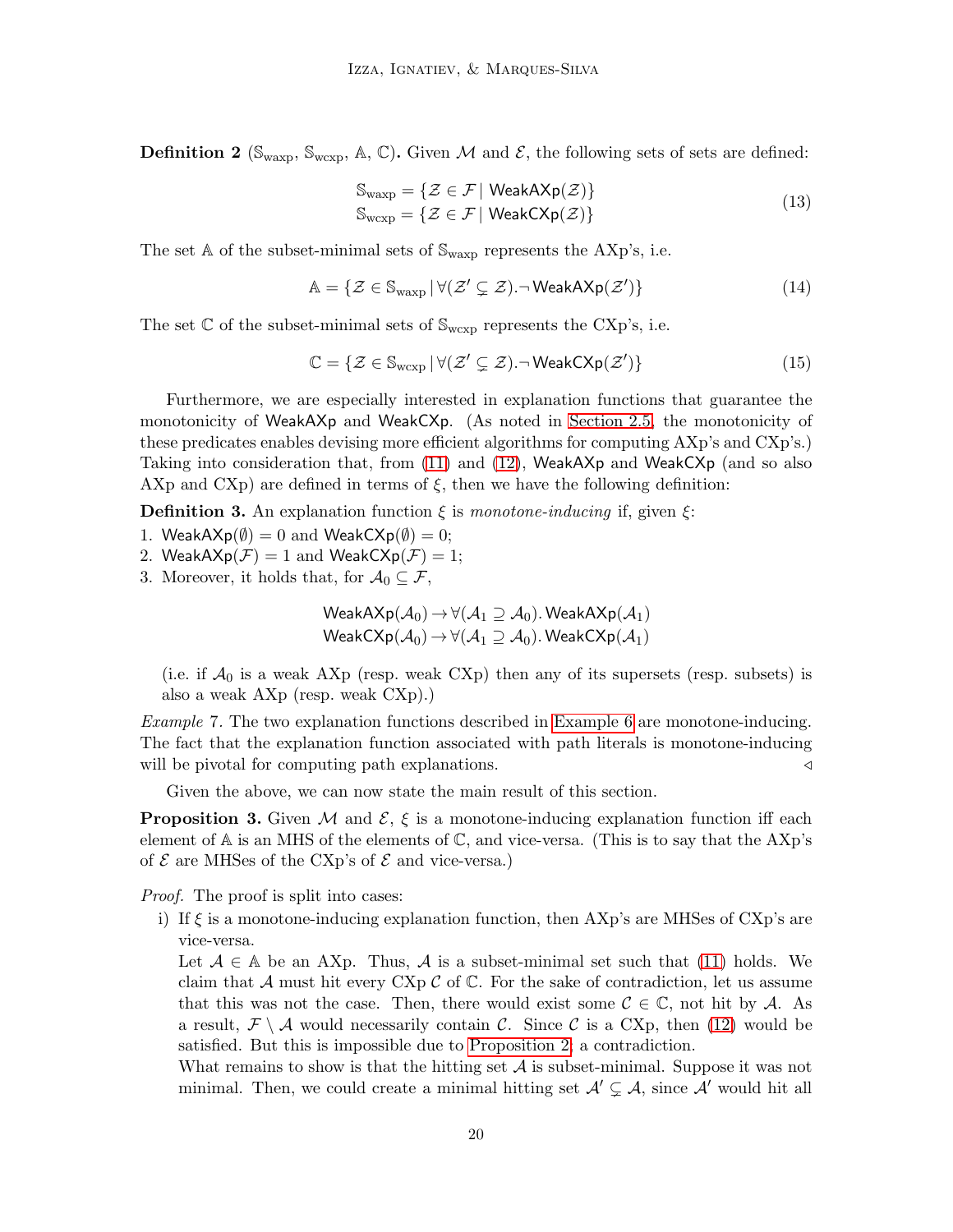the CXp's in  $\mathbb{C}$ , then [\(12\)](#page-18-1) could be falsified by  $\mathcal{F} \setminus \mathcal{A}'$ . However, by [Proposition 2,](#page-18-2) then  $A'$  would satisfy [\(11\)](#page-18-0), and so  $A$  would not be minimal; a contradiction.

- A similar argument can be used to prove that each  $\mathcal{C} \in \mathbb{C}$  must hit every  $\mathcal{A} \in \mathbb{A}$ .
- ii) If AXp's are MHSes of CXp's are vice-versa, then  $\xi$  is a monotone-inducing explanation function.

This follows from the definition of monotone-inducing explanation function.

The result above can be related not only with recent results on the duality of explanations [\[94,](#page-53-3) [92\]](#page-52-4), but also with other well-known results on duality in different ar-eas [\[154,](#page-56-10) [41,](#page-49-14) [173\]](#page-57-12). Finally,  $\mathbb{E}_S$  will be used to denote the set of explanation problems given a classification problem  $M$ , a subset  $\mathcal Z$  of the features, and an explanation function  $\xi$ , parameterized on Z and other parameters:  $\mathbb{E}_S = {\{\mathcal{E} \mid \mathcal{E} = (\mathcal{M}, (\xi, \mathcal{Z}, c)), \mathcal{M} \in \mathbb{M}, \mathcal{Z} \subseteq \mathcal{Z}\}}$  $\mathcal{F}, \xi$  is an explanation function.

#### <span id="page-20-0"></span>3.2 Restricted Duality

This section investigates a restricted form of duality that results from AXp's exhibiting what can be viewed as a property of *nesting*. We consider an explanation problem  $\mathcal{E} =$  $(\mathcal{M},(\mathbf{v},c))$  and a monotone-inducing explanation function ξ. Moreover, we let  $\mathcal{Z} \subseteq \mathcal{F}$ , with  $\mathcal{Z} = \{i_1, i_2, \ldots, i_M\}$ , represent a weak AXp, i.e.

$$
\forall (\mathbf{x} \in \mathbb{F}).\left(\xi(\mathbf{x}; \mathcal{Z}, \ldots)\right) \to \left(\kappa(\mathbf{x}) = c\right) \tag{16}
$$

口

Furthermore, let us define  $\mathbb{F}_{\mathcal{Z}} = \mathcal{D}_{i_1} \times \mathcal{D}_{i_2} \times \cdots \times \mathcal{D}_{i_M}$ ,  $\mathbb{D}_{\mathcal{Z}} = (\mathcal{D}_{i_1}, \mathcal{D}_{i_2}, \dots, \mathcal{D}_{i_M})$ , and let  $\iota: Z = \{1, \ldots, M\} \to \mathcal{Z} = \{i_1, \ldots, i_M\}$  be a bijective function that maps coordinates 1 to M into the actual features' indices in Z, i.e.  $\iota(r) = i_r, r = 1, \ldots, M$  <sup>[11](#page-20-1)</sup>. In addition, we introduce the predicate  $\text{prj}_{\mathcal{Z}}$ , such that  $\text{prj}_{\mathcal{Z}}(\mathbf{x}, \mathbf{y})$  holds when y is the projection of **x** on the coordinates specified by  $\mathcal{Z}$ , i.e.  $y_j = x_{\iota(j)}$  for all  $j \in \mathcal{Z}$ . (Observe that  $\text{prj}_{\mathcal{Z}}$  is effectively parameterized on  $\iota$ , but this is left implicit.) In the concrete case of  $\mathbf{v}$ , we define  $\mathbf{u} \in \mathbb{F}_{\mathcal{Z}}$ , such that  $\text{prj}_{\mathcal{Z}}(\mathbf{v}, \mathbf{u})$  is true. Moreover, define a binary classifier  $\kappa_{\mathcal{Z}} : \mathbb{F}_{\mathcal{Z}} \to \{0, 1\}$ , as follows:

<span id="page-20-2"></span>
$$
\kappa_{\mathcal{Z}}(\mathbf{y}) = \begin{cases} 1, & \text{if } \forall (\mathbf{x} \in \mathbb{F}). \left[ \text{prj}_{\mathcal{Z}}(\mathbf{x}, \mathbf{y}) \land \xi(\mathbf{x}; \mathcal{Z}, \ldots) \right] \to (\kappa(\mathbf{x}) = c) \\ 0, & \text{if } \exists (\mathbf{x} \in \mathbb{F}). \left[ \text{prj}_{\mathcal{Z}}(\mathbf{x}, \mathbf{y}) \land \xi(\mathbf{x}; \mathcal{Z}, \ldots) \right] \land (\kappa(\mathbf{x}) \neq c) \end{cases} (17)
$$

Observe that, by definition of  $\kappa_z$ , one can conclude that  $\kappa_z$  is independent of the features in  $\mathcal{F} \setminus \mathcal{Z}$ . Also note that  $\kappa_{\mathcal{Z}}(\mathbf{y}) = 1$  only if  $\kappa(\mathbf{x}) = c$  for all points  $\mathbf{x} \in \mathbb{F}$  which project into  $y \in \mathbb{F}_{\mathcal{Z}}$ .

Given the definition of  $\kappa_z$ , we can now define both a *restricted* classification problem  $\mathcal{M}_{\mathcal{Z}} = (Z, \mathbb{D}_{\mathcal{Z}}, \mathbb{F}_{\mathcal{Z}}, \{0,1\}, \kappa_{\mathcal{Z}})$ , and associated explanation problem  $\mathcal{E}_{\mathcal{Z}} = (\mathcal{M}_{\mathcal{Z}}, (\mathbf{u}, 1)).$ Clearly, for the explanation problem  $\mathcal{E}_{z}$ , it must be the case that AXp's are the MHSes of the CXp's and vice-versa [\[92\]](#page-52-4). Furthermore, it is plain that the AXp's and CXp's of  $\mathcal{E}_{\mathcal{Z}}$  are subsets of Z.

<span id="page-20-3"></span><span id="page-20-1"></span><sup>11.</sup> With a slight abuse of notation, we will use  $\iota^{-1}(\mathcal{Z})$  to denote the set  $Z = \{1, \ldots, M\}$ . We will also use  $u(X) = \mathcal{Z} \subseteq \mathcal{Z}$  and  $u^{-1}(\mathcal{X}) = X \subseteq \mathcal{Z}$  to represent the mappings of sets of features.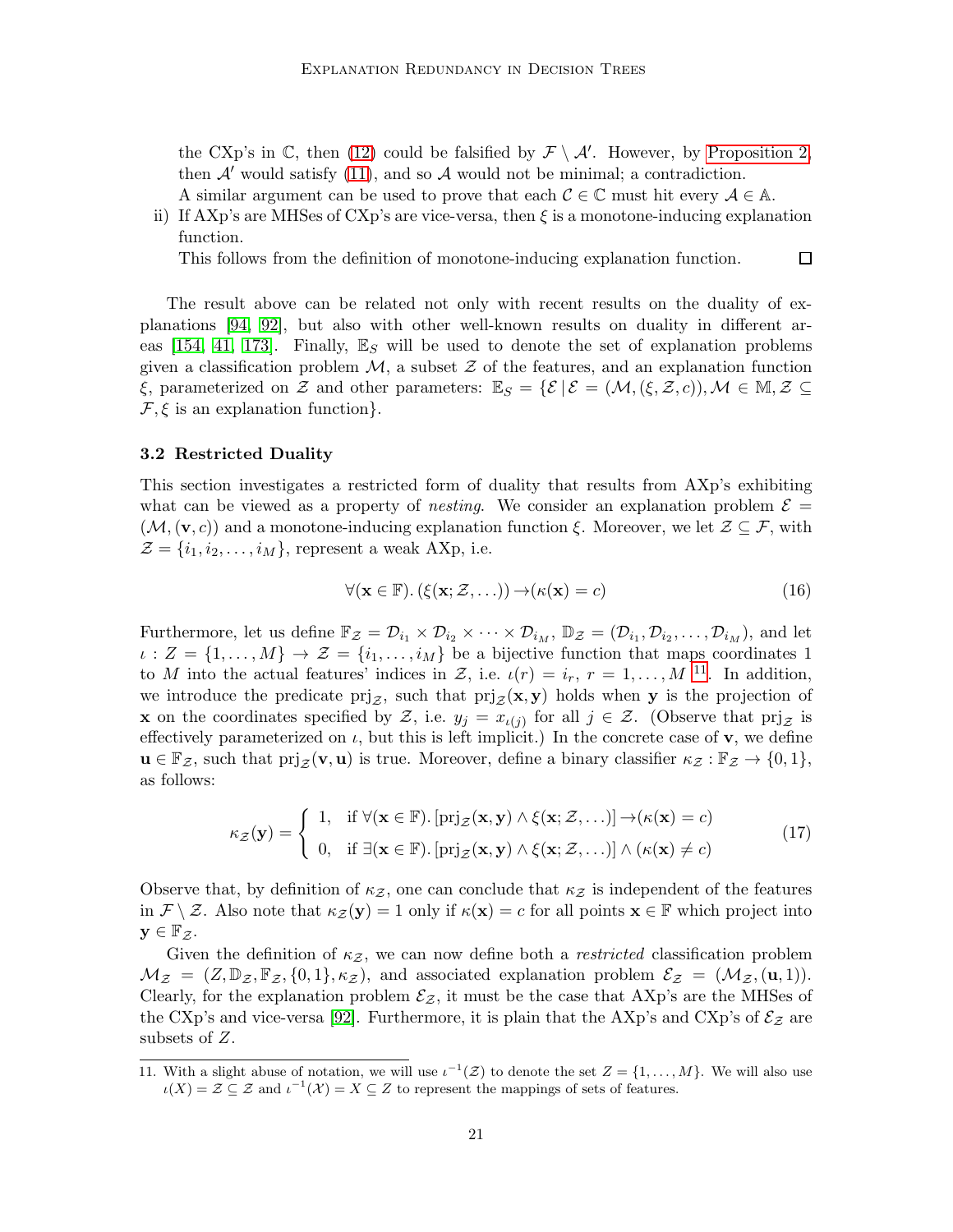*Example 8.* Consider the DT from [Figure 2,](#page-11-1) and path  $P_4 = \langle 1, 2, 5, 9 \rangle$ , with  $\varsigma(\tau(9)) = 1$ . Let  $\mathbf{v} = (0, 1, 0, 1)$ , consistent with  $P_4$ . It is simple to conclude that  $\mathcal{Z} = \{1, 2, 4\}$  is a weak AXp of  $(v, c)$ . Moreover, we let  $\iota(1) = 1, \iota(2) = 2, \iota(3) = 4$ , with  $Z = \{1, 2, 3\}$ . Given the above, we can define  $\kappa_{\mathcal{Z}}$ .

| $y_1$    | $y_2$ | $y_3$     | $\kappa_{\mathcal{Z}}$ |
|----------|-------|-----------|------------------------|
| 0        | 0     | $_{0,1}$  | 0                      |
| $\Omega$ | 1     | 0         | $\bf{0}$               |
| $\Omega$ | 1     |           | 1                      |
|          | 0,1   | $\rm 0.1$ |                        |

(Observe that the use of ',' in the rows serves solely to collapse multiple rows into one.) We can now compute the AXp's/CXp's for the explanation problem  $(\mathcal{M}_{\mathcal{Z}}, (\mathbf{u}, 1))$ , with  $\mathbf{u} = (0, 1, 1),$  since  $\text{prj}_{\mathcal{Z}}((0, 1, 0, 1), (0, 1, 1))$  holds.

Given the explanation problem  $\mathcal{E}_{z}$ , and from the definition of  $\kappa_{z}$  in the table above, an AXp is  $\{2,3\}$ . Clearly, the CXp's will be  $\{2\}$  and  $\{3\}$ . We can now map the AXp's and CXp's of  $\mathcal{E}_{\mathcal{Z}}$  to the features of F. For the AXp, we get a set of features  $\{2, 4\}$ , which we will later argue that it is also an AXp of  $\mathcal{E}$ . For the CXp's, we get  $\{2\}$  and  $\{4\}$ , which we will shortly argue that are subsets of CXp's of  $\mathcal{E}$ . Further, we will later argue that these sets of features relate with abductive and contrastive explanations associated with path  $P_4$ .  $\triangleleft$ 

Furthermore, given the definitions above, the following additional results also hold. Given a set Z, and the resulting restricted binary classifier  $\kappa_z$ , there is a one to one mapping of AXp's between those of  $\mathcal{E}_{\mathcal{Z}}$  and those of  $\mathcal{E};$  however, each CXp of  $\mathcal{E}_{\mathcal{Z}}$  is a subset of some CXp of  $\mathcal{E}$ .

<span id="page-21-0"></span>**Proposition 4.**  $X \subseteq Z = \iota^{-1}(\mathcal{Z})$  is an AXp of  $\mathcal{E}_{\mathcal{Z}}$  iff  $\mathcal{X} = \iota(X) \subseteq \mathcal{Z}$  is an AXp of  $\mathcal{E}$ .

*Proof.* Let y be a point in  $\mathbb{F}_{\mathcal{Z}}$  consistent with the features in X, and so exhibiting prediction 1. Then, by definition of  $\kappa z$ , it is the case that the prediction of  $\kappa$  for any **x**, such that  $\text{prj}(\mathbf{x}, \mathbf{y})$  holds, must be c.

Similarly, let x be a point in  $\mathbb F$  consistent with the features in X, and so exhibiting prediction c. Then, by definition of  $\kappa_z$ , it is the case that the prediction of  $\kappa_z$  for y, such that  $\text{prj}(\mathbf{x}, \mathbf{y})$ holds, must be 1.

 $\Box$ 

<span id="page-21-1"></span>Since by hypothesis, X is subset-minimal, then  $\mathcal{X} = \iota(X)$  is subset-minimal.

**Proposition 5.** Each CXp  $Y \subseteq Z = \iota^{-1}(\mathcal{Z})$  of  $\mathcal{E}_{\mathcal{Z}}$  is such that  $\mathcal{Y} = \iota(Y) \subseteq \mathcal{Z}$  is a subset of some CXp of  $\mathcal{E}$ .

*Proof.* By definition, a CXp  $Y \subseteq Z$  of  $\mathcal{E}_Z$  is a subset-minimal set of features in Z which, if allowed to take any value from their domains, suffice to change the prediction. However, for  $\mathcal E$  and given **v**, the features in  $\mathcal F \setminus \mathcal Z$  take specific fixed values, dictated by **v**. Hence, some of these features may be required to change their values for the prediction of  $\kappa$  to change from c to some of the class in  $\mathcal{K} \setminus \{c\}$ . This follows from the definition of  $\kappa_{\mathcal{Z}}$  in [\(17\)](#page-20-2). As a result, it may be necessary to add to  $\mathcal{Y} = \iota(Y)$  additional features from  $\mathcal{F} \setminus \mathcal{Z}$  so that the prediction changes. A minimal such set is a CXp of  $\mathcal E$  and it represents a superset of ). Furthermore, no feature in Y (and so in the resulting  $\mathcal{Y}$ ) is redundant, since Y is by definition a minimal set, even if the features not in  $\mathcal Z$  are allowed to change their value.  $\Box$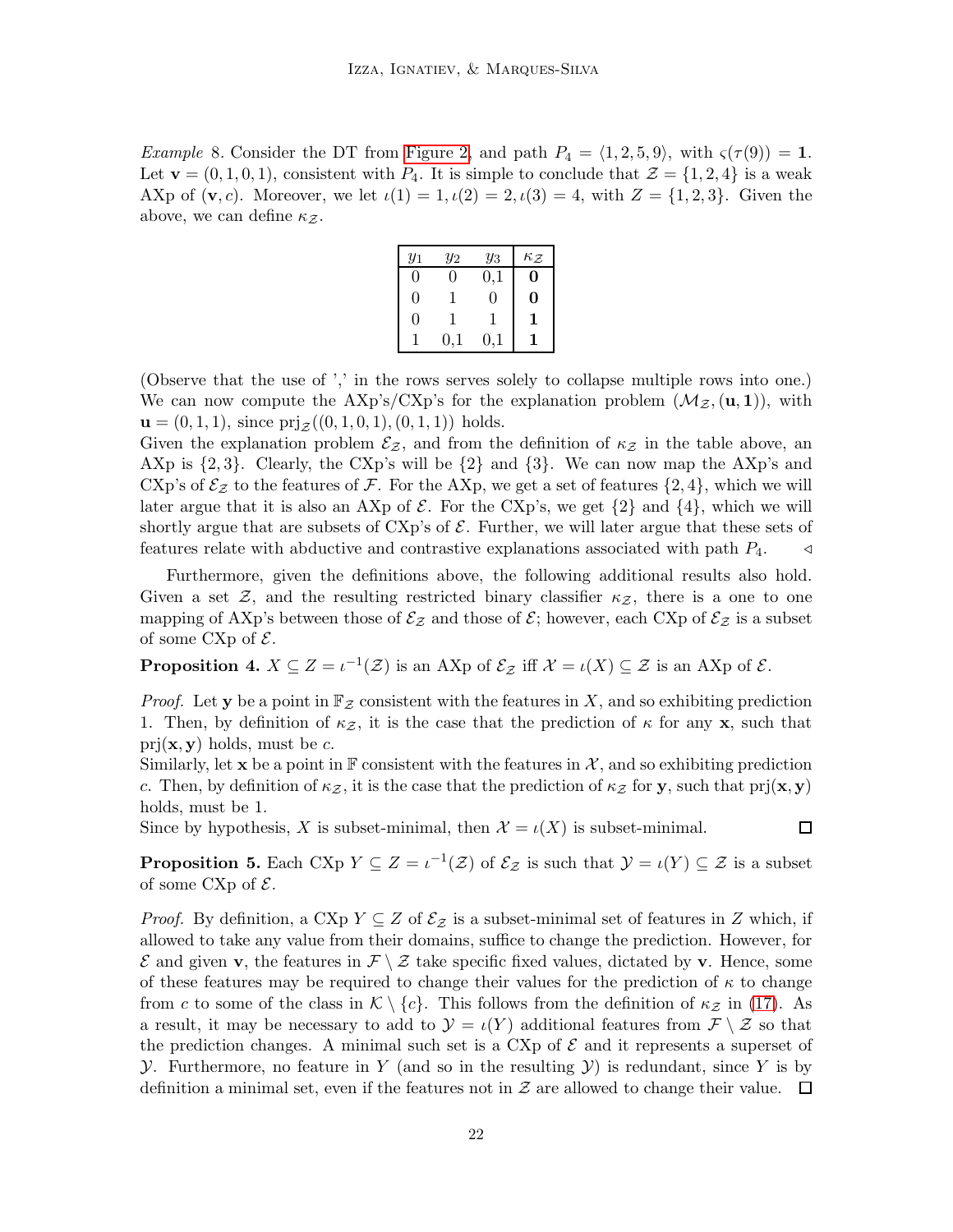Furthermore, one additional result that is a consequence of the previous results is that the relationships between AXp's and CXp's can be stated in terms of AXp's and CXp's that are restricted to some seed set.

**Definition 4** (Set-restricted AXp's/CXp's). Let  $\mathcal{E}$  be an explanation problem and let  $\mathcal{Z} \in$ F be a weak AXp of  $\mathcal E$ . The Z-set-restricted AXp's are the AXp's of  $\mathcal E_Z$  mapped by  $\iota$  to the indices of features in  $\mathcal{F}$ , and it is represented by  $\mathbb{A}_{\mathcal{Z}}$ . The  $\mathcal{Z}$ -set-restricted CXp's are the CXp's of  $\mathcal{E}_{\mathcal{Z}}$  mapped by  $\iota$  to the indices of features in  $\mathcal{F}$ , and it is represented by  $\mathbb{C}_{\mathcal{Z}}$ .

<span id="page-22-0"></span>Given the definition of set-restricted AXp's/CXp's, we have the following result:

**Proposition 6.** Let  $\mathcal{E}$  be an explanation problem, and let  $\mathcal{Z}$  be a weak AXp for  $\mathcal{E}$ . Then,  $\mathbb{A}_{\mathcal{Z}} \subseteq \mathbb{A}$ , i.e. each  $\mathcal{Z}$ -set-restricted AXp is also an AXp. Furthermore, for each  $\mathcal{W} \in \mathbb{C}_{\mathcal{Z}}$ , there exists  $\mathcal{Y} \in \mathbb{C}$  such that  $\mathcal{W} \subseteq \mathcal{Y}$ .

Proof. This result is a consequence of [Propositions 4](#page-21-0) and [5.](#page-21-1)

Furthermore, due to MHS duality between AXp's and CXp's, we can compute all the AXp's of  $\mathcal{E} = (\mathcal{M}, (\mathbf{v}, c))$  that are contained in  $\mathcal{Z}$ , by hitting set dualization using the CXp's in  $\mathbb{C}_{\mathcal{Z}}$ .

<span id="page-22-1"></span>**Proposition 7.** Each element of  $A_z$  is a MHS of the elements in  $\mathbb{C}_z$  and vice-versa.

Proof. This result follows from [Propositions 1](#page-15-1) and [4](#page-21-0) to [6.](#page-22-0)

Building on earlier results on duality of explanations [\[94,](#page-53-3) [92\]](#page-52-4), [Propositions 4](#page-21-0) to [7](#page-22-1) uncover yet another dimension of the duality of explanations. This new dimension reveals nesting properties of AXp's and CXp's.

# Corollary 1. Let  $W \subseteq \mathcal{Z} \subseteq \mathcal{F}$ . Then,

- 1. The W-set-restricted AXp's are a subset of the  $Z$ -set-restricted AXp's.
- 2. Each W-set-restricted CXp is a subset of some  $\mathcal{Z}\text{-set-restructed CXP}$ .
- 3. The  $W(\text{or } \mathcal{Z})$ -set-restricted AXp's can be obtained from the  $W(\text{or } \mathcal{Z})$ -set-restricted CXp's by hitting set dualization, and vice-versa.

*Example* 9. Consider the running example from [Figure 2,](#page-11-1) and the instance  $((0,1,1,1,1), 1)$ consistent with path  $\langle 1, 2, 5 \rangle$ , and defining an explanation problem E. Consider the set of features  $W = \{2, 4\}$ . Clearly,  $(x_2 = 1) \wedge (x_4 = 1)$  suffices for the prediction. We can also conclude that  $\{2, 4\}$  is an AXp. Moreover,  $\{2\}$  and  $\{4\}$  are W-set-restricted CXp's, and MHS duality is observed. Now consider the set of features  $\mathcal{Z} = \{2, 3, 4, 5\}$ . Clearly,  $(x_2 = 1) \wedge (x_3 = 1) \wedge (x_4 = 1) \wedge (x_5 = 1)$  suffices for the prediction. In this case, careful analysis reveals that  $\{2,4\}$  and  $\{3,5\}$  are Z-set-restricted AXp's of  $\mathcal E$  (and so also plain AXp's of  $\mathcal{E}$ ). As a result, $\{2, 3\}$ ,  $\{2, 5\}$ ,  $\{3, 4\}$ ,  $\{4, 5\}$  are  $\mathcal{Z}\text{-set-restricted } \text{CXp's}$ , and again MHS duality is observed. As can be observed, for the subset  $W$  of  $\mathcal{Z}$ , the AXp's are a subset of the AXp's of  $\mathcal{Z}$ , and each CXp restricted to W is a subset of the CXp's restricted to  $\mathcal{Z}$ .

Another observation related with this example, is that although both  $\{2,4\}$  and  $\{3,5\}$  are AXp's of the original explanation problem, only the first one is clearly related with path  $P_4$ of the DT.  $\triangleleft$ 

 $\Box$ 

 $\Box$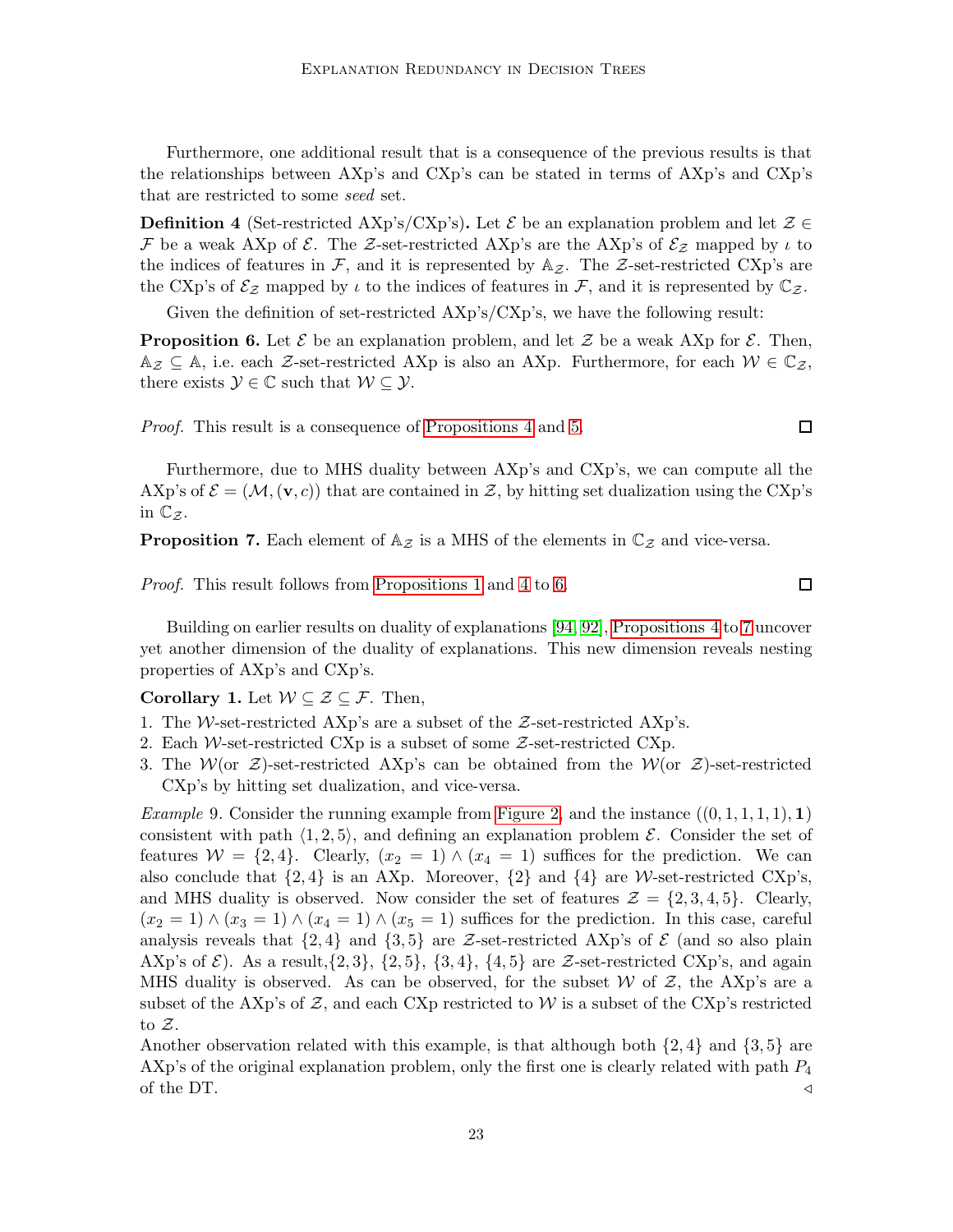#### <span id="page-23-0"></span>3.3 Path Explanations

Paths in DTs can contain literals for a subset of the features, and can be consistent with many (possibly uncountable) points in feature space. The goal of this section is to investigate path explanations; these represent sets of features such that [\(3\)](#page-13-4) holds true for any instance consistent with some given path. We will consider both abductive and contrastive path explanations, but we will also investigate how enumeration of path explanations can be instrumented.

We will now show how the results in [Sections 3.1](#page-16-2) and [3.2](#page-20-0) can be used to formalize path explanations and subsequently the concept of explanation redundancy in DT paths. First, [Section 3.1](#page-16-2) showed how to reason in terms of literals associated with paths and not literals associated with points in feature space. Second, [Section 3.2](#page-20-0) showed how to analyze duality of explanations in the case when sets of features (concretely those not tested in a given path) are excluded from explanations.

Consider a path  $R_k \in \mathcal{R}$  in a DT  $\mathcal{T}$ . We define the following (path-based) explanation function, for  $\mathcal{Z} \subseteq \Phi(R_k)$ :

<span id="page-23-1"></span>
$$
\xi(\mathbf{x}; \mathcal{Z}, \ldots) = \left[ \bigwedge_{\substack{j \in \mathcal{Z} \\ (x_j \in S_l) \in \Lambda(R_k)}} (x_j \in S_l) \right]
$$
(18)

(Observe that this explanation function was first discussed in [Example 6.](#page-17-1)) As a result, given the proposed explanation function  $\xi$ , and as outlined in [Section 3.1](#page-16-2) we can define both weak AXp's and CXp's.

*Example 10.* For the DT in [Figure 2,](#page-11-1) we consider path  $P_4 = \langle 1, 2, 5, 9 \rangle$ , and so with  $c = 1$ . In this case, we have that  $\Phi(P_4) = \{1, 2, 4\}$ . For  $\mathcal{Z} = \Phi(P_4)$  we get,

$$
\xi(\mathbf{x}; \mathcal{Z}, \ldots) = [(x_1 \in \{0\}) \land (x_2 \in \{1\}) \land (x_4 \in \{1\})]
$$

<span id="page-23-2"></span>In addition, path explanations are defined using the explanation function proposed in [\(18\)](#page-23-1).

Definition 5 (Path Explanations). A (weak) path AXp (resp. CXp) is a (weak) AXp (resp. CXp) given the explanation function [\(18\)](#page-23-1).

A path AXp will be denoted an abductive path explanation (APXp); a path CXp will be denoted a contrastive path explanation (CPXp). An explanation problem associated with a path in a DT is represented by the tuple  $(\mathcal{M}, R_k)$ . Moreover, to distinguish the two kinds of explanations, those introduced in [Section 2.5](#page-13-0) will be referred to as instancebased explanations. Observe that the key difference between instance-based and pathbased explanations are the literals used in the definition of explanation. For instance-based explanations, the literals are obtained from the point in feature space, whereas for pathbased explanations, the literals are obtained from the conditions on features specified along the given path.

One alternative to path explanations would be to consider instance-based AXp's and CXp's, as introduced in [Section 2.5,](#page-13-0) by considering some point in feature space consistent with the given path. However, such explanations offer information that might be too specific.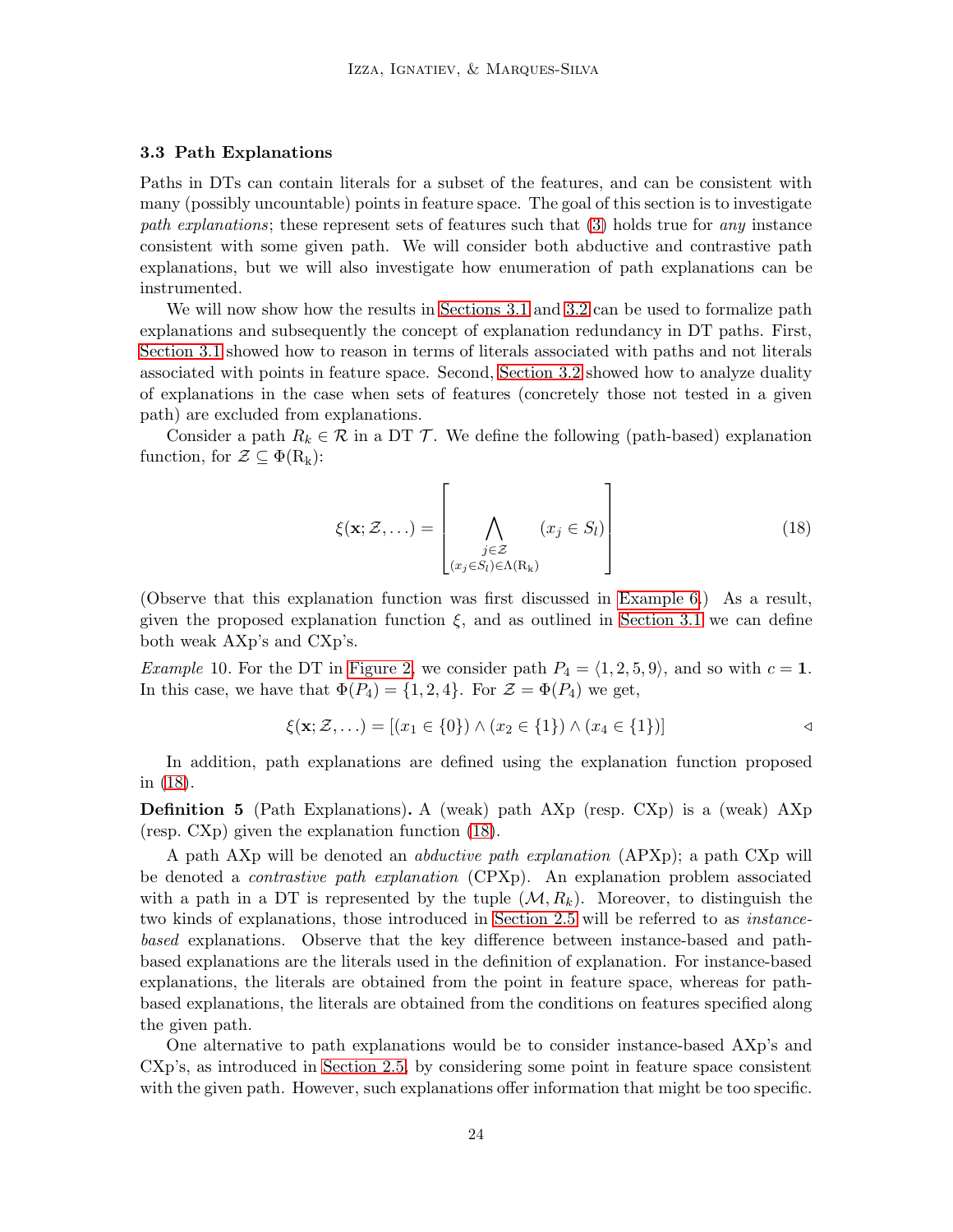*Example.* Consider a classification problem M with  $\mathcal{F} = \{1, 2, 3\}$ ,  $\mathbb{D} = (\mathcal{D}_1, \mathcal{D}_2, \mathcal{D}_3)$ , with  $\mathcal{D}_1 = \mathbb{R}$  and  $\mathcal{D}_2 = \mathcal{D}_3 = \mathbb{N}_0$ . Let the classifier be represented by a DT, with path  $P_1 =$  $\langle 1, 2, 3, 4 \rangle$  with  $\Lambda(P_1) = \{(x_1 \in [V_{\min}, 10]), (x_2 \in \{0, 1, 2, 3, 4\}), (x_3 \in \{0, 1\}), \text{ and with}$  $\phi(1) = 3, \, \phi(2) = 2, \, \phi(3) = 1,$  and with  $\varsigma(\tau(P_2)) = 1$ . Given the instance  $(\mathbf{v}, c) = ((0, 0), 1),$ let the AXp be  $\{1,2\}$ . The information that the conjunction  $(x_1 = 0) \wedge (x_2 = 0)$  represents a sufficient condition for the prediction to be 1, is clearly less instructive than the information that  $(x_1 \in [V_{\min}, 10]) \wedge (x_2 \in \{0, 1, 2, 3, 4\})$  also represents a sufficient condition for the prediction to be 1.

<span id="page-24-0"></span>Moreover, from [Proposition 7](#page-22-1) one can readily conclude that path AXp's and CXp's exhibit MHS duality.

**Proposition 8.** For a DT  $\mathcal T$  with set of paths  $\mathcal R$ , and a path  $R_k \in \mathcal R$ , the APXp's of  $R_k$ are the MHSes of the CPXp's of  $R_k$  and vice-versa.

Proof. This result instantiates, in the case of paths in DTs, the result of [Proposition 7](#page-22-1) for restricted duality. 口

Given the generalized definition of weak AXp in [Definition 1,](#page-18-3) it is plain that, for WeakAXp defined using ξ, WeakAXp( $\mathcal{Z}$ ) = 1 and WeakCXp( $\mathcal{Z}$ ) = 1 for  $\Phi(P_k) \subseteq \mathcal{Z} \subseteq \mathcal{F}$ , and so WeakAX $p(\mathcal{F})$  and WeakCX $p(\mathcal{F})$  are true. (Observe that it is assumed that the classifier is non-constant.) It is also clear that  $\text{WeakAXp}(\emptyset) = 0$  and  $\text{WeakCXp}(\emptyset) = 0$ . Finally, one can also conclude that if  $\text{WeakAXp}(\mathcal{A}_0) = 1$ , then  $\text{WeakAXp}(\mathcal{A}_1) = 1$  for  $\mathcal{A}_1 \supseteq \mathcal{A}_0$ . The same observation holds for weak CXp's. As a result, by [Definition 3](#page-19-0) we can conclude that  $\xi$ is monotone-inducing. Thus, by [Proposition 3,](#page-19-1) there is duality between AXp's and CXp's given the explanation function  $\xi$ .

Despite  $\xi$  representing an explanation function, we must also understand how the explanations obtained with  $\xi$  relate with the explanations for the decision tree  $\mathcal{T}$ .

As shown next, we can relate path explanations and path explanation duality with restricted duality.

**Proposition 9.** Let M be the classification problem associated with DT  $\mathcal{T}$ , let  $\mathcal{E} =$  $(\mathcal{M},(\mathbf{v}, c))$  denote an explanation problem given some instance  $(\mathbf{v}, c)$  consistent with  $P_k \in$ R, and let  $\xi$  be the explanation function associated with  $P_k$ , i.e. the conjunction of the literals in  $\Lambda(P_k)$ . Then,

1. Each APXp of  $P_k$  is an AXp for  $\mathcal E$  that is contained in  $\Phi(P_k)$ ;

2. Each CPXp of  $P_k$  is a subset of some CXp for  $\mathcal E$  that is contained in  $\Phi(P_k)$ .

Proof. This result follows from the results in [Sections 3.1](#page-16-2) and [3.2](#page-20-0) and the results earlier in this section. 囗

*Example 11.* We revisit [Example 8.](#page-20-3) Let  $\mathcal{Z} = \Phi(P_4) = \{1, 2, 4\}$ :  $\Lambda(P_4) = \{(x_1 \in \{0\}), (x_2 \in$  $\{1\}, (x_4 \in \{1\})\}$  Thus, the explanation function can be defined as follows,

$$
\xi(\mathbf{x}; \mathcal{Z}, \ldots) = \bigwedge_{j \in \mathcal{Z}, (x_j \in S_l) \in \Lambda(P_4)} (x_j \in S_l)
$$

Given the definition of path explanations (and so of (generalized) AXp's and CXp's), we can conclude that  $\mathcal{X} = \{2, 4\}$  is a path AXp for  $P_4$ . Moreover,  $\mathcal{Y}_1 = \{2\}$  and  $\mathcal{Y}_2 = \{4\}$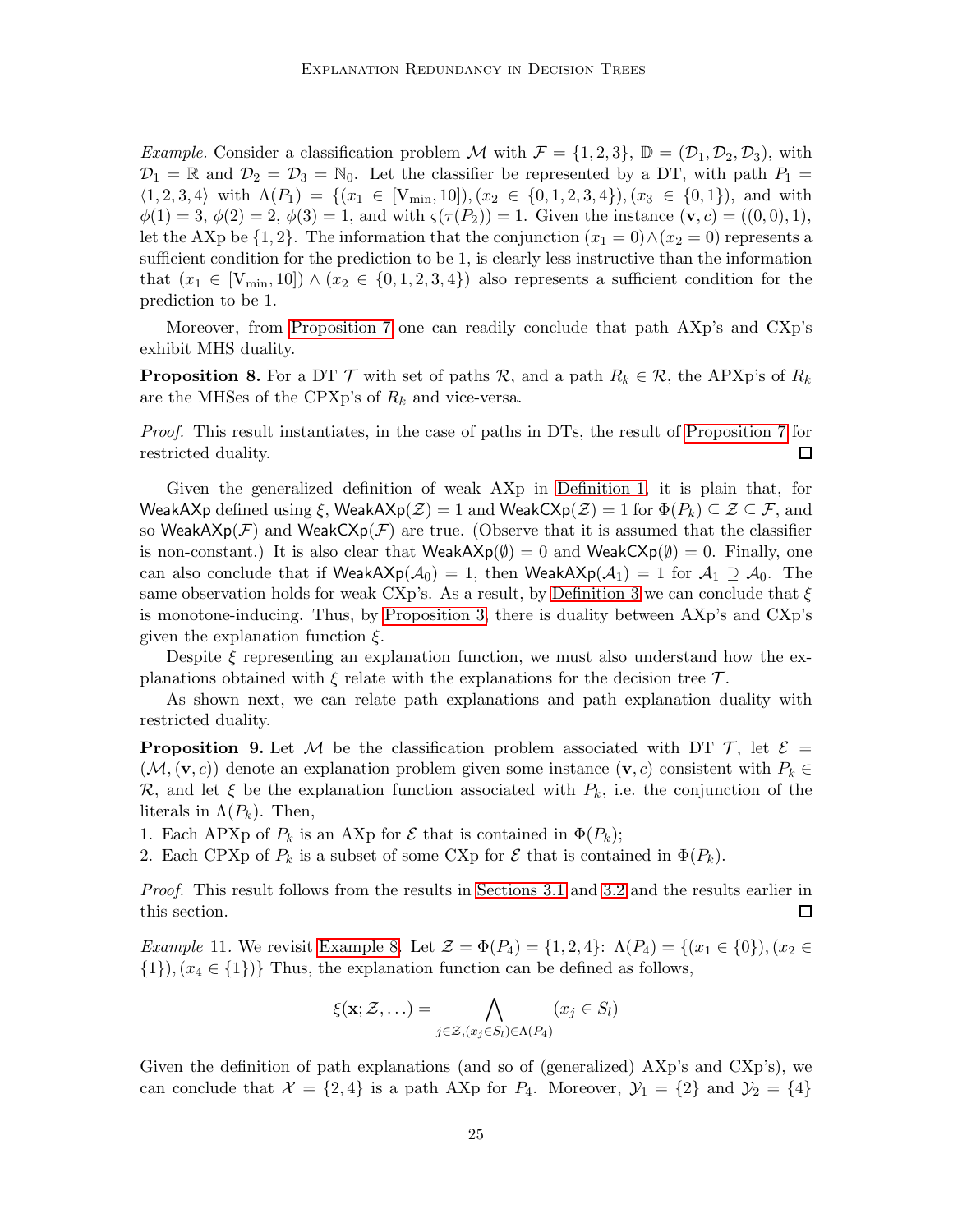<span id="page-25-0"></span>

| Explanation            | Definition   | Literals used in $\xi$ | Features containing XP |
|------------------------|--------------|------------------------|------------------------|
| AXp, path-unrestricted | (3)(7)       | Instance-based         |                        |
| CXp, path-unrestricted | (5)(8)       | Instance-based         |                        |
| AXp, path-restricted   | (3)(7)       | Instance-based         | $\Phi(R_k)$            |
| CXp, path-restricted   | (5)(8)       | Instance-based         | $\Phi(R_k)$            |
| APXp                   | Definition 5 | Path-based             | $\Phi(R_k)$            |
| CPXp                   | Definition 5 | Path-based             | $\Phi(R_k)$            |

Table 2: Types of explanations considered in the paper, both for some path  $R_k \in \mathcal{R}$  and for any instance  $(v, c)$  consistent with  $R_k$ 

are path CXp's for  $P_4$ . It can be observed that X is an AXp for any instance  $(v, 1)$ , with **v** consistent with  $P_4$ . However, both  $\mathcal{Y}_1$  and  $\mathcal{Y}_2$  are subsets of CXp's of possible instances  $(v, 1)$ , consistent with  $P_4$ . For example, one can identify a CXp  $\{2, 3\}$  and also a CXp  $\{4, 5\}.$ 

The fact that path explanations can be related with AXp's restricted to a specific set of features also signifies that not all instance-based explanations represent path explanations. This observation can be related with the distinction between path-restricted and pathunrestricted explanations first studied in [\[98\]](#page-53-2).

Example 12. For the running example shown in [Figure 2,](#page-11-1) we analyze the abductive explanations of path  $P_4 = \langle 1, 2, 5, 9 \rangle$ . Suppose we are given the instance is  $(v, c) = ((0, 1, 1, 1, 1), 1)$ . An AXp is {3, 5}. However, this explanation offers little insight to why the prediction is 1 for the instances that are consistent with  $P_4$ . Using the nomenclature of earlier work [\[98\]](#page-53-2), whereas  $\{3, 5\}$  is a path-unrestricted explanation,  $\{2, 4\}$  is a path-restricted explanation. In this paper, we consider only path explanations, and so  $\{2,4\}$  is the only path AXp we are interested in computing. ⊳

[Table 2](#page-25-0) summarizes the kinds of explanations considered in this paper. APXp's and CPXp's are introduced in this paper and, in contrast with the other kinds of explanations, these are defined in terms of literals obtained from a specific DT path. Clearly, due to being instance-independent, path explanations offer a simpler solution to represent explanations of decision trees that only depend on the structure of the tree. Furthermore, a few additional results are consequences of the results presented in this section. For example, despite being based on a different semantics, there is a one-to-one mapping between the  $APXp's$  of  $R_k$  and the path-restricted AXp's of any instance consistent with  $R_k$ . The sole difference between path-restricted AXp's and APXp's is that the literals associated with APXp's are taken from the associated path, whereas the literals associated with path-restricted AXp's are obtained from a concrete instance (consistent with the path). Finally,  $\mathbb{E}_P$  denotes the set of explanation problems given a classification problem  $\mathcal{M}$ , and a path  $R_k \in \mathcal{R}$  in a decision tree  $\mathcal{T}$ :  $\mathbb{E}_P = \{ \mathcal{E} \mid \mathcal{E} = (\mathcal{M}, R_k), \mathcal{M} \in \mathbb{M}, R_k \in \mathcal{R} \}.$  In the rest of the paper,  $\mathcal{M}$  is assumed to be such that the classification function  $\kappa$  is monotone-inducing,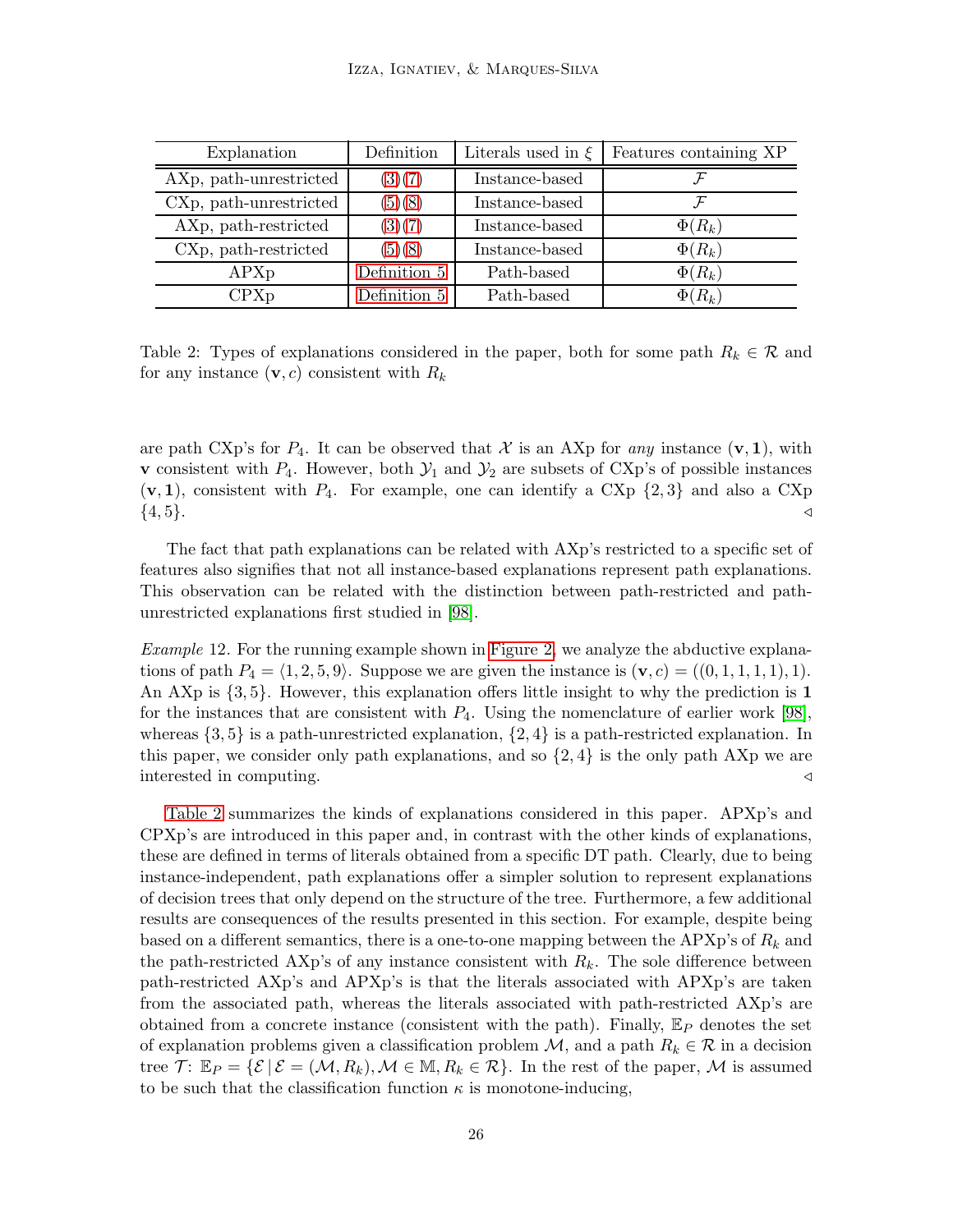#### <span id="page-26-0"></span>4. Path Explanation Redundancy in Decision Trees

Given the definition of path explanations in [Section 3.3,](#page-23-0) we can formalize the concept of path explanation redundancy.

**Definition 6** (Explanation Redundant Path/Feature (XRP/XRF)). Given a DT  $\mathcal{T}$ , with set of paths R, and a path  $R_k \in \mathcal{R}$ ,  $R_k$  is an explanation-redundant path (or XRP) if  $\Phi(R_k)$ does not represent a path AXp. Given a path AXp  $\mathcal X$  for  $R_k$ , any feature  $i \in \Phi(R_k)$  that is not included in  $X$  is a explanation-redundant feature (or XRF).

Feature redundancy is relative to a given APXp. Different APXp's can yield different redundant features. Clearly, one can consider the enumeration of APXp's to identify the set of features that is never-redundant, by enumerating all APXp's for a given path, and discarding any of the features deemed redundant for all of the APXp's.

#### <span id="page-26-1"></span>4.1 Explanation Redundancy in Running Examples

<span id="page-26-2"></span>The following examples illustrate path explanations and explanation redundancy.

Example 13. With respect to [Example 2,](#page-10-2) with the DT shown in [Figure 2,](#page-11-1) let the target path be  $P_1 = \langle 1, 2, 4, 7, 10, 15 \rangle$ . (In this case there is only one point in feature space consistent with  $P_1$ , i.e.  $(0, 0, 1, 0, 1)$ .) We claim that  $\mathcal{X} = \{3, 5\}$  is a weak APXp, and so that  $P_1$  is explanation-redundant. To prove the claim, we consider all the possible assignments to the other features:

| Feature                       | Assignments |  |        |  |              |              |  |  |
|-------------------------------|-------------|--|--------|--|--------------|--------------|--|--|
| $x_1$                         |             |  | $\cup$ |  |              |              |  |  |
| x <sub>2</sub>                |             |  |        |  | $\mathbf{0}$ | $\mathbf{0}$ |  |  |
| $x_4$                         |             |  |        |  | 0            |              |  |  |
| $\kappa(x_1, x_2, 1, x_4, 1)$ |             |  |        |  |              |              |  |  |

As can be concluded, as long as  $x_3 = 1$  and  $x_5 = 1$ , then the prediction remains unchanged, since  $\kappa(x_1, x_2, 1, x_4, 1)$  only takes value 1, for any assignment to  $x_1, x_2, x_4$ . In this case, we can observe that a path-based explanation of size 5 can be reduced to a (weak) abductive path explanation of size 2. Hence, there are (at least) 3 redundant features (namely features 1, 2 and 4) out of a total of 5 features included in path  $P_1$ . The redundant features represent 60% of the original path length. As noted earlier, this DT was generated by the GOSDT/OSDT ((generalized scalable) optimal sparse decision trees) tools [\[80,](#page-52-0) [112,](#page-54-1) [161\]](#page-57-4), that specifically target interpretability. △

Example 14. With respect to [Example 3,](#page-11-2) with the DT shown in [Figure 3,](#page-12-0) let the target path be  $P_3 = \langle 1, 2, 6, 11, 12 \rangle$ . (In this case there is only one point in feature space consistent with  $P_3$ :  $(1, 2, 1, 2)$ .) It is easy to conclude that  $\mathcal{X} = \{1, 2, 3\}$  is a weak APXp, and so that  $P_3$  is explanation-redundant. Indeed, if  $x_4$  is allowed to take any value, then one can observe that the prediction remains unchanged. △

Example 15. With respect to [Example 4,](#page-12-1) with the DT shown in [Figure 4,](#page-13-1) let the target path be  $P_2 = \langle 1, 3, 4, 6, 8 \rangle$ . (An example of a point in feature space consistent with  $P_2$ is  $(2, 20, 0)$ .) It is easy to conclude that neither  $x_1$  nor  $x_2$  are allowed to take any value, whereas  $x_3$  can be unrestricted. Hence,  $\mathcal{X} = \{1, 2\}$  is a weak APXp. Since neither  $x_1$  not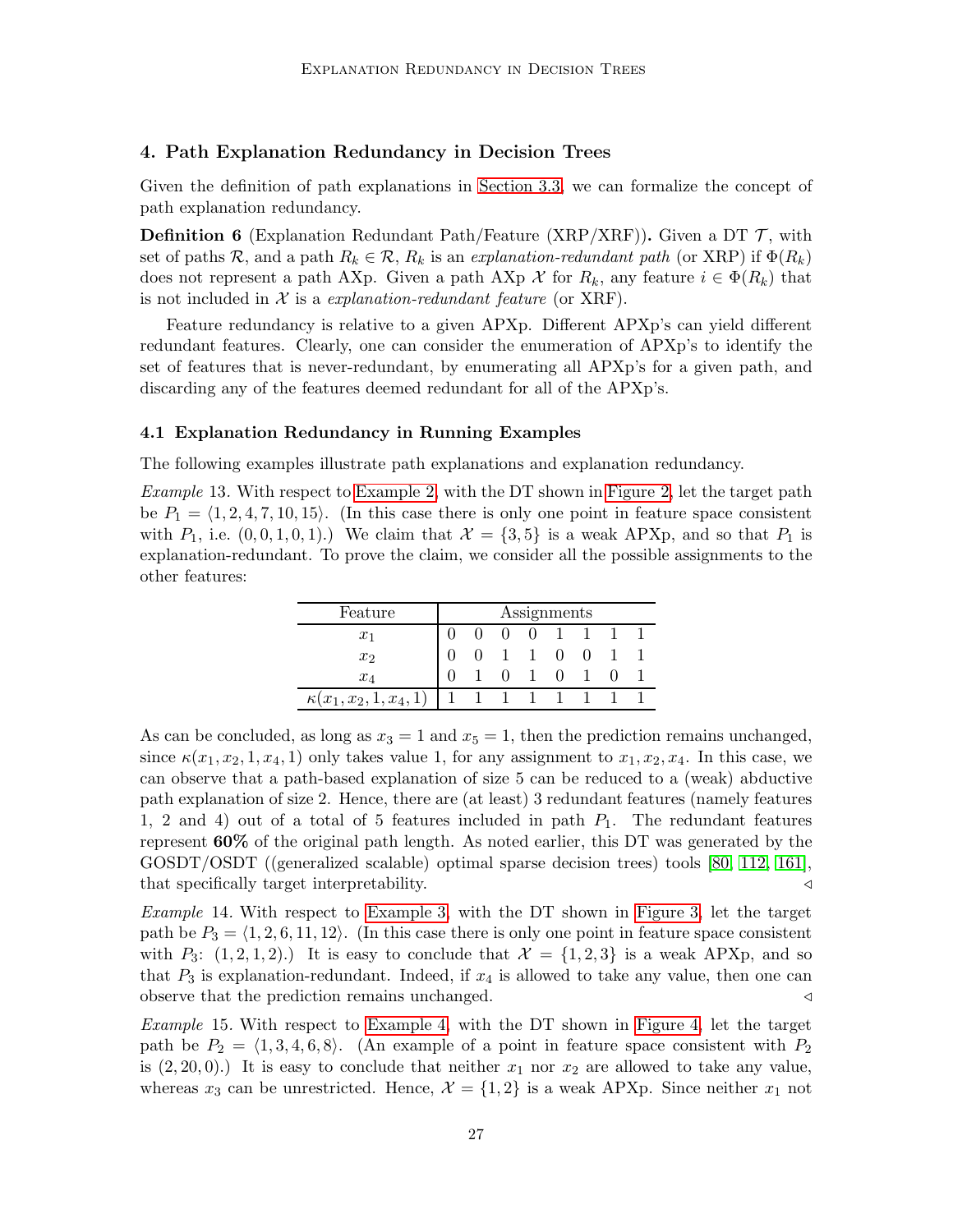$x_2$  can be dropped, then  $\{1,2\}$  is an APXp. The literals associated with the APXp are  $\{(x_1 \in \{2\}), (x_2 \in \{MnA..25\})\}.$ 

The examples above reveal that DTs taken from recent textbooks and papers often exhibit path explanation redundancy. Moreover, the examples above also show that DTs taken from papers that specifically address the learning of optimal sparse DTs (which aim at interpretability) can exhibit path explanation redundancy. In fact, some examples confirm that there can exist paths in optimal sparse decision trees for which there are more redundant features than non-redundant features. [Section 4.2](#page-27-0) offers a high-level perspective of the experimental results, which reveal that path explanation redundancy in DTs is indeed ubiquitous. Afterwards, [Section 4.3](#page-28-0) proves that there are functions for which path explanation redundancy is unavoidable, even in provably size-minimal DTs. These results and observations offer conclusive evidence regarding the significance of filtering path explanation redundancy from DT explanations, and further underline the critical importance of efficient algorithms for computing explanations in DTs.

## <span id="page-27-0"></span>4.2 Path Explanation Redundancy in Practice

This section summarizes some key takeaways that can be drawn from the experimental results (see [Section 6\)](#page-40-0), and which offer ample practical justification for computing AXp's of DTs (and so finding and filtering path explanation redundancy).

Path explanation redundancy in published examples. [Table 9](#page-45-0) (see [Page 46\)](#page-45-0) summarizes results on path explanation redundancy for DTs included in representative bibliography on DTs, namely textbooks and surveys [\[137,](#page-55-14) [48,](#page-50-5) [150,](#page-56-4) [49,](#page-50-13) [65,](#page-51-10) [159,](#page-57-13) [38,](#page-49-7) [162,](#page-57-6) [22,](#page-48-10) [68,](#page-51-4) [192,](#page-59-2) [108,](#page-53-0) [5,](#page-47-7) [166,](#page-57-7) [106,](#page-53-7) [6,](#page-47-15) [179,](#page-58-1) [148,](#page-56-6) [187,](#page-58-13) [46,](#page-50-6) [191\]](#page-59-3). The key observation is that path explanation redundancy is ubiquitous in most DTs that have been used as examples in textbooks and surveys over the years, going back to the inception of tree learning algorithms.

**Path explanation redundancy in learned DTs.** [Table 6](#page-42-0) (see [Page 43\)](#page-42-0) summarizes the results obtained with two different, publicly available tree learning tools, namely ITI [\[178\]](#page-58-7) and Interpretable AI (IAI) [\[23,](#page-48-8) [85\]](#page-52-6), on a large number of publicly available datasets. IAI is a recent tool that specifically targets the learning of *interpretable DTs*. As can be concluded from the results, for most datasets, the DTs learned by both algorithms exhibit a significant percentage of explanation redundant paths. Moreover, for paths that exhibit explanation redundancy, the number of redundant literals can also be significant.

Large-scale path explanation redundancy. [Table 8](#page-44-0) (see [Page 45\)](#page-44-0) shows results for DTs learned on more complex datasets (which are also publicly available). For these examples, the number of explanation redundant features can far exceed the number of explanation relevant features. Concretely for some examples, the number of explanation-redundant features is more than 7 times larger than the number of features used in an AXp.

Path explanation redundancy in optimal (sparse) DTs. [Table 10](#page-45-1) (see [Page 46\)](#page-45-1) shows results for DTs learned with recently proposed algorithms that specifically target the learning of optimal (and so indirectly interpretable) DTs, concretely [\[80,](#page-52-0) [112,](#page-54-1) [161\]](#page-57-4) and also [\[184\]](#page-58-4). As can be observed, the optimal sparse DTs shown in earlier work exhibit a very significant number of redundant paths (between 55% and 75%). For explanation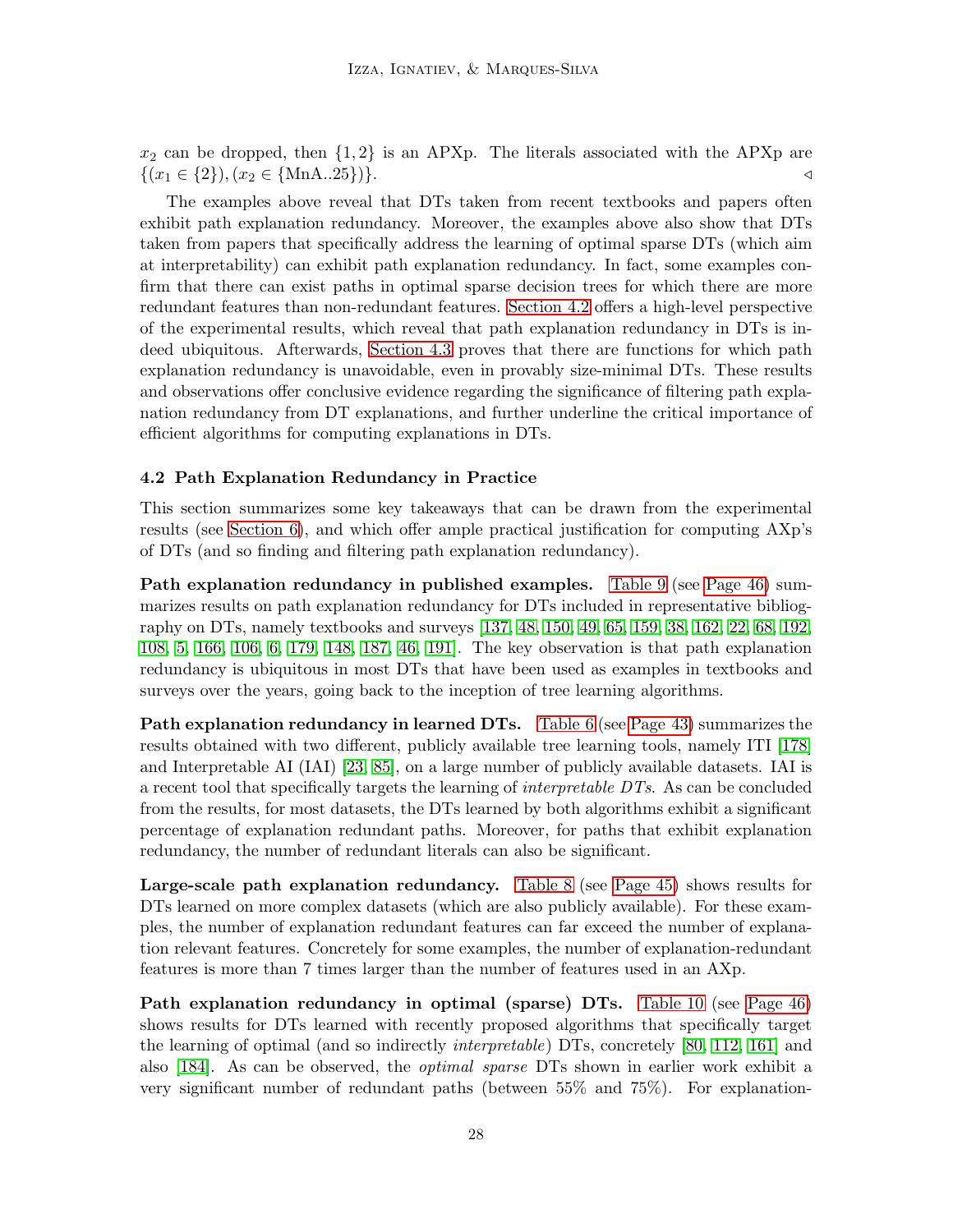redundant paths, the percentage of explanation-redundant features can reach 60% (as illustrated with [Example 13](#page-26-2) for the DT shown in [Figure 2\)](#page-11-1).

#### <span id="page-28-0"></span>4.3 Path Explanation Redundancy in Theory

This section proves two results. First, we prove that there exist functions for which paths in smallest-size DTs will exhibit a number of explanation-redundant literals that grow linearly with the number of features. Second, we prove that, for a DT to be irredundant, then it must represent a generalized decision function [\[81\]](#page-52-8).

Optimal decision trees that exhibit redundancy. To simplify the statement of the main result, the following definitions and assumptions are used. A dataset is consistent if for any point **x** in feature space, contains an instance  $(\mathbf{x}, c)$  for at most one class  $c \in \mathcal{K}$ . A classifier is exact if it correctly classifies any instance in training data, and that training data is consistent. (A classifier is perfect if it is exact and is of smallest size [\[87,](#page-52-14) [90\]](#page-52-15).) Furthermore, we assume that a DT learner will not branch on variables that take constant value on all the instances in training data that are consistent with the already chosen literals.

<span id="page-28-1"></span>Proposition 10. Consider the boolean function,

$$
f(x_1, x_2, \dots, x_{m-1}, x_m) = \bigvee_{i=1}^m x_i
$$

Then, given any DT learning algorithm that learns an exact DT (one that correctly classifies any point in feature space), the learned DT contains a path with  $m$  literals, for which there exists an AXp containing one single feature.

Before proving the claim of [Proposition 10,](#page-28-1) it should be observed that a more general result could be stated, where the literals  $(z_i = v_i)$  for a non-boolean feature i with domain  $\mathcal{D}_i$  would replace the boolean literal  $x_i$ . However, the basic result remains unchanged, as it reveals in theory the need for explaining decision trees.

*Proof.* The AXp's for function f are easy to identify. For prediction 1, function f has m AXp's, namely  $\mathcal{E}_{1,i} = \{i\}$  with  $i = 1, \ldots, m$ . For prediction 0, function f has one AXp, namely  $\mathcal{E}_{0,1} = \{1, 2, \ldots, m\}$ . Any other weak AXp will not be subset-minimal.

Next, we show that, no matter how the DT is constructed, there will always be at least one path that grows with  $m$ , and for which the size of the AXp is 1. Since the exercise is purely conceptual, we can assume that the dataset has size  $2^m$ , representing the truth table of function f. We construct a DT as follows. At each step, we let some adversary pick any variable, among the variables that have not yet been picked, and then show that only one option exists to continue the construction of the DT. Let the first variable be  $x_{i_1}$ , with  $1 \leq i_1 \leq m$ . For  $x_{i_1} = 1$ , the prediction is 1, and so the DT must have a terminal node labeled 1. For  $x_{i_1} = 0$ , the resulting function  $f_{i_1}$  mimics f, but without variable  $x_{i_1}$ . Hence, we let again some adversary pick any variable among those not yet chosen. (Clearly, there is no reason to pick a variable already picked, since the function  $f_{i_1}$  does not depend on  $x_{i_1}$ . Let the new chosen variable variable be  $x_{i_2}$ . The analysis for  $x_{i_2}$  is exactly the same as for  $x_{i_1}$ , and for  $x_{i_2} = 0$ , we get a new function  $f_{i_2}$ . After analyzing all features, the resulting DT has m paths with prediction 1 and 1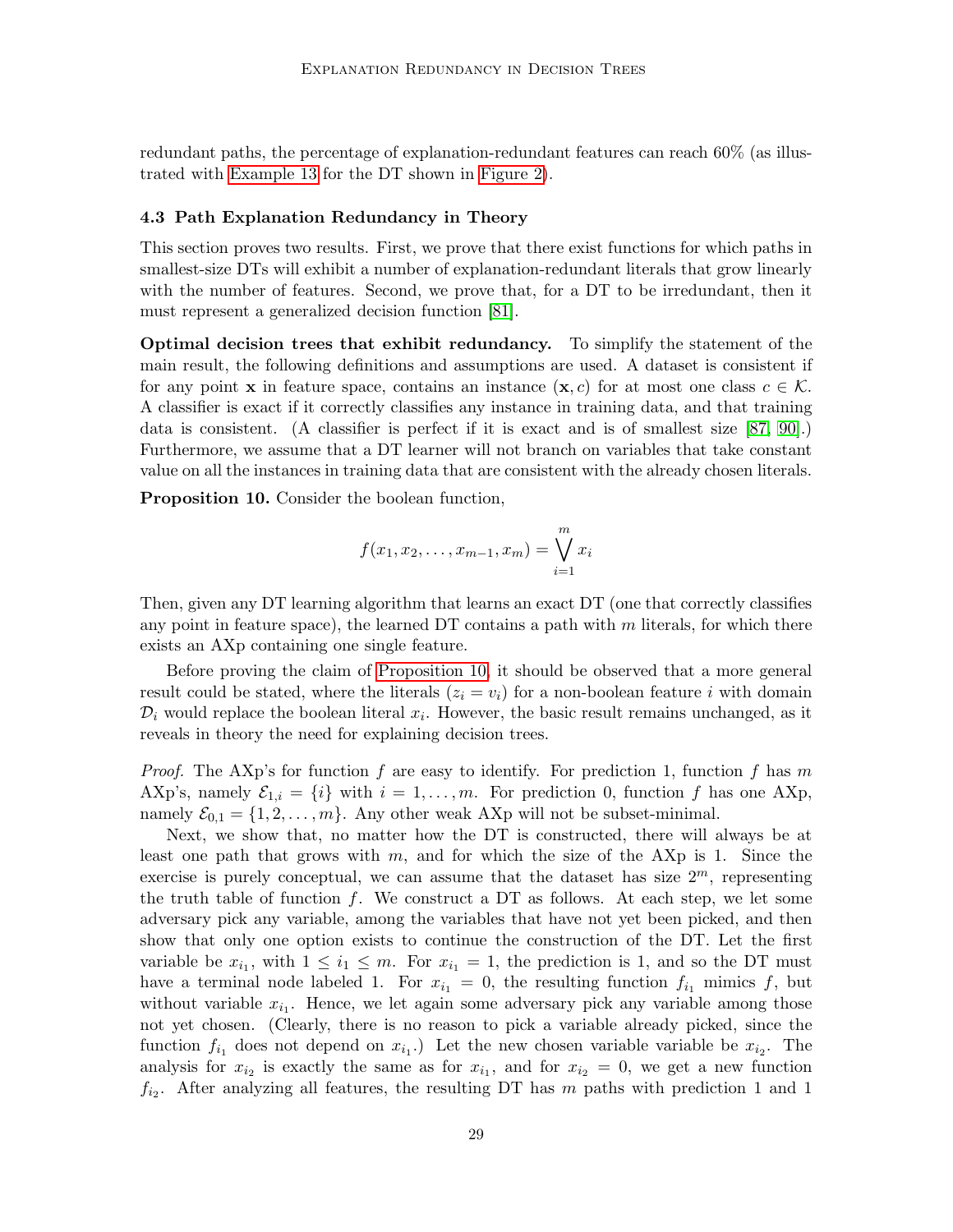<span id="page-29-0"></span>

Figure 5. DT construction for proof of [Proposition 10](#page-28-1)

path with prediction 0. Thus,  $P = \{P_1, \ldots, P_m\}$  represents the paths with prediction 1, and  $\mathcal{Q} = \{Q_1\}$  represents the path with prediction 0. Moreover,  $P_m$  has length m, with literals  $\langle x_{i_1} = 0, x_{i_2} = 0, \ldots, x_{i_{n-1}} = 0, x_{i_m} = 1 \rangle$ . (The resulting DT and path  $P_m$  are shown in [Figure 5.](#page-29-0)) For the instance  $\{x_{i_m} = 1\} \cup \{x_{i_j} = 0, 1 \leq j \leq m-1\}$ , path  $P_m$  is consistent with the instance and it has m literals. However, the AXp is  $\{i_m\}$ , denoting that  $x_{i_m} = 1$  suffices for the prediction. The analysis and conclusion is independent of the order of features chosen. 口

Although the proof analyzed AXp's, for the proposed function and resulting DT, the APXp's would be the same.

Corollary 2. There are DT classifiers, defined on m features, for which an instance has an AXp of size 1, and the consistent path has length  $n$ , and so it can be made larger by a factor of m than the size of an AXp.

Decision trees without path explanation redundancy. In this section we argue that for a DT not to exhibit redundancy then it must correspond to an irreducible generalized de-cision function (GDF) [\[81\]](#page-52-8). A GDF represents a multi-class classifier, with  $\mathcal{K} = \{c_1, \ldots, c_K\},\$ where each class  $c_j \in \mathcal{K}$  is classified by a boolean function  $\kappa_j$ , such that set of boolean functions  $\kappa_i$  respects the following statement:

$$
\forall (\mathbf{x} \in \mathbb{F}). \sum_{j=1,\dots,K} \kappa_j(\mathbf{x}) = 1 \tag{19}
$$

A GDF is represented by  $\mathcal{G} = {\kappa_1, \ldots, \kappa_K}$ . A DNF GDF is a set of boolean classifier functions  $\kappa_j$ , where each  $\kappa_j$  is represented by a disjunctive normal form (DNF) formula. A minimal DNF GDF is a set of boolean classifier functions where each  $\kappa_j$  is represented by an irredundant DNF formula  $\varphi_j$ , i.e. no term in the DNF  $\varphi_j$  is redundant, and no literal in any term of the DNF  $\varphi_i$  is redundant.

<span id="page-29-1"></span>**Lemma 2.** A minimal DNF GDF  $\mathcal{G}$  corresponds to a function representation where each term of each DNF for some  $\kappa_i$  is a prime implicant of  $\kappa_i$ .

<span id="page-29-2"></span>*Proof.* Suppose a term  $t_r$  of the DNF representation of  $\kappa_j$  that is not a prime implicant of  $\kappa_j$ . Then,  $t_r$  can be simplified to  $t'_r$ , such that  $t'_r \equiv t_r$ . But then the DNF representation of  $\mathcal G$  would not be minimal; a contradiction.  $\Box$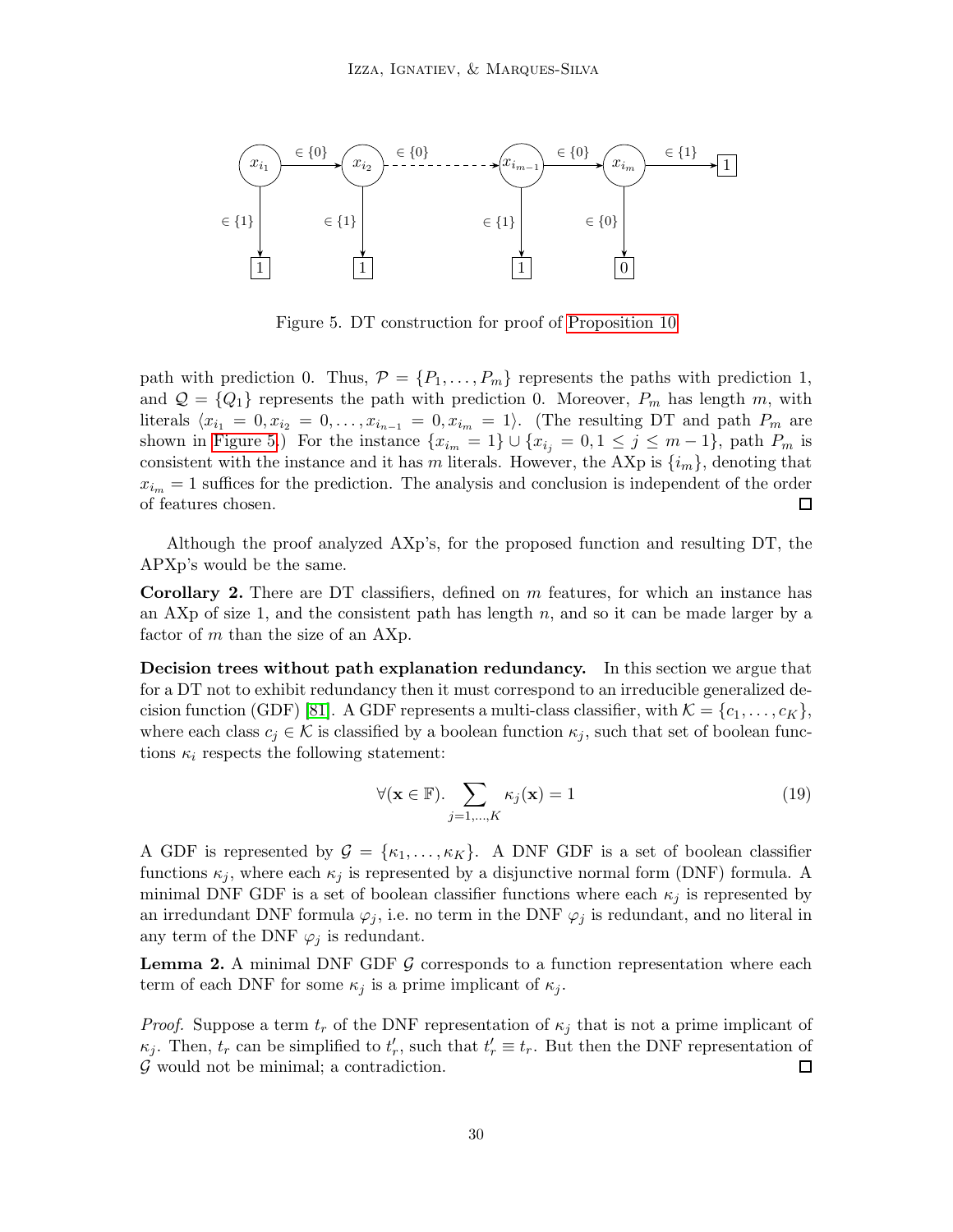Lemma 3. A DT does not exhibit path explanation redundancy iff the conjunction of the literals in each path to prediction  $c \in \mathcal{K}$  represents a prime implicant for the boolean function  $\kappa(\mathbf{x}) = c$ .

Proof. If the conjunction of the literals in each path is a prime implicant for the boolean function  $\kappa(\mathbf{x}) = c$ , then no path in the DT exhibits path explanation redundancy; otherwise some path would not represent a prime implicant, as assumed by hypothesis.

If the DT exhibits no path path explanation redundancy, then we can represent the function  $\kappa(\mathbf{x}) = c$  by a disjunction of the conjunctions of the literals in the paths predicting c. Each disjunct must be irreducible; otherwise we would be able to also reduce the explanation for some path.  $\Box$ 

<span id="page-30-1"></span>**Proposition 11.** A DT  $\mathcal{T}$  does not exhibit path explanation redundancy iff there exists a minimal DNF GDF g that is equivalent to  $\mathcal{T}$ .

 $\Box$ Proof. This result follows from [Lemma 2](#page-29-1) and [Lemma 3.](#page-29-2)

It should be underscored that minimal DNF GDFs represent a fairly restricted class of decision sets (DS) [\[109\]](#page-53-8), namely minimal DSs exhibiting no overlap [\[96\]](#page-53-9). The complexity of computing a minimal DS without overlap is not known, but it is conjectured to be hard for  $\Sigma_2^p$  [\[96\]](#page-53-9). Furthermore, it is well-known that decision trees represent a far less expressive language than DSs [\[158\]](#page-56-11). Thus, most functions represented by DSs cannot be represented by DTs that correspond to minimal DNF GDFs. As a result, [Proposition 11](#page-30-1) offers further evidence that one should expect decision trees to be extremely unlikely to exhibit no path explanation redundancy in practice.

#### <span id="page-30-0"></span>5. Computing Path Explanations in Decision Trees

Although the finding of formal explanations is computationally hard for a number of ML models [\[93,](#page-52-3) [20,](#page-48-11) [100,](#page-53-4) [89,](#page-52-9) [13\]](#page-47-11), it has been shown that for DTs, one AXp can be computed in polynomial time  $[98, 83]^{12}$  $[98, 83]^{12}$  $[98, 83]^{12}$  $[98, 83]^{12}$  $[98, 83]^{12}$ . Moreover, and in the case of CXp's, recent work has shown that the total number of CXp's is polynomial, and that their enumeration runs in polynomial time [\[83\]](#page-52-5). This section refines these earlier results in several ways, proposing simpler and more efficient algorithms. More importantly, the section specifically considers algorithms for path explanations, as opposed to instance-based explanations. Nevertheless, the changes for computing (path restricted/unrestricted) AXp's/CXp's are straightforward.

We start by offering a simple approach supporting the rationale for polynomial-time explainability of DTs. Afterwards, we propose a simplified variant of an existing algorithm [\[98\]](#page-53-2), and then detail a propositional logic Horn encoding for the problem of computing one AXp/APXp. The proposed encoding allows us to exploit existing algorithms for reasoning about propositional Horn formulas.

<span id="page-30-2"></span><sup>12.</sup> Furthermore, recent work has shown that computing a smallest size AXp is NP-hard [\[20\]](#page-48-11).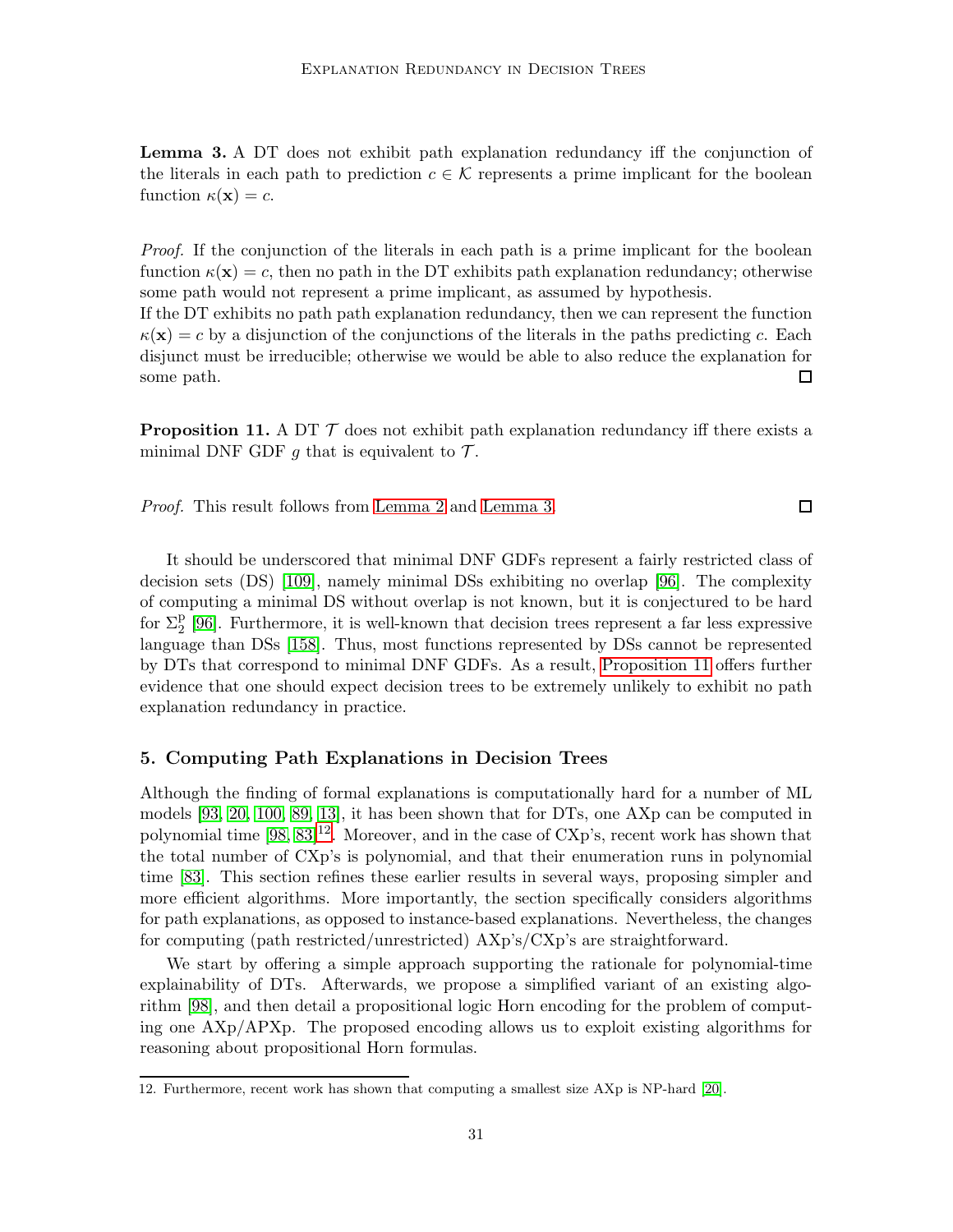## <span id="page-31-0"></span>5.1 Abductive Path Explanations by Explicit Path Analysis

Since our goal is to compute a path explanation, we consider a concrete path  $P_k$ , a partition  $(\mathcal{P}, \mathcal{Q})$  of the set of paths  $\mathcal{R}$  in  $\mathcal{T}$ , with  $P_k \in \mathcal{P}$  and with prediction  $c = \varsigma(\tau(P_k))$  being the same for all paths in  $P$ , and with the paths in  $Q$  yielding a prediction other than c. Let  $F_k = \Phi(P_k)$ , i.e. the set of features i associated with the edges of  $P_k$ . (For computing a path-unrestricted AXp, we would set  $F_k = \mathcal{F}$ .) Recall from [Section 2.4](#page-7-1) (and [Table 1\)](#page-17-0) that  $\chi_I$  and  $\chi_P$  represent, respectively, the set of features that are inconsistent between either a point or a path and some other path. For computing AXp's (i.e. given an instance) we will be interested in  $\chi_I(\mathbf{v}, Q_l)$  for each  $Q_l \in \mathcal{Q}$ . For computing APXp's (i.e. given a path) we will be interested in  $X_P(P_k, Q_l)$  for each  $Q_l \in \mathcal{Q}$ . Since, the analysis is similar, we will focus on APXp's.

For the prediction to be guaranteed not to change, due to  $Q_l$ , at least one feature in  $\chi_P(P_k, Q_l)$  must not be allowed to change value. Thus, one APXp is a (subset-)minimal hitting set of the sets  $\chi_P(P_k, Q_l)$  ranging over the paths  $Q_l$  in  $\mathcal{Q}$ . Furthermore, it is wellknown that one subset-minimal hitting set can be computed in polynomial time [\[66\]](#page-51-11). For example, we can construct a set X containing the features in  $\cup_{Q_l\in\mathcal{Q}}\chi_P(P_k,Q_l)$ , and then iteratively remove one feature from  $\mathcal X$  while the resulting set  $\mathcal X$  is still a hitting set of all the  $\chi_P(P_k, Q_l)$ . (For AXp's, we would use a similar argument, but considering instead the sets  $\chi_I(\mathbf{v}, Q_l)$ .)

*Example* 16. Consider again the DT shown in [Figure 1.](#page-11-0) For  $P_2 = \langle 1, 3, 5, 7 \rangle$ , we have that  $\chi_P(P_2, Q_1) = \{1\}$  and  $\chi_P(P_2, Q_2) = \{3\}$ . Thus, the only minimal hitting set is  $\{1, 3\}$ , and so this represents the only APXp for  $P_2$ . Similarly, we could consider the instance  $(v, c) = ((1, 1, 1), 1)$ , with  $X_I((1, 1, 1), Q_1) = \{1\}$  and  $X_I((1, 1, 1), Q_1) = \{3\}$ , and so also obtain an AXp  $\{1,3\}$ . Clearly, since  $P_2$  is consistent with  $\mathbf{v} = (1,1,1,1)$ , all the APXp's of  $P_2$  should be AXp's of **v**.  $\triangleleft$ 

*Example 17.* Consider again the DT shown in [Figure 2.](#page-11-1) For path  $P_1 = \langle 1, 2, 4, 7, 10, 15 \rangle$ , we have that  $X_P(P_1, Q_1) = \{3\}, X_P(P_1, Q_2) = \{5\}, \text{ and } X_P(P_1, Q_3) = \{2, 5\}.$  Clearly, the only minimal hitting set is  $\{3, 5\}$  and so this represents the only APXp for  $P_1$ . Similarly, we could consider the instance  $(v, c) = ((0, 0, 1, 0, 1), 1)$  and so we would also obtain the AXp  $\{3, 5\}.$ 

*Example* 18. With respect to the DT shown in [Figure 3,](#page-12-0) and for path  $P_3 = \langle 1, 2, 6, 11, 12 \rangle$ , we have that  $\chi_P(P_3, Q_1) = \{3\}, \chi_P(P_3, Q_2) = \{2\}, \chi_P(P_3, Q_3) = \{1, 3\}, \text{ and } \chi_P(P_3, Q_4) =$  $\{1\}$ . Clearly, the only minimal hitting set is  $\{1, 2, 3\}$  and so this represents the only APXp for path  $P_3$ .  $\triangleleft$ 

The previous examples of explanations can also be viewed as path-restricted AXp's [\[98\]](#page-53-2). The following example reveals the differences to path-unrestricted AXp's.

*Example* 19. Let us consider the example of [Figure 1,](#page-11-0) and path  $Q_1 = \langle 1, 2 \rangle$ . In this case, we want to keep the paths  $P_1$  and  $P_2$  inconsistent. Hence,  $\chi_P(Q_1, P_1) = \{1\}$  and  $\chi_P(Q_1, P_3) =$  $\{1\}$ , and so the only APXp is  $\{1\}$ . Let us now consider the  $((0,1,0),0)$ , which is consistent with path  $Q_1$ . In this case we get  $X_I((0,1,0), P_1) = \{1,2\}$  and  $X_I((0,1,0), P_2) = \{1,3\}$ , and so the AXp's for the instance-based explanation problem are  $\{1\}$  and  $\{2,3\}$ . Observe that, given the instance, one can understand the  $AXp \{2,3\}$ . However, in terms of explaining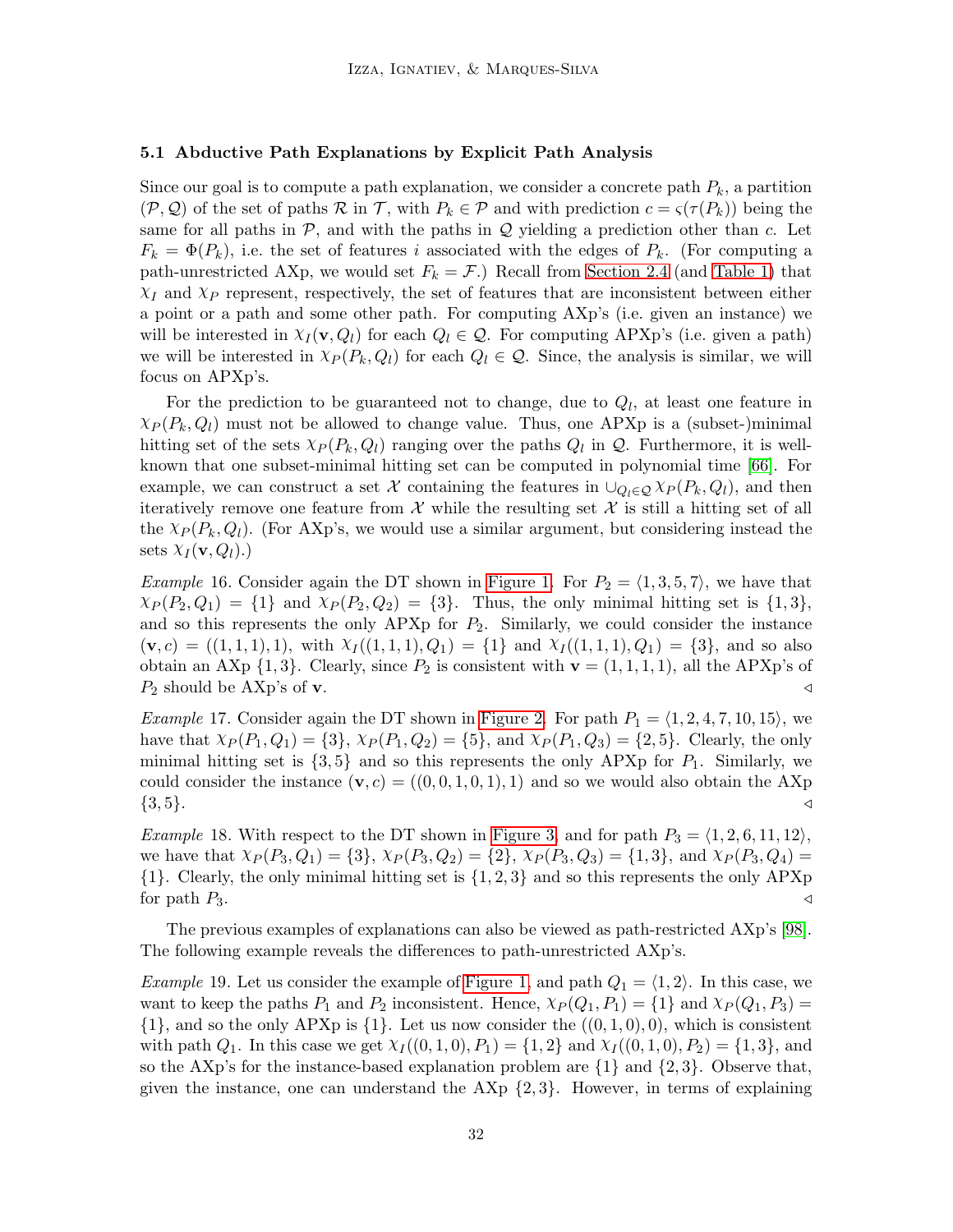|                | Algorithm 1: Computing one path explanation (or path-restricted AXp) |                                              |  |  |  |  |  |  |
|----------------|----------------------------------------------------------------------|----------------------------------------------|--|--|--|--|--|--|
|                | <b>Function</b> FINDAPXP $(\mathcal{T}, \mathcal{F}, P_k)$           |                                              |  |  |  |  |  |  |
|                | $\mathcal{U} \leftarrow \mathcal{F} \setminus \Phi(P_k);$            | // Features $\notin$ path also $\notin$ APXp |  |  |  |  |  |  |
| $\mathbf{2}$   | foreach $i \in \Phi(P_k)$ do                                         |                                              |  |  |  |  |  |  |
| -3             | $\mathcal{U} \leftarrow \mathcal{U} \cup \{i\};$                     | // Tentatively drop i from APXp              |  |  |  |  |  |  |
| $\overline{4}$ | if EXISTSCONSISTENTQPATH $(P_k, U, \text{root}(\mathcal{T}))$ then   |                                              |  |  |  |  |  |  |
| $\mathbf{5}$   | $\mathcal{U} \leftarrow \mathcal{U} \setminus \{i\};$                | // Feature $i$ must be included in APXp      |  |  |  |  |  |  |
| 6              | return $\mathcal{F} \setminus \mathcal{U}$ ;                         | // Return APXp                               |  |  |  |  |  |  |

<span id="page-32-1"></span>the sufficient conditions for the prediction to remain the same, given the values specified by the path, then it is clear that  $\{1\}$  represents the only explanation of interest.

An apparent drawback of computing explanations with the algorithm outlined in this section is that all DT paths must be explicitly listed, and these require worst-case quadratic space given the number of nodes in the DT. The next sections investigate alternative approaches, which perform better in practice.

#### <span id="page-32-0"></span>5.2 Abductive Path Explanations by Tree Traversal

One approach to avoid the issue with explicit path representation is to iteratively traverse the DT as features are removed from the AXp, and checking whether the paths to predictions other than c remain inconsistent. This approach was first described in [\[98\]](#page-53-2). Here, we describe a simpler variant.

[Algorithm 1](#page-32-1) summarizes the main steps of the proposed approach for computing an APXp for a concrete path  $P_k$ . (For computing a path-restricted AXp given an instance, we would just identify and use the same algorithm.) As shown, for APXp's (and also for pathrestricted AXp's given some instance), the features that are not tested in  $P_k$  are declared universal and added to a working set U. (For computing a path-unrestricted AXp, the set U would be initialized to  $\emptyset$ .) The remaining features are analyzed one at a time. Each feature i is tentatively declared universal and [Algorithm 1](#page-32-1) then invokes a path traversal procedure (see [Algorithm 2\)](#page-33-1) for deciding whether there can exist a consistent path to a prediction other than c. If such a path exists, then the feature is added back to the set of features that must not be declared universal.

As can be observed, [Algorithm 1](#page-32-1) iteratively removes features from the set of features associated with  $P_k$ . For each feature i, [Algorithm 1](#page-32-1) then checks whether there exists some path in  $Q$  that can be made consistent. If such path exists, then i must be kept in the set of features sufficient for the prediction. Clearly, the tree traversal algorithm essentially tests whether the remaining set of features is still a hitting set of the paths in  $\mathcal{Q}$ , and so shares similarities with the algorithm described in [Section 5.1,](#page-31-0) without exhibiting the drawback of explicitly enumerating all the paths in the DT.

The operation of both [Algorithms 1](#page-32-1) and [2](#page-33-1) is summarized using the following example.

Example 20. We analyze the DT shown in [Figure 4.](#page-13-1) Our goal is to find an APXp for path  $P_3 = \langle 1, 3, 5 \rangle$ . Let us assume that [Algorithm 1](#page-32-1) adds feature 1 to set U, i.e. feature 1 is removed from the APXp being constructed. It is clear that, when the tree traversal is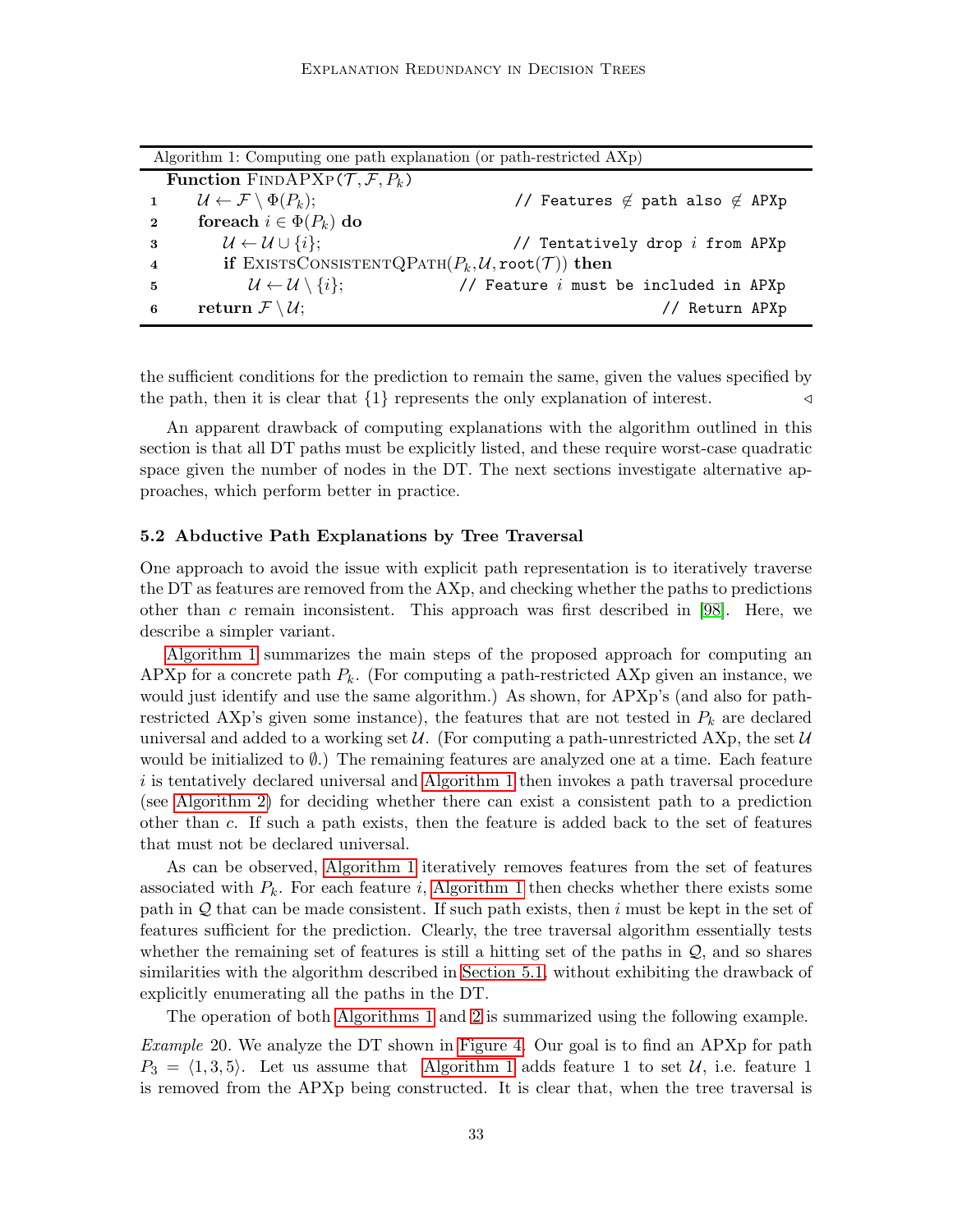**Function** EXISTSCONSISTENTQPATH $(P_k, U, r)$ 1 if  $r \in T$  then  $\ell$  becide return value if terminal 2 if  $\varsigma(r) \neq \varsigma(\tau(P_k))$  then 3 **return true;**  $\frac{1}{\sqrt{}}$  Found consistent path to  $d \neq c$ 4 else 5 **return false;**  $\sim$  // Not a consistent path to  $d \neq c$ 6  $i \leftarrow \phi(r)$ ;  $\qquad \qquad \qquad \qquad \qquad$  // Pick feature associated with node r 7 foreach  $s \in \sigma(r)$  do // Recursively traverse child nodes, as long as // edge values exhibit consistent values **8** if  $(i \in \mathcal{U}) \vee (\rho(i, P_k) \cap \varepsilon((r, s)) \neq \emptyset)$  then 9 if EXISTSCONSISTENTQPATH $(P_k, U, s)$  then 10 **return true;**  $\frac{1}{2}$  **return true;**  $\frac{1}{2}$  **Found consistent path to**  $d \neq c$ 11 return false;  $\frac{1}{2}$  // Unable to find consistent path to  $d \neq c$ 

<span id="page-33-1"></span>at node 1 (i.e. the root), it will take the left branch, and reach a terminal node with a prediction other that  $N$ ; hence feature 1 must be removed from U and added to the APXp being constructed. ⊳

The running time of [Algorithms 1](#page-32-1) and [2](#page-33-1) is clearly polynomial on the size of the DT. Given a path  $R_k \in \mathcal{R}$ , the algorithm analyzes the decision tree for each feature. Hence the running time is in  $\mathcal{O}(|\mathcal{T}| \times |\mathcal{F}|)$ . Moreover, Algorithm [1](#page-32-1) can be run over all paths R in the DT T. In this case, the running time is thus in  $\mathcal{O}(|\mathcal{T}| \times |\mathcal{F}| \times |\mathcal{R}|)$ . As the experimental results demonstrate, the running time of the algorithm is negligible (when compared with the time to learn the DT) almost without exception.

#### <span id="page-33-0"></span>5.3 Abductive Path Explanations by Propositional Horn Encoding

One additional solution for computing an AXp is to formulate the problem as finding a minimal correction subset (MCS) of a propositional Horn formula, and then exploiting existing efficient algorithms [\[10,](#page-47-6) [122\]](#page-54-6). Besides enabling efficient implementations, the Horn encoding allows for integrating constraints that restrict the feature space by disallowing points in feature space that violate those constraints [\[73\]](#page-51-12). As long as the added constraints are also Horn, and this is the case with propositional rules, then the complexity of reasoning is unaffected.

The general approach is to formulate a Horn optimization problem composed of a set of hard clauses  $\mathcal{H}$  (which must be satisfied) and a set of soft clauses  $\mathcal{B}$  (which ideally one would like to satisfy). Moreover, we seek an assignment to the variables that finds a subsetmaximal set of clauses from  $\beta$  that are satisfied while satisfying the hard clauses. This problem can be solved in polynomial time in the case of Horn formulas [\[10,](#page-47-6) [122\]](#page-54-6), based on the fact the Horn formulas can be decided in linear time [\[133\]](#page-55-15). (Observe that finding a cardinality maximal solution, i.e. solving the MaxSAT problem for Horn formulas, is NP-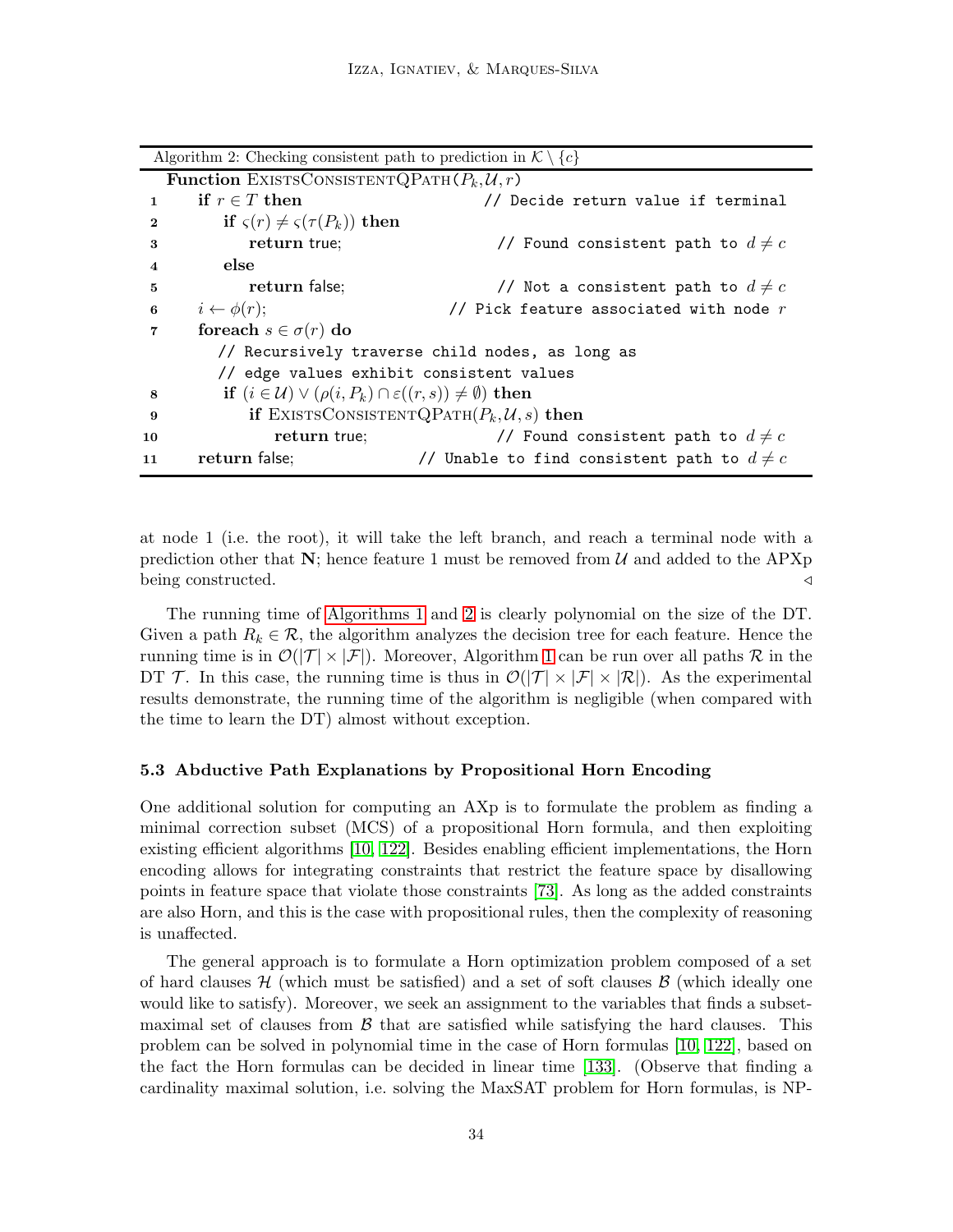hard [\[102\]](#page-53-10) and the respective decision problem is NP-complete. Similar results have been obtained for computing a smallest AXp [\[20\]](#page-48-11).)

It is straightforward to devise a naive Horn encoding that mimics the explicit path representation outlined above in [Section 5.1.](#page-31-0) The dropping of each feature from the set of features in a APXp is represented by a boolean variable  $p_i$ . Ideally one would prefer to pick all features, and so the soft clauses are:  $\mathcal{B} = \{(p_i) | i \in \Phi(P_k)\}\.$  Moreover, for each set  $\chi_P(P_k, Q_l)$ , with  $Q_l \in \mathcal{Q}$ , representing the features that are pairwise inconsistent between  $Q_l$  and  $P_k$ , one creates a Horn clause  $(\vee_{i\in\mathcal{X}_P(P_k,Q_l)}\neg p_i)$ . Clearly, such an encoding does not offer any clear advantage with respect to the minimal hitting set algorithm, besides exploiting efficient Horn reasoners, since both approaches are based on explicit enumeration of all tree paths. A different approach, which avoids the worst-case quadratic representation on the size of the DT, is to devise a Horn encoding that bypasses the step of enumerating the paths in the DT. The main goal of this section is to propose such an encoding.

Let us consider a path  $P_k \in \mathcal{P}$ , with prediction  $c \in \mathcal{K}$ . Moreover, let Q denote the paths yielding a prediction other than c. Since the prediction is c, then any path in  $\mathcal Q$  has some feature for which the allowed values are inconsistent with **v**. We say that the paths in  $\mathcal{Q}$ are *blocked*. (To be clear, a path is blocked as long as some of its literals are inconsistent.)

For each feature *i* associated with some node of path  $P_k$ , introduce a variable  $u_i$ .  $u_i$ denotes whether feature i is deemed *universal*, i.e. feature i is not included in the  $APXp$ that we will be computing. (Our goal is to find a subset maximal set of features that can be deemed universal, such that all the paths resulting in a prediction other than  $c$ remain blocked. Alternatively, we seek to find a subset-minimal set of features to declare non-universal or fixed, such that paths with a prediction other than  $c$  remain blocked.) Furthermore, for each DT node  $r$ , introduce variable  $b_r$ , denoting that all sub-paths from node r to any terminal node labeled  $d \in \mathcal{K} \setminus \{c\}$  must be blocked, i.e. some literal in the sub-path must remain inconsistent. (Our goal is to guarantee that all paths to terminal nodes labeled  $d \in \mathcal{K} \setminus \{c\}$  remain blocked even when some variables are allowed to become universal.)

The soft clauses B are given by  $\{(u_i)|i \in \Phi(P_k)\}\$ , i.e. one would ideally want to declare universal as many features as possible, thus minimizing the size of the explanation. (As noted above, we will settle for finding subset-maximal solutions.) We describe next the hard constraints  $\mathcal H$  for representing consistent assignments to the  $u_i$  variables.

We proceed to describe the proposed Horn encoding. Here, we opt to describe first the Horn encoding for computing a path-unrestricted AXp. Afterwards, we describe the Horn encoding for computing a path-restricted AXp (or an APXp). For path-unrestricted AXp's [\[98\]](#page-53-2), the hard constraints are created as follows:

<span id="page-34-0"></span>**H1.** For the root node r, add the constraint  $\top \rightarrow b_r$ . (The root node must be blocked.)

- <span id="page-34-1"></span>**H2.** For each terminal node r with prediction c, add the constraint  $\top \rightarrow b_r$ . (Each terminal node with prediction  $c$  is also blocked.)
- <span id="page-34-2"></span>**H3.** For each terminal node r with prediction  $d \in \mathcal{K} \setminus \{c\}$ , add the constraint  $b_r \to \bot$ . (Terminal nodes predicting  $d \neq c$  cannot be blocked.)
- <span id="page-34-3"></span>**H4.** For a node r associated with feature i, and connected to the child node s, such that the edge value(s) is(are) consistent with the value of feature i in  $\bf{v}$ , add the constraint  $b_r \rightarrow b_s$ .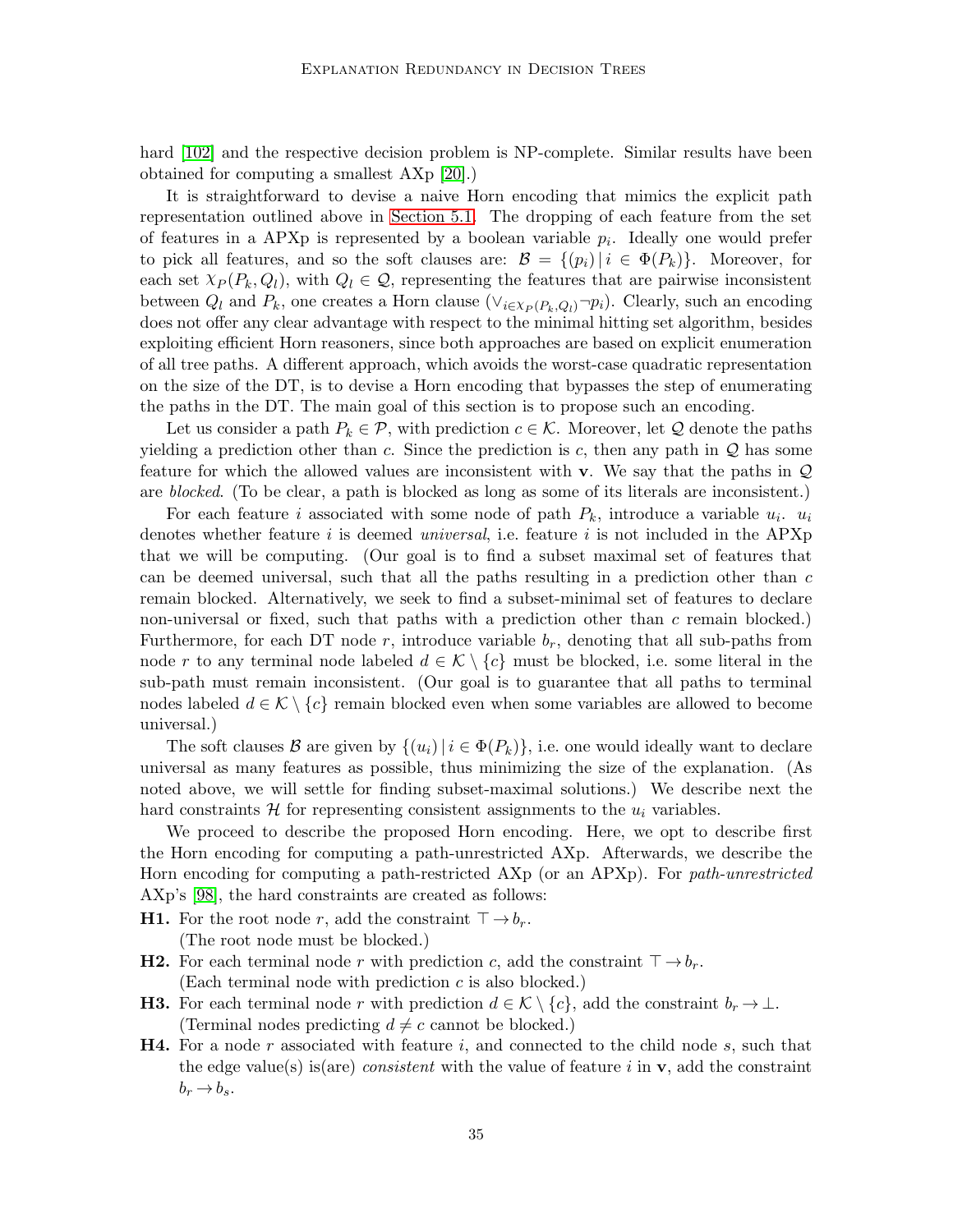<span id="page-35-1"></span>

| Hard constraint type      | Horn clauses                                                                                                                                                                                                                                                           |
|---------------------------|------------------------------------------------------------------------------------------------------------------------------------------------------------------------------------------------------------------------------------------------------------------------|
| H1                        | $\{(b_1)\}\$                                                                                                                                                                                                                                                           |
| $_{\rm H2}$               | $\{(b_3), (b_9), (b_{11}), (b_{13}), (b_{15})\}$                                                                                                                                                                                                                       |
| H3                        | $\{(\neg b_6), (\neg b_{12}), (\neg b_{14})\}$                                                                                                                                                                                                                         |
| H4                        | $\{(b_1 \rightarrow b_2), (b_2 \rightarrow b_4), (b_4 \rightarrow b_7), (b_5 \rightarrow b_8),$<br>$(b_7 \rightarrow b_{10}), (b_8 \rightarrow b_{13}), (b_{10} \rightarrow b_{15})$                                                                                   |
| <b>H5</b>                 | $\{(b_1 \wedge u_1 \rightarrow b_3), (b_2 \wedge u_2 \rightarrow b_5), (b_4 \wedge u_3 \rightarrow b_6),$<br>$(b_5 \wedge u_4 \rightarrow b_9), (b_7 \wedge u_4 \rightarrow b_{11}), (b_8 \wedge u_5 \rightarrow b_{12}),$<br>$(b_{10} \wedge u_5 \rightarrow b_{14})$ |
| Soft constraints, $\beta$ | $\{(u_1), (u_2), (u_3), (u_4), (u_5)\}\$                                                                                                                                                                                                                               |

Table 3: Horn clauses for the DT of [Figure 2](#page-11-1) for computing one AXp with  $(v, c)$  =  $((0, 0, 1, 0, 1), 1)$ 

(If all sub-paths from node  $r$  must be blocked, then all sub-paths from node  $s$  must all be blocked, independently of the value taken by feature  $i$ .)

<span id="page-35-0"></span>**H5.** For a node r associated with feature i, and connected to the child node s, such that the edge value(s) is(are) inconsistent with the value of feature i in  $\bf{v}$ , add the constraint  $b_r \wedge u_i \rightarrow b_s.$ 

(In this case, the blocking condition along an edge inconsistent with the value of feature i in **v** is only relevant if the feature is deemed universal.)

<span id="page-35-2"></span>*Example 21.* For the running example of [Figure 2,](#page-11-1) let  $(\mathbf{v}, c) = ((0, 0, 1, 0, 1), 1)$ . As dictated by the proposed Horn encoding, two sets of variables are introduced. The first set represents the variables denoting whether a feature is universal, corresponding to 5 variables:  $\{u_1, u_2, u_3, u_4, u_5\}$ . The second set represents the variables denoting whether a node is blocked, corresponding to 15 variables:  $\{b_1, b_2, b_3, b_4, b_5, b_6, b_7, b_8, b_9, b_{10}, b_{11}, b_{12}, b_{13}, b_{14}, b_{15}\}.$ The resulting propositional Horn encoding contains hard  $(\mathcal{H})$  and soft  $(\mathcal{B})$  constraints, and it is organized as shown in [Table 3.](#page-35-1)

It is easy to see that, if  $u_1 = u_2 = u_3 = u_4 = u_5 = 1$ , then H is falsified. Concretely,  $(b_1) \wedge (b_1 \rightarrow b_2) \wedge (b_2 \rightarrow b_4) \wedge (u_3) \wedge (b_4 \wedge u_3 \rightarrow b_6) \wedge (\neg b_6) \neq \bot$ . The goal is then to find a maximal subset S of B such that  $S \cup \mathcal{H}$  is consistent. (Alternatively, the algorithm finds a minimal set  $\mathcal{C} \subseteq \mathcal{B}$ , such that  $\mathcal{B} \setminus \mathcal{C} \cup \mathcal{H}$  is consistent.) For this concrete example, one such minimal set is obtained by picking  $u_1 = u_2 = u_4 = 1$  and  $u_3 = u_5 = 0$ , and by setting  $b_1 = b_2 = b_3 = b_4 = b_5 = b_7 = b_8 = b_9 = b_{10} = b_{11} = b_{13} = b_{15} = 1$  and  $b_6 = b_{12} = b_{14} = 0$ . Hence, all clauses are satisfied, and so  $\{3, 5\}$  is a weak AXp. An MCS extractor [\[120,](#page-54-3) [130,](#page-55-8) [129\]](#page-55-9) would confirm that  $\{3, 5\}$  is subset-minimal, and so it is an  $\Delta$ Xp.

Similarly, we can consider path-restricted AXp's [\[98\]](#page-53-2) (or APXp's). The previous encoding can be modified to reflect the computation of a path-restricted AXp (and also an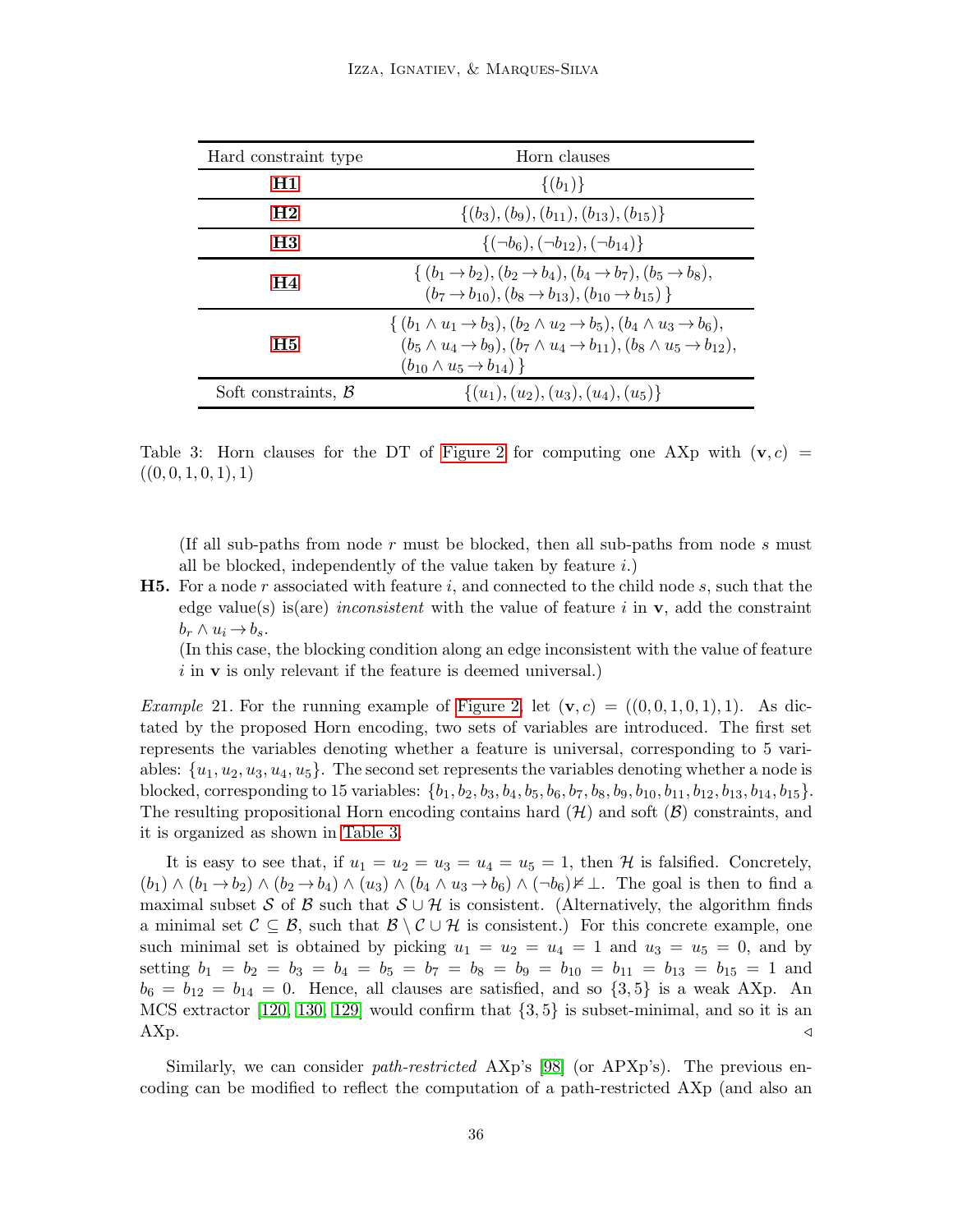<span id="page-36-3"></span>

| Hard constraint type      | Horn clauses                                                                                                                                                                                                                                                           |
|---------------------------|------------------------------------------------------------------------------------------------------------------------------------------------------------------------------------------------------------------------------------------------------------------------|
| H1                        | $\{(b_1)\}\$                                                                                                                                                                                                                                                           |
| H <sub>2</sub>            | $\{(b_3), (b_9), (b_{11}), (b_{13}), (b_{15})\}$                                                                                                                                                                                                                       |
| H3                        | $\{(\neg b_6), (\neg b_{12}), (\neg b_{14})\}$                                                                                                                                                                                                                         |
| H'4                       | $\{(b_1 \rightarrow b_2), (b_2 \rightarrow b_4), (b_4 \rightarrow b_7), (b_5 \rightarrow b_8),$<br>$(b_7 \rightarrow b_{10}), (b_8 \rightarrow b_{13}), (b_{10} \rightarrow b_{15})$                                                                                   |
| H'5                       | $\{(b_1 \wedge u_1 \rightarrow b_3), (b_2 \wedge u_2 \rightarrow b_5), (b_4 \wedge u_3 \rightarrow b_6),$<br>$(b_5 \wedge u_4 \rightarrow b_9), (b_7 \wedge u_4 \rightarrow b_{11}), (b_8 \wedge u_5 \rightarrow b_{12}),$<br>$(b_{10} \wedge u_5 \rightarrow b_{14})$ |
| H'6                       | $\emptyset$ – all features in path                                                                                                                                                                                                                                     |
| Soft constraints, $\beta$ | $\{(u_1), (u_2), (u_3), (u_4), (u_5)\}\$                                                                                                                                                                                                                               |

Table 4: Horn clauses for the DT of [Figure 2](#page-11-1) for computing one APXp with  $P_1$  =  $\langle 1, 2, 4, 7, 10, 15 \rangle$ 

<span id="page-36-0"></span>APXp), where a point  $\mathbf{v} \in \mathbb{F}$  is no longer assumed. The changes to the previous encoding are as follows:

 $\mathbf{H}'$ 4. For a node r associated with feature i, and connected to the child node s, such that the edge value(s) is(are) consistent with the value of feature i tested in path  $P_k$ , or if feature *i* is not included in  $\Phi(P_k)$ , then add the constraint  $b_r \to b_s$ . (If all sub-paths from node  $r$  must be blocked, then all sub-paths from node  $s$  must

all be blocked, independently of the value taken by feature  $i$ .)

<span id="page-36-1"></span> $H'5$ . For a node r associated with feature i, and connected to the child node s, such that the edge value(s) is (are) inconsistent with the consistent values of feature i in path  $P_k$ , then add the constraint  $b_r \wedge u_i \rightarrow b_s$ .

(In this case, the blocking condition along an edge inconsistent with the consistent values of feature  $i$  along  $P_k$  is only relevant if the feature is deemed universal.)

<span id="page-36-2"></span>**H'6.** For each feature i not included in  $\Phi(P_k)$ , add the unit clause  $(u_i)$ . (Features not tested along  $P_k$  must not be included in the explanation.)

Concretely, the features not in the path must not be included in a path-restricted AXp or in an APXp.

*Example 22.* For the running example of [Figure 2,](#page-11-1) and again with  $(\mathbf{v}, c) = ((0, 0, 1, 0, 1), 1)$ , the path consistent with **v** is  $P_1 = \langle 1, 2, 4, 7, 10, 15 \rangle$ . We use the same sets of variables as in [Example 21.](#page-35-2) The resulting propositional Horn encoding contains hard  $(\mathcal{H})$  and soft  $(\mathcal{B})$ constraints, and consists of the following constraints shown in [Table 4.](#page-36-3) i.e. the difference are the clauses forcing some features not to be included in explanations. <br>
△

Example 23. We use again the running example of [Figure 2,](#page-11-1) but now we consider the path  $P_4 = \langle 1, 2, 5, 9 \rangle$ , e.g. by picking for example the instance  $(v, c) = ((0, 1, 1, 1, 0), 1)$ . As before, we use the same sets of variables as in [Example 21.](#page-35-2) The resulting propositional Horn encoding contains hard  $(H)$  and soft  $(B)$  constraints, and consists of the following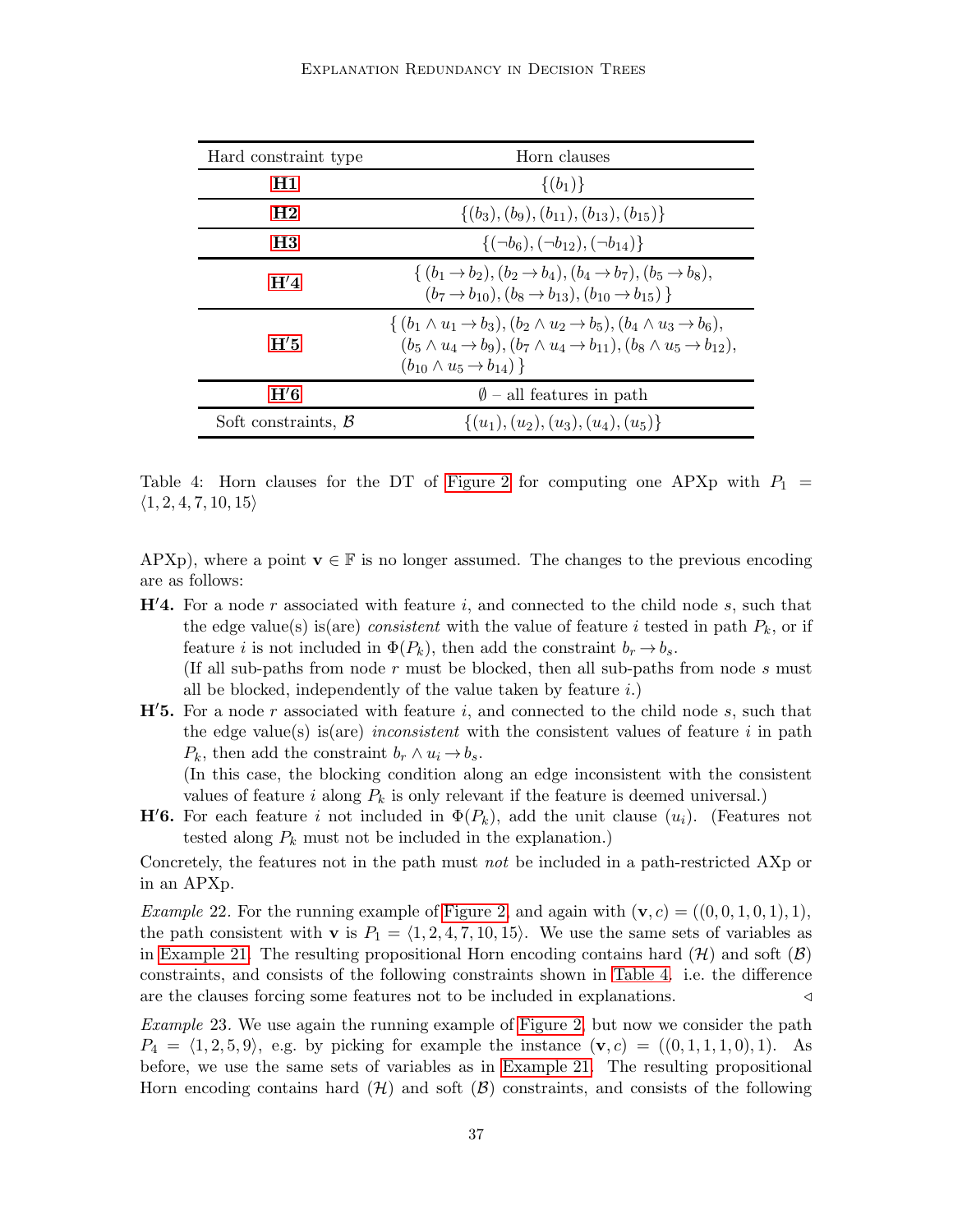<span id="page-37-1"></span>

| Hard constraint type      | Horn clauses                                                                                                                                                                                                                                                            |
|---------------------------|-------------------------------------------------------------------------------------------------------------------------------------------------------------------------------------------------------------------------------------------------------------------------|
| H1                        | $\{(b_1)\}\$                                                                                                                                                                                                                                                            |
| $\mathbf{H2}$             | $\{(b_3), (b_9), (b_{11}), (b_{13}), (b_{15})\}$                                                                                                                                                                                                                        |
| H3                        | $\{(\neg b_6), (\neg b_{12}), (\neg b_{14})\}$                                                                                                                                                                                                                          |
| H'4                       | $\{(b_1 \rightarrow b_2), (b_2 \rightarrow b_5), (b_4 \rightarrow b_6), (b_4 \rightarrow b_7),$<br>$(b_5 \rightarrow b_9), (b_7 \rightarrow b_{11}), (b_8 \rightarrow b_{12}), (b_8 \rightarrow b_{13}),$<br>$(b_{10} \rightarrow b_{14}), (b_{10} \rightarrow b_{15})$ |
| H'5                       | $\{(b_1 \wedge u_1 \rightarrow b_3), (b_2 \wedge u_2 \rightarrow b_4),$<br>$(b_5 \wedge u_4 \rightarrow b_8), (b_7 \wedge u_4 \rightarrow b_{10})$                                                                                                                      |
| H'6                       | $\{(u_3), (u_5)\}\$                                                                                                                                                                                                                                                     |
| Soft constraints, $\beta$ | $\{(u_1), (u_2), (u_3), (u_4), (u_5)\}\$                                                                                                                                                                                                                                |

Table 5: Horn clauses for the DT of [Figure 2](#page-11-1) for computing one APXp with  $P_4 = \langle 1, 2, 5, 9 \rangle$ 

constraints shown in [Table 5.](#page-37-1) i.e. the difference are the clauses forcing some features not to be included in explanations.

As can be observed, any solution will set  $u_3 = u_5 = 1$ . It must also be the case that  $u_2 = 0$ and  $u_4 = 0$ . However, we can safely set  $u_1 = 1$ . Hence the APXp is  $\{2, 4\}$ .

Finally, and as hinted above, we observe that the same formulation can be used for computing a smallest AXp, by finding a cardinality-minimal instead of a subset-minimal set of true variables  $u_i$ . It is well-known that both problems, i.e. computing a smallest explanation and solving Horn MaxSAT, are hard for NP [\[102,](#page-53-10) [20\]](#page-48-11). Thus, we have the following result.

**Proposition 12.** Each maximum cost solution of the Horn formulation yields a cardinalityminimal AXp.

Observe that, by enumerating Horn MaxSAT solutions, we are able to enumerate smallest AXp's.

## <span id="page-37-0"></span>5.4 Contrastive Path Explanations

Given a path  $P_k \in \mathcal{R}$  in a DT, with prediction  $c \in \mathcal{K}$ , one can consider any instance consistent with  $P_k$ , and compute a CXp using the polynomial-time algorithm recently proposed in [\[83\]](#page-52-5). Since CXp's in DTs are constructed by path analysis, being limited to at most one per path with a different prediction, this immediately implies that their number is limited to the number of paths. Furthermore, a CXp associated with some path  $Q_l$  is declared redundant if some other path  $Q_s$  reveals a CXp with a stricter subset of the features provided by  $Q_l$ . Thus, we can conclude that the features associated with each CXp of an instance  $(v, c)$  consistent with  $P_k$  must correspond to the CXp associated with some path  $Q_s$ .

Nevertheless, instance-based CXp's can contain features that are not even tested in path  $P_k$ . Given a path  $P_k$  with prediction c, a path  $Q_l$  to a prediction other than c may test a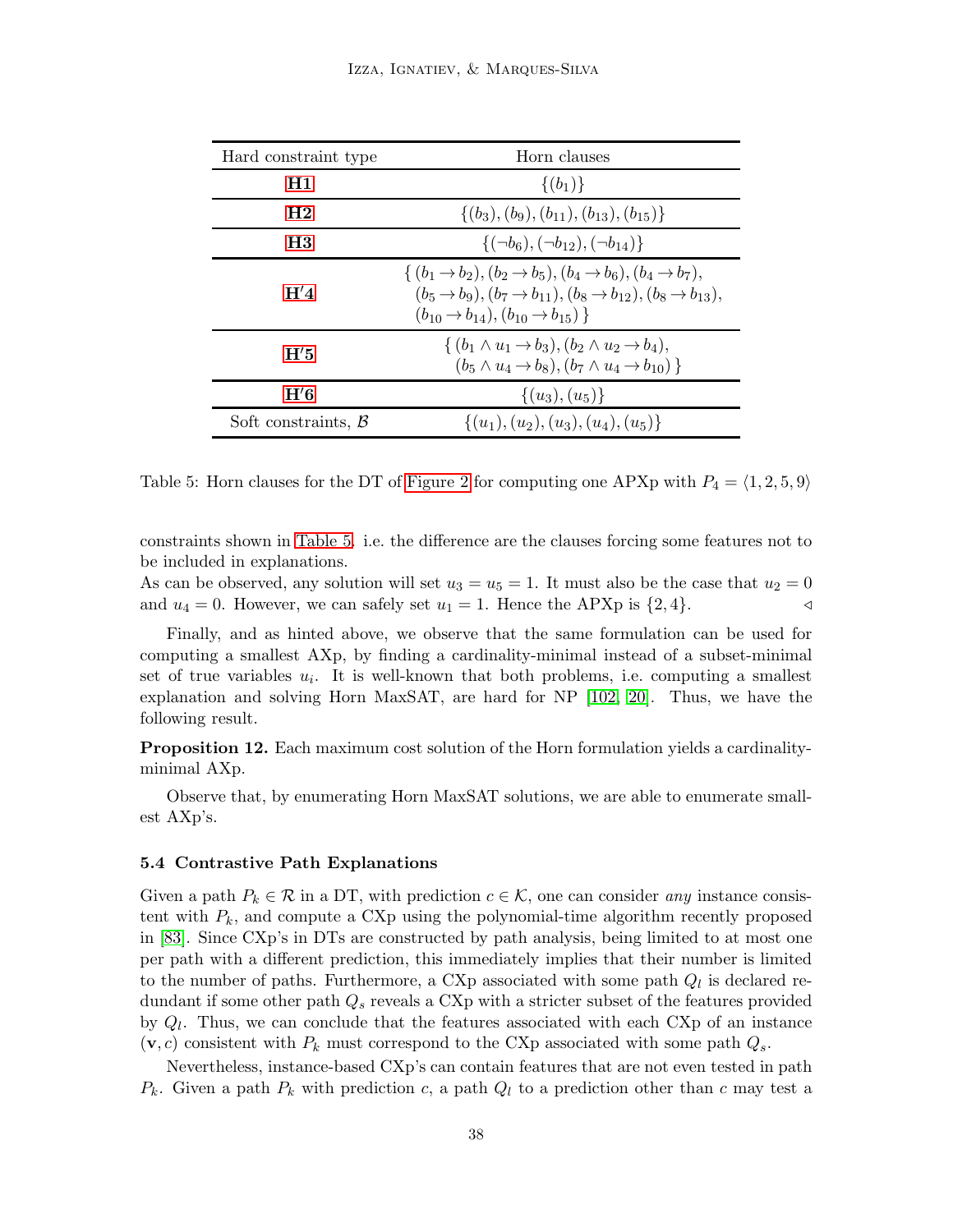feature not tested in  $P_k$ . Hence, a CXp could report features not tested in  $P_k$ . Furthermore, using hitting set dualization for enumerating abductive explanations will require adapting existing algorithms to filter out features not tested in path  $P_k$ . This section details a more direct solution, one that takes into account both the generalized (literals obtained from those used in tree) and the restricted (literals obtained from those used in path  $P_k$ ) aspects of path explanations in DTs. The computed explanations will be path contrastive explanations (CPXp's), and so subsets of actual CXp's for a concrete instance.

The proposed algorithm is based on earlier work [\[83\]](#page-52-5), with a few minor modifications:

- 1. Analyze each path  $Q_l$  in  $\mathcal Q$  with prediction in  $\mathcal K \setminus \{c\}$ .
- 2. Traverse the path  $Q_l$ , ignore features that are not tested along  $P_k$ , and record in  $\mathcal C$  the features with literals inconsistent with those in  $P_k$ , i.e. for a given feature i,  $\rho(i, Q_l)$  $\rho(i, P_k) = \emptyset.$
- 3. Aggregate the computed sets of features  $C$ , and keep the ones that are subset-minimal. The previous algorithm runs in worst-case time  $\mathcal{O}(m \times |\mathcal{Q}|)$ . Furthermore, given recent results on the number of CXp's in DTs [\[83\]](#page-52-5), the number of CPXp's is bounded by  $|Q|$ .

*Example* 24. With respect to the running example shown in [Figure 2,](#page-11-1) and path  $P_4$  =  $\langle 1, 2, 5, 9 \rangle$ , the algorithm would execute as follows:

$$
Q_1: C_1 = \{2\}.
$$
  
\n
$$
Q_2: C_2 = \{2, 4\}; \text{ drop } C_2.
$$
  
\n
$$
Q_4: C_3 = \{4\}.
$$

Hence, the reported CPXp's would be:  $\{\{2\}, \{4\}\}.$ 

The fact that all CXp's can be enumerated in polynomial-time, offers an alternative to compute a smallest AXp that differs from the one proposed in [Section 5.3.](#page-33-0) Indeed, a minimum-size (or minimum-cost) hitting set of the CXp's represents a smallest AXp.

<span id="page-38-1"></span>**Proposition 13.** A minimum-cost hitting set of the CXp's is a smallest AXp, and viceversa.

Thus, smallest AXp's can also be enumerated by enumerating minimum-cost hitting sets. (Also, there is a dual result regarding [Proposition 13,](#page-38-1) its practical uses are unclear, since the number of AXp's may be exponentially large.)

#### <span id="page-38-0"></span>5.5 Enumeration of Path Explanations

The enumeration of multiple (or all) abductive or contrastive explanations can help human decision makers to develop a better understanding for the reasons of some prediction, but also to gain a better perception of the underlying classifier. Recent work [\[169\]](#page-57-5) compiles a decision function into a Sentential Decision Diagram (SDD), from which the enumeration of AXp's can be instrumented. Moreover, from a compiled representation of the AXp's, each AXp can be reported in polynomial time. The downside is that these representations are worst-case exponential in the size of the original ML model. Furthermore, it is unclear how compilation could be applied to the case of DTs. Another line of work for computing AXp's is based on iterative entailment checks using an NP-oracle [\[93\]](#page-52-3), with enumeration studied in more recent work [\[92,](#page-52-4) [89\]](#page-52-9). For classifiers for which AXp's and CXp's can be computed in polynomial time, a number of alternative algorithms have also been studied in recent work [\[118,](#page-54-9) [119,](#page-54-10) [83\]](#page-52-5), which guarantee that a single NP (in fact SAT) oracle call is required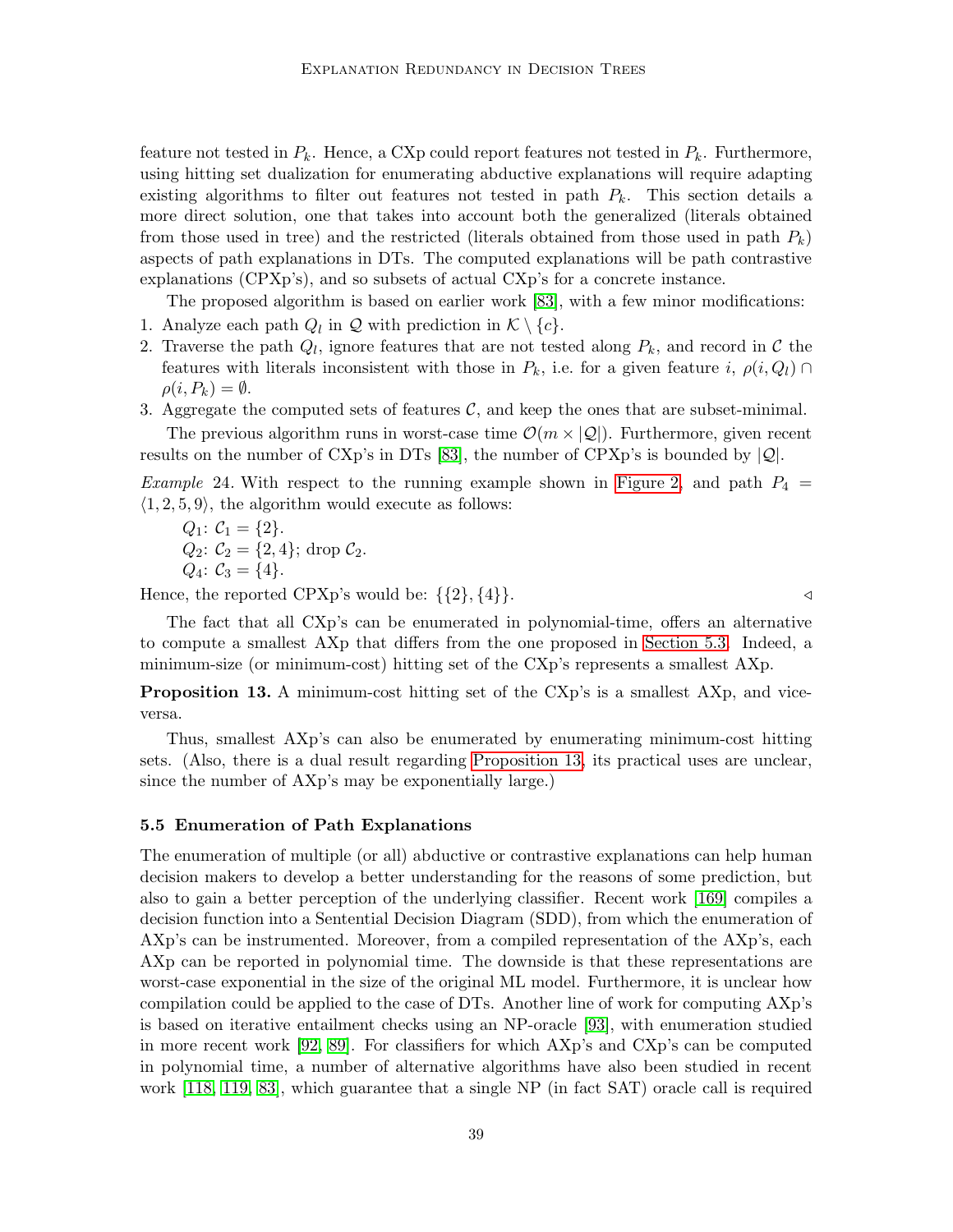for each computed AXp or CXp. This section develops a solution for the enumeration of APXp's which builds on existing approaches for the enumeration of minimal hitting sets (MHSes). Despite a number of differences, the approach can be related with recent work [\[83\]](#page-52-5). A key insight is that exactly one call to a SAT oracle is required for each computed AXp, even if the computed AXp's are subset-minimal. This can in general be formalized as follows.

<span id="page-39-1"></span>Proposition 14. If the computation of one AXp and one CXp runs in polynomial time, then there is an algorithm for the simultaneous enumeration of AXp's and CXp's that requires one SAT oracle call per computed AXp or CXp.

*Proof.* Consider the propositional encodings proposed in [Section 5.3.](#page-33-0) We build  $H$  iteratively as follows. For each picked set of features representing an AXp, add a negative clause to H, preventing the same AXp from being re-computed. For each picked set of features representing a CXp, add a positive clause to  $H$ , requiring some of the non-picked features to be picked the next time. At each iteration, run a SAT oracle on  $H$ . If the picked set of features is a weak AXp, then extract an AXp, and use it to add another clause to  $\mathcal{H}$ . If the picked set of features is a weak CXp, then extract a CXp, and use it to add another clause to H. The algorithm iterates while there are additional AXp's or CXp's to enumerate.  $\Box$ 

Moreover, given that the number of CPXp's is linear on the size of the decision tree (see [Section 5.4,](#page-37-0) and given that an APXp must be a minimal hitting set of all the CPXp's (see [Proposition 8\)](#page-24-0), then we can construct the hypergraph of all CPXp's, which we can implement in polynomial time, and then exploit an existing hypergraph transversal (or hitting set dualization) approach [\[18,](#page-48-12) [105,](#page-53-11) [107,](#page-53-12) [111\]](#page-54-14). Although some of these algorithms resort to NP oracles at each enumeration step [\[111\]](#page-54-14) with promising experimental results, in theory each incremental step can be implemented in quasi-polynomial time [\[70\]](#page-51-13).

The examples in [Section 5.4](#page-37-0) illustrate the use of hitting set dualization for computing APXp's from the complete set of CPXp's.

A SAT encoding. We consider the case of enumeration of APXp's from CPXp's; the case concerning the enumeration of (path (un)restricted) AXp's from CXp's would be similar. We associate a boolean variable  $p_i$  with each feature  $i \in \mathcal{F}$ , denoting (if equal to 1) whether the feature is picked to be included in some APXp. The CNF formula  $H$  is created as follows:

<span id="page-39-0"></span>**C1.** For each CPXp  $\mathcal{Y} = \{j_1, \ldots, j_r\}$ , add a (positive) clause  $(p_{j_1} \vee \ldots \vee p_{j_r})$  for  $\mathcal{H}$ , i.e. each APXp must hit all the CPXp's.

Furthermore, each time an APXp  $\mathcal{X} = \{i_1, \ldots, i_s\}$  is computed, a new (negative) clause is added  $(\neg p_{i_1} \lor \neg p_{i_2} \lor \dots \lor \neg p_{i_s})$  to H. While the formula H is satisfied, the computed model represents a superset of some APXp, that is not yet computed. As a result, we can then use a polynomial time algorithm for computing such an APXp, blocking it by adding a new (negative) clause to  $H$ , and starting the process again. As can be concluded, the computation of each APXp requires one SAT oracle call, on a formula  $H$  whose size grows with the number of already computed CPXp's and the number of previously computed APXp's. Finally, we observe that, even though calling a SAT solver is computationally harder (in the worst-case) than a quasi-polynomial enumeration algorithm, e.g. the two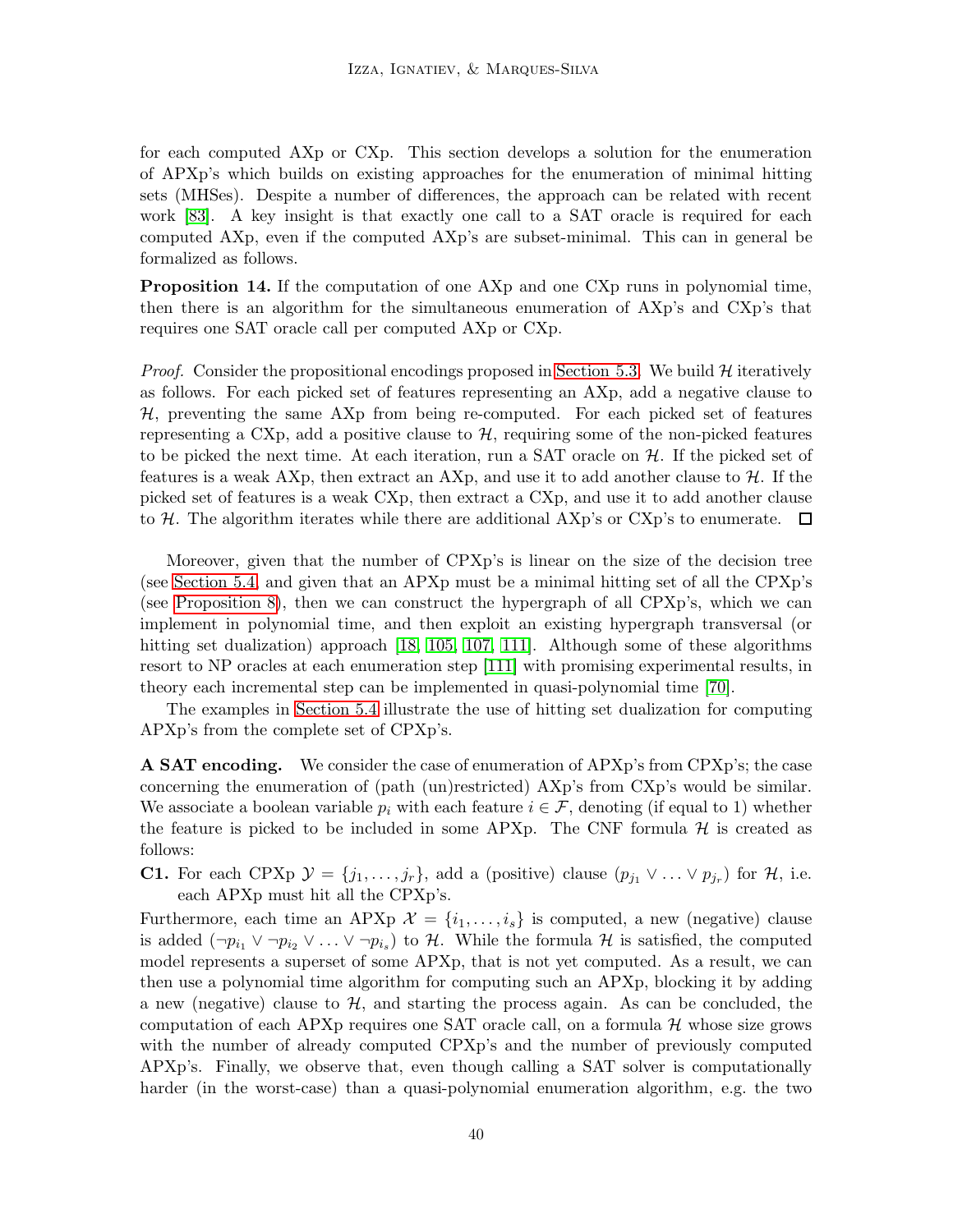algorithms proposed by M. Fredman and L. Khachiyan [\[70\]](#page-51-13), existing practical evidence suggests otherwise [\[111\]](#page-54-14).

*Example* 25. Consider the DT from [Figure 2,](#page-11-1) and path  $Q_2 = \langle 1, 2, 4, 7, 10, 14 \rangle$ . By analyzing the paths with a different prediction we can identify the following weak CPXp's, from which CPXp's are then selected as follows:

| atu                                                       |          |          |    |  |
|-----------------------------------------------------------|----------|----------|----|--|
| Weak<br>$x_{\mathbf{n}'}$<br>. پ س<br>$\sim$<br>23 P<br>◡ | (5)<br>◡ | <b>←</b> | 4! |  |

It is clear that the only APXp is  $\{1, 4, 5\}$ . The initial CNF formula H is:  $\{(p_1), (p_4), (p_5)\}.$ A SAT solver would compute an assignment that satisfies  $\mathcal{H}$ , e.g.  $\{(p_1 = 1), (p_2 = 0), (p_3 = 1)\}$ 1),  $(p_4 = 1)$ ,  $(p_5 = 1)$ . From this satisfying assignment, we identify the Weak APXp:  $\{1,3,4,5\}$ , from which the APXp  $\{1,4,5\}$  would then be extracted. As a result, H is extended with the clause  $(\neg p_1 \lor \neg p_2 \lor \neg p_3)$ . Clearly, with the new clause, the formula H becomes inconsistent, confirming that  ${1, 4, 5}$  is the only APXp.  $\triangleleft$ 

Finally, we observe that the proposed SAT encoding can be used for enumerating smallest AXp's, as a direct consequence of [Proposition 13.](#page-38-1) For computing a smallest AXp,the hard clauses are the ones proposed above (see [C1](#page-39-0) on [Page 40\)](#page-39-1), whereas the soft clauses are defined as follows:

<span id="page-40-1"></span>**C2.** For each feature i, add a soft unit clause  $(p_i)$ .

Thus, instead of just enumerating AXp's using a SAT formulation, the proposed MaxSAT formulation can be used for enumerating smallest AXp's, but also for enumerating AXp's by increasing size. Hence, we have the following result.

**Proposition 15.** The minimum-cost models of the propositional logic encoding summarized in  $C1$  and  $C2$  represent smallest  $\mathbf{A} \mathbf{X} \mathbf{p}$ 's. Given the MaxSAT encoding proposed above, each of its optimum solutions represents one smallest AXp. The enumeration of MaxSAT solutions by decreasing size will produce AXp's by increasing size.

# <span id="page-40-0"></span>6. Experimental Results

This section presents a summary of experimental evaluation of the explanation redundancy of two state-of-the-art heuristic DT classifiers and runtime assessment of the proposed algorithms to extract (path-restricted) AXp's from DTs, and also explanation redundancy in a range of DTs reported in the literature.

**Experimental setup.** We use the well-known DT learning tools ITI (Incremental Tree Induction) [\[178,](#page-58-7) [97\]](#page-53-13) and IAI (Interpretable AI) [\[23,](#page-48-8) [85\]](#page-52-6). ITI is run with the pruning option enabled, which helps avoiding overfitting and aims at constructing shallow DTs. To enforce IAI to produce shallow DTs and achieve high accuracy, it is set to use the optimal tree classifier method with the maximal depth of 6. This choice is motivated by our results, which confirm that larger maximal depths would in most cases increase the percentage of explanation redundant paths; on the other hand, a smaller maximal depth would not improve accuracy. The experiments consider datasets with categorical (nonbinarized) data, which both ITI and IAI can handle. (Note that other known DT learning tools, including scikit-learn [\[146\]](#page-56-12) and DL8.5 [\[2,](#page-47-3) [182\]](#page-58-6) can only handle numerical and binary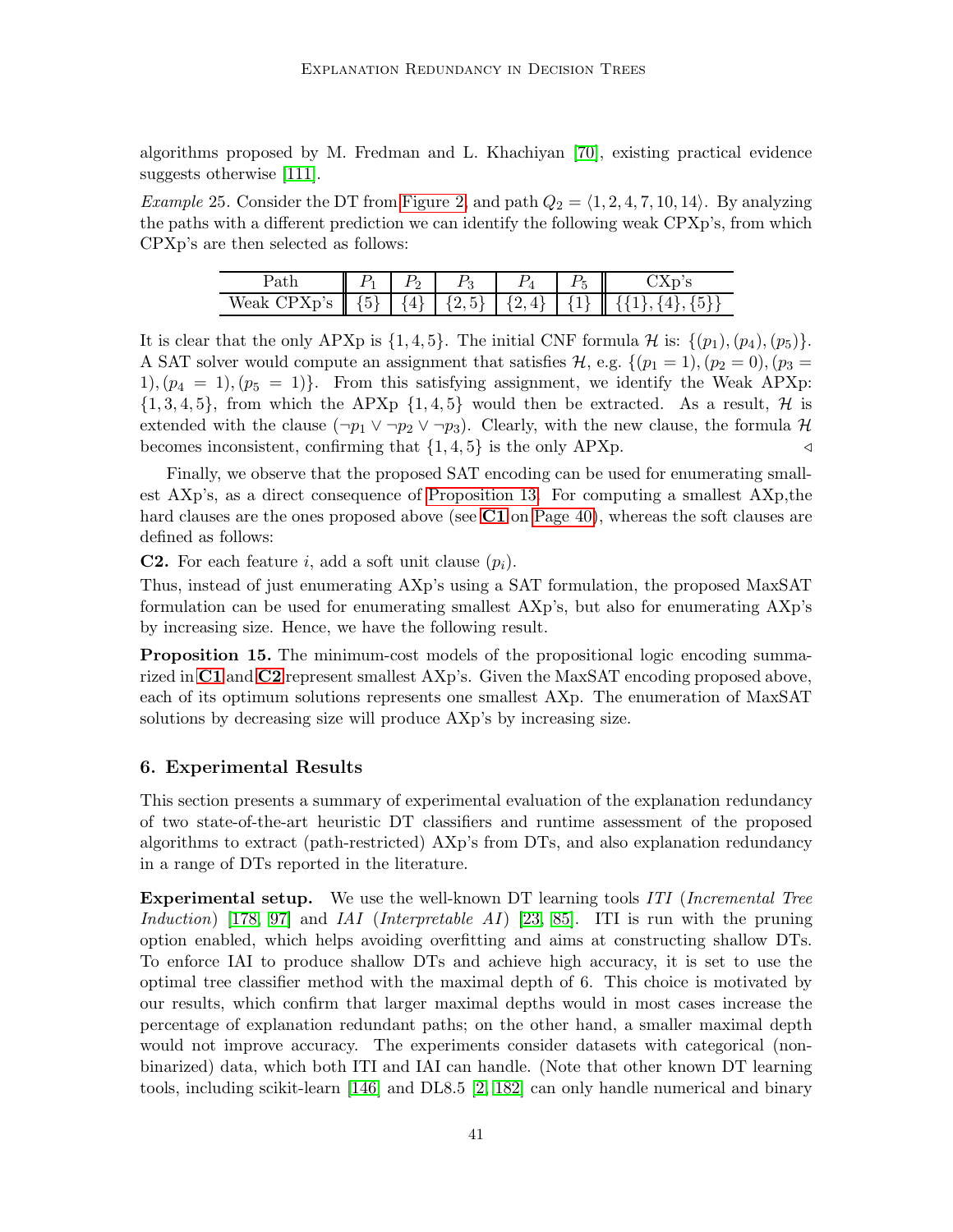features, respectively, and so could not be included in the experiments.) Furthermore, the experiments are performed on a MacBook Pro with a Dual-Core Intel Core i5 2.3GHz CPU with 8GByte RAM running macOS Catalina.

Benchmarks. The assessment is performed on a selection of 67 publicly available datasets, which originate from UCI Machine Learning Repository [\[176\]](#page-58-14), Penn Machine Learning Benchmarks [\[147\]](#page-56-13), and OpenML repository [\[143\]](#page-56-14). (We opt to report the results only for a subset of datasets. However, the results shown mimic the results for the complete benchmark set; these are provided as supplementary materials  $^{13}$  $^{13}$  $^{13}$ .) The number of features (data instances, resp.) in the benchmark suite vary from 2 to 58 (87 to 58000, resp.) with the average being 31.2 (6045.3, resp.).

Prototype implementation. The poly-time explanation-redundancy check algorithm presented in [\[98\]](#page-53-2) and AXp extraction by Tree Traversal outlined in [Section 5.2](#page-32-0) are implemented in Perl. (An implementation using PySAT [\[91\]](#page-52-16) toolkit and the solver Glucose, was instrumented in validating the results, but for the DTs considered, it was in general slower by at least one order of magnitude.) Additionally, the Propositional Horn Encoding approach outlined in [Section 5.3](#page-33-0) as well as the enumeration of AXp's/CXp's described in [Section 5.5,](#page-38-0) are implemented in  $Python<sup>14</sup>$  $Python<sup>14</sup>$  $Python<sup>14</sup>$ .

Results. Training DTs with IAI takes from 4s to 2310s with the average run time per dataset being 70s. In contrast, the time spent on eliminating explanation redundancy is negligible, taking from 0.026s to 0.4s per tree, with an average time of 0.06s. ITI runs much faster than IAI and takes from 0.1s to 2s with 0.1s on average; the elimination of explanation redundancy is slightly more time consuming than for IAI, taking from 0.025s to 5.4s with 0.29s on average. This slowdown results from DTs learned with ITI being deeper on average, and features being tested multiple times along a same path.

[Table 6](#page-42-0) summarizes the results of the explanation redundancy evaluation of IAI and ITI trees. Observe that despite the shallowness of the trees produced by IAI and ITI, for the majority of datasets and with a few exceptions, the paths in trees trained by both tools exhibit significant explanation redundancy. In particular, on average, 32.1% (46.9%, resp.) of paths are explanation redundant for the trees obtained by IAI (ITI, resp.). For some DTs, obtained with either IAI and ITI, more than 85% of tree paths are explanation redundant (XRP). Also, explanation redundant paths (XRP's) of the trees of IAI (ITI, resp.) cover on average 20.1% (37.7%, resp.) of feature space<sup>[15](#page-41-2)</sup>. Moreover, in some cases, up to  $89\%$ and 98% of the entire feature space is covered by the XRP's for IAI and ITI, respectively. This means that DTs produced by IAI and ITI are unable to provide a user with a succinct explanation for the *vast majority* of data instances. In addition, the average number of explanation redundant features (XRF's) in XRP's for both IAI and ITI varies from 16% to 65%, but for some DTs it exceeds 80%.

To summarize, the numbers shown for the selected datasets and for the two state-ofthe-art DT training tools (IAI and ITI) contrast with the common belief in the inherent interpretability of decision tree classifiers. Perhaps as importantly, the performance figures

<sup>13.</sup> <https://github.com/yizza91/jair22sub>

<span id="page-41-0"></span><sup>14.</sup> Sources are provided as a Python package and available in <https://github.com/yizza91/xpg>

<span id="page-41-2"></span><span id="page-41-1"></span><sup>15.</sup> The coverage of a path is the feature space size of uninvolved/untested features in this path.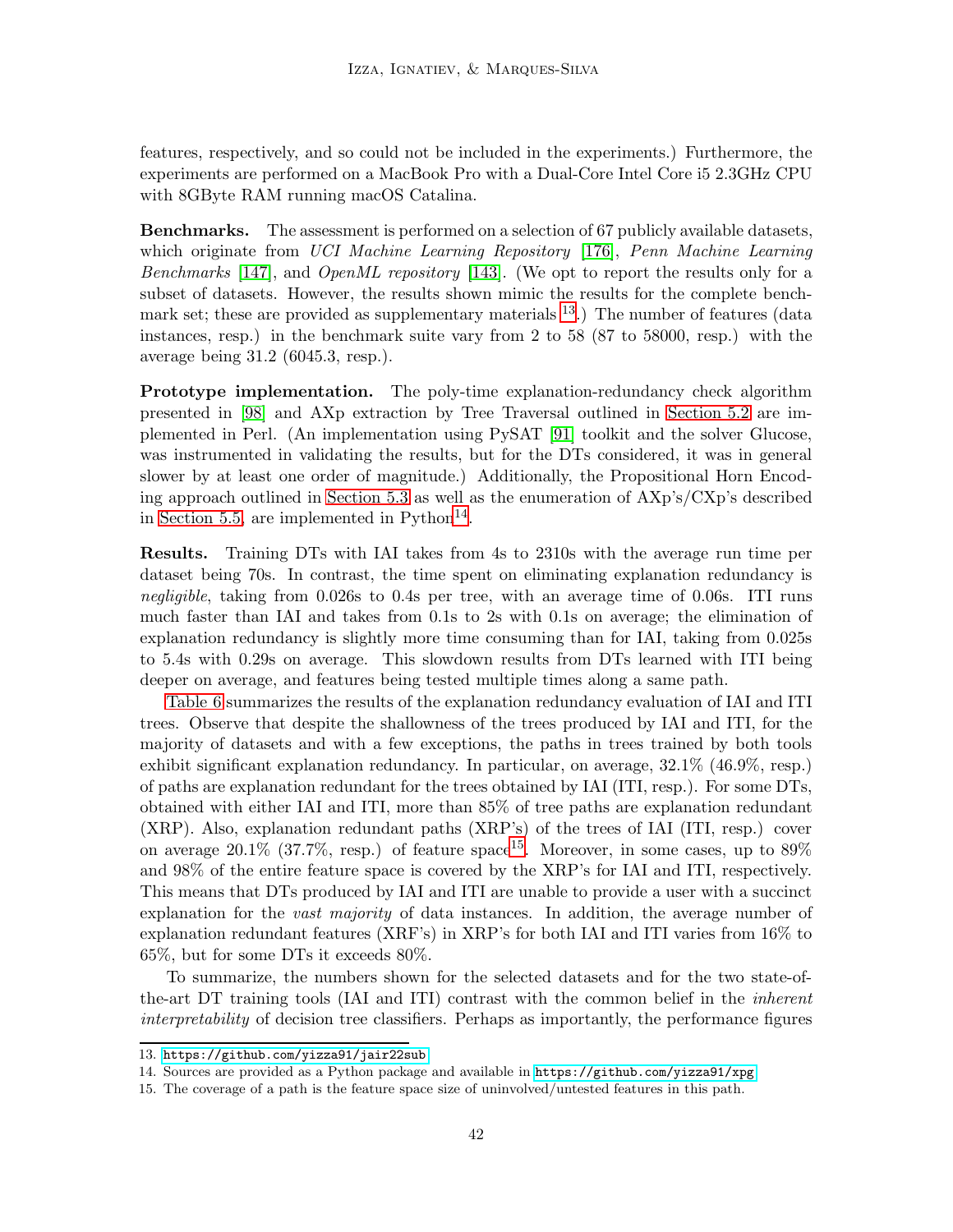<span id="page-42-0"></span>

| Dataset            | <b>IAI</b> |                |     |                |                |                |                          |                          |                                    |                | <b>ITI</b>         |        |      |                |                |                |              |          |
|--------------------|------------|----------------|-----|----------------|----------------|----------------|--------------------------|--------------------------|------------------------------------|----------------|--------------------|--------|------|----------------|----------------|----------------|--------------|----------|
|                    | D          | $\#\mathbf{N}$ |     | $%A$ #P        | $\%{\bf R}$    | $\%C$          |                          |                          | $\% {\rm m}$ %M $\% {\rm avg}\;$ D |                | $\#\textnormal{N}$ | $\%$ A | #P   | $\%\mathbf{R}$ | $\%C$          | $\%$ m         | $\% {\bf M}$ | $\%$ avg |
| adult              | 6          | 83             | 78  | 42             | 33             | 25             | 20                       | 40                       | 25                                 | 17             | 509                | 73     | 255  | 75             | 91             | 10             | 66           | 22       |
| ann-thyroid        | 6          | 61             | 97  | 31             | 25             | 30             | 20                       | 50                       | 36                                 | 48             | 223                | 93     | 112  | 65             | 46             | 11             | 75           | 22       |
| anneal             | 6          | 29             | 99  | 15             | 26             | 16             | 16                       | 33                       | 21                                 | 9              | 31                 | 100    | 16   | 25             | $\overline{4}$ | 12             | 20           | 16       |
| backache           | 4          | 17             | 72  | 9              | 33             | 39             | 25                       | 33                       | 30                                 | 3              | 9                  | 91     | 5    | 80             | 87             | 50             | 66           | 54       |
| bank               | 6          | 113            | 88  | 57             | 5              | 12             | 16                       | 20                       | 18                                 | 19             | 1467               | 86     | 734  | 69             | 64             | $\overline{7}$ | 63           | 27       |
| biodegradation     | 5          | 19             | 65  | 10             | 30             | $\mathbf{1}$   | 25                       | 50                       | 33                                 | 8              | 71                 | 76     | 36   | 50             | 8              | 14             | 40           | 21       |
| cancer             | 6          | 37             | 87  | 19             | 36             | 9              | 20                       | 25                       | 21                                 | 5              | 21                 | 84     | 11   | 54             | 10             | 25             | 50           | 37       |
| car                | 6          | 43             | 96  | 22             | 86             | 89             | 20                       | 80                       | 45                                 | 11             | 57                 | 98     | 29   | 65             | 41             | 16             | 50           | 30       |
| colic              | 6          | 55             | 81  | 28             | 46             | 6              | 16                       | 33                       | 20                                 | $\overline{4}$ | 17                 | 80     | 9    | 33             | 27             | 25             | 25           | 25       |
| compas             | 6          | 77             | 34  | 39             | 17             | 8              | 16                       | 20                       | 17                                 | 15             | 183                | 37     | 92   | 66             | 43             | 12             | 60           | 27       |
| contraceptive      | 6          | 99             | 49  | 50             | 8              | $\overline{2}$ | 20                       | 60                       | 37                                 | 17             | 385                | 48     | 193  | 27             | 32             | 12             | 66           | 21       |
| dermatology        | 6          | 33             | 90  | 17             | 23             | 3              | 16                       | 33                       | 21                                 | $\overline{7}$ | 17                 | 95     | 9    | 22             | $\theta$       | 14             | 20           | 17       |
| divorce            | 5          | 15             | 90  | 8              | 50             | 19             | 20                       | 33                       | 24                                 | $\overline{2}$ | 5                  | 96     | 3    | 33             | 16             | 50             | 50           | 50       |
| german             | 6          | 25             | 61  | 13             | 38             | 10             | 20                       | 40                       | 29                                 | 10             | 99                 | 72     | 50   | 46             | 13             | 12             | 40           | 22       |
| heart-c            | 6          | 43             | 65  | 22             | 36             | 18             | 20                       | 33                       | 22                                 | $\overline{4}$ | 15                 | 75     | 8    | 87             | 81             | 25             | 50           | 34       |
| heart-h            | 6          | 37             | 59  | 19             | 31             | $\overline{4}$ | 20                       | 40                       | 24                                 | 8              | 25                 | 77     | 13   | 61             | 60             | 20             | 50           | 32       |
| $kr$ -v $s$ - $kp$ | 6          | 49             | 96  | 25             | 80             | 75             | 16                       | 60                       | 33                                 | 13             | 67                 | 99     | 34   | 79             | 43             | 7              | 70           | 35       |
| lending            | 6          | 45             | 73  | 23             | 73             | 80             | 16                       | 50                       | 25                                 | 14             | 507                | 65     | 254  | 69             | 80             | 12             | 75           | 25       |
| letter             | 6          | 127            | 58  | 64             | 1              | $\theta$       | 20                       | 20                       | 20                                 | 46             | 4857               | 68     | 2429 | 6              | 7              | 6              | 25           | 9        |
| lymphography       | 6          | 61             | 76  | 31             | 35             | 25             | 16                       | 33                       | 21                                 | 6              | 21                 | 86     | 11   | 9              | $\theta$       | 16             | 16           | 16       |
| mushroom           | 6          | 39             | 100 | 20             | 80             | 44             | 16                       | 33                       | 24                                 | 5              | 23                 | 100    | 12   | 50             | 31             | 20             | 40           | 25       |
| pendigits          | 6          | 121            | 88  | 61             | $\overline{0}$ | $\theta$       | $\overline{\phantom{0}}$ | $\sim$                   | $\overline{\phantom{0}}$           | 38             | 937                | 85     | 469  | 25             | 86             | 6              | 25           | 11       |
| promoters          | 1          | 3              | 90  | $\overline{2}$ | $\theta$       | $\theta$       | $\overline{\phantom{0}}$ | $\overline{\phantom{0}}$ | $\overline{\phantom{0}}$           | 3              | 9                  | 81     | 5    | 20             | 14             | 33             | 33           | 33       |
| recidivism         | 6          | 105            | 61  | 53             | 28             | 22             | 16                       | 33                       | 18                                 | 15             | 611                | 51     | 306  | 53             | 38             | 9              | 44           | 16       |
| seismic bumps      | 6          | 37             | 89  | 19             | 42             | 19             | 20                       | 33                       | 24                                 | 8              | 39                 | 93     | 20   | 60             | 79             | 20             | 60           | 42       |
| shuttle            | 6          | 63             | 99  | 32             | 28             | $\overline{7}$ | 20                       | 33                       | 23                                 | 23             | 159                | 99     | 80   | 33             | 9              | 14             | 50           | 30       |
| soybean            | 6          | 63             | 88  | 32             | 9              | 5              | 25                       | 25                       | 25                                 | 16             | 71                 | 89     | 36   | 22             | 1              | 9              | 12           | 10       |
| spambase           | 6          | 63             | 75  | 32             | 37             | 12             | 16                       | 33                       | 19                                 | 15             | 143                | 91     | 72   | 76             | 98             | 7              | 58           | 25       |
| spect              | 6          | 45             | 82  | 23             | 60             | 51             | 20                       | 50                       | 35                                 | 6              | 15                 | 86     | 8    | 87             | 98             | 50             | 83           | 65       |
| splice             | 3          | 7              | 50  | $\overline{4}$ | $\theta$       | $\overline{0}$ |                          |                          |                                    | 88             | 177                | 55     | 89   | $\theta$       | $\theta$       |                |              |          |

Table 6: Path explanation redundancy in decision trees obtained with IAI and ITI. The table shows tree statistics for IAI and ITI, namely, tree depth  $D$ , number of nodes  $\#\mathbb{N}$ , test accuracy  $\%$ A and number of paths  $\#P$ . The percentage of explanation-redundant paths (XRP's) is given as  $\%R$  while the percentage of data instances (measured for the *entire* feature space) covered by XRP's is  $\%C$ . Focusing solely on the XRP's, the average (min. or max., resp.) percentage of explanation-redundant features per path is denoted by  $\%$ avg ( $\%$ m and  $\%$ M, resp.).

confirm that the elimination of explanation redundancy in the DTs produced with available tools has negligible computational cost.

To demonstrate the effectiveness of the proposed algorithms, concretely tree traversal and propositional Horn encoding, we assess their running times to compute path-restricted AXp's from DTs obtained with ITI and IAI. The results are summarized in [Table 7.](#page-43-1) As is quite evident from these results, the proposed solutions are effective in practive and the average running times are almost similar for all datasets and both DT learning tools. As final remark, we notice that in terms of comparison between the two algorithms, the Horn encoding approach is faster in 44/62 explained DTs trained with IAI and 41/62 DTs trained with ITI. Therefore, one can use a portfolio of the two approaches, terminating when one finishes.

Focusing merely on complex datasets that require deep trees, [Table 8](#page-44-0) shows results on computed path AXp's for a set of DTs generated by ITI. The results show that for these examples, paths can be much longer than path AXp's, namely, the number of explana-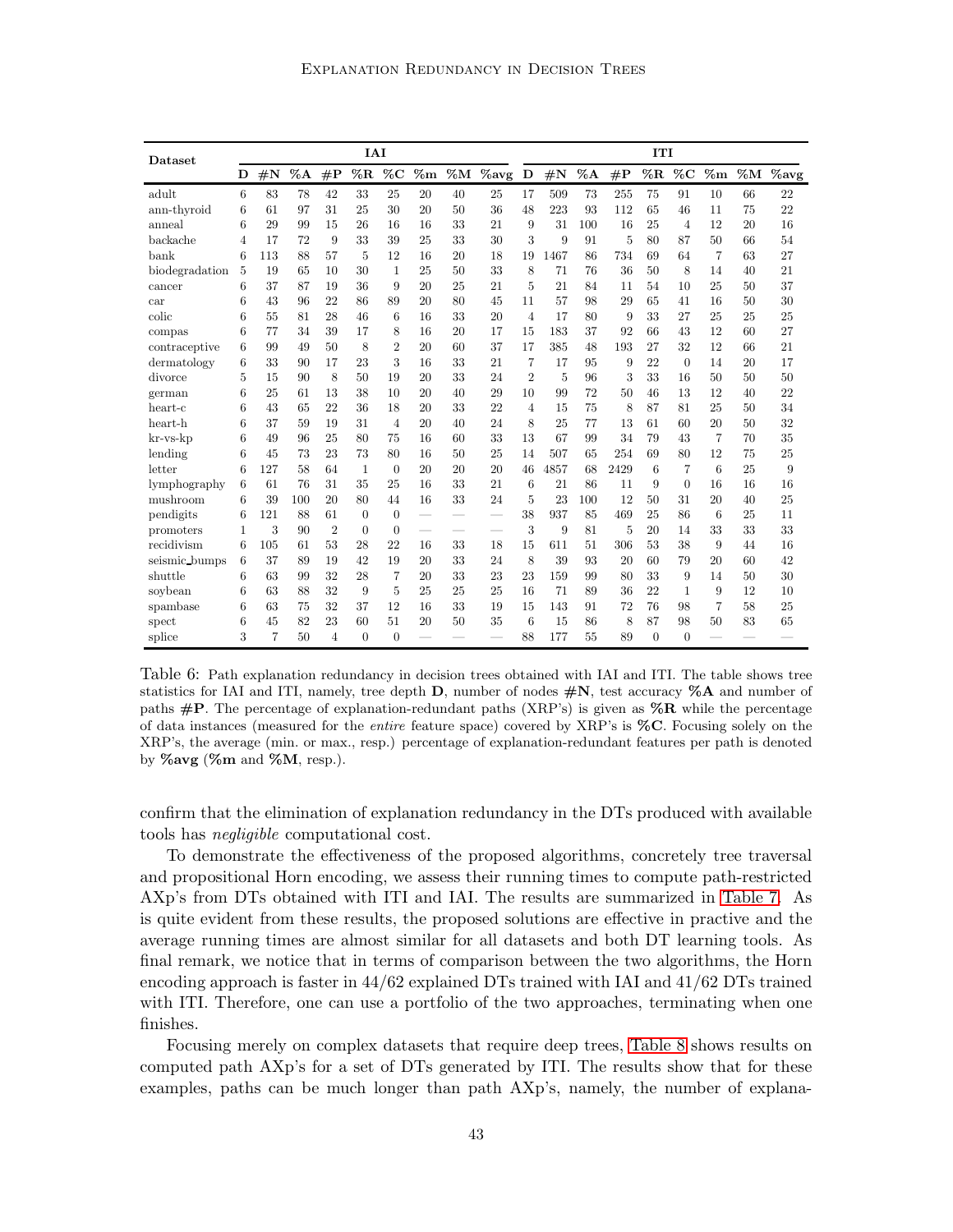<span id="page-43-1"></span>

|                                        |       |                         |                  |       | <b>IAI</b>  |                                 |               |       |                                                       |                         |                  |                   | <b>TTI</b>                                              |                         |       |       |
|----------------------------------------|-------|-------------------------|------------------|-------|-------------|---------------------------------|---------------|-------|-------------------------------------------------------|-------------------------|------------------|-------------------|---------------------------------------------------------|-------------------------|-------|-------|
| Dataset                                |       |                         | <b>Traversal</b> |       |             |                                 | Horn          |       |                                                       |                         | <b>Traversal</b> |                   |                                                         |                         | Horn  |       |
|                                        | m     | М                       | avg              | Tot   | $\mathbf m$ | М                               | avg           | Tot   | m                                                     | М                       | avg              | Tot               | m                                                       | М                       | avg   | Tot   |
| adult                                  | 0.001 | 0.059                   | 0.002            | 3.52  | 0.001       | $0.005$ $0.002$                 |               | 2.93  |                                                       | $0.005$ $0.065$ $0.008$ |                  | 0.93              | 0.008 0.071                                             |                         | 0.013 | 1.53  |
| ann-thyroid                            | 0.001 | 0.005                   | 0.002            | 3.67  | 0.001       | $0.005$ $0.001$                 |               | 2.85  | 0.002                                                 |                         |                  |                   | 0.041 0.006 12.14 0.004 0.029                           |                         | 0.005 | 9.64  |
| anneal                                 | 0.001 | $0.005$ $0.001$         |                  | 1.22  | 0.001       | 0.003                           | 0.001         | 0.75  |                                                       | $0.001$ $0.006$ $0.001$ |                  | 0.96              |                                                         | 0.001 0.004 0.001       |       | 0.70  |
| backache                               | 0.001 | 0.001                   | 0.001            | 0.13  | 0.000       | 0.001                           | 0.001         |       | 0.094 0.000 0.001 0.000 0.077                         |                         |                  |                   |                                                         | $0.000 \quad 0.001$     | 0.000 | 0.065 |
| bank                                   | 0.002 | 0.062                   | 0.003            | 34.45 | 0.002       |                                 |               |       | 0.008 0.002 25.53 0.013 0.090 0.027 19.64 0.025 0.092 |                         |                  |                   |                                                         |                         | 0.033 | 24.21 |
| biodegradation $0.000$ $0.003$ $0.001$ |       |                         |                  | 0.21  |             | $0.000$ $0.002$ $0.001$         |               | 0.18  |                                                       | $0.002$ $0.007$ $0.003$ |                  | 0.98              |                                                         | $0.001$ $0.003$ $0.002$ |       | 0.48  |
| cancer                                 | 0.001 | $0.003$ $0.001$         |                  | 0.53  | 0.001       | $0.003$ $0.001$                 |               | 0.39  |                                                       | $0.001$ $0.004$ $0.001$ |                  | 0.32              |                                                         | $0.001$ $0.002$ $0.001$ |       | 0.26  |
| car                                    |       | $0.001$ $0.004$ $0.001$ |                  | 0.52  | 0.001       | $0.002$ $0.001$                 |               | 0.48  |                                                       | $0.001$ $0.002$ $0.001$ |                  | 0.47              |                                                         | $0.001$ $0.002$         | 0.001 | 0.59  |
| colic                                  |       | $0.001$ $0.005$ $0.002$ |                  | 0.71  |             | $0.001$ $0.002$ $0.001$         |               | 0.43  |                                                       | $0.000$ $0.001$ $0.001$ |                  | 0.24              |                                                         | $0.000\ 0.001$          | 0.000 | 0.18  |
| compas                                 | 0.001 | $0.004$ $0.002$         |                  | 0.66  | 0.001       | $0.004$ $0.002$                 |               | 0.52  | 0.002                                                 | 0.065 0.004             |                  | 1.37              |                                                         | $0.003$ $0.005$         | 0.004 | 1.28  |
| contraceptive                          | 0.001 | $0.005$ $0.002$         |                  | 0.70  | 0.002       | 0.004 0.002                     |               | 0.78  |                                                       | $0.003$ $0.064$ $0.006$ |                  | 2.64              |                                                         | $0.006$ $0.012$         | 0.007 | 2.87  |
| dermatology                            | 0.001 | $0.005$ $0.001$         |                  | 0.50  | 0.001       | $0.002$ $0.001$                 |               | 0.31  |                                                       | 0.000 0.001 0.001       |                  | 0.27              |                                                         | $0.000 \quad 0.001$     | 0.001 | 0.19  |
| divorce                                | 0.000 | $0.002$ $0.001$         |                  | 0.10  | 0.000       | 0.001                           | 0.001         | 0.076 |                                                       |                         |                  |                   | $0.000$ $0.001$ $0.000$ $0.033$ $0.000$ $0.002$ $0.000$ |                         |       | 0.041 |
| german                                 | 0.001 | $0.004$ $0.001$         |                  | 0.76  | 0.001       | 0.002                           | 0.001         | 0.65  | 0.002                                                 | $0.007$ $0.003$         |                  | 3.19              |                                                         | $0.002$ $0.003$         | 0.002 | 2.03  |
| heart-c                                | 0.001 | 0.003 0.001             |                  | 0.42  | 0.001       | $0.003$ $0.001$                 |               | 0.30  |                                                       | $0.000$ $0.001$ $0.001$ |                  | 0.17              |                                                         | $0.000\ 0.001$          | 0.000 | 0.14  |
| heart-h                                | 0.001 | $0.004$ $0.001$         |                  | 0.39  | 0.001       | $0.005$ $0.001$                 |               | 0.27  |                                                       | $0.001$ $0.001$ $0.001$ |                  | 0.21              |                                                         | $0.001$ $0.001$         | 0.001 | 0.18  |
| $kr$ -v $s$ - $kp$                     | 0.001 | $0.008$ $0.002$         |                  | 2.17  | 0.001       | $0.004$ $0.001$                 |               | 1.22  |                                                       | $0.001$ $0.009$         | 0.004            | 3.41              |                                                         | $0.001$ $0.003$         | 0.002 | 1.49  |
| lending                                | 0.001 | $0.003$ $0.001$         |                  | 1.99  |             | $0.001$ $0.003$ $0.001$         |               | 1.51  |                                                       | 0.004 0.065 0.007       |                  | 0.73              |                                                         | $0.008$ $0.069$         | 0.011 | 1.12  |
| letter                                 |       | $0.002$ $0.062$ $0.002$ |                  | 13.36 |             | $0.002$ $0.007$ $0.003$ $14.30$ |               |       | 0.034                                                 | 0.11                    |                  | 0.052 19.50 0.078 |                                                         | 0.16                    | 0.11  | 40.77 |
| lymphography                           | 0.001 | $0.007$ $0.002$         |                  | 0.32  |             | $0.001$ $0.003$ $0.001$         |               | 0.20  |                                                       | $0.000$ $0.002$ $0.001$ |                  | 0.13              | 0.001                                                   | 0.001                   | 0.001 | 0.090 |
| mushroom                               | 0.001 | $0.004$ $0.001$         |                  | 3.11  |             | $0.001$ $0.002$ $0.001$         |               | 2.20  |                                                       | $0.001$ $0.003$ $0.001$ |                  | 2.46              |                                                         | $0.001$ $0.002$         | 0.001 | 1.54  |
| pendigits                              |       | $0.002$ $0.063$ $0.003$ |                  | 10.03 |             | $0.002$ $0.007$ $0.003$         |               | 8.45  | 0.008                                                 | 0.093 0.014             |                  | 3.11              |                                                         | $0.016$ $0.089$         | 0.022 | 4.81  |
| promoters                              | 0.000 | 0.000                   | 0.000            | 0.017 | 0.000       | 0.000                           | 0.000         |       | $0.024$ $0.000$                                       |                         |                  |                   | $0.001$ $0.000$ $0.039$ $0.000$ $0.001$                 |                         | 0.000 | 0.037 |
| recidivism                             | 0.002 | 0.061                   | 0.003            | 3.65  | 0.002       | $0.006$ $0.002$                 |               | 2.59  | 0.005                                                 |                         |                  |                   | 0.087 0.010 11.69 0.010 0.084 0.015 18.26               |                         |       |       |
| seismic_bumps                          | 0.001 | $0.003$ $0.001$         |                  | 1.08  |             | $0.001$ $0.002$ $0.001$         |               | 0.68  |                                                       | $0.001$ $0.004$ $0.002$ |                  | 1.83              |                                                         | $0.001$ $0.002$ $0.001$ |       | 0.69  |
| shuttle                                | 0.001 | 0.006                   | 0.001            | 22.65 | 0.001       |                                 | $0.005$ 0.001 | 22.35 |                                                       | $0.002$ $0.061$ $0.002$ |                  | 2.85              |                                                         | $0.003$ 0.060           | 0.003 | 3.56  |
| soybean                                |       | 0.001 0.058 0.002       |                  | 1.17  |             | $0.001$ $0.005$ $0.001$         |               | 0.82  |                                                       | $0.001$ $0.005$ $0.003$ |                  | 1.65              |                                                         | $0.001$ $0.003$         | 0.002 | 0.95  |
| spambase                               | 0.001 |                         | $0.008$ $0.003$  | 3.43  | 0.001       | $0.003$ $0.001$                 |               | 1.81  |                                                       | $0.002$ $0.069$ $0.009$ |                  |                   | 11.20 0.003 0.062 0.003                                 |                         |       | 4.18  |
| spect                                  | 0.001 |                         | 0.006 0.002      | 0.52  | 0.001       | $0.004$ $0.001$                 |               | 0.24  |                                                       | $0.000$ $0.001$ $0.001$ |                  | 0.17              |                                                         | $0.000\ 0.001$          | 0.000 | 0.11  |
| splice                                 |       | $0.000$ $0.001$ $0.000$ |                  | 0.22  |             | $0.000$ $0.002$ $0.000$         |               | 0.30  |                                                       | $0.001$ $0.064$ $0.002$ |                  | 1.48              |                                                         | $0.003$ $0.069$ $0.004$ |       | 3.43  |

Table 7: Assessing runtimes of the tree traversal algorithm and the propositional horn encoding approach for extracting one AXp. The table reports the results for DTs trained with ITI and IAI learning tools. Columns m, M and avg report, resp. , the minimal, maximal and average runtime (in second) to compute an AXp, while column **Tot** reports the total runtime (in second) of all tested instances in a dataset.

tion redundant features is bigger than the number of features involved in the explanation. Notably for some examples, the number of explanation redundant features is more than 7 times larger than the number of features belonging to the abductive explanation.

Finally, additional results on explanation redundancy of DTs reported in the literature are shown in [Table 9](#page-45-0) and [Table 10.](#page-45-1) As can be seen, the same observations made for DTs of IAI and ITI hold for DTs obtained with different training tools existing in the literature. More notably, these results demonstrate that also optimal (sparse) DTs, deemed succinctly explainable due to their shallowness, exhibit explanation-redundant paths/features.

## <span id="page-43-0"></span>7. Related work

As indicated in [Section 1,](#page-2-0) there exists a growing body of work on (optimally) learning DTs aiming for interpretability [\[140,](#page-55-3) [38,](#page-49-7) [141,](#page-55-4) [23,](#page-48-8) [183,](#page-58-3) [138,](#page-55-5) [184,](#page-58-4) [80,](#page-52-0) [15,](#page-47-1) [16,](#page-47-2) [181,](#page-58-5) [2,](#page-47-3) [112,](#page-54-1) [101,](#page-53-1) [79,](#page-52-1) [182,](#page-58-6) [3,](#page-47-4) [61,](#page-50-2) [165,](#page-57-2) [144,](#page-56-2) [167,](#page-57-3) [4,](#page-47-5) [60,](#page-50-3) [128\]](#page-55-6). There is also general consensus on the interpretability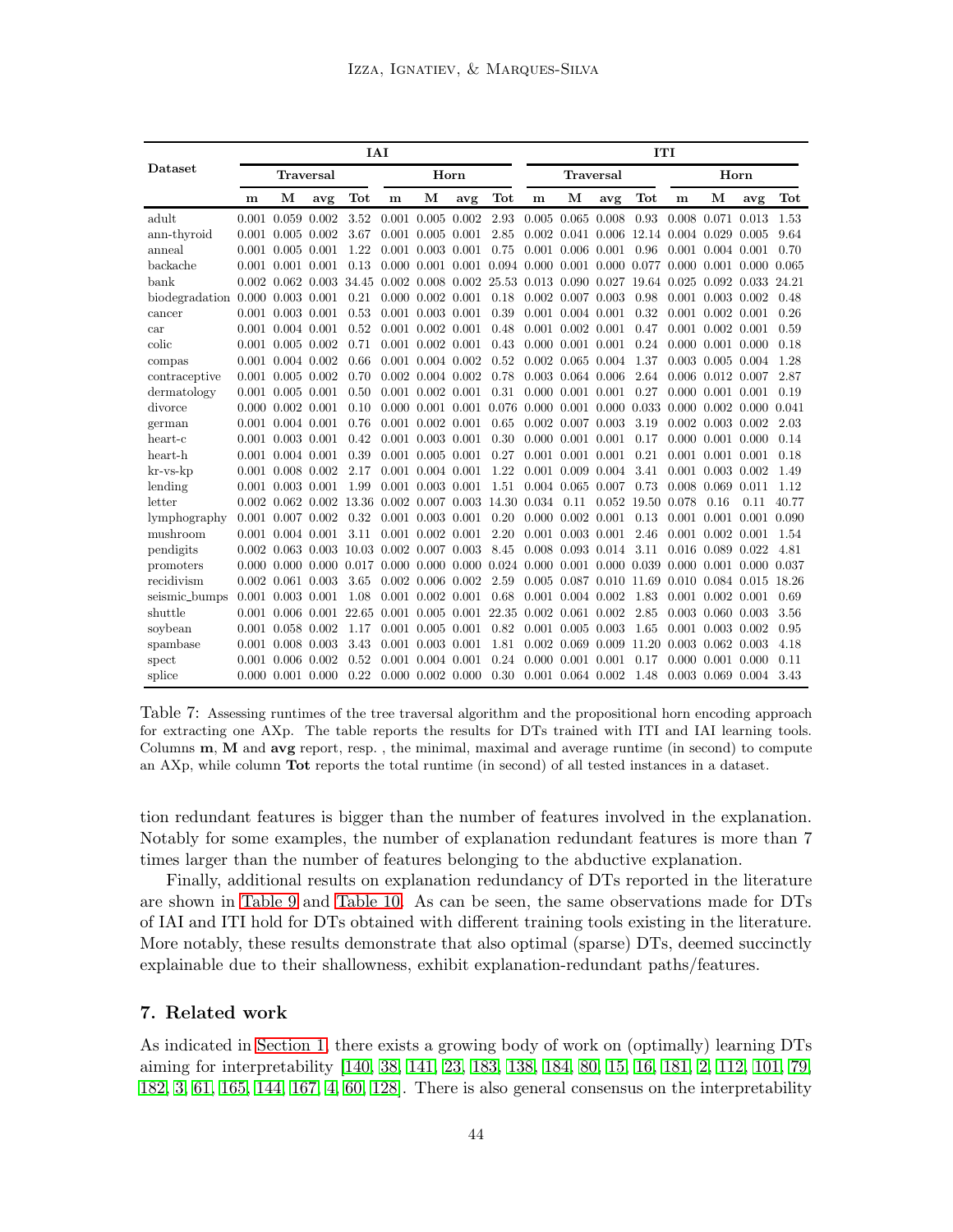<span id="page-44-0"></span>

| Dataset     |    | DТ             |        | Path |                | AXp            |      |                |  |  |
|-------------|----|----------------|--------|------|----------------|----------------|------|----------------|--|--|
|             | D  | $\#\mathrm{N}$ | $\%$ A | L    | $\mathbf{m}$   | М              | avg  | $\mathbf n$    |  |  |
|             |    |                |        | 16   | 8              | 8              | 8    | $\overline{2}$ |  |  |
| adult       | 17 | 509            | 73     | 14   | 5              | 6              | 5.5  | $\overline{2}$ |  |  |
|             |    |                |        | 16   | 5              | 5              | 5    | 1              |  |  |
|             |    |                |        | 14   | $\overline{4}$ | 5              | 4.6  | 6              |  |  |
| allhyper    | 14 | 49             | 96     | 9    | 4              | 5              | 4.5  | 8              |  |  |
|             |    |                |        | 14   | 4              | 5              | 4.6  | 6              |  |  |
|             |    |                |        | 40   | 5              | 6              | 5.6  | 3              |  |  |
| ann-thyroid | 48 | 222            | 93     | 36   | 5              | 6              | 5.6  | 3              |  |  |
|             |    |                |        | 20   | 5              | 6              | 5.5  | $\overline{2}$ |  |  |
|             |    |                |        | 10   | $\overline{2}$ | 4              | 3.8  | 39             |  |  |
| $\coil2000$ | 12 | 177            | 91     | 10   | $\overline{2}$ | $\overline{4}$ | 3.8  | 39             |  |  |
|             |    |                |        | 10   | $\overline{2}$ | 4              | 3.8  | 30             |  |  |
|             |    |                |        | 29   | 11             | 11             | 11   | $\overline{2}$ |  |  |
| fars        | 60 | 9969           | 76     | 42   | 10             | 14             | 12.3 | 9              |  |  |
|             |    |                |        | 48   | 9              | 9              | 9    | 1              |  |  |
|             |    |                |        | 23   | 11             | 12             | 11.5 | 16             |  |  |
| kddcup      | 29 | 269            | 99     | 23   | 11             | 12             | 11.5 | 16             |  |  |
|             |    |                |        | 27   | 12             | 13             | 12.5 | 8              |  |  |

Table 8: Examples of 6 real-world datasets highlighting computed path AXp's (APXp's) in DTs learned with ITI, that require deep trees. For each dataset, the table displays 3 tested paths. Columns  $D, \#N$ and %A denote, resp. depth, number of nodes and accuracy of the DT. Next, column L reports the path's length. Then, the average (min. or max., resp.) length of the computed APXp's, is denoted by avg (m and M, resp.). Finally, the total number of APXp's is shown in column n.

of DTs [\[47,](#page-50-0) [160,](#page-57-0) [135\]](#page-55-1). The results in this paper prove that efforts for learning optimal DTs are necessarily incomplete, since the trees generated by such tools can (and inevitably will) exhibit path explanation redundancy. Furthermore, if interpretability is to be related with explanation succinctness, then our results prove (in theory and in practice) that learned optimal DTs should not in general be deemed interpretable, because more succinct (and in some cases far more succinct) explanations can be obtained with the algorithms proposed in this paper.

To our best knowledge, the assessment of path explanation redundancy in DTs when compared to AXp's has not been investigated in depth, besides our own work [\[98,](#page-53-2) [83\]](#page-52-5) and results on the complexity of explaining DTs [\[20\]](#page-48-11) or the intelligibility of DTs [\[13\]](#page-47-11). However, some of the earlier results focus on boolean DT classifiers [\[20,](#page-48-11) [13\]](#page-47-11), and so the generalization to non-boolean DT classifiers is unclear. Moreover, recent work [\[53\]](#page-50-14) outlines logical encodings of decision trees, but that is orthogonal to the work reported in this paper. It should be underscored that, in contrast with our own earlier work [\[98,](#page-53-2) [83\]](#page-52-5), this paper highlights path explanations, both abductive and contrastive. In addition, there has been work on applying explainable AI (XAI) to decision trees [\[115\]](#page-54-0), but with the focus of improving the quality of local (heuristic) explanations, where the goal is to relate a local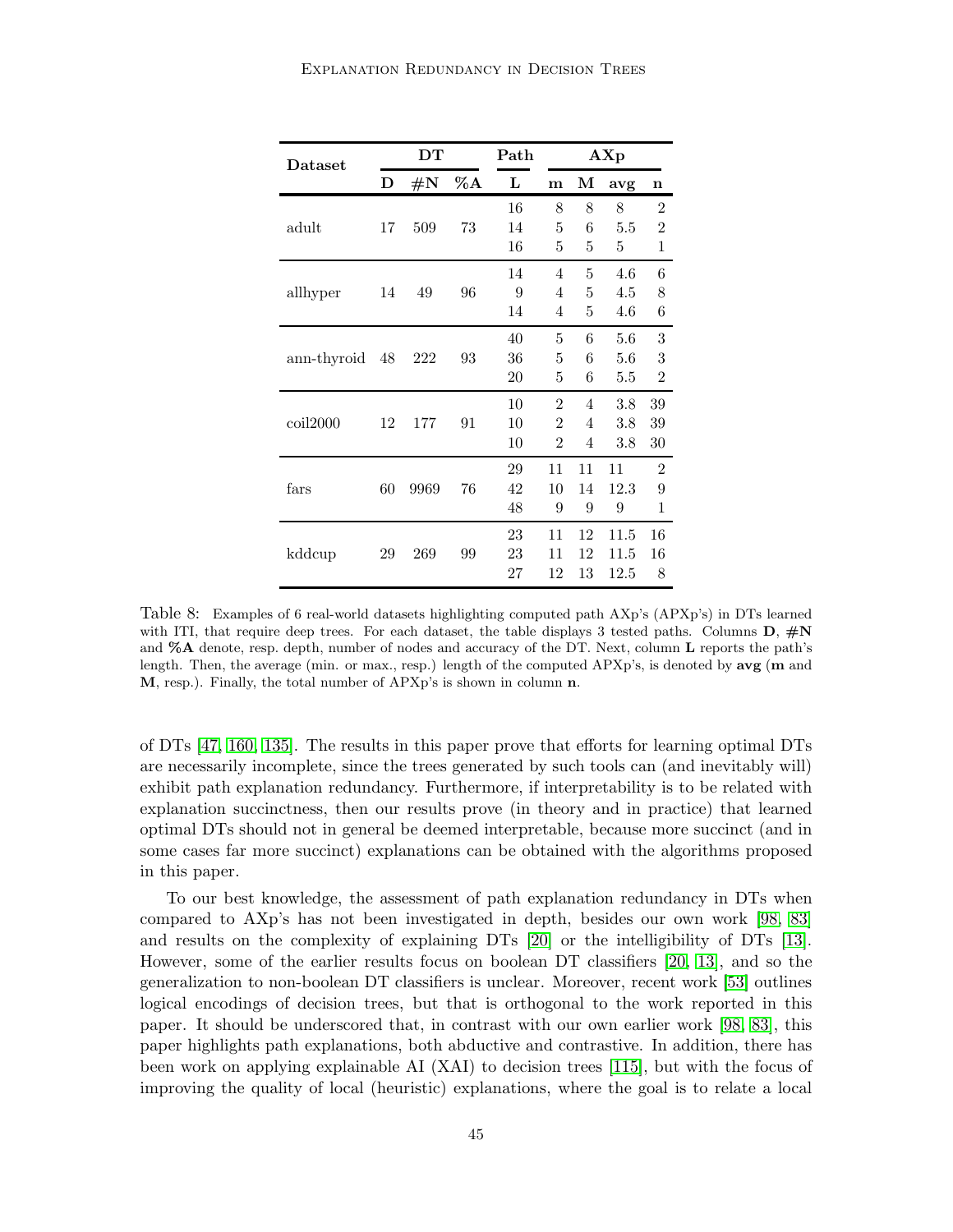<span id="page-45-0"></span>

| DT Ref                           | D              | $\#\mathrm{N}$ | $\rm \#P$      | $\%\mathrm{R}$ | $\%{\rm C}$    | $\% \mathrm{m}$ | $\% {\rm M}$ | $\%$ avg |
|----------------------------------|----------------|----------------|----------------|----------------|----------------|-----------------|--------------|----------|
| [5, Ch. 09, Fig. 9.1]            | $\overline{2}$ | 5              | 3              | 33             | 25             | 50              | 50           | 50       |
| [6, Ch. 03, Fig. 3.2]            | $\overline{2}$ | 5              | 3              | 33             | 25             | 50              | 50           | 50       |
| [46, Ch. 01, Fig. $1.3$ ]        | 4              | 9              | 5              | 60             | 25             | 25              | 50           | 36       |
| [49, Figure 1]                   | 3              | 12             | 7              | 14             | 8              | 33              | 33           | 33       |
| [22, Ch. 08, Fig. 8.2]           | 3              | $\overline{7}$ | 4              | 25             | 12             | 50              | 50           | 50       |
| [48, Ch. 01, Fig. 1.1]           | 3              | 7              | $\overline{4}$ | 50             | 25             | 33              | 33           | 33       |
| [65, Ch. 01, Fig. 1.2a]          | $\overline{2}$ | 5              | 3              | 33             | 25             | 33              | 33           | 33       |
| [65, Ch. 01, Fig. $1.2b$ ]       | $\overline{2}$ | 5              | 3              | 33             | 25             | 33              | 33           | 33       |
| [106, Ch. 04, Fig. 4.14]         | 3              | $\overline{7}$ | $\overline{4}$ | 25             | 12             | 50              | 50           | 50       |
| [106, Sec. 4.7, Ex. 4]           | $\overline{2}$ | 5              | 3              | 33             | 25             | 50              | 50           | 50       |
| [150, Ch. 01, Fig. 1.3]          | 3              | 12             | $\overline{7}$ | 28             | 17             | 33              | 50           | 41       |
| [159, Ch. 01, Fig. $1.5$ ]       | 3              | 9              | 5              | 20             | 12             | 33              | 33           | 33       |
| [159, Ch. 01, Fig. 1.4]          | 3              | $\overline{7}$ | $\overline{4}$ | 50             | 25             | 33              | 33           | 33       |
| [187, Ch. 01, Fig. 1.2]          | 3              | 7              | $\overline{4}$ | 25             | 12             | 50              | 50           | 50       |
| [179, Figure 4]                  | 6              | $39\,$         | $20\,$         | 65             | 63             | 20              | 40           | 33       |
| [68, Ch. 02, Fig. $2.1$ (right)] | $\overline{2}$ | 5              | 3              | 33             | 25             | 50              | 50           | 50       |
| [108, Figure 1]                  | 3              | 10             | 6              | 33             | 11             | 33              | 33           | 33       |
| $[137,$ Figure 1]                | 3              | 9              | 5              | 80             | 75             | 33              | 50           | 41       |
| [148, Ch. 07, Fig. 7.4]          | 3              | 7              | 4              | 50             | 25             | 33              | 33           | 33       |
| [162, Ch. 18, Fig. 18.6]         | 4              | 12             | 8              | 25             | 6              | 25              | 33           | 29       |
| [166, Ch. 18, Page 212]          | 2              | 5              | 3              | 33             | 25             | 50              | 50           | 50       |
| [192, Ch. 01, Fig. $1.3$ ]       | $\overline{2}$ | 5              | 3              | 33             | 25             | 33              | 33           | 33       |
| [38, Figure 1b]                  | 4              | 13             | 7              | 71             | 50             | 33              | 50           | 36       |
| [191, Ch. 04, Fig. 4.3]          | 4              | 14             | 9              | 11             | $\overline{2}$ | 25              | 25           | 25       |

<span id="page-45-1"></span>Table 9: Results on path explanation redundancy for example DTs found in the literature. Columns D,  $\#N$ ,  $\#P$ , %R, %C, %m, %M and %avg have the same meaning as in [Table 6.](#page-42-0)

| Dataset     | Tool          | D              | $\#\mathrm{N}$ | $\% A$   | $\#P$   |          | $\%R \quad \%C \quad \%m$ |          | $\% {\bf M}$         | $\%$ avg |
|-------------|---------------|----------------|----------------|----------|---------|----------|---------------------------|----------|----------------------|----------|
| monk1       | BinOCT        | 3              | 13             | 91       |         | 28       | 11                        | 66       | 66                   | 66       |
|             | OSDT          | 5              | 13             | 100      |         | 57       | 41                        | 33       | 33                   | 33       |
|             | <b>BinOCT</b> | $\overline{4}$ | 15             | 77       | 8       | 75       | 75                        | 33       | 33                   | 33       |
| tic-tac-toe | OSDT          | 5              | 15             | 83       | 8       | 75       | 37                        | 25       | 60<br>33<br>66<br>40 | 43       |
| compas      | OSDT          | 4              | 9              | 67       | 5       | 60       | 37                        | 33       |                      | 33       |
| $m$ onk $2$ | CART<br>GOSDT | 6<br>6         | 31<br>17       | 69<br>73 | 16<br>9 | 62<br>55 | 22<br>48                  | 20<br>16 |                      | 33<br>31 |

Table 10: Additional results on path explanation redundancy in (optimal) DTs, trained with different training tools: BinOCT [\[184\]](#page-58-4), CART [\[48\]](#page-50-5), OSDT [\[80\]](#page-52-0) and GOSDT [\[112\]](#page-54-1), that have been presented in [\[80,](#page-52-0) [161\]](#page-57-4). The results for CART are solely included for completeness. Columns D, #N, %A, #P, %R, %C, %m, %M and %avg hold the same meaning in [Table 6.](#page-42-0)

approximate model against a reference model; hence there is no immediate relationship with the formal explanations studied in this paper. Similarly, one could consider exploiting non-formal model-agnostic explainers. There is a large body of work on non-formal modelagnostic XAI approaches [\[1,](#page-47-14) [136,](#page-55-12) [164,](#page-57-10) [75,](#page-51-7) [163,](#page-57-11) [175,](#page-58-10) [77,](#page-52-11) [78,](#page-52-12) [153\]](#page-56-9). Well-known examples include LIME [\[155\]](#page-56-15), SHAP [\[116\]](#page-54-15) and Anchor [\[156\]](#page-56-16), for model-agnostic explanations, and sensitivity analysis [\[172\]](#page-57-14) and LRP [\[17\]](#page-48-13) in the case of sliency maps for neural networks.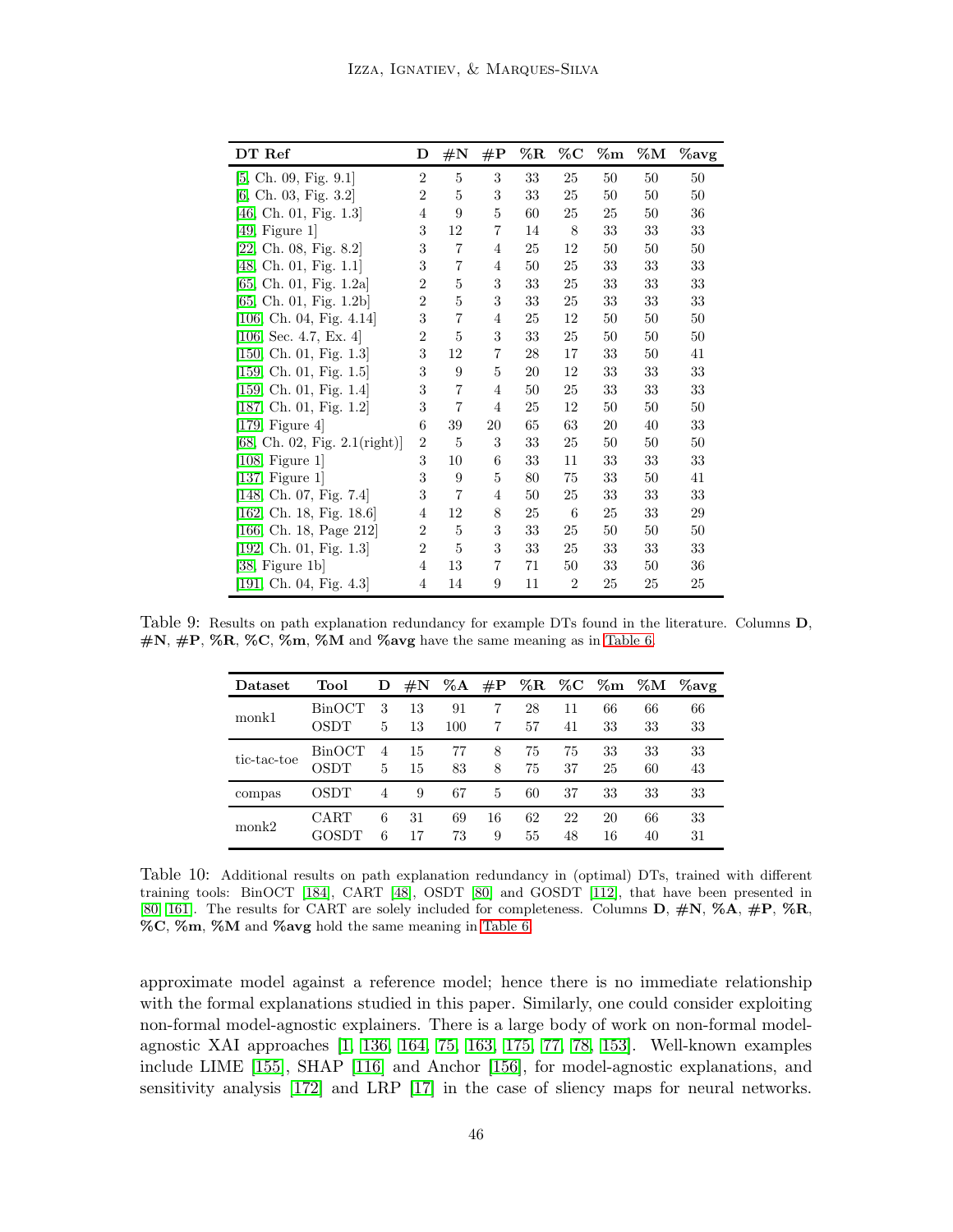However, such model-agnostic explainers offer no guarantees of rigor. More importantly, the explanations computed by (non-formal) model-agnostic explainers can be unsound [\[95,](#page-53-14) [51,](#page-50-15) [86,](#page-52-13) [63\]](#page-51-14). In addition, the running times of these non-formal tools are not on par with the algorithms proposed in this paper, being in general orders of magnitude slower. There is recent work on approximate explanations with probabilistic guarantees [\[185,](#page-58-9) [186,](#page-58-15) [42\]](#page-49-12), with initial results for DTs reported in [\[99\]](#page-53-15).

## <span id="page-46-0"></span>8. Conclusions

This paper investigates path explanation redundancy in decision trees, i.e. the existence of features that are irrelevant for the prediction associated with a given path. In addition, the paper also shows that the computation of irredundant path explanations in DTs is tightly related with recent work on computing abductive explanations [\[93\]](#page-52-3). Furthermore, the paper proposes several algorithms for computing path explanations, all of which run in worst-case polynomial time.

The experimental results offer conclusive evidence supporting the following claim: DTs consistently exhibit path explanation redundancy, which is often significant, not only in the number of paths exhibiting explanation redundancy, but also in the number of features that can be deemed explanation-redundant for the path. This claim is supported by the analysis of DTs used in a comprehensive range of examples taken from textbooks and survey papers, some of which dating back to the inception of well-known tree-learning algorithms [\[48,](#page-50-5) [150\]](#page-56-4). This claim is also supported by the analysis of the DTs learned with well-known tree-learning algorithms, one of which explicitly targets interpretability [\[23,](#page-48-8) [85\]](#page-52-6). Finally, the claim is supported by the analysis of publicly available DTs generated with so-called optimal (sparse) decision tree learners [\[184,](#page-58-4) [80,](#page-52-0) [112,](#page-54-1) [161\]](#page-57-4), which also explicitly target interpretability.

More importantly, the experimental results presented in this paper do not endorse the case made in recent research that DTs are intrinsically interpretable, concretely when interpretability correlates with succinctness of explanations. However, these same experimental results support making the alternative case: that  $DTs$  require being explained in practice, that explaining DTs is computationally efficient in theory and in practice, and that explaining DTs must be a stepping stone for deploying ML in high-risk and safety-critical applications. Moreover, we conjecture that the same case can be made for other classifiers that can be related with DTs in terms of the efficiency of computing explanations. Furthermore, we observe that the informal concept of interpretability in the case of DTs is justified not by the intrinsic property of explanations of DTs being succinct and irreducible, but by the fact that rigorous explanations can be efficiently computed, both in the case of DTs and possibly in the case of other related classifiers.

Acknowledgments. This work was supported by the AI Interdisciplinary Institute AN-ITI, funded by the French program "Investing for the Future – PIA3" under Grant agreement no. ANR-19-PI3A-0004, and by the H2020-ICT38 project COALA "Cognitive Assisted agile manufacturing for a Labor force supported by trustworthy Artificial intelligence". This work received comments from several colleagues, including N. Asher, M. Cooper, E. Hebrard, X. Huang, C. Mencía, N. Narodytska, R. Passos and J. Planes.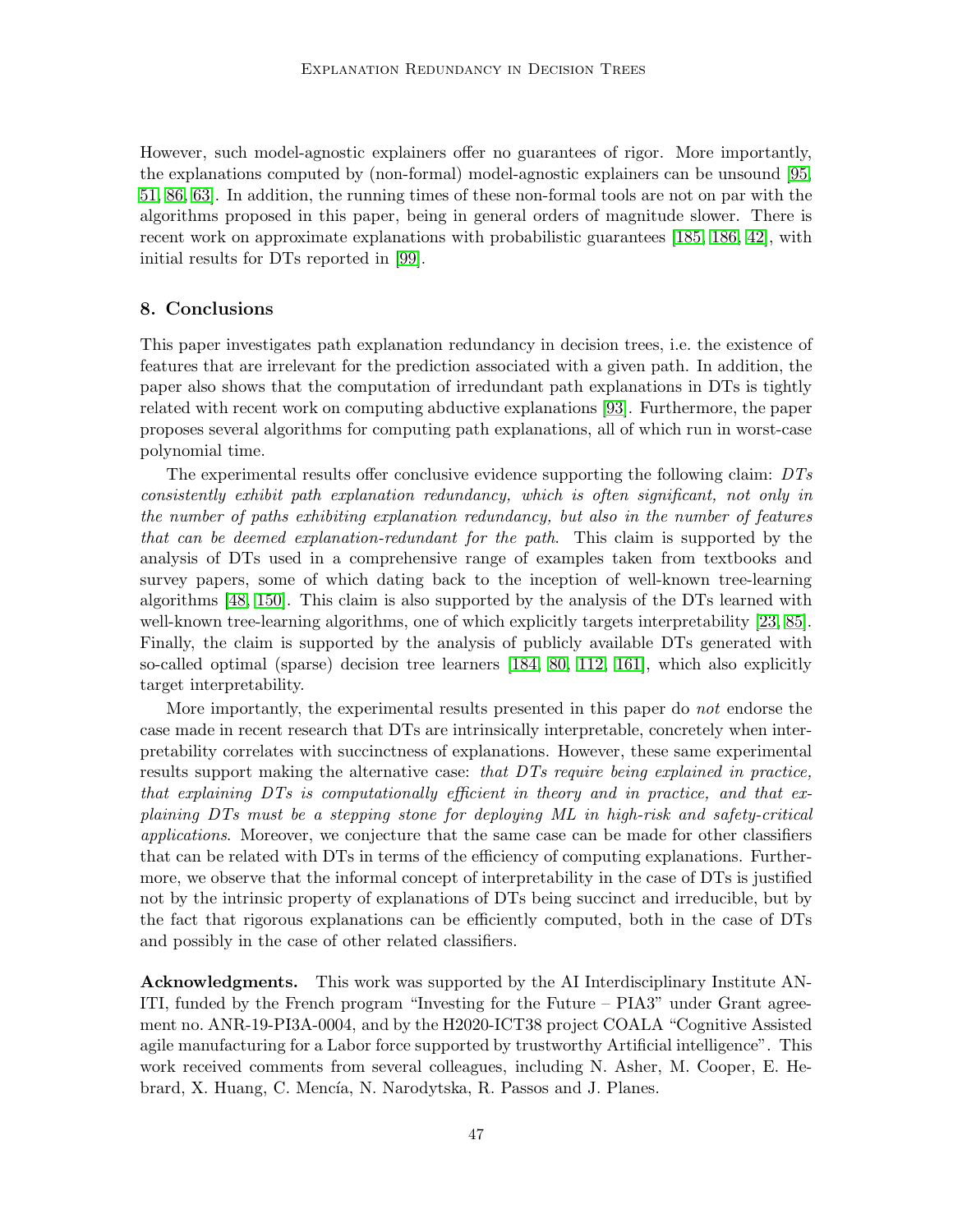# <span id="page-47-14"></span>References

- <span id="page-47-3"></span>[1] A. Adadi and M. Berrada. Peeking inside the black-box: A survey on explainable artificial intelligence (XAI). IEEE Access, 6:52138–52160, 2018.
- <span id="page-47-4"></span>[2] G. Aglin, S. Nijssen, and P. Schaus. Learning optimal decision trees using caching branch-and-bound search. In AAAI, pages 3146–3153, 2020.
- <span id="page-47-5"></span>[3] G. Aglin, S. Nijssen, and P. Schaus. PyDL8.5: a library for learning optimal decision trees. pages 5222–5224, 2020.
- <span id="page-47-7"></span>[4] J. Alos, C. Ansotegui, and E. Torres. Learning optimal decision trees using MaxSAT. CoRR, abs/2110.13854, 2021.
- <span id="page-47-15"></span>[5] E. Alpaydin. Introduction to machine learning. MIT press, 2014.
- <span id="page-47-9"></span>[6] E. Alpaydin. Machine Learning: The New AI. MIT Press, 2016.
- <span id="page-47-8"></span>[7] J. Angwin, J. Larson, S. Mattu, and L. Kirchner. Machine bias. propublica.org, <https://bit.ly/3d8UZkJ>, May 2016.
- <span id="page-47-13"></span>[8] R. Appuswamy, M. Franceschetti, N. Karamchandani, and K. Zeger. Network coding for computing: Cut-set bounds. IEEE Trans. Inf. Theory, 57(2):1015–1030, 2011.
- [9] M. Arenas, D. Baez, P. Barceló, J. Pérez, and B. Subercaseaux. Foundations of symbolic languages for model interpretability. In NeurIPS, 2021.
- <span id="page-47-6"></span><span id="page-47-0"></span>[10] M. F. Arif, C. Mencía, and J. Marques-Silva. Efficient MUS enumeration of horn formulae with applications to axiom pinpointing. In SAT, pages 324–342, 2015.
- [11] A. B. Arrieta, N. D. Rodr´ıguez, J. D. Ser, A. Bennetot, S. Tabik, A. Barbado, S. García, S. Gil-Lopez, D. Molina, R. Benjamins, R. Chatila, and F. Herrera. Explainable artificial intelligence (XAI): concepts, taxonomies, opportunities and challenges toward responsible AI. Inf. Fusion, 58:82–115, 2020.
- <span id="page-47-12"></span>[12] N. Asher, S. Paul, and C. Russell. Fair and adequate explanations. In CD-MAKE, pages 79–97, 2021.
- <span id="page-47-11"></span><span id="page-47-10"></span>[13] G. Audemard, S. Bellart, L. Bounia, F. Koriche, J. Lagniez, and P. Marquis. On the computational intelligibility of boolean classifiers. In KR, pages 74–86, 2021.
- <span id="page-47-1"></span>[14] G. Audemard, F. Koriche, and P. Marquis. On tractable XAI queries based on compiled representations. In KR, pages 838–849, 2020.
- [15] F. Avellaneda. Learning optimal decision trees from large datasets. CoRR, abs/1904.06314, 2019.
- <span id="page-47-2"></span>[16] F. Avellaneda. Efficient inference of optimal decision trees. In AAAI, pages 3195–3202, 2020.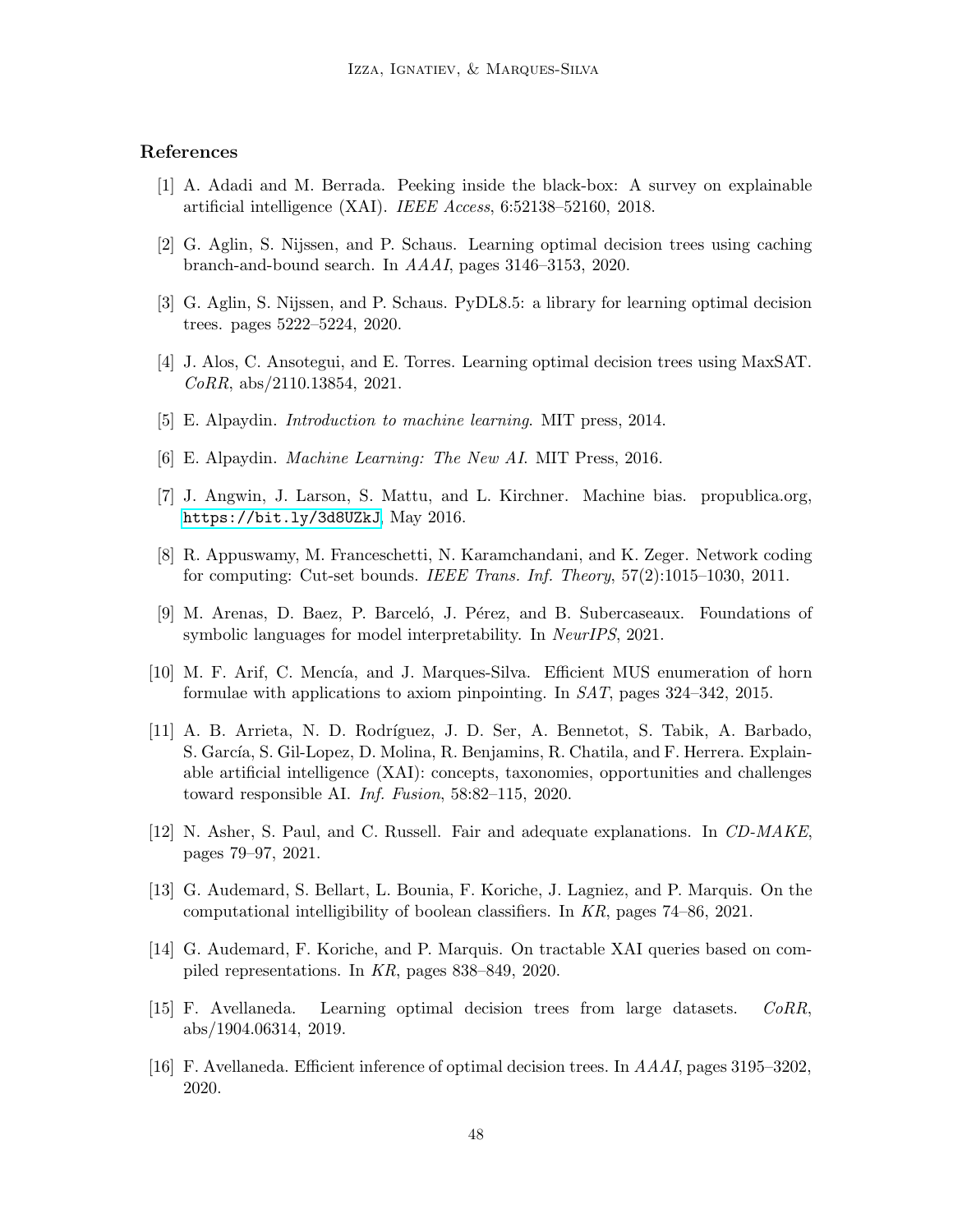- <span id="page-48-13"></span>[17] S. Bach, A. Binder, G. Montavon, F. Klauschen, K.-R. Müller, and W. Samek. On pixel-wise explanations for non-linear classifier decisions by layer-wise relevance propagation. PloS one, 10(7):e0130140, 2015.
- <span id="page-48-12"></span>[18] J. Bailey, T. Manoukian, and K. Ramamohanarao. A fast algorithm for computing hypergraph transversals and its application in mining emerging patterns. In ICDM, pages 485–488, 2003.
- <span id="page-48-11"></span><span id="page-48-7"></span>[19] H. Bandi and D. Bertsimas. The price of diversity. CoRR, abs/2107.03900, 2021.
- <span id="page-48-9"></span>[20] P. Barcelo, M. Monet, J. Pérez, and B. Subercaseaux. Model interpretability through the lens of computational complexity. In NeurIPS, 2020.
- <span id="page-48-10"></span>[21] A. Belov, I. Lynce, and J. Marques-Silva. Towards efficient MUS extraction. AI Commun., 25(2):97–116, 2012.
- [22] M. R. Berthold, C. Borgelt, F. Höppner, and F. Klawonn. Guide to Intelligent Data Analysis - How to Intelligently Make Sense of Real Data, volume 42 of Texts in Computer Science. Springer, 2010.
- <span id="page-48-8"></span><span id="page-48-6"></span>[23] D. Bertsimas and J. Dunn. Optimal classification trees. Mach. Learn., 106(7):1039– 1082, 2017.
- [24] D. Bertsimas, J. Dunn, E. Gibson, and A. Orfanoudaki. Optimal survival trees. CoRR, abs/2012.04284, 2020.
- <span id="page-48-3"></span>[25] D. Bertsimas, J. Dunn, and N. Mundru. Optimal prescriptive trees. INFORMS Journal on Optimization, 1(2):164–183, 2019.
- <span id="page-48-0"></span>[26] D. Bertsimas, J. Dunn, C. Pawlowski, J. Silberholz, A. Weinstein, Y. D. Zhuo, E. Chen, and A. A. Elfiky. Applied informatics decision support tool for mortality predictions in patients with cancer. JCO clinical cancer informatics, 2:1–11, 2018.
- <span id="page-48-4"></span><span id="page-48-2"></span>[27] D. Bertsimas, J. Dunn, C. Pawlowski, and Y. D. Zhuo. Robust classification. IN-FORMS Journal on Optimization, 1(1):2–34, 2019.
- [28] D. Bertsimas, J. Dunn, D. W. Steele, T. A. Trikalinos, and Y. Wang. Comparison of machine learning optimal classification trees with the pediatric emergency care applied research network head trauma decision rules. JAMA pediatrics, 173(7):648–656, 2019.
- <span id="page-48-1"></span>[29] D. Bertsimas, J. Dunn, G. C. Velmahos, and H. M. Kaafarani. Surgical risk is not linear: derivation and validation of a novel, user-friendly, and machine-learning-based predictive optimal trees in emergency surgery risk (potter) calculator. Annals of surgery, 268(4):574–583, 2018.
- <span id="page-48-5"></span>[30] D. Bertsimas, J. Kung, N. Trichakis, Y. Wang, R. Hirose, and P. A. Vagefi. Development and validation of an optimized prediction of mortality for candidates awaiting liver transplantation. American Journal of Transplantation, 19(4):1109–1118, 2019.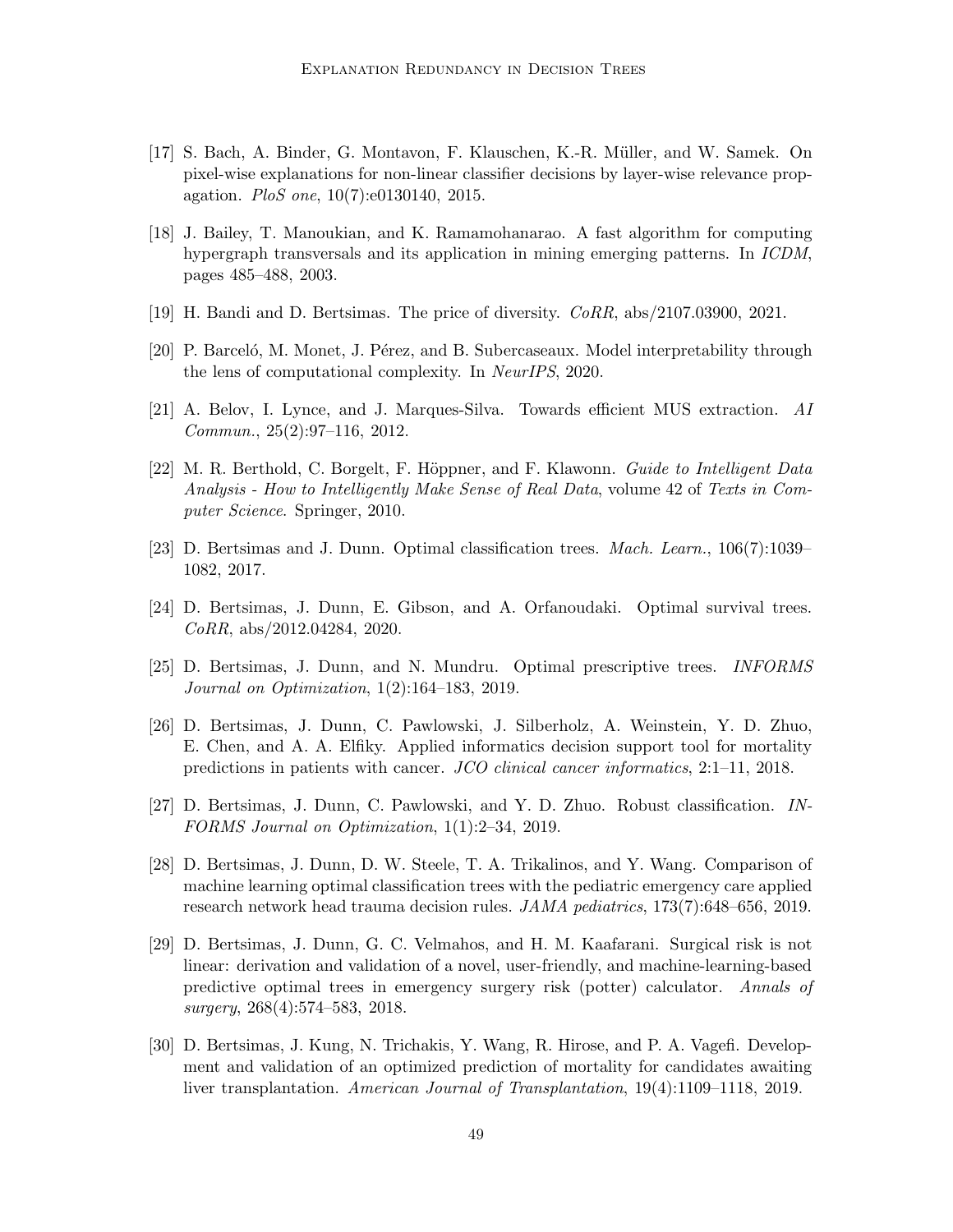- <span id="page-49-4"></span>[31] D. Bertsimas, M. L. Li, I. C. Paschalidis, and T. Wang. Prescriptive analytics for reducing 30-day hospital readmissions after general surgery. PloS one, 15(9):e0238118, 2020.
- <span id="page-49-0"></span>[32] D. Bertsimas, P. T. Masiakos, K. S. Mylonas, and H. Wiberg. Prediction of cervical spine injury in young pediatric patients: an optimal trees artificial intelligence approach. Journal of pediatric surgery, 54(11):2353–2357, 2019.
- <span id="page-49-2"></span><span id="page-49-1"></span>[33] D. Bertsimas, A. Orfanoudaki, and R. B. Weiner. Personalized treatment for coronary artery disease patients: A machine learning approach. CoRR, abs/1910.08483, 2019.
- [34] D. Bertsimas, A. Orfanoudaki, and R. B. Weiner. Personalized treatment for coronary artery disease patients: a machine learning approach. Health Care Management Science, 23(4):482–506, 2020.
- <span id="page-49-6"></span>[35] D. Bertsimas, J. Pauphilet, J. Stevens, and M. Tandon. Predicting inpatient flow at a major hospital using interpretable analytics. Manufacturing  $\mathscr C$  Service Operations Management, 2021.
- <span id="page-49-5"></span><span id="page-49-3"></span>[36] D. Bertsimas and B. Stellato. The voice of optimization. Mach. Learn., 110(2):249– 277, 2021.
- <span id="page-49-7"></span>[37] D. Bertsimas and H. Wiberg. Machine learning in oncology: Methods, applications, and challenges. JCO Clinical Cancer Informatics, 4:885–894, 2020.
- <span id="page-49-13"></span>[38] C. Bessiere, E. Hebrard, and B. O'Sullivan. Minimising decision tree size as combinatorial optimisation. In CP, pages 173–187, 2009.
- <span id="page-49-8"></span>[39] M. Bienvenu. Prime implicates and prime implicants: From propositional to modal logic. J. Artif. Intell. Res., 36:71–128, 2009.
- [40] A. Biere, M. Heule, H. van Maaren, and T. Walsh, editors. Handbook of Satisfiability. IOS Press, 2021.
- <span id="page-49-14"></span>[41] E. Birnbaum and E. L. Lozinskii. Consistent subsets of inconsistent systems: structure and behaviour. J. Exp. Theor. Artif. Intell., 15(1):25–46, 2003.
- <span id="page-49-12"></span><span id="page-49-9"></span>[42] G. Blanc, J. Lange, and L. Tan. Provably efficient, succinct, and precise explanations. In NeurIPS, 2021.
- [43] H. Blockeel and L. D. Raedt. Top-down induction of first-order logical decision trees. Artif. Intell., 101(1-2):285–297, 1998.
- <span id="page-49-11"></span><span id="page-49-10"></span>[44] R. Boumazouza, F. C. Alili, B. Mazure, and K. Tabia. A symbolic approach for counterfactual explanations. In SUM, pages 270–277, 2020.
- [45] R. Boumazouza, F. C. Alili, B. Mazure, and K. Tabia. ASTERYX: A model-agnostic sat-based approach for symbolic and score-based explanations. In CIKM, pages 120– 129, 2021.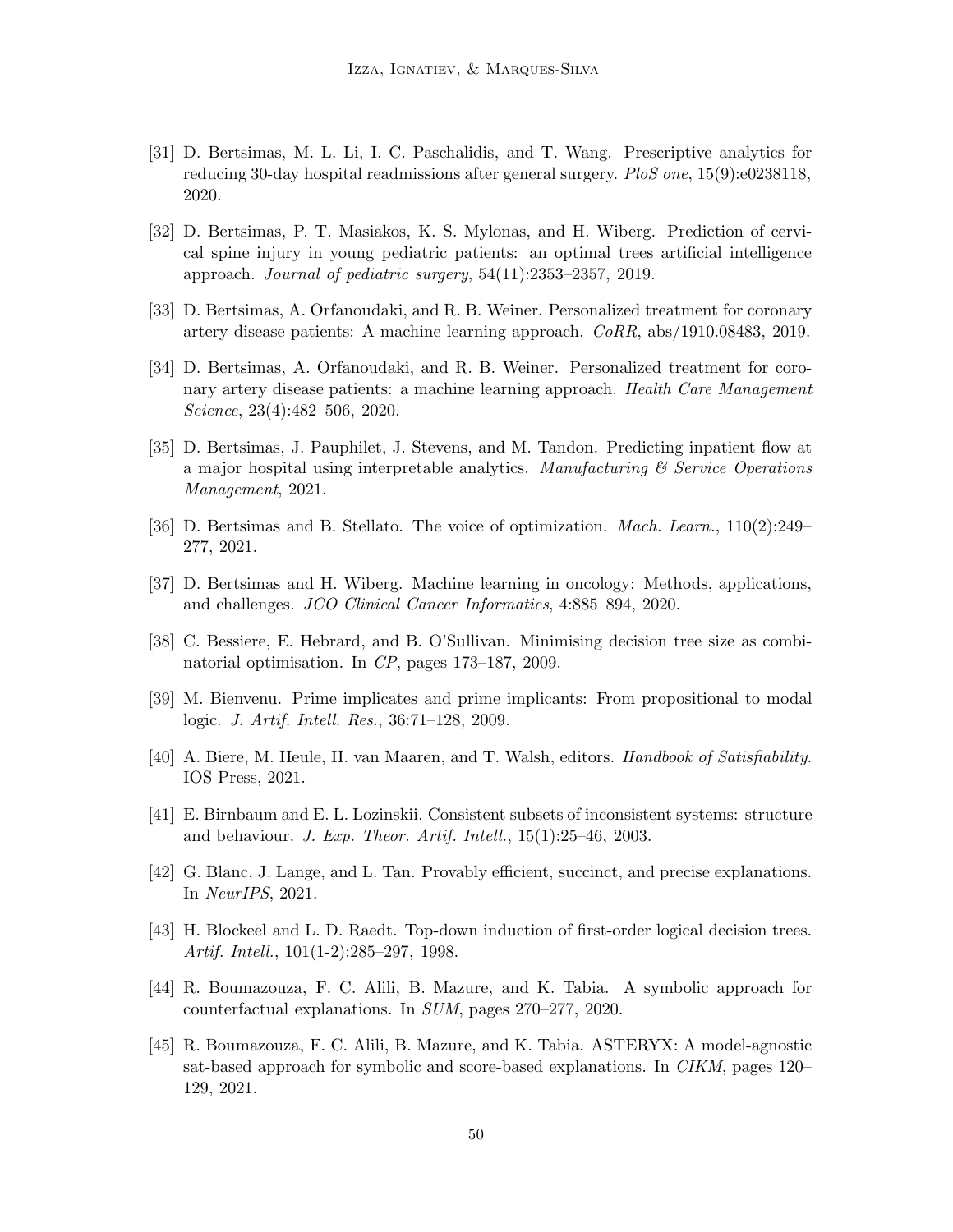- <span id="page-50-6"></span><span id="page-50-0"></span>[46] M. Bramer. Principles of Data Mining, 4th Edition. Undergraduate Topics in Computer Science. Springer, 2020.
- <span id="page-50-5"></span>[47] L. Breiman. Statistical modeling: The two cultures. Statistical science, 16(3):199–231, 2001.
- <span id="page-50-13"></span>[48] L. Breiman, J. H. Friedman, R. A. Olshen, and C. J. Stone. Classification and Regression Trees. Wadsworth, 1984.
- <span id="page-50-7"></span>[49] L. A. Breslow and D. W. Aha. Simplifying decision trees: A survey. Knowledge Eng. *Review*,  $12(1):1-40$ , 1997.
- <span id="page-50-15"></span>[50] C. E. Brodley and P. E. Utgoff. Multivariate decision trees. Mach. Learn., 19(1):45–77, 1995.
- [51] O. Camburu, E. Giunchiglia, J. Foerster, T. Lukasiewicz, and P. Blunsom. Can I trust the explainer? verifying post-hoc explanatory methods.  $CoRR$ , abs/1910.02065, 2019.
- <span id="page-50-1"></span>[52] B.-J. Cho, K. M. Kim, S.-E. Bilegsaikhan, and Y. J. Suh. Machine learning improves the prediction of febrile neutropenia in korean inpatients undergoing chemotherapy for breast cancer. Scientific reports,  $10(1):1-8$ , 2020.
- <span id="page-50-14"></span>[53] A. Choi, A. Shih, A. Goyanka, and A. Darwiche. On symbolically encoding the behavior of random forests. CoRR, abs/2007.01493, 2020.
- <span id="page-50-10"></span><span id="page-50-4"></span>[54] S. A. Cook. The complexity of theorem-proving procedures. In M. A. Harrison, R. B. Banerji, and J. D. Ullman, editors, *STOC*, pages 151–158, 1971.
- <span id="page-50-12"></span>[55] M. C. Cooper and J. Marques-Silva. On the tractability of explaining decisions of classifiers. In L. D. Michel, editor, CP, pages 21:1–21:18, 2021.
- <span id="page-50-8"></span>[56] Y. Crama and P. L. Hammer. Boolean Functions - Theory, Algorithms, and Applications. Cambridge University Press, 2011.
- <span id="page-50-9"></span>[57] A. Darwiche. Three modern roles for logic in AI. In PODS, pages 229–243, 2020.
- <span id="page-50-11"></span>[58] A. Darwiche and A. Hirth. On the reasons behind decisions. In ECAI, pages 712–720, 2020.
- <span id="page-50-3"></span>[59] A. Darwiche and P. Marquis. On quantifying literals in boolean logic and its applications to explainable AI. J. Artif. Intell. Res., 2021.
- [60] E. Demirovic, A. Lukina, E. Hebrard, J. Chan, J. Bailey, C. Leckie, K. Ramamohanarao, and P. J. Stuckey. Murtree: Optimal decision trees via dynamic programming and search. J. Mach. Learn. Res., 23:26:1–26:47, 2022.
- <span id="page-50-2"></span>[61] E. Demirovic and P. J. Stuckey. Optimal decision trees for nonlinear metrics. In AAAI, pages 3733–3741, 2021.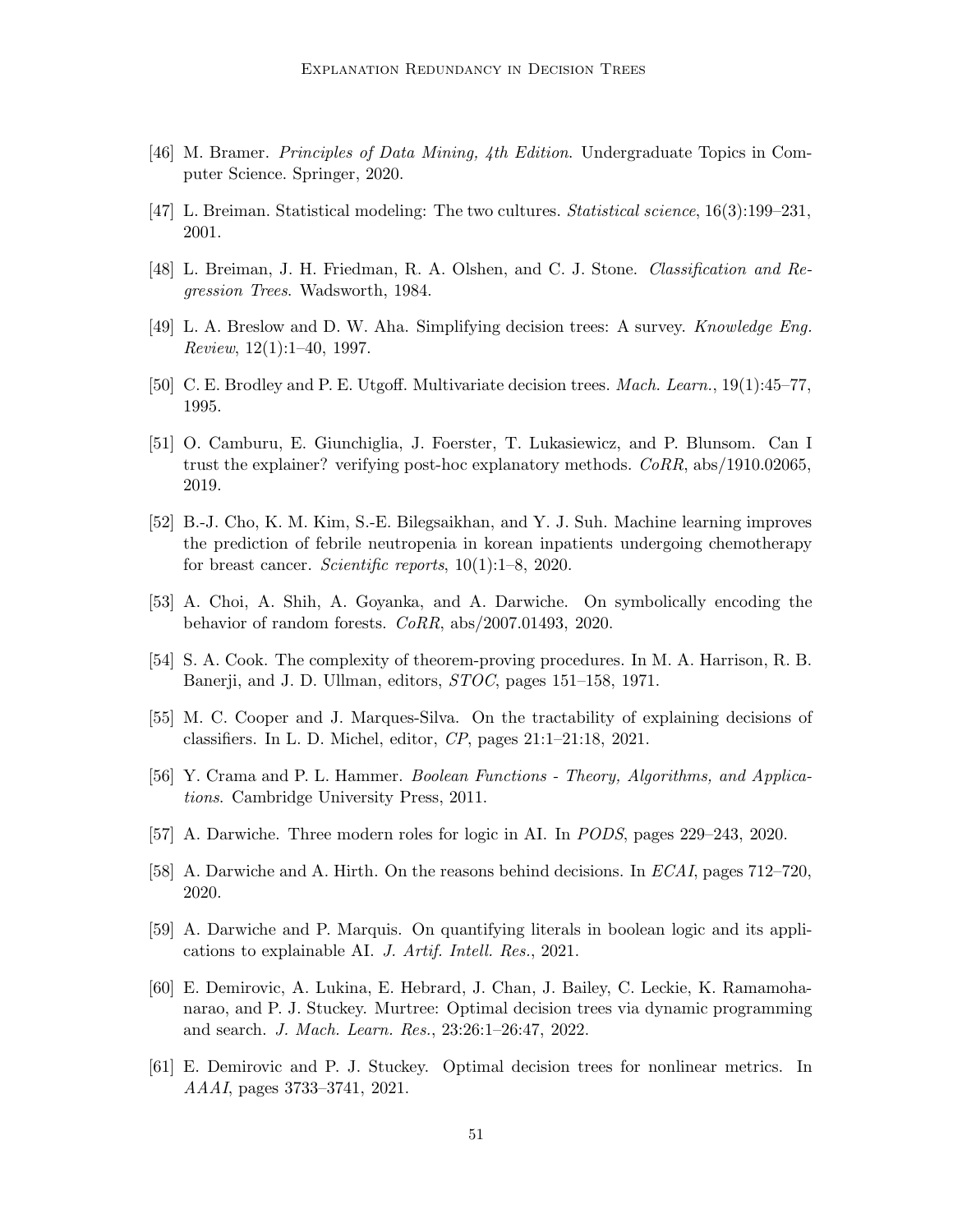- <span id="page-51-14"></span><span id="page-51-9"></span>[62] I. Dillig, T. Dillig, K. L. McMillan, and A. Aiken. Minimum satisfying assignments for SMT. In CAV, pages 394–409, 2012.
- [63] B. Dimanov, U. Bhatt, M. Jamnik, and A. Weller. You shouldn't trust me: Learning models which conceal unfairness from multiple explanation methods. In ECAI, pages 2473–2480, 2020.
- <span id="page-51-10"></span><span id="page-51-5"></span>[64] R. O. Duda, P. E. Hart, and D. G. Stork. Pattern Classification. 2001.
- <span id="page-51-11"></span>[65] S. Džeroski and N. Lavrač, editors. *Relational data mining*. Springer, 2001.
- <span id="page-51-2"></span>[66] T. Eiter and G. Gottlob. Identifying the minimal transversals of a hypergraph and related problems. SIAM J. Comput., 24(6):1278–1304, 1995.
- [67] M. W. El Hechi, L. R. Maurer, J. Levine, D. Zhuo, M. El Moheb, G. C. Velmahos, J. Dunn, D. Bertsimas, and H. M. Kaafarani. Validation of the artificial intelligencebased predictive optimal trees in emergency surgery risk (potter) calculator in emergency general surgery and emergency laparotomy patients. Journal of the American College of Surgeons, 232(6):912–919, 2021.
- <span id="page-51-4"></span><span id="page-51-0"></span>[68] P. A. Flach. Machine Learning - The Art and Science of Algorithms that Make Sense of Data. CUP, 2012.
- [69] S. Fletcher and M. Z. Islam. Decision tree classification with differential privacy: A survey. ACM Comput. Surv., 52(4):83:1–83:33, 2019.
- <span id="page-51-13"></span>[70] M. L. Fredman and L. Khachiyan. On the complexity of dualization of monotone disjunctive normal forms. J. Algorithms, 21(3):618–628, 1996.
- <span id="page-51-3"></span>[71] A. A. Freitas. Comprehensible classification models: a position paper. SIGKDD Explorations, 15(1):1–10, 2013.
- <span id="page-51-1"></span>[72] E. D. Gennatas, J. H. Friedman, L. H. Ungar, R. Pirracchio, E. Eaton, L. G. Reichmann, Y. Interian, J. M. Luna, C. B. Simone, A. Auerbach, et al. Expert-augmented machine learning. *Proceedings of the National Academy of Sciences*, 117(9):4571–4577, 2020.
- <span id="page-51-12"></span>[73] N. Gorji and S. Rubin. Sufficient reasons for classifier decisions in the presence of constraints. CoRR, abs/2105.06001, 2021.
- <span id="page-51-6"></span>[74] N. Gorji and S. Rubin. Sufficient reasons for classifier decisions in the presence of domain constraints. In AAAI, February 2022.
- <span id="page-51-7"></span>[75] R. Guidotti, A. Monreale, S. Ruggieri, F. Turini, F. Giannotti, and D. Pedreschi. A survey of methods for explaining black box models.  $ACM$  Comput.  $Surv, 51(5):93:1-$ 93:42, 2019.
- <span id="page-51-8"></span>[76] G. D. Hachtel and F. Somenzi. Logic synthesis and verification algorithms. Springer, 2006.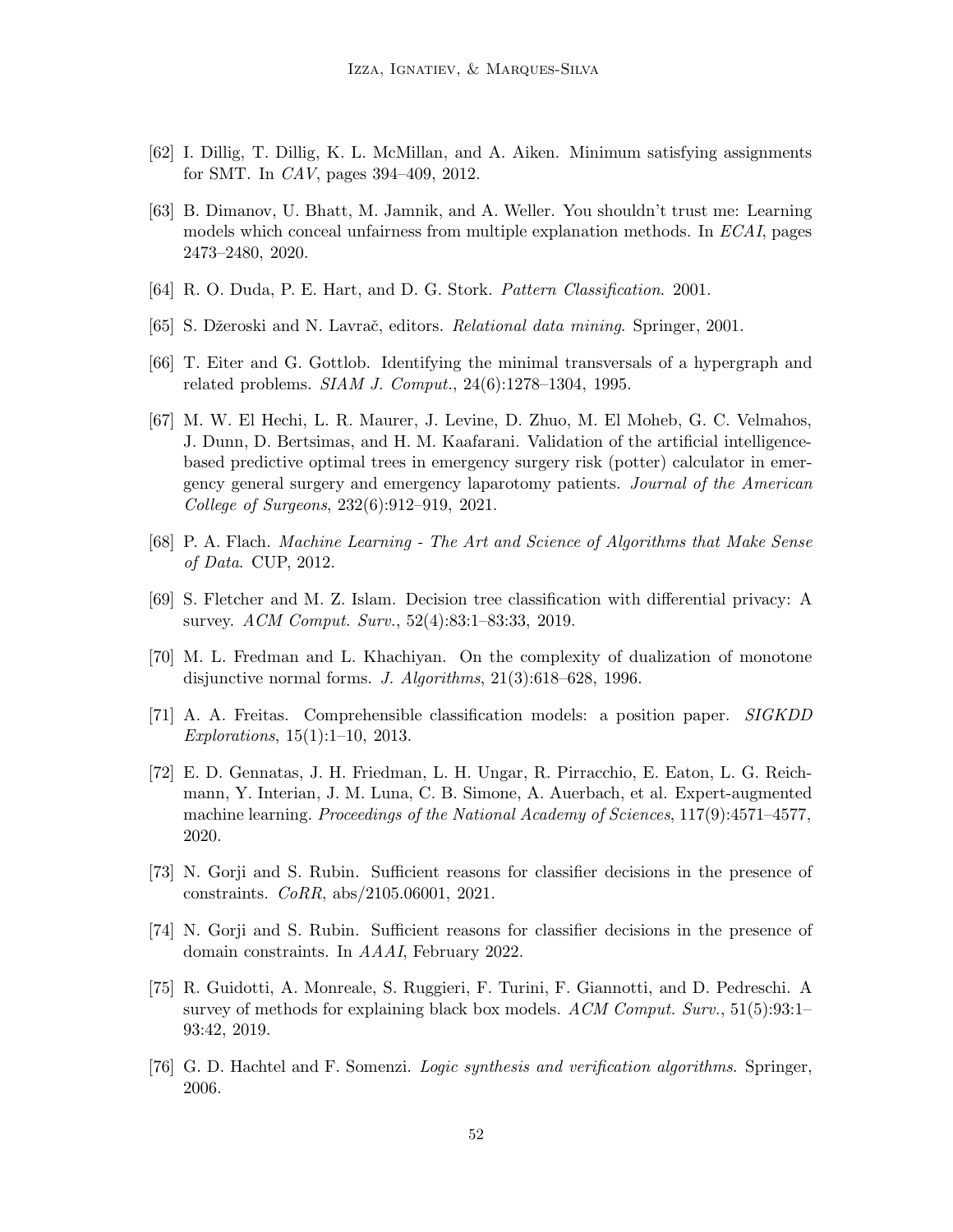- <span id="page-52-11"></span>[77] A. Holzinger, R. Goebel, R. Fong, T. Moon, K. Müller, and W. Samek, editors.  $xxAI$ - Beyond Explainable AI - International Workshop, Held in Conjunction with ICML 2020, July 18, 2020, Vienna, Austria, Revised and Extended Papers, volume 13200 of Lecture Notes in Computer Science. Springer, 2022.
- <span id="page-52-12"></span><span id="page-52-1"></span>[78] A. Holzinger, A. Saranti, C. Molnar, P. Biecek, and W. Samek. Explainable AI methods - A brief overview. In xxAI, pages 13–38, 2020.
- <span id="page-52-0"></span>[79] H. Hu, M. Siala, E. Hebrard, and M. Huguet. Learning optimal decision trees with MaxSAT and its integration in AdaBoost. In IJCAI, pages 1170–1176, 2020.
- <span id="page-52-8"></span>[80] X. Hu, C. Rudin, and M. I. Seltzer. Optimal sparse decision trees. In NeurIPS, pages 7265–7273, 2019.
- [81] X. Huang, Y. Izza, A. Ignatiev, M. C. Cooper, N. Asher, and J. Marques-Silva. Efficient explanations for knowledge compilation languages. CoRR, abs/2107.01654, 2021.
- <span id="page-52-7"></span><span id="page-52-5"></span>[82] X. Huang, Y. Izza, A. Ignatiev, M. C. Cooper, N. Asher, and J. Marques-Silva. Tractable explanations for d-DNNF classifiers. In AAAI, February 2022.
- <span id="page-52-2"></span>[83] X. Huang, Y. Izza, A. Ignatiev, and J. Marques-Silva. On efficiently explaining graphbased classifiers. In KR, pages 356–367, 2021.
- <span id="page-52-6"></span>[84] L. Hyafil and R. L. Rivest. Constructing optimal binary decision trees is NP-complete. Inf. Process. Lett., 5(1):15–17, 1976.
- <span id="page-52-13"></span>[85] IAI. Interpretable AI. <https://www.interpretable.ai/>, 2020.
- <span id="page-52-14"></span>[86] A. Ignatiev. Towards trustable explainable AI. In IJCAI, pages 5154–5158, 2020.
- <span id="page-52-10"></span>[87] A. Ignatiev, M. C. Cooper, M. Siala, E. Hebrard, and J. Marques-Silva. Towards formal fairness in machine learning. In CP, pages 846–867, 2020.
- <span id="page-52-9"></span>[88] A. Ignatiev, Y. Izza, P. Stuckey, and J. Marques-Silva. Using MaxSAT for efficient explanations of tree ensembles. In AAAI, February 2022.
- <span id="page-52-15"></span>[89] A. Ignatiev and J. Marques-Silva. SAT-based rigorous explanations for decision lists. In SAT, pages 251–269, 2021.
- <span id="page-52-16"></span>[90] A. Ignatiev, J. Marques-Silva, N. Narodytska, and P. J. Stuckey. Reasoning-based learning of interpretable ML models. In IJCAI, pages 4458–4465, 2021.
- [91] A. Ignatiev, A. Morgado, and J. Marques-Silva. PySAT: A python toolkit for prototyping with SAT oracles. In SAT, pages 428–437, 2018.
- <span id="page-52-4"></span>[92] A. Ignatiev, N. Narodytska, N. Asher, and J. Marques-Silva. From contrastive to abductive explanations and back again. In AIxIA, pages 335–355, 2020.
- <span id="page-52-3"></span>[93] A. Ignatiev, N. Narodytska, and J. Marques-Silva. Abduction-based explanations for machine learning models. In AAAI, pages 1511–1519, 2019.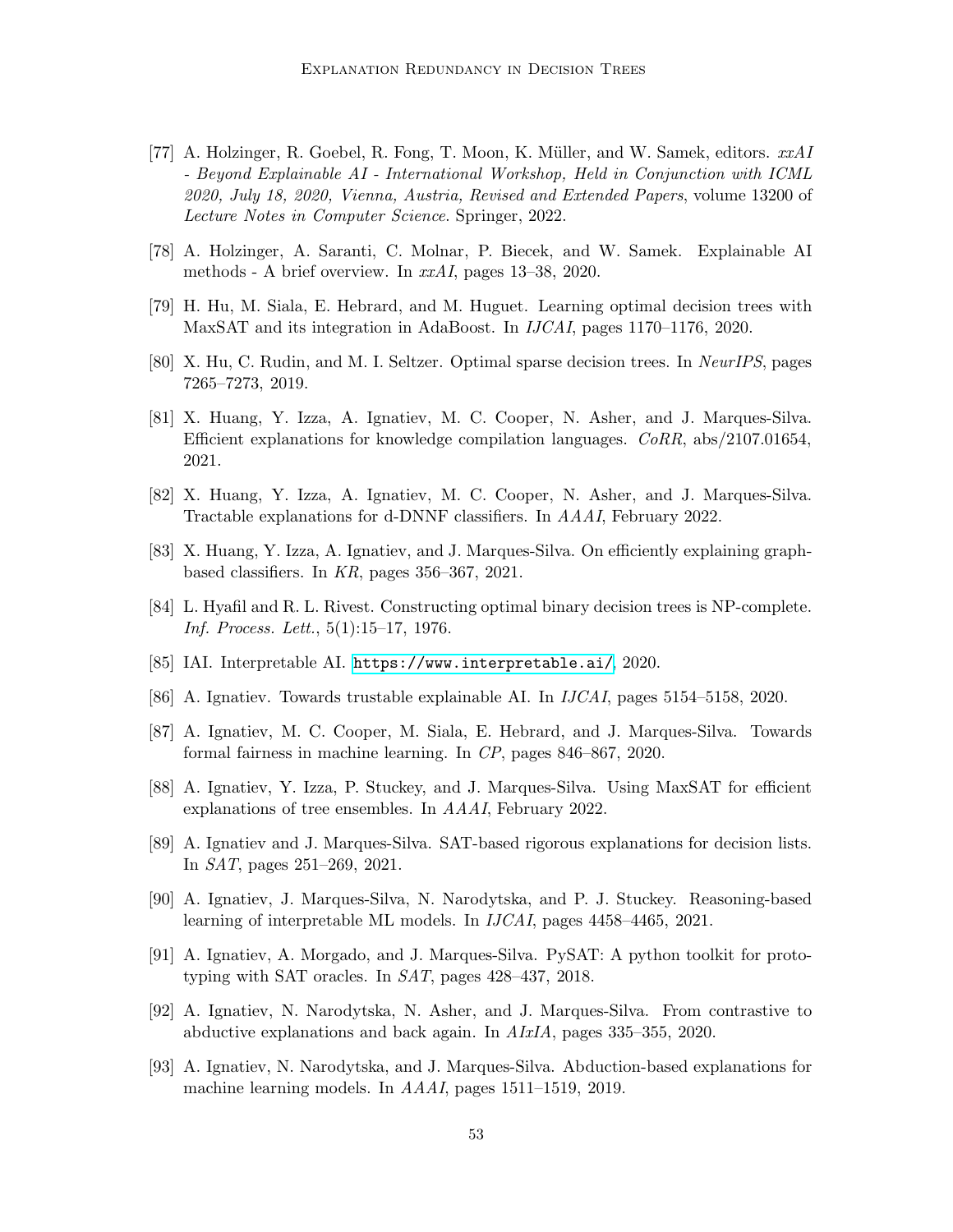- <span id="page-53-14"></span><span id="page-53-3"></span>[94] A. Ignatiev, N. Narodytska, and J. Marques-Silva. On relating explanations and adversarial examples. In NeurIPS, pages 15857–15867, 2019.
- <span id="page-53-9"></span>[95] A. Ignatiev, N. Narodytska, and J. Marques-Silva. On validating, repairing and refining heuristic ML explanations. CoRR, abs/1907.02509, 2019.
- <span id="page-53-13"></span>[96] A. Ignatiev, F. Pereira, N. Narodytska, and J. Marques-Silva. A SAT-based approach to learn explainable decision sets. In IJCAR, pages 627–645, 2018.
- <span id="page-53-2"></span>[97] Incremental Decision Tree Induction. <https://www-lrn.cs.umass.edu/iti/>, 2020.
- <span id="page-53-15"></span>[98] Y. Izza, A. Ignatiev, and J. Marques-Silva. On explaining decision trees. CoRR, abs/2010.11034, 2020.
- [99] Y. Izza, A. Ignatiev, N. Narodytska, M. C. Cooper, and J. Marques-Silva. Efficient explanations with relevant sets. CoRR, abs/2106.00546, 2021.
- <span id="page-53-4"></span>[100] Y. Izza and J. Marques-Silva. On explaining random forests with SAT. In IJCAI, pages 2584–2591, 2021.
- <span id="page-53-10"></span><span id="page-53-1"></span>[101] M. Janota and A. Morgado. SAT-based encodings for optimal decision trees with explicit paths. In SAT, pages 501–518, 2020.
- <span id="page-53-6"></span>[102] B. Jaumard and B. Simeone. On the complexity of the maximum satisfiability problem for horn formulas. Inf. Process. Lett.,  $26(1):1-4$ , 1987.
- [103] A. Karimi, G. Barthe, B. Schölkopf, and I. Valera. A survey of algorithmic recourse: definitions, formulations, solutions, and prospects. CoRR, abs/2010.04050, 2020. Accepted for publications at ACM Computing Surveys.
- <span id="page-53-11"></span><span id="page-53-5"></span>[104] A. Karimi, B. Schölkopf, and I. Valera. Algorithmic recourse: from counterfactual explanations to interventions. In FAccT, pages 353-362, 2021.
- <span id="page-53-7"></span>[105] D. J. Kavvadias and E. C. Stavropoulos. An efficient algorithm for the transversal hypergraph generation. J. Graph Algorithms Appl., 9(2):239–264, 2005.
- [106] J. D. Kelleher, B. Mac Namee, and A. D'arcy. Fundamentals of machine learning for predictive data analytics: algorithms, worked examples, and case studies. MIT Press, 2020.
- <span id="page-53-12"></span>[107] L. Khachiyan, E. Boros, K. M. Elbassioni, and V. Gurvich. An efficient implementation of a quasi-polynomial algorithm for generating hypergraph transversals and its application in joint generation. Discret. Appl. Math.,  $154(16):2350-2372$ , 2006.
- <span id="page-53-8"></span><span id="page-53-0"></span>[108] S. B. Kotsiantis. Decision trees: a recent overview. Artif. Intell. Rev., 39(4):261–283, 2013.
- [109] H. Lakkaraju, S. H. Bach, and J. Leskovec. Interpretable decision sets: A joint framework for description and prediction. In KDD, pages 1675–1684, 2016.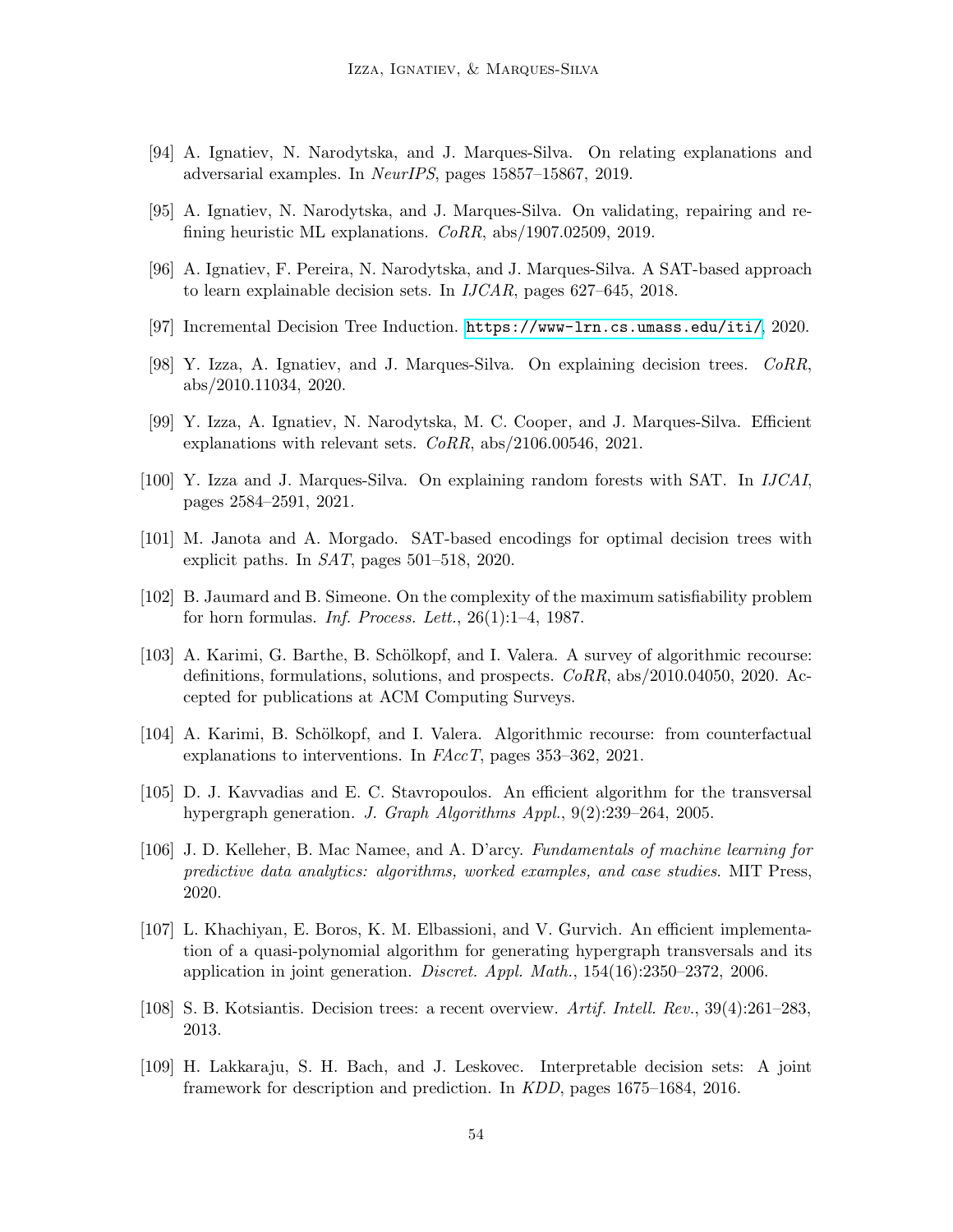- <span id="page-54-14"></span><span id="page-54-5"></span>[110] M. H. Liffiton, A. Previti, A. Malik, and J. Marques-Silva. Fast, flexible MUS enumeration. Constraints An Int. J., 21(2):223–250, 2016.
- <span id="page-54-1"></span>[111] M. H. Liffiton and K. A. Sakallah. Algorithms for computing minimal unsatisfiable subsets of constraints. J. Autom. Reason., 40(1):1–33, 2008.
- <span id="page-54-2"></span>[112] J. Lin, C. Zhong, D. Hu, C. Rudin, and M. I. Seltzer. Generalized and scalable optimal sparse decision trees. In ICML, pages 6150–6160, 2020.
- <span id="page-54-12"></span>[113] Z. C. Lipton. The mythos of model interpretability. Commun. ACM, 61(10):36–43, 2018.
- <span id="page-54-0"></span>[114] X. Liu and E. Lorini. A logic for binary classifiers and their explanation. In CLAR, 2021.
- [115] S. M. Lundberg, G. Erion, H. Chen, A. DeGrave, J. M. Prutkin, B. Nair, R. Katz, J. Himmelfarb, N. Bansal, and S.-I. Lee. From local explanations to global understanding with explainable AI for trees. Nature machine intelligence, 2(1):56–67, 2020.
- <span id="page-54-15"></span><span id="page-54-11"></span>[116] S. M. Lundberg and S. Lee. A unified approach to interpreting model predictions. In NeurIPS, pages 4765–4774, 2017.
- [117] E. L. Malfa, R. Michelmore, A. M. Zbrzezny, N. Paoletti, and M. Kwiatkowska. On guaranteed optimal robust explanations for NLP models. In IJCAI, pages 2658–2665, 2021.
- <span id="page-54-9"></span>[118] J. Marques-Silva, T. Gerspacher, M. C. Cooper, A. Ignatiev, and N. Narodytska. Explaining naive bayes and other linear classifiers with polynomial time and delay. In NeurIPS, 2020.
- <span id="page-54-10"></span><span id="page-54-3"></span>[119] J. Marques-Silva, T. Gerspacher, M. C. Cooper, A. Ignatiev, and N. Narodytska. Explanations for monotonic classifiers. In ICML, pages 7469–7479, 2021.
- [120] J. Marques-Silva, F. Heras, M. Janota, A. Previti, and A. Belov. On computing minimal correction subsets. In *IJCAI*, pages 615–622, 2013.
- <span id="page-54-13"></span><span id="page-54-6"></span>[121] J. Marques-Silva and A. Ignatiev. Delivering trustworthy AI through formal XAI. In AAAI, 2022.
- [122] J. Marques-Silva, A. Ignatiev, C. Mencía, and R. Peñaloza. Efficient reasoning for inconsistent Horn formulae. In JELIA, pages 336–352, 2016.
- <span id="page-54-7"></span><span id="page-54-4"></span>[123] J. Marques-Silva, M. Janota, and A. Belov. Minimal sets over monotone predicates in boolean formulae. In CAV, pages 592–607, 2013.
- [124] J. Marques-Silva, M. Janota, and C. Mencía. Minimal sets on propositional formulae. problems and reductions. Artif. Intell., 252:22–50, 2017.
- <span id="page-54-8"></span>[125] J. Marques-Silva and C. Mencía. Reasoning about inconsistent formulas. In *IJCAI*, pages 4899–4906, 2020.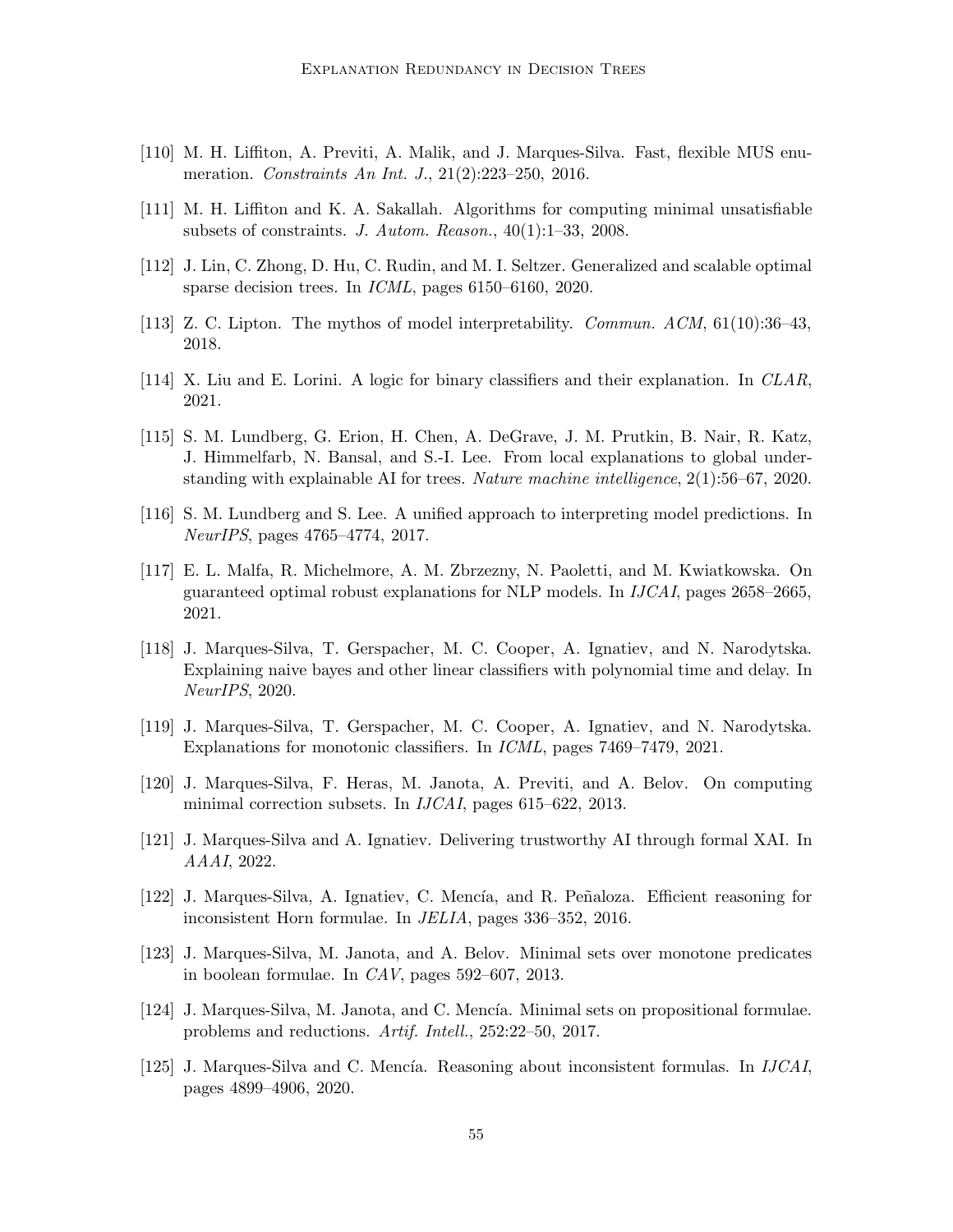- <span id="page-55-13"></span><span id="page-55-2"></span>[126] P. Marquis. Extending abduction from propositional to first-order logic. In FAIR, pages 141–155, 1991.
- [127] L. R. Maurer, D. Bertsimas, H. T. Bouardi, M. El Hechi, M. El Moheb, K. Giannoutsou, D. Zhuo, J. Dunn, G. C. Velmahos, and H. M. Kaafarani. Trauma outcome predictor: An artificial intelligence interactive smartphone tool to predict outcomes in trauma patients. Journal of Trauma and Acute Care Surgery, 91(1):93–99, 2021.
- <span id="page-55-6"></span>[128] H. McTavish, C. Zhong, R. Achermann, I. Karimalis, J. Chen, C. Rudin, and M. Seltzer. How smart guessing strategies can yield massive scalability improvements for sparse decision tree optimization. In AAAI, February 2022.
- <span id="page-55-9"></span><span id="page-55-8"></span>[129] C. Mencía, A. Ignatiev, A. Previti, and J. Marques-Silva. MCS extraction with sublinear oracle queries. In SAT, pages 342–360, 2016.
- <span id="page-55-0"></span>[130] C. Mencía, A. Previti, and J. Marques-Silva. Literal-based MCS extraction. In *IJCAI*, pages 1973–1979, 2015.
- <span id="page-55-7"></span>[131] G. A. Miller. The magical number seven, plus or minus two: Some limits on our capacity for processing information. Psychological review, 63(2):81–97, 1956.
- <span id="page-55-15"></span>[132] T. Miller. Explanation in artificial intelligence: Insights from the social sciences. Artif. Intell., 267:1–38, 2019.
- <span id="page-55-10"></span>[133] M. Minoux. LTUR: A simplified linear-time unit resolution algorithm for horn formulae and computer implementation. Inf. Process. Lett., 29(1):1–12, 1988.
- <span id="page-55-1"></span>[134] T. M. Mitchell. Machine learning. McGraw-Hill, 1997.
- [135] C. Molnar. Interpretable Machine Learning. Leanpub, 2020. <http://tiny.cc/6c76tz>.
- <span id="page-55-14"></span><span id="page-55-12"></span>[136] G. Montavon, W. Samek, and K. Müller. Methods for interpreting and understanding deep neural networks. Digit. Signal Process., 73:1–15, 2018.
- <span id="page-55-5"></span>[137] B. M. E. Moret. Decision trees and diagrams. ACM Comput. Surv., 14(4):593–623, 1982.
- <span id="page-55-11"></span>[138] N. Narodytska, A. Ignatiev, F. Pereira, and J. Marques-Silva. Learning optimal decision trees with SAT. In IJCAI, pages 1362–1368, 2018.
- [139] N. Narodytska, A. A. Shrotri, K. S. Meel, A. Ignatiev, and J. Marques-Silva. Assessing heuristic machine learning explanations with model counting. In SAT, pages 267–278, 2019.
- <span id="page-55-3"></span>[140] S. Nijssen and É. Fromont. Mining optimal decision trees from itemset lattices. In KDD, pages 530–539, 2007.
- <span id="page-55-4"></span>[141] S. Nijssen and É. Fromont. Optimal constraint-based decision tree induction from itemset lattices. Data Min. Knowl. Discov., 21(1):9–51, 2010.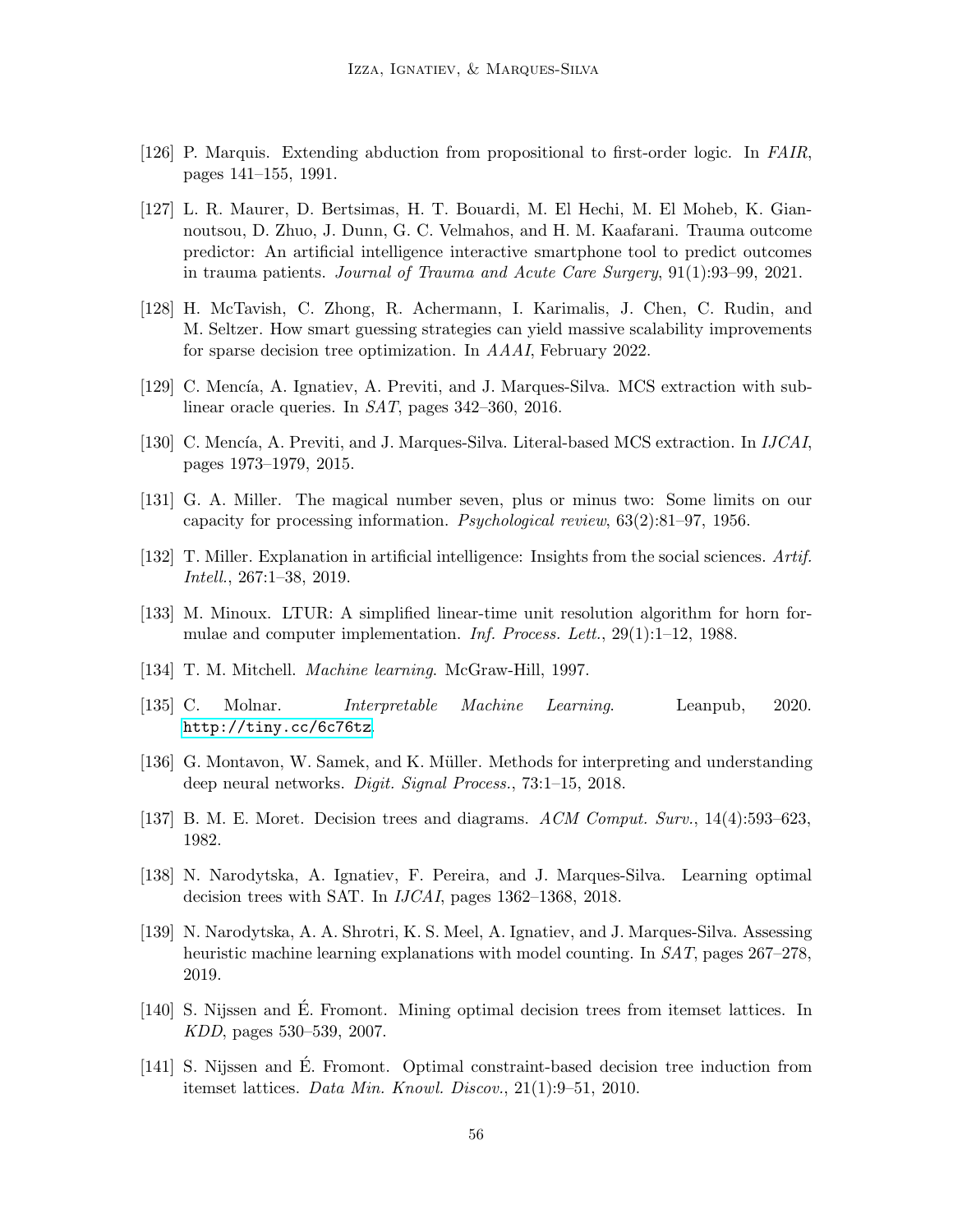- <span id="page-56-0"></span>[142] C. J. Ong, A. Orfanoudaki, R. Zhang, F. P. M. Caprasse, M. Hutch, L. Ma, D. Fard, O. Balogun, M. I. Miller, M. Minnig, H. Saglam, B. Prescott, D. M. Greer, S. Smirnakis, and D. Bertsimas. Machine learning and natural language processing methods to identify ischemic stroke, acuity and location from radiology reports. PLoS One, 15(6):e0234908, 2020.
- <span id="page-56-14"></span><span id="page-56-2"></span>[143] OpenML: Machine learning, better, together. <https://www.openml.org/>, 2020.
- <span id="page-56-1"></span>[144] S. Ordyniak and S. Szeider. Parameterized complexity of small decision tree learning. In AAAI, pages 6454–6462, 2021.
- [145] A. Orfanoudaki, E. Chesley, C. Cadisch, B. Stein, A. Nouh, M. J. Alberts, and D. Bertsimas. Machine learning provides evidence that stroke risk is not linear: The non-linear framingham stroke risk score. PloS one,  $15(5):e0232414$ , 2020.
- <span id="page-56-12"></span>[146] F. Pedregosa, G. Varoquaux, A. Gramfort, V. Michel, B. Thirion, O. Grisel, M. Blondel, P. Prettenhofer, R. Weiss, V. Dubourg, J. VanderPlas, A. Passos, D. Cournapeau, M. Brucher, M. Perrot, and E. Duchesnay. Scikit-learn: Machine learning in python. J. Mach. Learn. Res., 12:2825–2830, 2011.
- <span id="page-56-13"></span><span id="page-56-6"></span>[147] Penn Machine Learning Benchmarks. <https://github.com/EpistasisLab/pmlb>, 2020.
- <span id="page-56-3"></span>[148] D. Poole and A. K. Mackworth. Artificial Intelligence - Foundations of Computational Agents. CUP, 2017.
- <span id="page-56-4"></span>[149] J. R. Quinlan. Induction of decision trees. Mach. Learn., 1(1):81–106, 1986.
- <span id="page-56-8"></span>[150] J. R. Quinlan. C4.5: programs for machine learning. Morgan-Kaufmann, 1993.
- <span id="page-56-7"></span>[151] A. Rago, O. Cocarascu, C. Bechlivanidis, D. A. Lagnado, and F. Toni. Argumentative explanations for interactive recommendations. Artif. Intell., 296:103506, 2021.
- <span id="page-56-9"></span>[152] A. Rago, O. Cocarascu, C. Bechlivanidis, and F. Toni. Argumentation as a framework for interactive explanations for recommendations. In KR, pages 805–815, 2020.
- <span id="page-56-10"></span>[153] G. Ras, N. Xie, M. van Gerven, and D. Doran. Explainable deep learning: A field guide for the uninitiated. J. Artif. Intell. Res., 73:329–396, 2022.
- <span id="page-56-15"></span>[154] R. Reiter. A theory of diagnosis from first principles. Artif. Intell., 32(1):57–95, 1987.
- [155] M. T. Ribeiro, S. Singh, and C. Guestrin. "why should I trust you?": Explaining the predictions of any classifier. In KDD, pages 1135–1144, 2016.
- <span id="page-56-16"></span>[156] M. T. Ribeiro, S. Singh, and C. Guestrin. Anchors: High-precision model-agnostic explanations. In AAAI, pages 1527–1535, 2018.
- <span id="page-56-11"></span><span id="page-56-5"></span>[157] B. D. Ripley. Pattern Recognition and Neural Networks. Cambridge University Press, 1996.
- [158] R. L. Rivest. Learning decision lists. Mach. Learn., 2(3):229–246, 1987.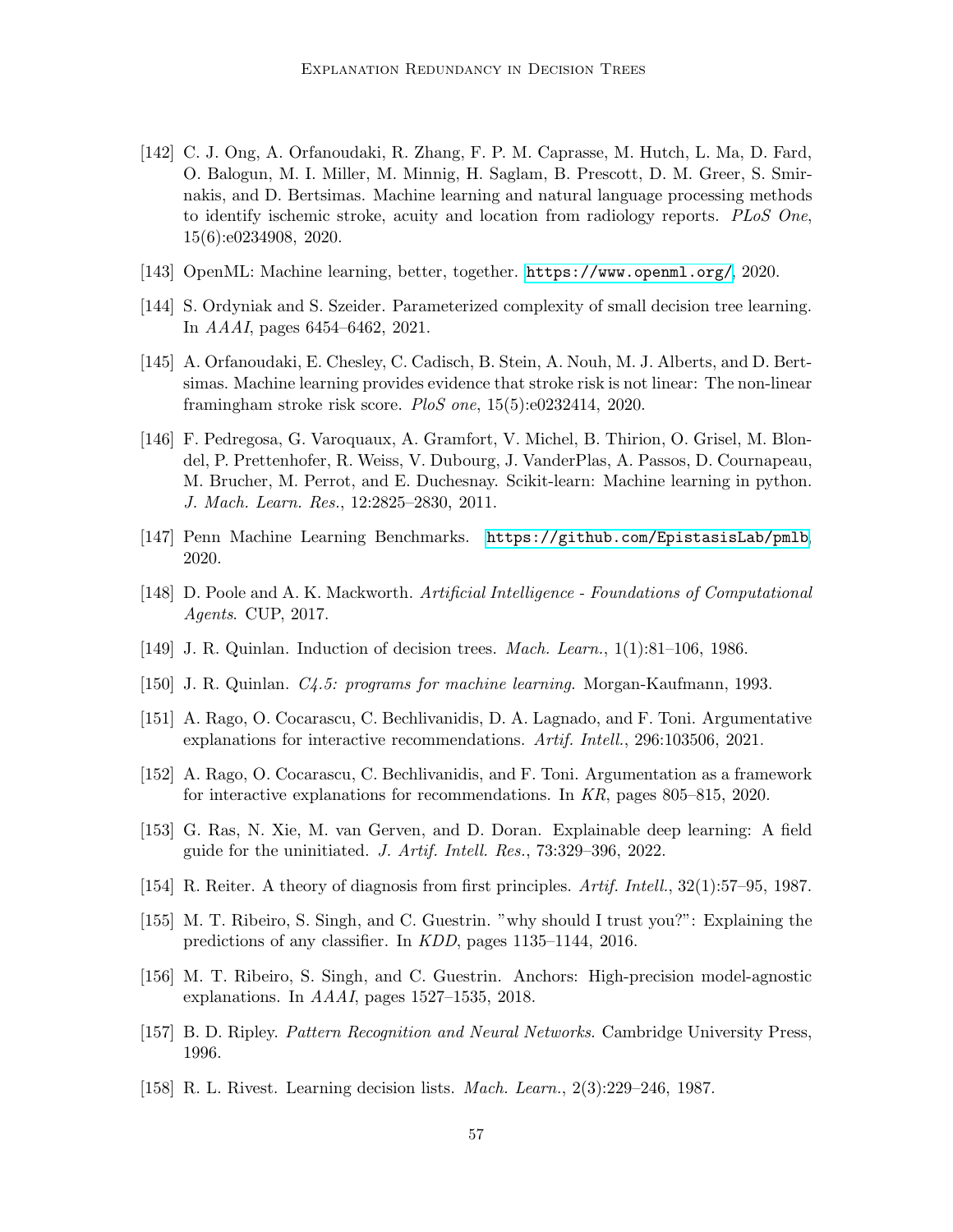- <span id="page-57-13"></span><span id="page-57-0"></span>[159] L. Rokach and O. Z. Maimon. Data mining with decision trees: theory and applications. World scientific, 2008.
- [160] C. Rudin. Stop explaining black box machine learning models for high stakes decisions and use interpretable models instead. Nature Machine Intelligence, 1(5):206–215, 2019.
- <span id="page-57-4"></span>[161] C. Rudin, C. Chen, Z. Chen, H. Huang, L. Semenova, and C. Zhong. Interpretable machine learning: Fundamental principles and 10 grand challenges. CoRR, abs/2103.11251, 2021. Accepted for publication in Statistics Surveys.
- <span id="page-57-11"></span><span id="page-57-6"></span>[162] S. J. Russell and P. Norvig. Artificial Intelligence - A Modern Approach. Pearson Education, 2010.
- [163] W. Samek, G. Montavon, S. Lapuschkin, C. J. Anders, and K. Müller. Explaining deep neural networks and beyond: A review of methods and applications. Proc. IEEE, 109(3):247–278, 2021.
- <span id="page-57-10"></span><span id="page-57-2"></span>[164] W. Samek, G. Montavon, A. Vedaldi, L. K. Hansen, and K. Müller, editors. *Explain*able AI: Interpreting, Explaining and Visualizing Deep Learning. Springer, 2019.
- <span id="page-57-7"></span>[165] A. Schidler and S. Szeider. SAT-based decision tree learning for large data sets. In AAAI, pages 3904–3912, 2021.
- <span id="page-57-3"></span>[166] S. Shalev-Shwartz and S. Ben-David. Understanding Machine Learning - From Theory to Algorithms. Cambridge University Press, 2014.
- <span id="page-57-9"></span>[167] P. Shati, E. Cohen, and S. A. McIlraith. SAT-based approach for learning optimal decision trees with non-binary features. In CP, pages 50:1–50:16, 2021.
- <span id="page-57-5"></span>[168] W. Shi, A. Shih, A. Darwiche, and A. Choi. On tractable representations of binary neural networks. In KR, pages 882–892, 2020.
- <span id="page-57-8"></span>[169] A. Shih, A. Choi, and A. Darwiche. A symbolic approach to explaining bayesian network classifiers. In IJCAI, pages 5103–5111, 2018.
- <span id="page-57-1"></span>[170] A. Shih, A. Choi, and A. Darwiche. Compiling bayesian network classifiers into decision graphs. In AAAI, pages 7966–7974, 2019.
- [171] M. J. Siers and M. Z. Islam. Class imbalance and cost-sensitive decision trees: A unified survey based on a core similarity. ACM Trans. Knowl. Discov. Data,  $15(1):4:1-$ 4:31, 2021.
- <span id="page-57-14"></span>[172] K. Simonyan, A. Vedaldi, and A. Zisserman. Deep inside convolutional networks: Visualising image classification models and saliency maps. In ICLR, 2014.
- <span id="page-57-12"></span>[173] J. Slaney. Set-theoretic duality: A fundamental feature of combinatorial optimisation. In ECAI, pages 843–848, 2014.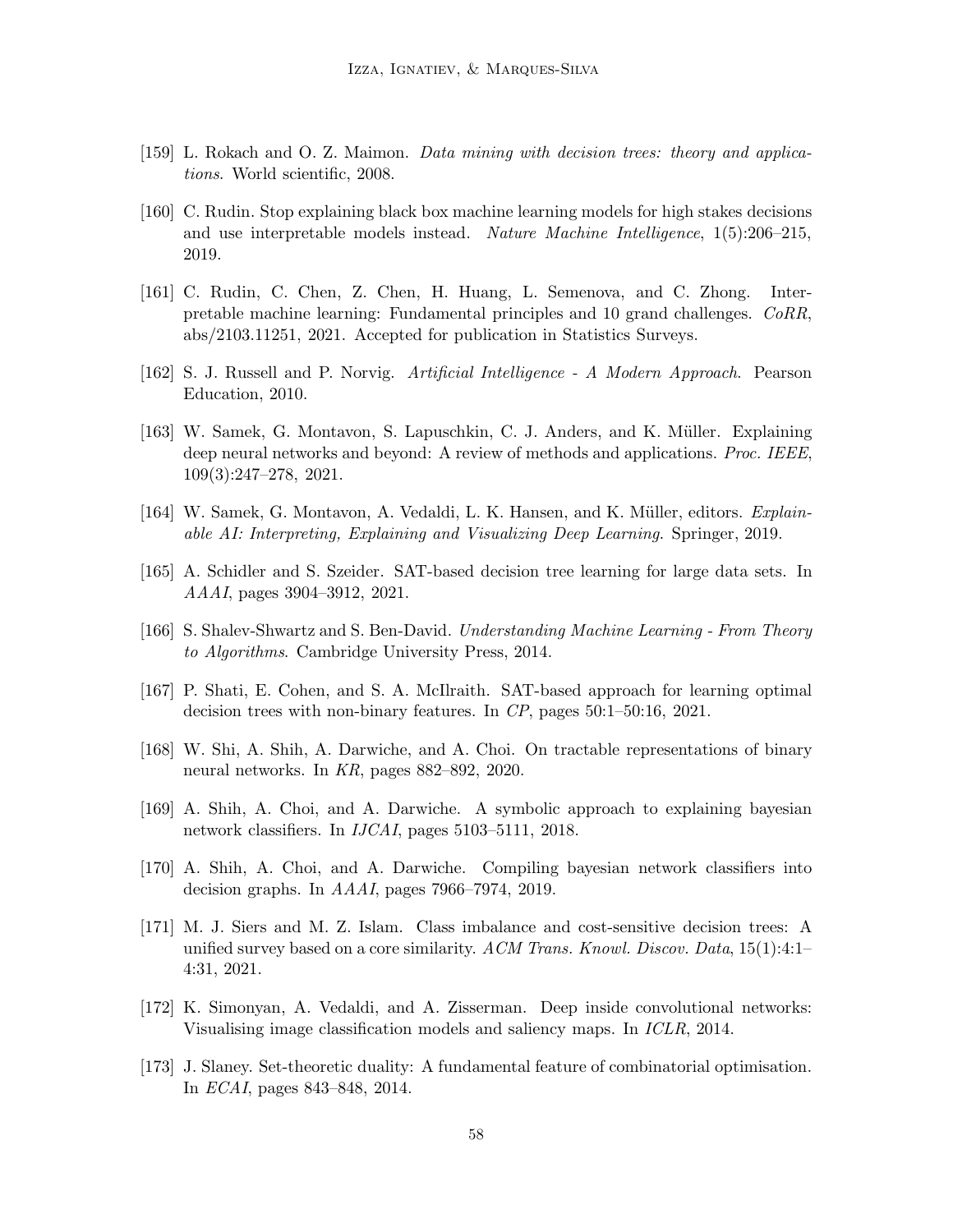- <span id="page-58-2"></span>[174] V. A. Sosa-Hernández, R. Monroy, M. A. Medina-Pérez, O. Loyola-González, and F. Herrera. A practical tutorial for decision tree induction: Evaluation measures for candidate splits and opportunities. ACM Comput. Surv., 54(1):18:1–18:38, 2021.
- <span id="page-58-14"></span><span id="page-58-10"></span>[175] E. Tjoa and C. Guan. A survey on explainable artificial intelligence (XAI): toward medical XAI. IEEE Trans. Neural Networks Learn. Syst., 32(11):4793–4813, 2021.
- <span id="page-58-11"></span>[176] UCI Machine Learning Repository. <https://archive.ics.uci.edu/ml>, 2020.
- <span id="page-58-7"></span>[177] B. Ustun, A. Spangher, and Y. Liu. Actionable recourse in linear classification. In FAT, pages 10–19, 2019.
- <span id="page-58-1"></span>[178] P. E. Utgoff, N. C. Berkman, and J. A. Clouse. Decision tree induction based on efficient tree restructuring. Mach. Learn., 29(1):5–44, 1997.
- [179] G. Valdes, J. M. Luna, E. Eaton, C. B. Simone, L. H. Ungar, and T. D. Solberg. MediBoost: a patient stratification tool for interpretable decision making in the era of precision medicine. Scientific reports, 6(1):1–8, 2016.
- <span id="page-58-12"></span><span id="page-58-5"></span>[180] S. Venkatasubramanian and M. Alfano. The philosophical basis of algorithmic recourse. In FAT, pages 284–293, 2020.
- [181] H. Verhaeghe, S. Nijssen, G. Pesant, C. Quimper, and P. Schaus. Learning optimal decision trees using constraint programming. Constraints An Int. J., 25(3-4):226–250, 2020.
- <span id="page-58-6"></span>[182] H. Verhaeghe, S. Nijssen, G. Pesant, C. Quimper, and P. Schaus. Learning optimal decision trees using constraint programming (extended abstract). In *IJCAI*, pages 4765–4769, 2020.
- <span id="page-58-4"></span><span id="page-58-3"></span>[183] S. Verwer and Y. Zhang. Learning decision trees with flexible constraints and objectives using integer optimization. In CPAIOR, pages 94–103, 2017.
- <span id="page-58-9"></span>[184] S. Verwer and Y. Zhang. Learning optimal classification trees using a binary linear program formulation. In AAAI, pages 1625–1632, 2019.
- [185] S. Wäldchen, J. MacDonald, S. Hauch, and G. Kutyniok. The computational complexity of understanding binary classifier decisions. J. Artif. Intell. Res., 70:351–387, 2021.
- <span id="page-58-15"></span><span id="page-58-13"></span>[186] E. Wang, P. Khosravi, and G. V. den Broeck. [Probabilistic Sufficient Explanations.](https://doi.org/10.24963/ijcai.2021/424) In IJCAI, pages 3082–3088, 2021.
- <span id="page-58-8"></span>[187] I. H. Witten, E. Frank, M. A. Hall, and C. J. Pal. Data Mining. Morgan Kaufmann, 2017.
- <span id="page-58-0"></span>[188] L. Wolf, T. Galanti, and T. Hazan. A formal approach to explainability. In AIES, pages 255–261, 2019.
- [189] X. Wu and V. Kumar, editors. The top ten algorithms in data mining. CRC press, 2009.